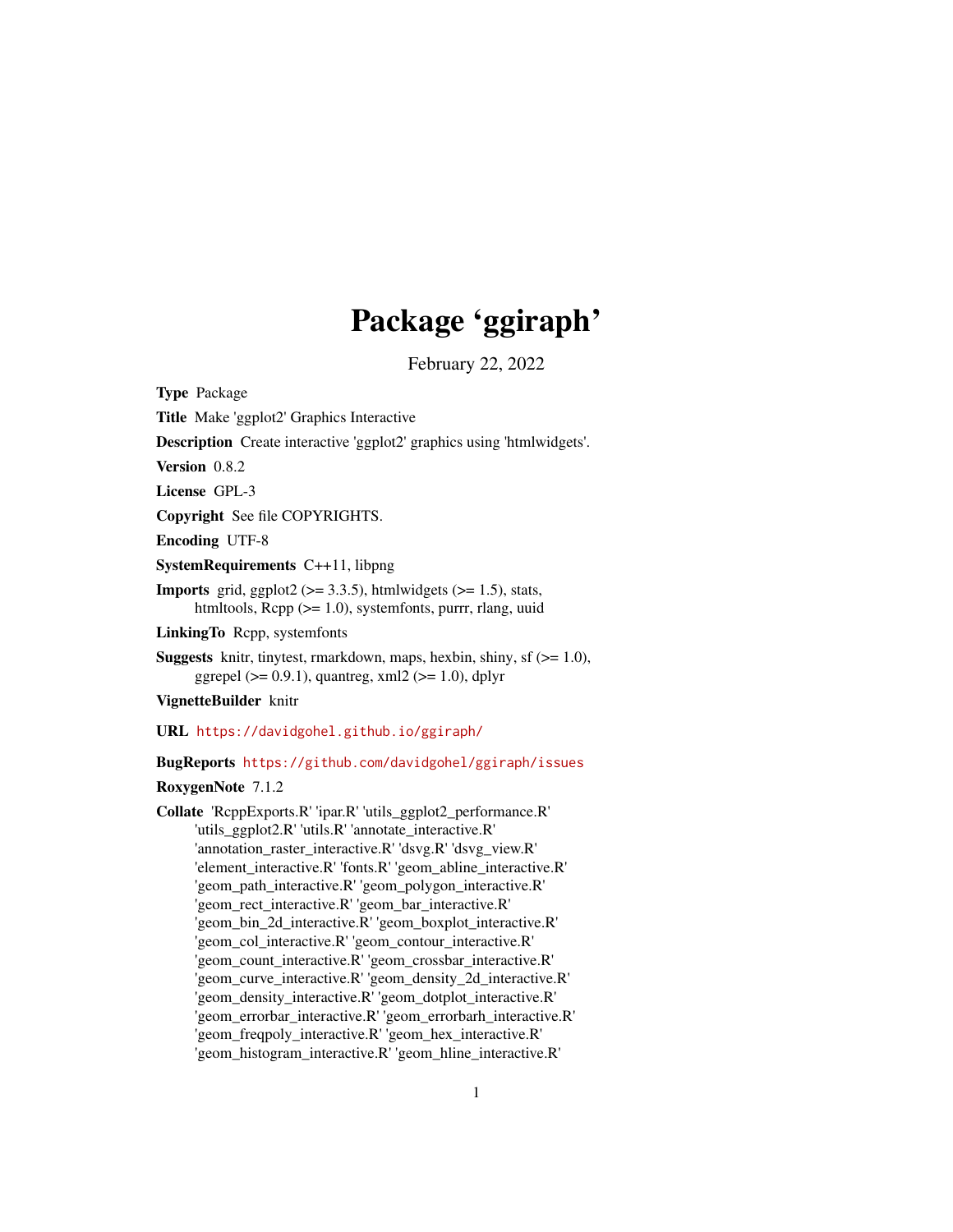'geom\_jitter\_interactive.R' 'geom\_label\_interactive.R' 'geom\_linerange\_interactive.R' 'geom\_map\_interactive.R' 'geom\_point\_interactive.R' 'geom\_pointrange\_interactive.R' 'geom\_quantile\_interactive.R' 'geom\_raster\_interactive.R' 'geom\_ribbon\_interactive.R' 'geom\_segment\_interactive.R' 'geom\_sf\_interactive.R' 'geom\_smooth\_interactive.R' 'geom\_spoke\_interactive.R' 'geom\_text\_interactive.R' 'geom\_text\_repel\_interactive.R' 'geom\_tile\_interactive.R' 'geom\_violin\_interactive.R' 'geom\_vline\_interactive.R' 'ggiraph.R' 'girafe.R' 'girafe\_options.R' 'grob\_interactive.R' 'guide\_bins\_interactive.R' 'guide\_colourbar\_interactive.R' 'guide\_coloursteps\_interactive.R' 'guide\_interactive.R' 'guide\_legend\_interactive.R' 'interactive\_circle\_grob.R' 'interactive\_curve\_grob.R' 'interactive\_path\_grob.R' 'interactive\_points\_grob.R' 'interactive\_polygon\_grob.R' 'interactive\_polyline\_grob.R' 'interactive\_raster\_grob.R' 'interactive\_rect\_grob.R' 'interactive\_roundrect\_grob.R' 'interactive\_segments\_grob.R' 'interactive\_text\_grob.R' 'labeller\_interactive.R' 'layer\_interactive.R' 'scale\_alpha\_interactive.R' 'scale\_brewer\_interactive.R' 'scale\_colour\_interactive.R' 'scale\_gradient\_interactive.R' 'scale\_interactive.R' 'scale\_linetype\_interactive.R' 'scale\_manual\_interactive.R' 'scale\_shape\_interactive.R' 'scale\_size\_interactive.R' 'scale\_steps\_interactive.R' 'scale\_viridis\_interactive.R' 'tracers.R' 'utils\_css.R'

# NeedsCompilation yes

Author David Gohel [aut, cre], Panagiotis Skintzos [aut], Mike Bostock [cph] (d3.js), Speros Kokenes [cph] (d3-lasso), Eric Shull [cph] (saveSvgAsPng js library), Lee Thomason [cph] (TinyXML2), Eric Book [ctb] (hline and vline geoms)

Maintainer David Gohel <david.gohel@ardata.fr>

#### Repository CRAN

Date/Publication 2022-02-22 11:20:05 UTC

# R topics documented: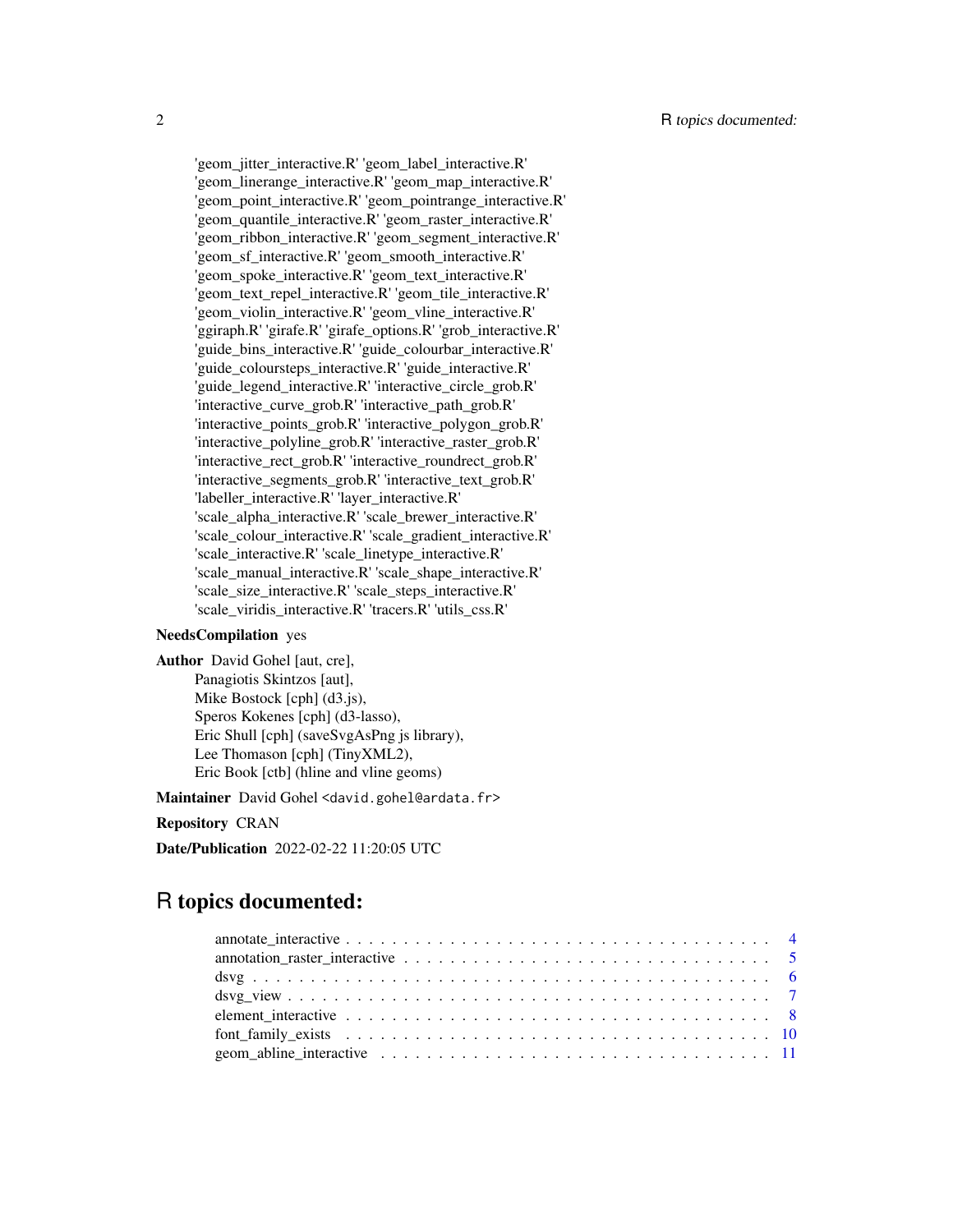| $geom_bar_intractive \ldots \ldots \ldots \ldots \ldots \ldots \ldots \ldots \ldots \ldots \ldots \ldots \ldots$   | 13        |
|--------------------------------------------------------------------------------------------------------------------|-----------|
| $geom\_bin\_2d\_interactive \dots \dots \dots \dots \dots \dots \dots \dots \dots \dots \dots \dots \dots$         | 15        |
|                                                                                                                    | 16        |
|                                                                                                                    | 17        |
| $geom\_count\_interactive \dots \dots \dots \dots \dots \dots \dots \dots \dots \dots \dots \dots \dots$           | 18        |
|                                                                                                                    | 19        |
| $geom\_curve\_interactive \dots \dots \dots \dots \dots \dots \dots \dots \dots \dots \dots \dots \dots$           | <b>20</b> |
| $geom\_density\_2d\_interactive \dots \dots \dots \dots \dots \dots \dots \dots \dots \dots \dots$                 | <u>22</u> |
|                                                                                                                    | 23        |
|                                                                                                                    | 24        |
|                                                                                                                    | 25        |
|                                                                                                                    | <b>27</b> |
| $geom\_hex\_interactive \ldots \ldots \ldots \ldots \ldots \ldots \ldots \ldots \ldots \ldots \ldots \ldots$       | 28        |
|                                                                                                                    | 29        |
| $geom\_label\_interactive \ldots \ldots \ldots \ldots \ldots \ldots \ldots \ldots \ldots \ldots \ldots$            | 30        |
|                                                                                                                    | 31        |
|                                                                                                                    | 33        |
| $geom\_point\_interactive \ldots \ldots \ldots \ldots \ldots \ldots \ldots \ldots \ldots \ldots \ldots$            | 35        |
|                                                                                                                    | 36        |
|                                                                                                                    | 38        |
| $geom\_raster\_interactive \dots \dots \dots \dots \dots \dots \dots \dots \dots \dots \dots \dots \dots \dots$    | 39        |
| $geom\_rect\_interactive \dots \dots \dots \dots \dots \dots \dots \dots \dots \dots \dots \dots \dots \dots$      | 40        |
|                                                                                                                    | 42        |
| $geom_sf_{\text{interactive}} \ldots \ldots \ldots \ldots \ldots \ldots \ldots \ldots \ldots \ldots \ldots \ldots$ | 43        |
|                                                                                                                    | 45        |
|                                                                                                                    | 46        |
|                                                                                                                    | 47        |
|                                                                                                                    | 49        |
|                                                                                                                    | 50        |
|                                                                                                                    | 52        |
|                                                                                                                    | 52        |
|                                                                                                                    | 54        |
|                                                                                                                    | 55        |
|                                                                                                                    | 56        |
|                                                                                                                    | 57        |
|                                                                                                                    | 59        |
|                                                                                                                    | 62        |
|                                                                                                                    | 64        |
| interactive_circle_grob                                                                                            | 68        |
| interactive_curve_grob                                                                                             | 69        |
| interactive_parameters                                                                                             | 69        |
|                                                                                                                    | 72        |
| $interactive\_points\_grob \dots \dots \dots \dots \dots \dots \dots \dots \dots \dots \dots \dots \dots$          | 72        |
| $interactive\_polygon\_grob \ldots \ldots \ldots \ldots \ldots \ldots \ldots \ldots \ldots \ldots$                 | 73        |
|                                                                                                                    | 74        |
|                                                                                                                    | 74        |
| interactive rect grob                                                                                              | 75        |
|                                                                                                                    | 76        |
|                                                                                                                    |           |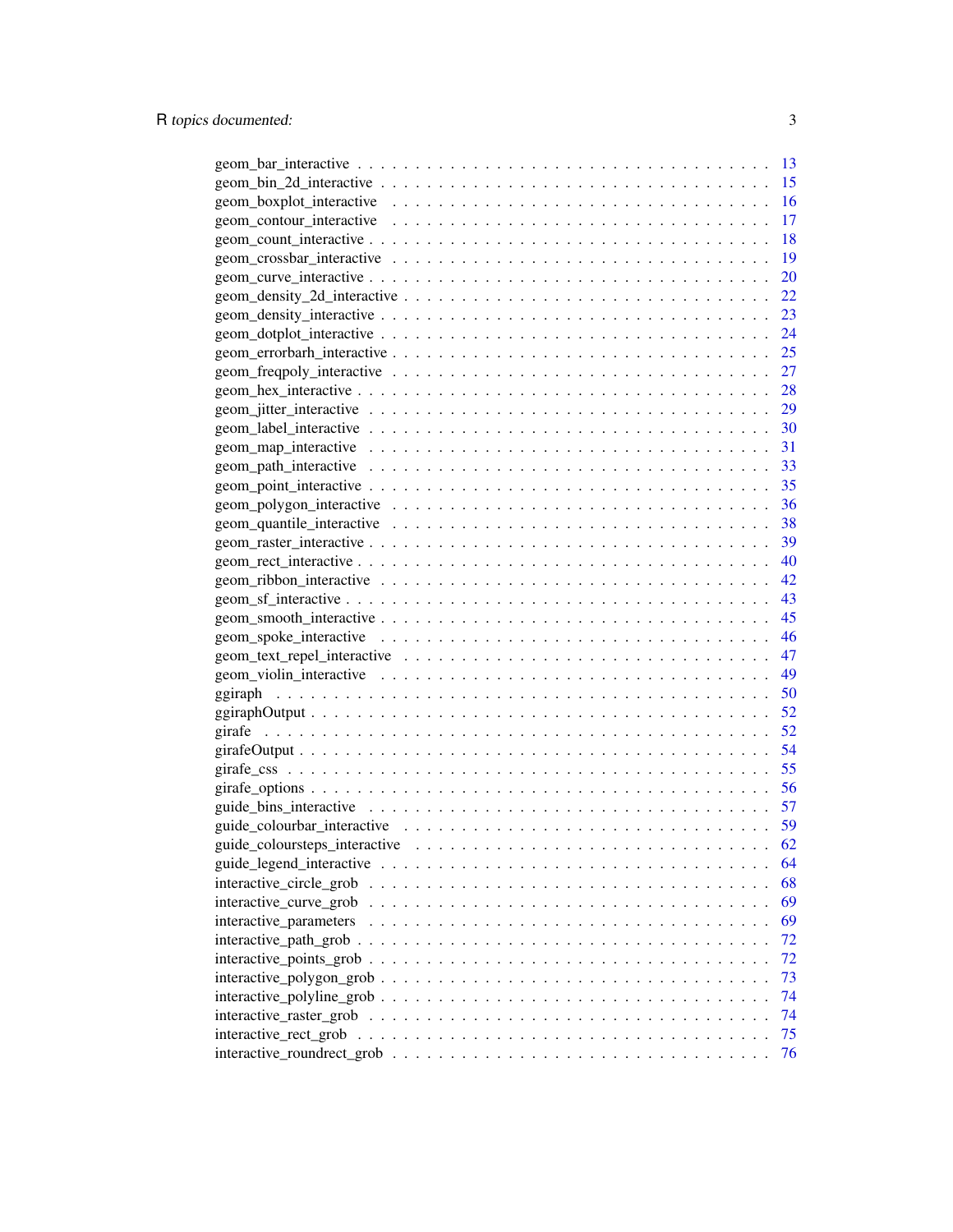<span id="page-3-0"></span>

|       | 81  |  |
|-------|-----|--|
|       | 82  |  |
|       | 83  |  |
|       | 84  |  |
|       | 85  |  |
|       | 86  |  |
|       | 87  |  |
|       | -89 |  |
|       | 90  |  |
|       | -90 |  |
|       | 91  |  |
|       |     |  |
|       |     |  |
|       |     |  |
|       |     |  |
|       |     |  |
|       |     |  |
|       |     |  |
|       |     |  |
|       |     |  |
|       |     |  |
|       |     |  |
|       |     |  |
| Index | 113 |  |

annotate\_interactive *Create interactive annotations*

# Description

The layer is based on [annotate\(\)](#page-0-0). See the documentation for that function for more details.

#### Usage

```
annotate_interactive(...)
```
# Arguments

... arguments passed to base function, plus any of the [interactive\\_parameters\(\)](#page-68-1).

# Details for annotate\_\*\_interactive functions

The interactive parameters can be supplied as arguments in the relevant function and they can be scalar values or vectors depending on params on base function.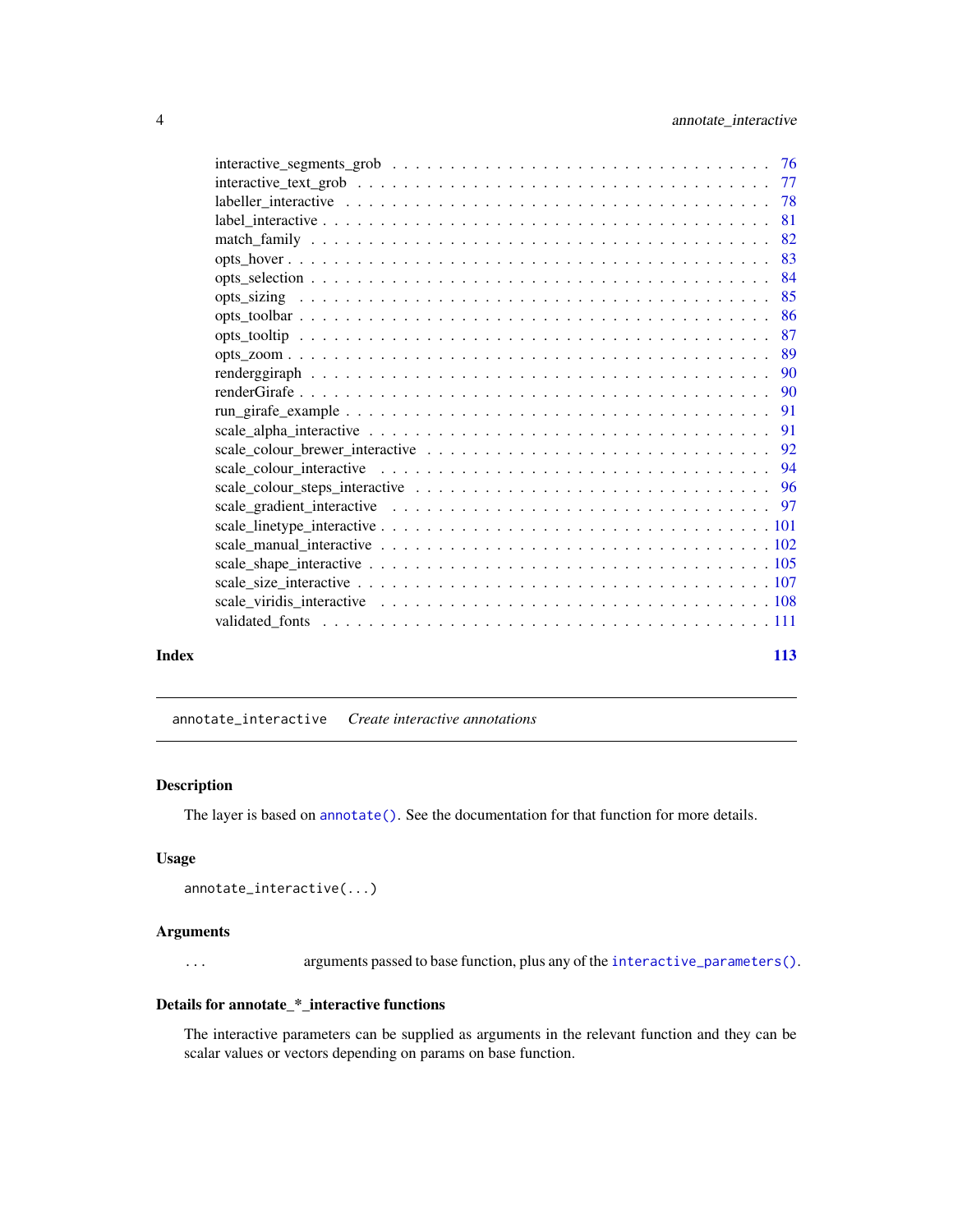# <span id="page-4-0"></span>annotation\_raster\_interactive 5

# See Also

[girafe\(\)](#page-51-1), [interactive\\_parameters,](#page-68-1) [annotation\\_raster\\_interactive\(\)](#page-4-1)

# Examples

```
# add interactive annotation to a ggplot -------
library(ggplot2)
library(ggiraph)
gg \leq-ggplot(mtcars, aes(x = disp, y = qsec)) +geom_point(size=2) +
  annotate_interactive(
    "rect", xmin = 100, xmax = 400, fill = "red",
    data_id = "an_id", tooltip = "a tooltip",
   ymin = 18, ymax = 20, alpha = .5)
x \leq - girafe(ggobj = gg, width_svg = 5, height_svg = 4)
if( interactive() ) print(x)
```
<span id="page-4-1"></span>annotation\_raster\_interactive *Create interactive raster annotations*

# Description

The layer is based on [annotation\\_raster\(\)](#page-0-0). See the documentation for that function for more details.

#### Usage

annotation\_raster\_interactive(...)

#### Arguments

... arguments passed to base function, plus any of the [interactive\\_parameters\(\)](#page-68-1)..

# Details for annotate\_\*\_interactive functions

The interactive parameters can be supplied as arguments in the relevant function and they can be scalar values or vectors depending on params on base function.

# See Also

[girafe\(\)](#page-51-1)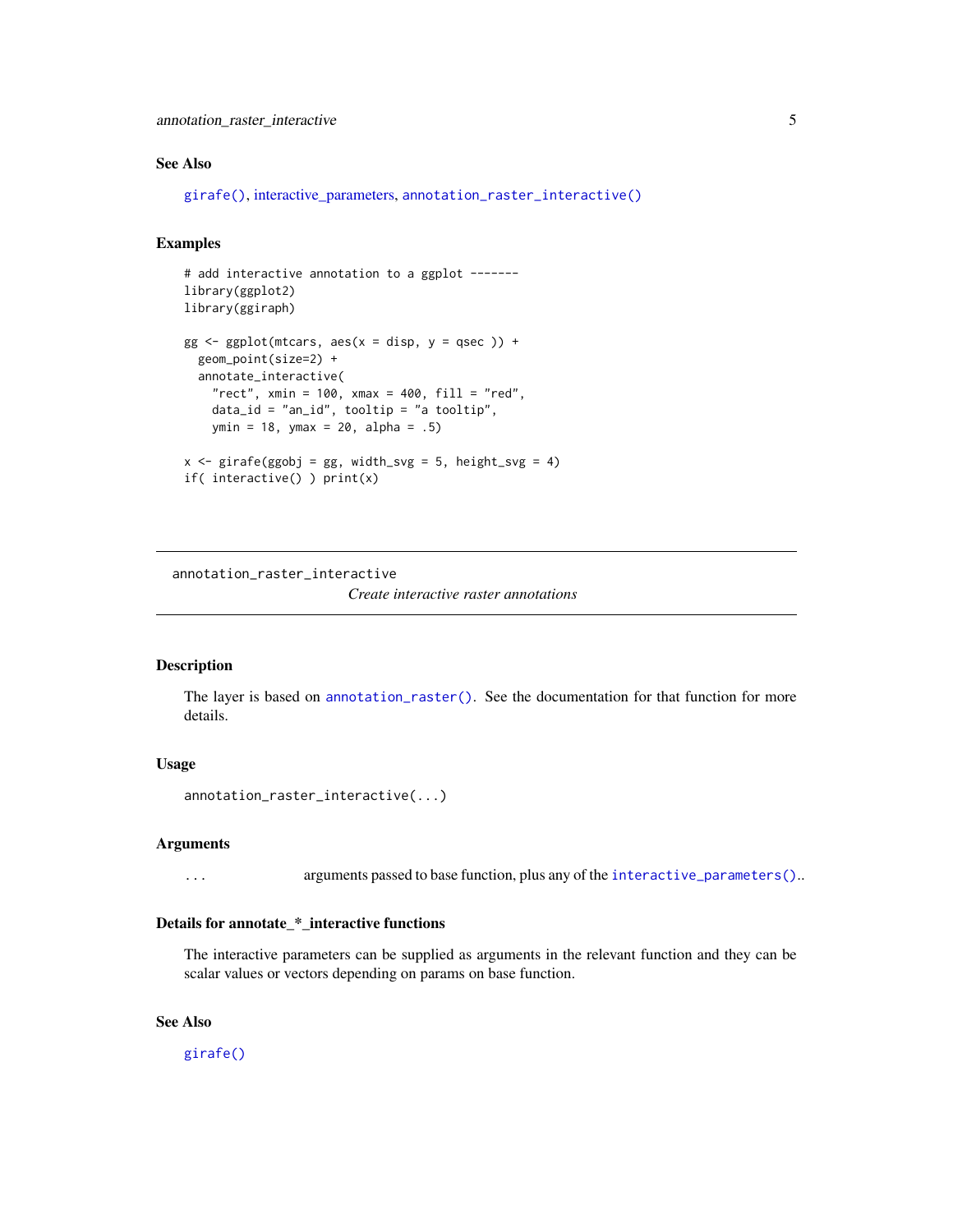#### <span id="page-5-0"></span>Examples

```
# add interactive raster annotation to a ggplot -------
library(ggplot2)
library(ggiraph)
# Generate data
rainbow <- matrix(hcl(seq(0, 360, length.out = 50 \times 50), 80, 70), nrow = 50)
p <- ggplot(mtcars, aes(mpg, wt)) +
  geom_point() +
  annotation_raster_interactive(rainbow, 15, 20, 3, 4, tooltip = "I am an image!")
x \leftarrow girafe(ggobj = p)
if( interactive() ) print(x)
# To fill up whole plot
p <- ggplot(mtcars, aes(mpg, wt)) +
 annotation_raster_interactive(rainbow, -Inf, Inf, -Inf, Inf, tooltip = "I am an image too!") +
 geom_point()
x \le - girafe(ggobj = p)
if( interactive() ) print(x)
```
<span id="page-5-1"></span>dsvg *SVG Graphics Driver*

#### Description

This function produces SVG files (compliant to the current w3 svg XML standard) where elements can be made interactive.

In order to generate the output, used fonts must be available on the computer used to create the svg, used fonts must also be available on the computer used to render the svg.

# Usage

```
dsvg(
  file = "Rplots.svg",
  width = 6,
  height = 6,
  bg = "white",pointsize = 12,
  standalone = TRUE,
  setdims = TRUE,
  canvas_id = "svg_1",
  fonts = list()\mathcal{L}
```
# Arguments

| file          | the file where output will appear. |
|---------------|------------------------------------|
| height, width | Height and width in inches.        |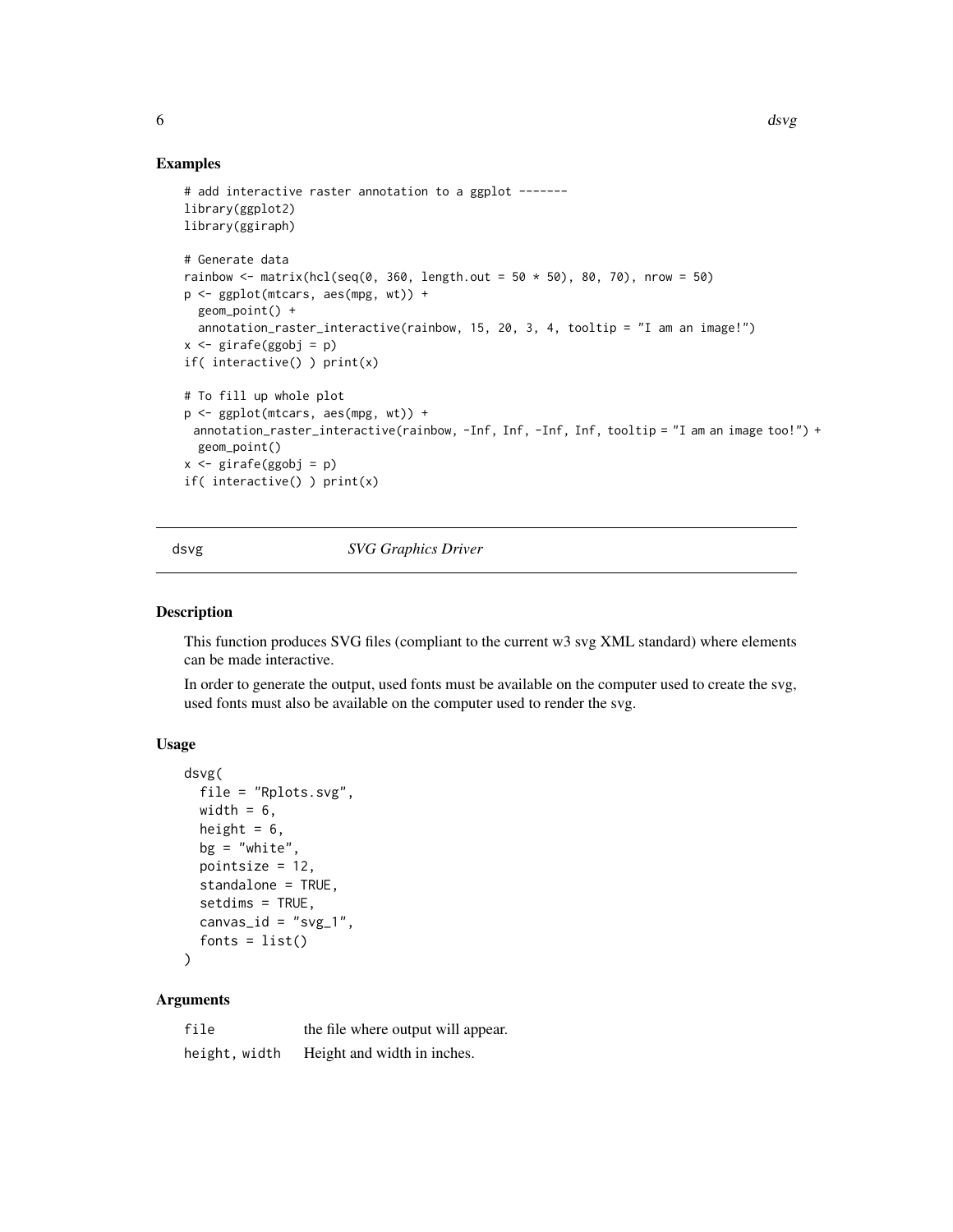<span id="page-6-0"></span>

| bg                                                                                                                                                                                                                                                                                                 |          | Default background color for the plot (defaults to "white").                   |              |                                                                                                                                                                                                 |
|----------------------------------------------------------------------------------------------------------------------------------------------------------------------------------------------------------------------------------------------------------------------------------------------------|----------|--------------------------------------------------------------------------------|--------------|-------------------------------------------------------------------------------------------------------------------------------------------------------------------------------------------------|
| pointsize                                                                                                                                                                                                                                                                                          |          | default point size.                                                            |              |                                                                                                                                                                                                 |
| standalone<br>Produce a stand alone svg file? If FALSE, omits xml header and default names-<br>pace.                                                                                                                                                                                               |          |                                                                                |              |                                                                                                                                                                                                 |
| setdims                                                                                                                                                                                                                                                                                            |          | If TRUE (the default), the svg node will have attributes width $\&$ height set |              |                                                                                                                                                                                                 |
| canvas_id                                                                                                                                                                                                                                                                                          |          | svg id within HTML page.                                                       |              |                                                                                                                                                                                                 |
| fonts<br>Named list of font names to be aliased with fonts installed on your system. If<br>unspecified, the R default families "sans", "serif", "mono" and "symbol" are<br>aliased to the family returned by match_family().<br>If fonts are available, the default mapping will use these values: |          |                                                                                |              |                                                                                                                                                                                                 |
|                                                                                                                                                                                                                                                                                                    | R family | Font on Windows                                                                | Font on Unix | Font on Mac OS                                                                                                                                                                                  |
|                                                                                                                                                                                                                                                                                                    | sans     | Arial                                                                          | DejaVu Sans  | Helvetica                                                                                                                                                                                       |
|                                                                                                                                                                                                                                                                                                    | serif    | Times New Roman                                                                | DejaVu serif | <b>Times</b>                                                                                                                                                                                    |
|                                                                                                                                                                                                                                                                                                    | mono     | Courier                                                                        | DejaVu mono  | Courier                                                                                                                                                                                         |
|                                                                                                                                                                                                                                                                                                    | symbol   | Symbol                                                                         | DejaVu Sans  | Symbol                                                                                                                                                                                          |
|                                                                                                                                                                                                                                                                                                    |          |                                                                                |              | As an example, using $fonts = list(sans = "Roboto")$ would make the default<br>$f_{\text{out}}$ "Debota" as many gap at theme are using theme minimal (has $f_{\text{out}}$ ) $v_{\text{in}}$ " |

font "Roboto" as many ggplot theme are using theme\_minimal(base\_family="") or theme\_minimal(base\_family="sans"). You can also use theme\_minimal(base\_family="Roboto").

# See Also

**[Devices](#page-0-0)** 

# Examples

```
fileout <- tempfile(fileext = ".svg")
dsvg(file = fileout)
plot(rnorm(10), main="Simple Example", xlab = "", ylab = "")
dev.off()
```
dsvg\_view *Run plotting code and view svg in RStudio Viewer or web broswer.*

# Description

This is useful primarily for testing. Requires the htmltools package.

#### Usage

dsvg\_view(code, ...)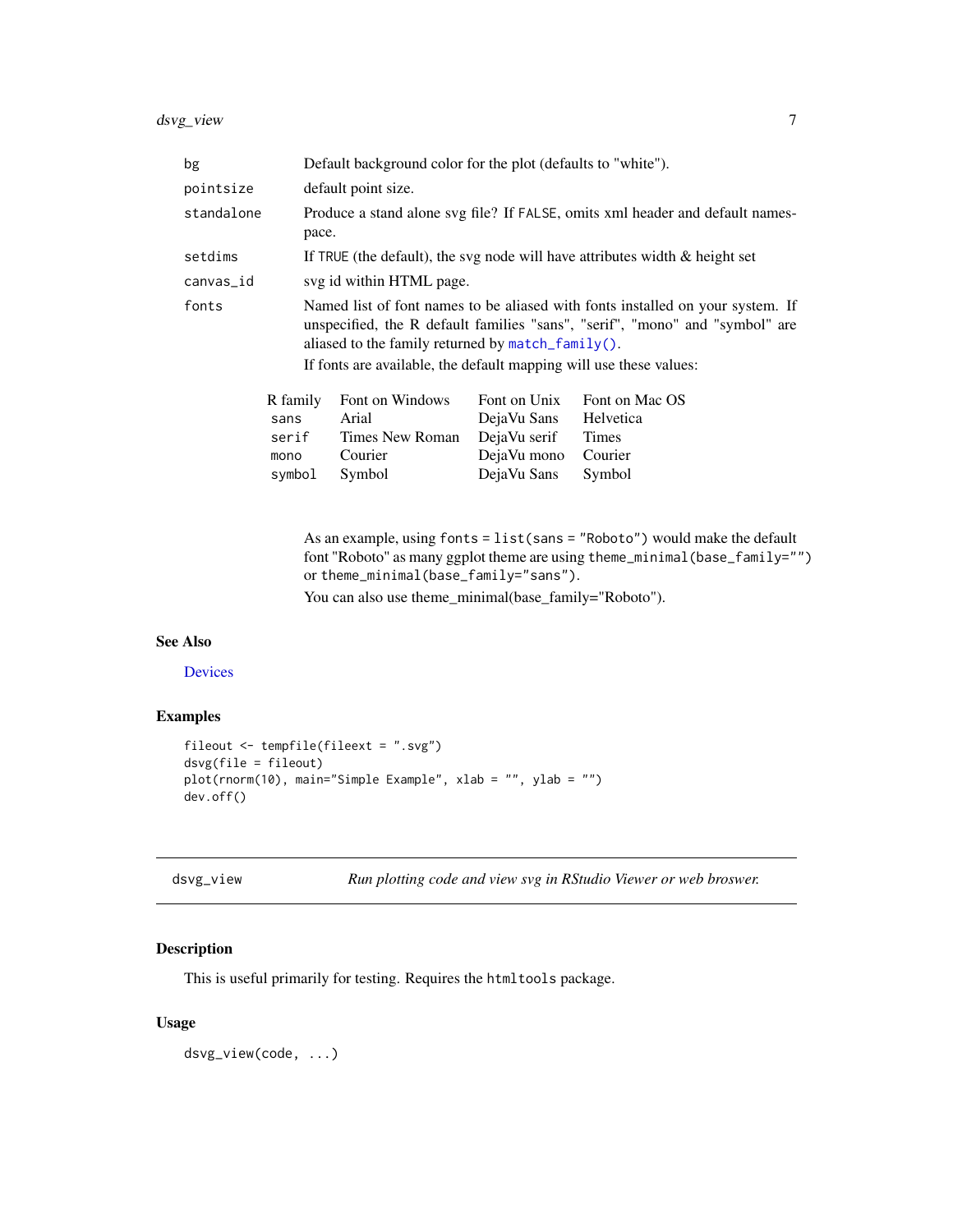#### <span id="page-7-0"></span>Arguments

| code     | Plotting code to execute.          |
|----------|------------------------------------|
| $\cdots$ | Other arguments passed on to dsvg. |

# Examples

```
dsvg_view(plot(1:10))
dsvg_view(hist(rnorm(100)))
```
element\_interactive *Create interactive theme elements*

#### <span id="page-7-1"></span>Description

With these functions the user can add interactivity to various [theme](#page-0-0) elements.

They are based on [element\\_rect\(\)](#page-0-0), [element\\_line\(\)](#page-0-0) and [element\\_text\(\)](#page-0-0) See the documentation for those functions for more details.

#### Usage

```
element_line_interactive(...)
element_rect_interactive(...)
element_text_interactive(...)
```
#### Arguments

... arguments passed to base function, plus any of the [interactive\\_parameters\(\)](#page-68-1).

# Details for element\_\*\_interactive functions

The interactive parameters can be supplied as arguments in the relevant function and they should be scalar values.

For theme text elements ([element\\_text\\_interactive\(\)](#page-7-1)), the interactive parameters can also be supplied while setting a label value, via the [labs\(\)](#page-0-0) family of functions or when setting a scale/guide title or key label. Instead of setting a character value for the element, function [label\\_interactive\(\)](#page-80-1) can be used to define interactive parameters to go along with the label. When the parameters are supplied that way, they override the default values that are set at the theme via [element\\_text\\_interactive\(\)](#page-7-1) or via the guide's theme parameters.

#### See Also

[girafe\(\)](#page-51-1)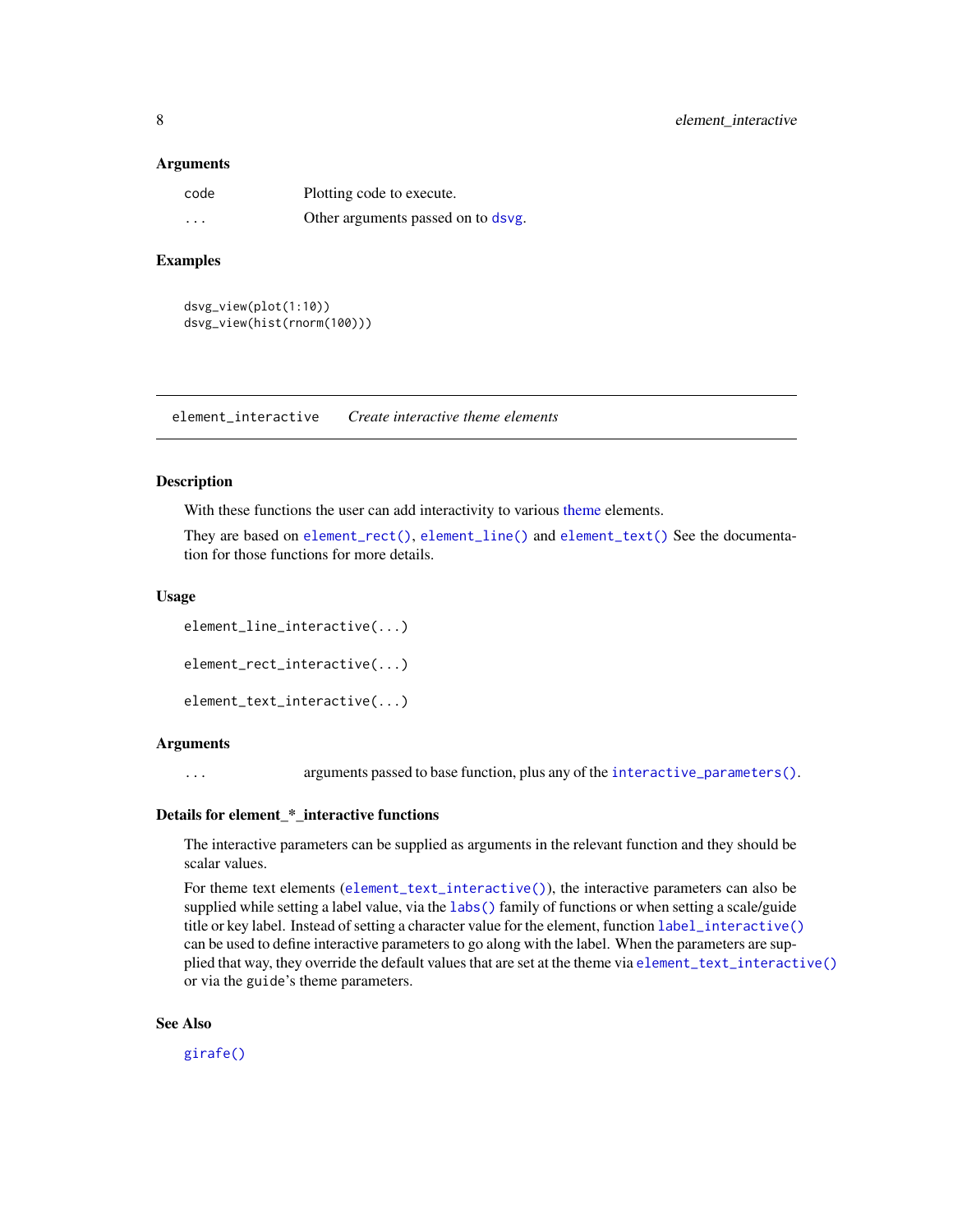# element\_interactive 9

```
# add interactive theme elements -------
library(ggplot2)
library(ggiraph)
dataset <- structure(list(qsec = c(16.46, 17.02, 18.61, 19.44, 17.02, 20.22
), disp = c(160, 160, 108, 258, 360, 225), carname = c("Mazda RX4",
"Mazda RX4 Wag", "Datsun 710", "Hornet 4 Drive", "Hornet Sportabout",
"Valiant"), wt = c(2.62, 2.875, 2.32, 3.215, 3.44, 3.46)), row.names = c("Mazda RX4",
"Mazda RX4 Wag", "Datsun 710", "Hornet 4 Drive", "Hornet Sportabout",
"Valiant"), class = "data.frame")
# plots
gg\_point = ggplot(data = dataset) +geom_point_interactive(aes(
   x = wt,
   y = qsec,color = disp,
   tooltip = carname,
    data_id = carname)) +
  theme_minimal() +
  theme(
   plot.title = element_text_interactive(
      data_id = "plot.title",tooltip = "plot title",
     hover_css = "fill:red;stroke:none;font-size:12pt"
   ),
    plot.subtitle = element_text_interactive(
      data_id = "plot.subtitle",
     tooltip = "plot subtitle",
     hover_css = "fill:none;"
    ),
    axis.title.x = element_text_interactive(
      data_id = "axis.title.x",tooltip = "Description for x axis",
     hover_css = "fill:red;stroke:none;"
   ),
    axis.title.y = element_text_interactive(
      data_id = "axis.title.y",tooltip = "Description for y axis",
     hover_css = "fill:red;stroke:none;"
    ),
   panel.grid.major = element_line_interactive(
      data_id = "panel.grid",
      tooltip = "Major grid lines",
     hover_css = "fill:none;stroke:red;"
   )
  ) +labs(
   title = "Interactive points example!",
   subtitle = label_interactive(
```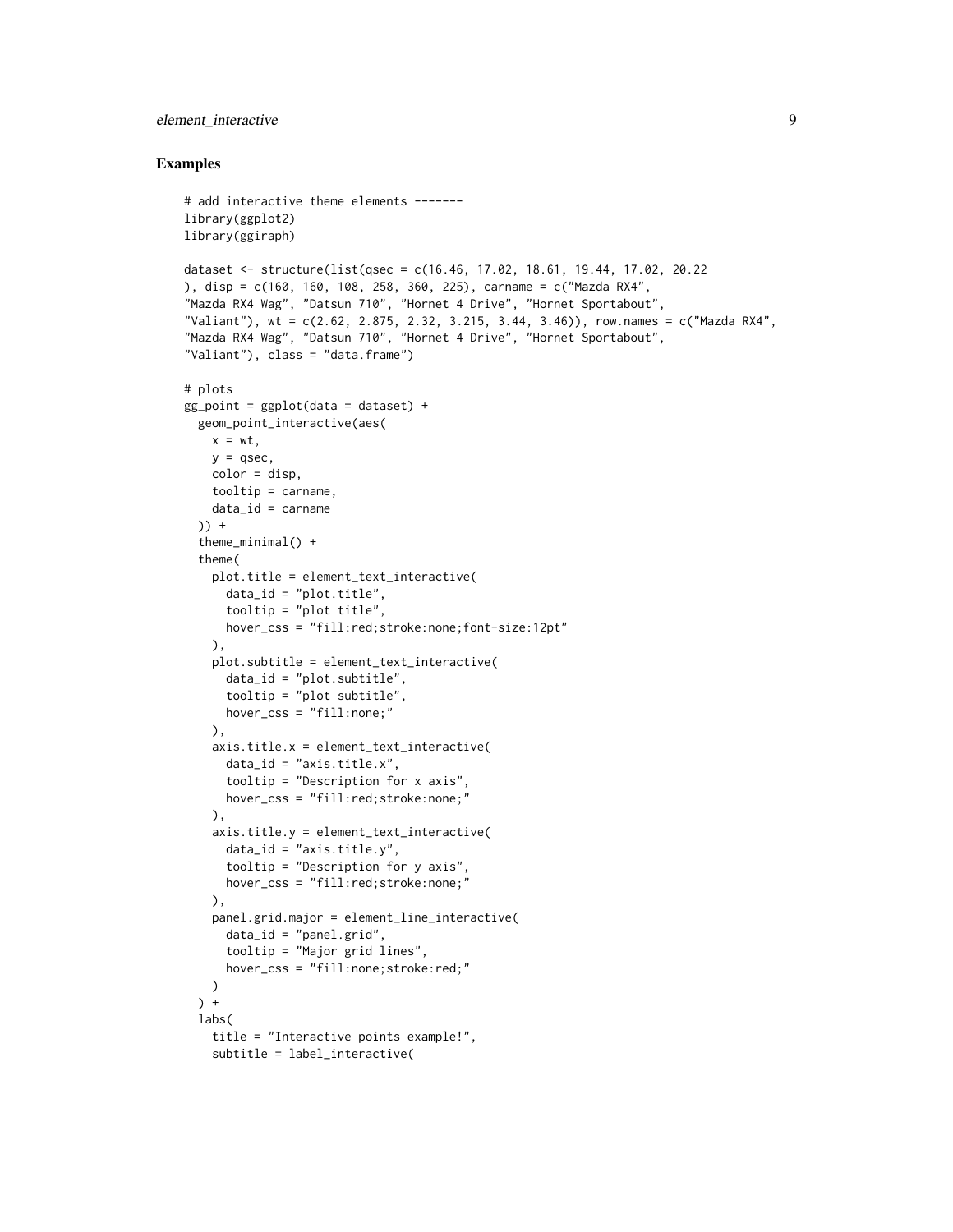```
"by ggiraph",
      tooltip = "Click me!",
      onclick = "window.open(\"https://davidgohel.github.io/ggiraph/\")",
      hover_css = "fill:magenta;cursor:pointer;"
   )
 \overline{)}x <- girafe(ggobj = gg_point)
if( interactive() ) print(x)
```
font\_family\_exists *Check if font family exists.*

# Description

Check if a font family exists in system fonts.

# Usage

```
font_family_exists(font_family = "sans")
```
# Arguments

font\_family font family name (case sensitive)

# Value

A logical value

# See Also

Other functions for font management: [match\\_family\(](#page-81-1)), [validated\\_fonts\(](#page-110-1))

```
font_family_exists("sans")
font_family_exists("Arial")
font_family_exists("Courier")
```
<span id="page-9-0"></span>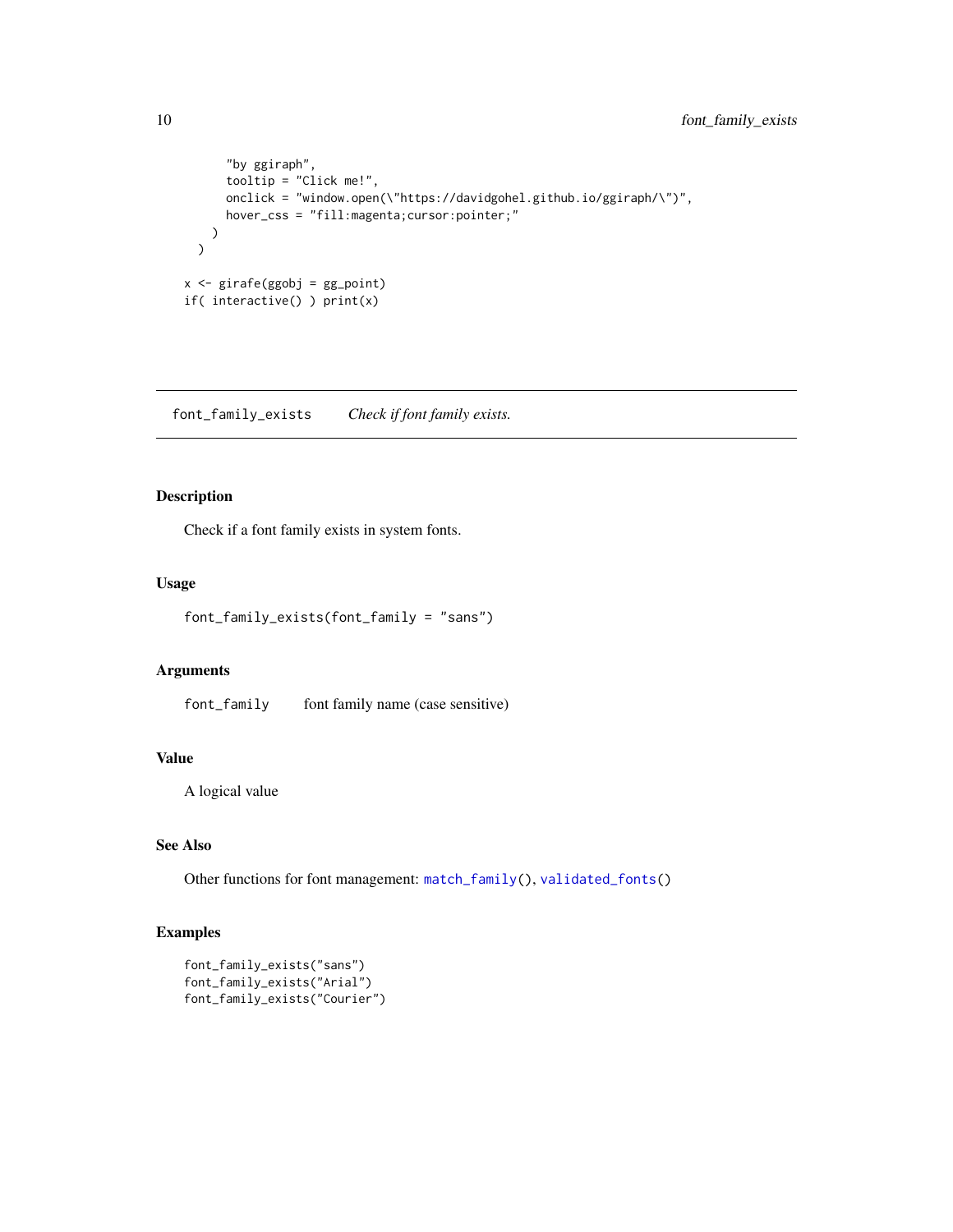<span id="page-10-0"></span>geom\_abline\_interactive

*Create interactive reference lines*

#### Description

These geometries are based on [geom\\_abline\(\)](#page-0-0), [geom\\_hline\(\)](#page-0-0) and [geom\\_vline\(\)](#page-0-0).

# Usage

```
geom_abline_interactive(...)
```
geom\_hline\_interactive(...)

```
geom_vline_interactive(...)
```
#### Arguments

... arguments passed to base function, plus any of the [interactive\\_parameters\(\)](#page-68-1).

# Details for geom\_\*\_interactive functions

The interactive parameters can be supplied with two ways:

- As aesthetics with the mapping argument (via  $a \in S($ )). In this way they can be mapped to data columns and apply to a set of geometries.
- As plain arguments into the geom\_\*\_interactive function. In this way they can be set to a scalar value.

# See Also

[girafe\(\)](#page-51-1) [girafe\(\)](#page-51-1) [girafe\(\)](#page-51-1)

```
# add diagonal interactive reference lines to a ggplot ------
library(ggplot2)
library(ggiraph)
```

```
p <- ggplot(mtcars, aes(wt, mpg)) + geom_point()
g \leftarrow p + geom\_abline\_interactive(interept = 20, tooltip = 20)x \leftarrow girafe(ggobj = g)
if (interactive())
  print(x)
l \leq coef(lm(mpg \sim wt, data = mtcars))
```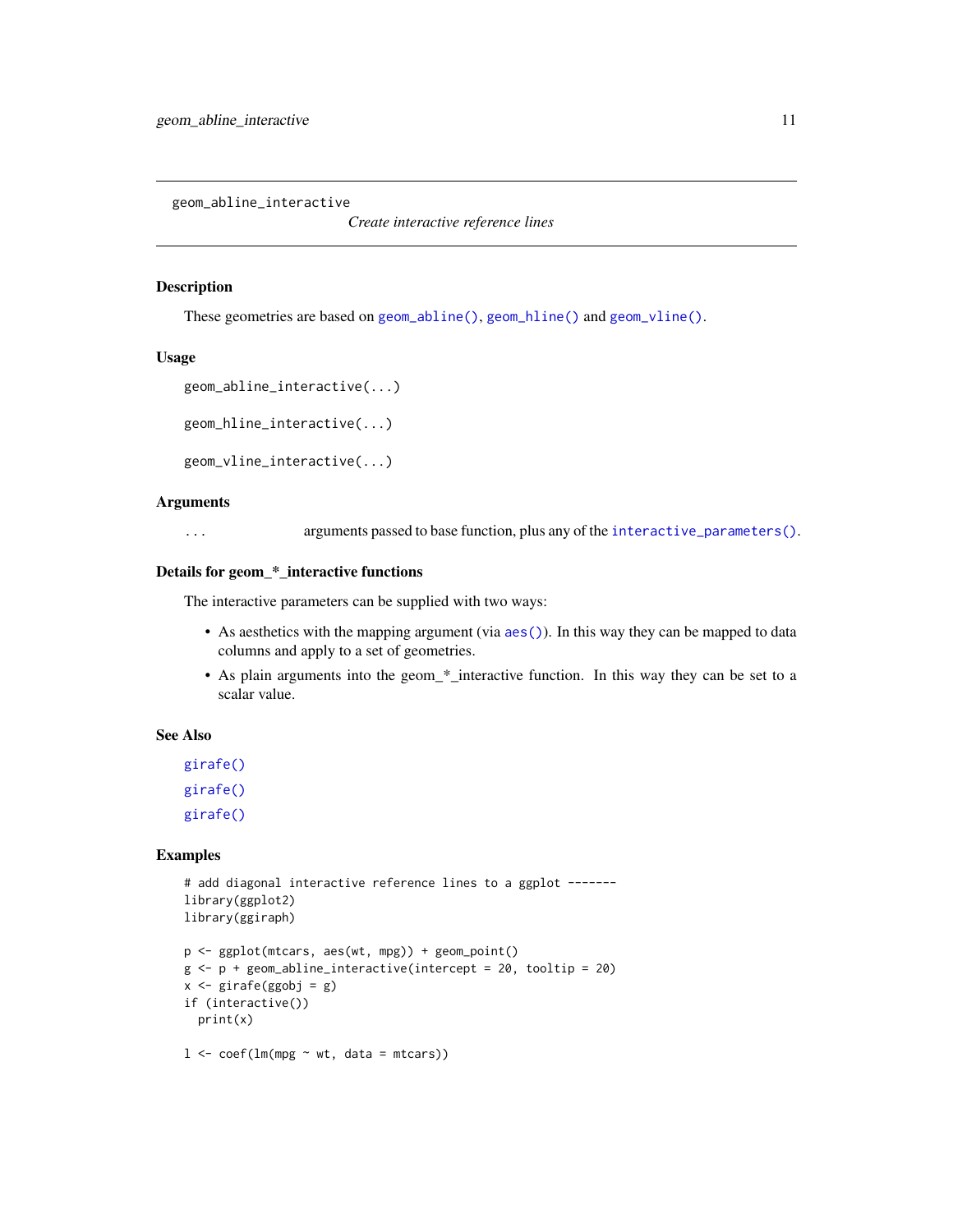```
g <- p + geom_abline_interactive(
  intercept = l[[1]],slope = l[[2]],tooltip = paste("intercept:", l[[1]], "\nslope:", l[[2]]),
  data_id="abline"
\lambdax \leftarrow girafe(ggobj = g)
x \leq - girafe_options(x = x,
                    opts_hover(css = "cursor:pointer;fill:orange;stroke:orange;"))
if (interactive())
  print(x)
# add horizontal interactive reference lines to a ggplot -------
library(ggplot2)
library(ggiraph)
if( requireNamespace("dplyr", quietly = TRUE)){
  g1 \leftarrow ggplot(economics, aes(x = date, y = unempty)) +geom_point() + geom_line()
  gg_hline1 <- g1 + geom_hline_interactive(
    aes(yintercept = mean(unempty),tooltip = round(mean(unemploy), 2)), size = 3)
  x <- girafe(ggobj = gg_hline1)
  if( interactive() ) print(x)
}
dataset <- data.frame(
 x = c(1, 2, 5, 6, 8),
 y = c(3, 6, 2, 8, 7),
  vx = c(1, 1.5, 0.8, 0.5, 1.3),
 vy = c(0.2, 1.3, 1.7, 0.8, 1.4),
  year = c(2014, 2015, 2016, 2017, 2018)
)
dataset$clickjs <- rep(paste0("alert(\"", mean(dataset$y), "\")"), 5)
g2 \leq-ggplot(dataset, aes(x = year, y = y)) +geom_point() + geom_line()
gg_hline2 <- g2 + geom_hline_interactive(
  aes(yintercept = mean(y),toOltip = round(mean(y), 2),
      data_id = y, onclick = clickjs))
x <- girafe(ggobj = gg_hline2)
if( interactive() ) print(x)
# add vertical interactive reference lines to a ggplot -------
library(ggplot2)
library(ggiraph)
```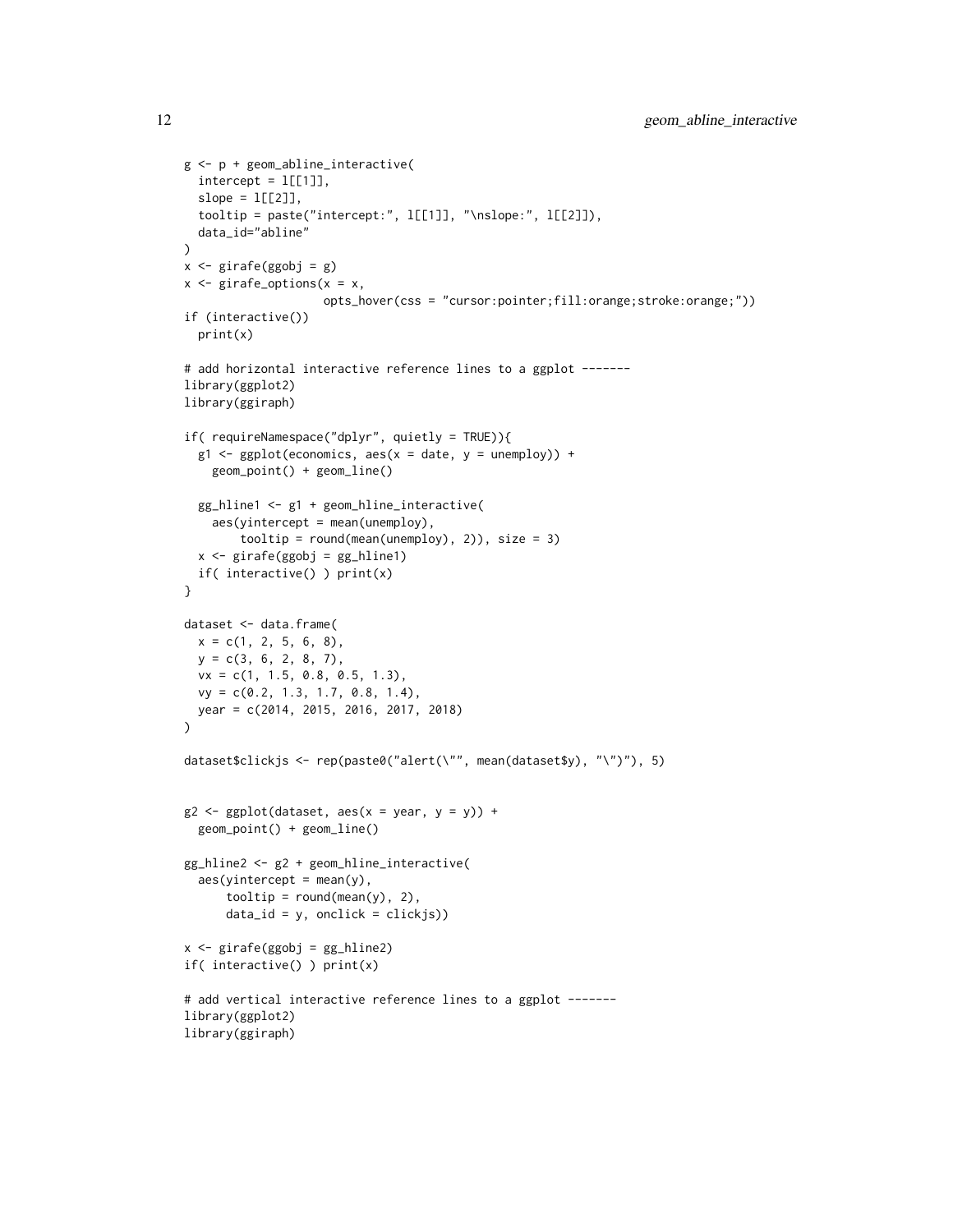```
if (requireNamespace("dplyr", quietly = TRUE)) {
 g1 <- ggplot(diamonds, aes(carat)) +
   geom_histogram()
 gg_vline1 <- g1 + geom_vline_interactive(
    aes(xintercept = mean(carat),
        tooltip = round(mean(carat), 2),
        data_id = carat), size = 3)
 x <- girafe(ggobj = gg_vline1)
 if( interactive() ) print(x)
}
dataset \leq data.frame(x = \text{norm}(100))
dataset$clickjs <- rep(paste0("alert(\"",
                                round(mean(dataset$x), 2), "\")"), 100)
g2 <- ggplot(dataset, aes(x)) +
 geom\_density(fill = "#000000", alpha = 0.7)gg_vline2 <- g2 + geom_vline_interactive(
 \text{aes}(x\text{intercept} = \text{mean}(x), \text{tooltip} = \text{round}(\text{mean}(x), 2),data_id = x, onclick = clickjs), color = "white")
x <- girafe(ggobj = gg_vline2)
x \leq - girafe_options(x = x,
                     opts_hover(css = "cursor:pointer;fill:orange;stroke:orange;") )
if( interactive() ) print(x)
```
geom\_bar\_interactive *Create interactive bars*

# Description

The geometries are based on [geom\\_bar\(\)](#page-0-0) and [geom\\_col\(\)](#page-0-0). See the documentation for those functions for more details.

# Usage

```
geom_bar_interactive(...)
```

```
geom_col_interactive(...)
```
#### Arguments

... arguments passed to base function, plus any of the [interactive\\_parameters\(\)](#page-68-1).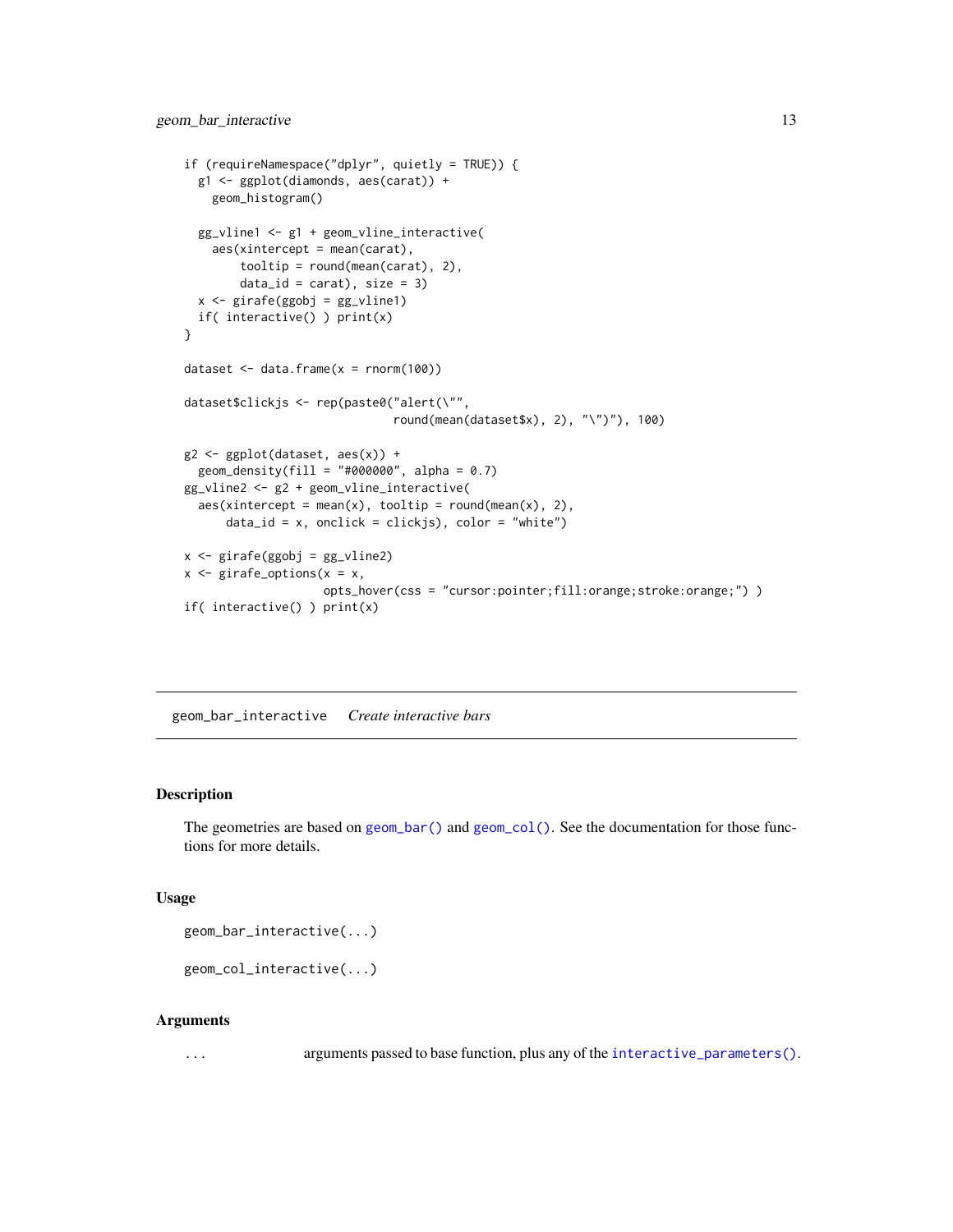#### Details for geom\_\*\_interactive functions

The interactive parameters can be supplied with two ways:

- As aesthetics with the mapping argument (via  $aes()$ ). In this way they can be mapped to data columns and apply to a set of geometries.
- As plain arguments into the geom\_\*\_interactive function. In this way they can be set to a scalar value.

#### See Also

[girafe\(\)](#page-51-1)

```
# add interactive bar -------
library(ggplot2)
library(ggiraph)
p <- ggplot(mpg, aes( x = class, tooltip = class,
        data_id = class ) +
  geom_bar_interactive()
x <- girafe(ggobj = p)
if( interactive() ) print(x)
dat <- data.frame( name = c( "David", "Constance", "Leonie" ),
    gender = c( "Male", "Female", "Female" ),
    height = c(172, 159, 71 ) )
p \leq - ggplot(dat, aes( x = name, y = height, tooltip = gender,
                      data_id = name ) +
  geom_col_interactive()
x <- girafe(ggobj = p)
if( interactive() ) print(x)
# an example with interactive guide ----
dat <- data.frame(
  name = c( "Guy", "Ginette", "David", "Cedric", "Frederic" ),
  gender = c( "Male", "Female", "Male", "Male", "Male" ),
  height = c(169, 160, 171, 172, 171 ) )
p \leq - ggplot(dat, aes( x = name, y = height, fill = gender,
                      data_id = name ) +
  geom_bar_interactive(stat = "identity") +
    scale_fill_manual_interactive(
      values = c(Male = "#0072B2", Female = "#009E73"),
      data_id = c(Female = "Female", Male = "Male"),
      tooltip = c(Male = "Male", Female = "Female")
    \lambdax <- girafe(ggobj = p)
if( interactive() ) print(x)
```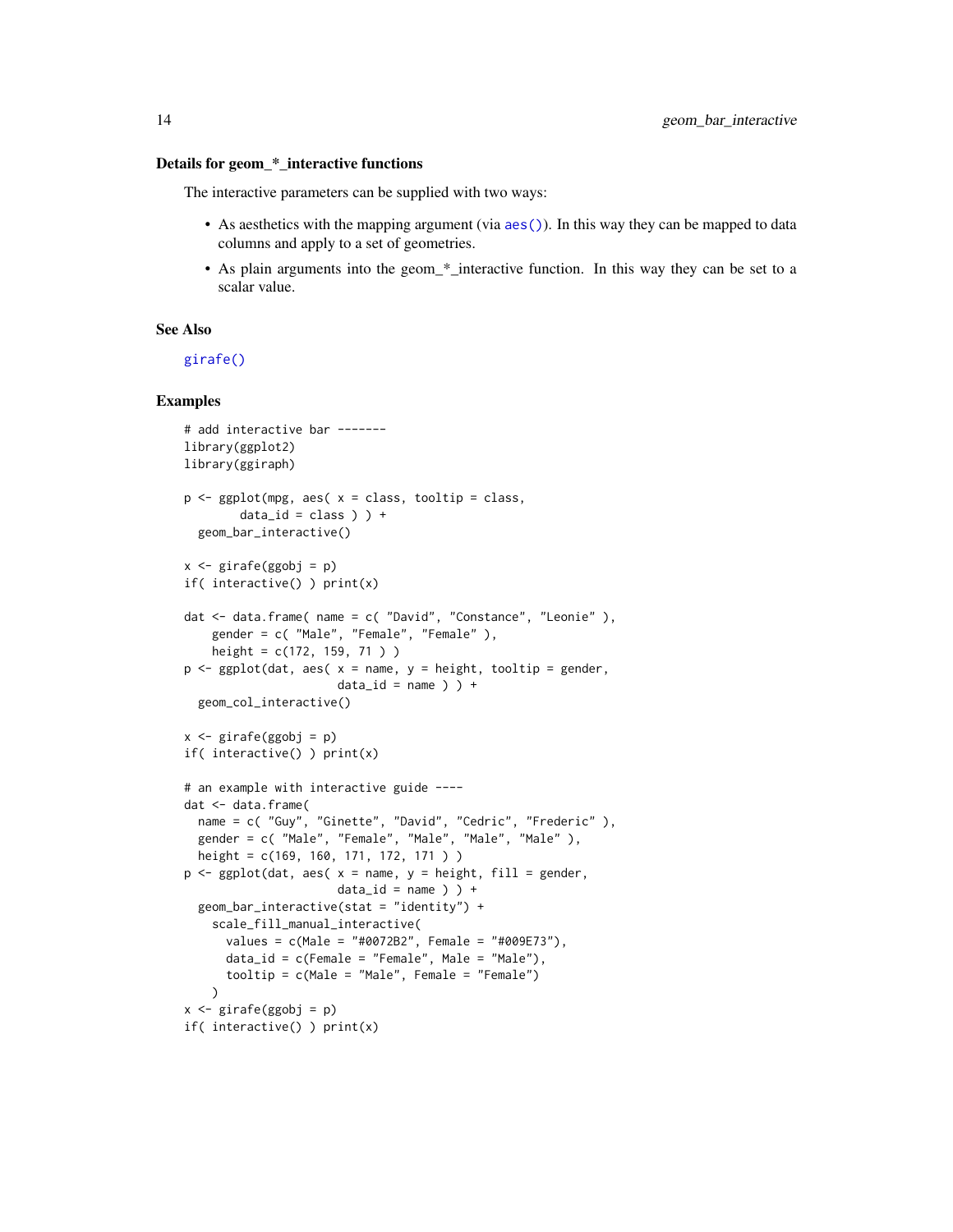<span id="page-14-0"></span>geom\_bin\_2d\_interactive

*Create interactive heatmaps of 2d bin counts*

# Description

The geometry is based on  $geom_b$   $\infty$  (). See the documentation for those functions for more details.

#### Usage

```
geom_bin_2d_interactive(...)
```
# Arguments

... arguments passed to base function, plus any of the [interactive\\_parameters\(\)](#page-68-1).

# Details for geom\_\*\_interactive functions

The interactive parameters can be supplied with two ways:

- As aesthetics with the mapping argument (via [aes\(\)](#page-0-0)). In this way they can be mapped to data columns and apply to a set of geometries.
- As plain arguments into the geom\_\*\_interactive function. In this way they can be set to a scalar value.

# See Also

[girafe\(\)](#page-51-1)

```
# add interactive bin2d heatmap to a ggplot -------
library(ggplot2)
library(ggiraph)
p \leftarrow \text{ggplot}(diamonds, aes(x, y, fill=cut)) + xlim(4, 10) + ylim(4, 10) +geom_bin2d_interactive(aes(tooltip = cut), bins = 30)
```

```
x <- girafe(ggobj = p)
if( interactive() ) print(x)
```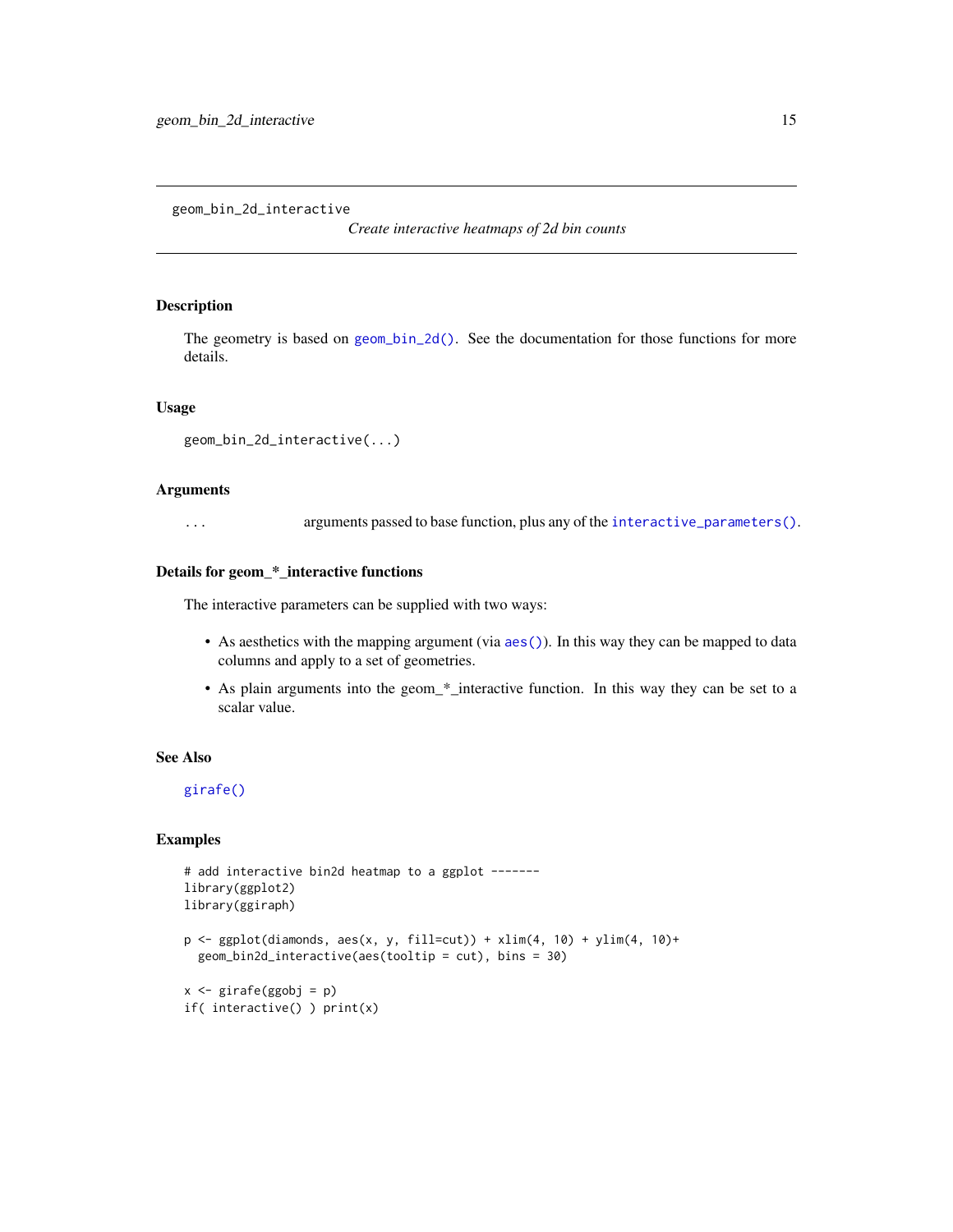```
geom_boxplot_interactive
```
*Create interactive boxplot*

# Description

The geometry is based on [geom\\_boxplot\(\)](#page-0-0). See the documentation for those functions for more details.

#### Usage

```
geom_boxplot_interactive(...)
```
#### Arguments

... arguments passed to base function, plus any of the [interactive\\_parameters\(\)](#page-68-1).

# Details for geom\_\*\_interactive functions

The interactive parameters can be supplied with two ways:

- As aesthetics with the mapping argument (via  $aes()$ ). In this way they can be mapped to data columns and apply to a set of geometries.
- As plain arguments into the geom\_\*\_interactive function. In this way they can be set to a scalar value.

#### See Also

# [girafe\(\)](#page-51-1)

```
# add interactive boxplot -------
library(ggplot2)
library(ggiraph)
p <- ggplot(mpg,
  aes(x = class, y = hwy, tooltip = class)) +geom_boxplot_interactive()
x \le - girafe(ggobj = p)
if( interactive() ) print(x)
p <- ggplot(mpg, aes(x = drv, y = hwy, tooltip = class, fill = class, data_id=class)) +
  geom_boxplot_interactive(outlier.colour = "red") +
  guides(fill = "none") + theme_minnal()x \le - girafe(ggobj = p)
if( interactive() ) print(x)
```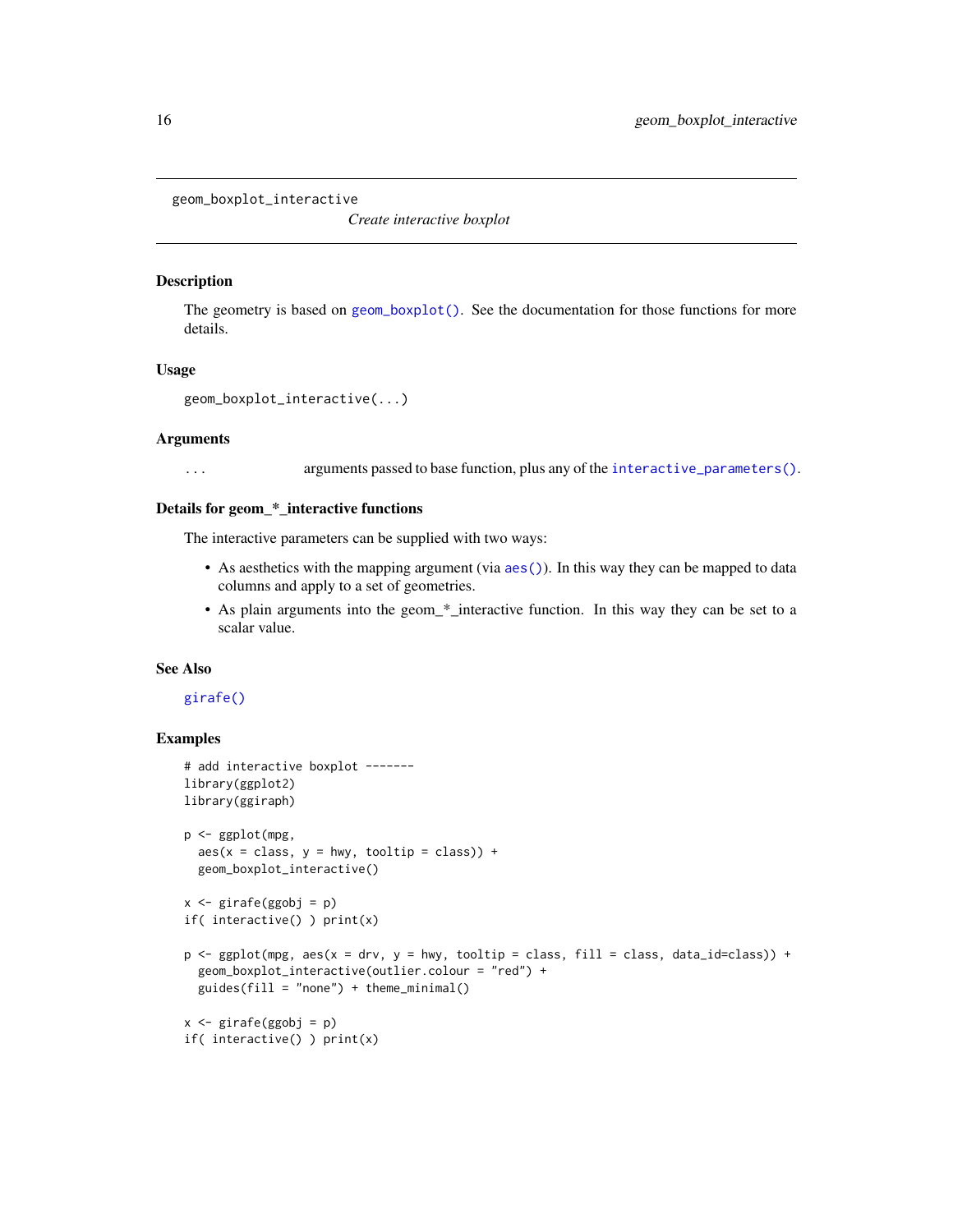<span id="page-16-0"></span>geom\_contour\_interactive

*Create interactive 2d contours of a 3d surface*

#### **Description**

These geometries are based on [geom\\_contour\(\)](#page-0-0) and [geom\\_contour\\_filled\(\)](#page-0-0). See the documentation for those functions for more details.

# Usage

```
geom_contour_interactive(...)
```
geom\_contour\_filled\_interactive(...)

#### Arguments

... arguments passed to base function, plus any of the [interactive\\_parameters\(\)](#page-68-1).

#### Details for geom\_\*\_interactive functions

The interactive parameters can be supplied with two ways:

- As aesthetics with the mapping argument (via [aes\(\)](#page-0-0)). In this way they can be mapped to data columns and apply to a set of geometries.
- As plain arguments into the geom\_\*\_interactive function. In this way they can be set to a scalar value.

# See Also

[girafe\(\)](#page-51-1)

```
# add interactive contours to a ggplot -------
library(ggplot2)
library(ggiraph)
v <- ggplot(faithfuld, aes(waiting, eruptions, z = density))
p <- v + geom_contour_interactive(aes(
  colour = stat(level),
  tooltip = paste("Level:", stat(level))
))
x <- girafe(ggobj = p)
if (interactive()) print(x)
if (packageVersion("grid") >= numeric_version("3.6")) {
  p <- v + geom_contour_filled_interactive(aes(
   colour = stat(level),
```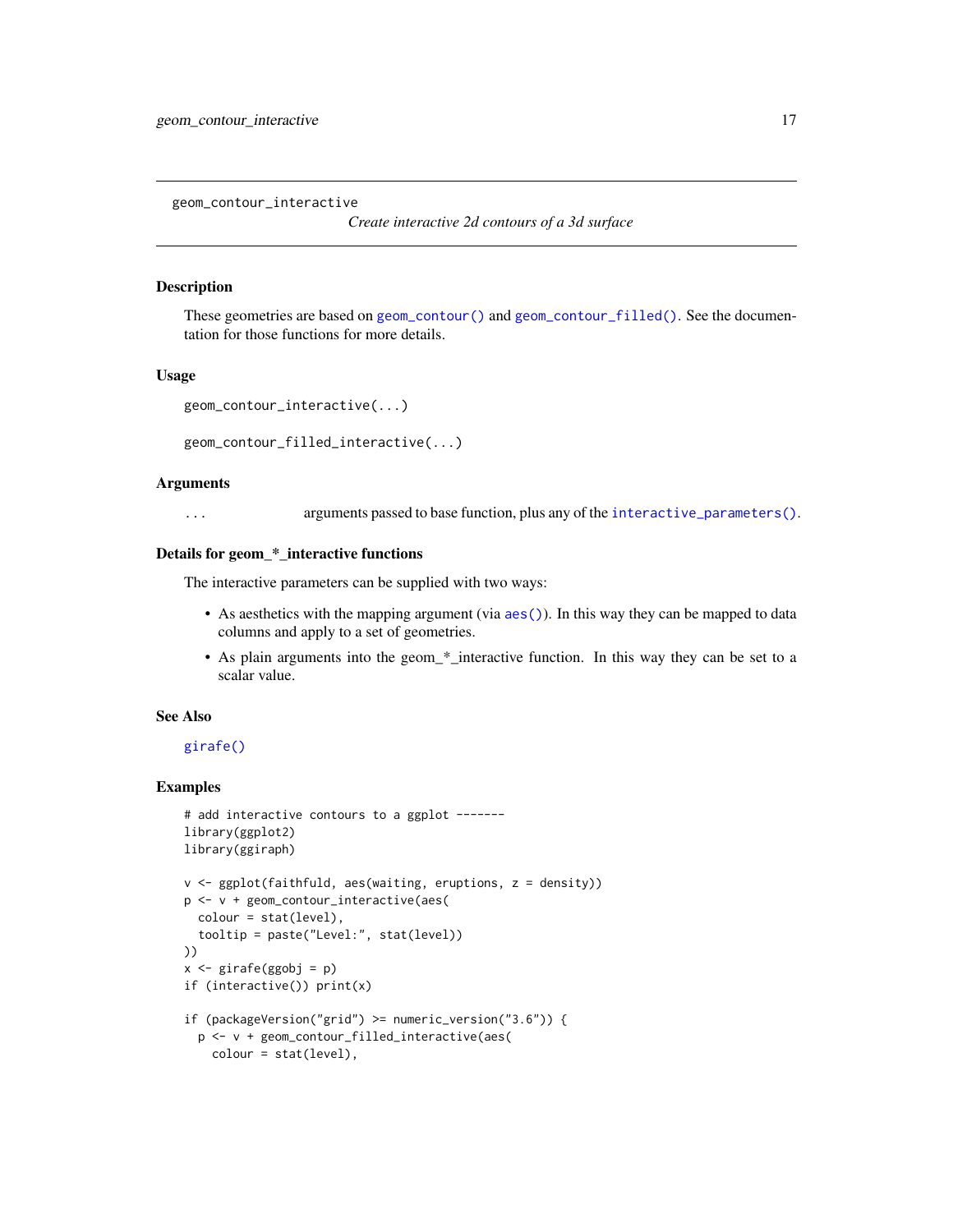```
fill = stat(level),tooltip = paste("Level:", stat(level))
 ))
 x <- girafe(ggobj = p)
 if (interactive()) print(x)
}
```
geom\_count\_interactive

*Create interactive point counts*

#### Description

The geometry is based on [geom\\_bin2d\(\)](#page-0-0). See the documentation for those functions for more details.

#### Usage

geom\_count\_interactive(...)

#### Arguments

... arguments passed to base function, plus any of the [interactive\\_parameters\(\)](#page-68-1).

# Details for geom\_\*\_interactive functions

The interactive parameters can be supplied with two ways:

- As aesthetics with the mapping argument (via [aes\(\)](#page-0-0)). In this way they can be mapped to data columns and apply to a set of geometries.
- As plain arguments into the geom\_\*\_interactive function. In this way they can be set to a scalar value.

#### See Also

[girafe\(\)](#page-51-1)

```
# add interactive point counts to a ggplot -------
library(ggplot2)
library(ggiraph)
p <- ggplot(mpg, aes(cty, hwy)) +
  geom_count_interactive(aes(tooltip=after_stat(n)))
x \leftarrow girafe(ggobj = p)
if( interactive() ) print(x)
p2 \leq - ggplot(diamonds, aes(x = cut, y = clarity)) +
```
<span id="page-17-0"></span>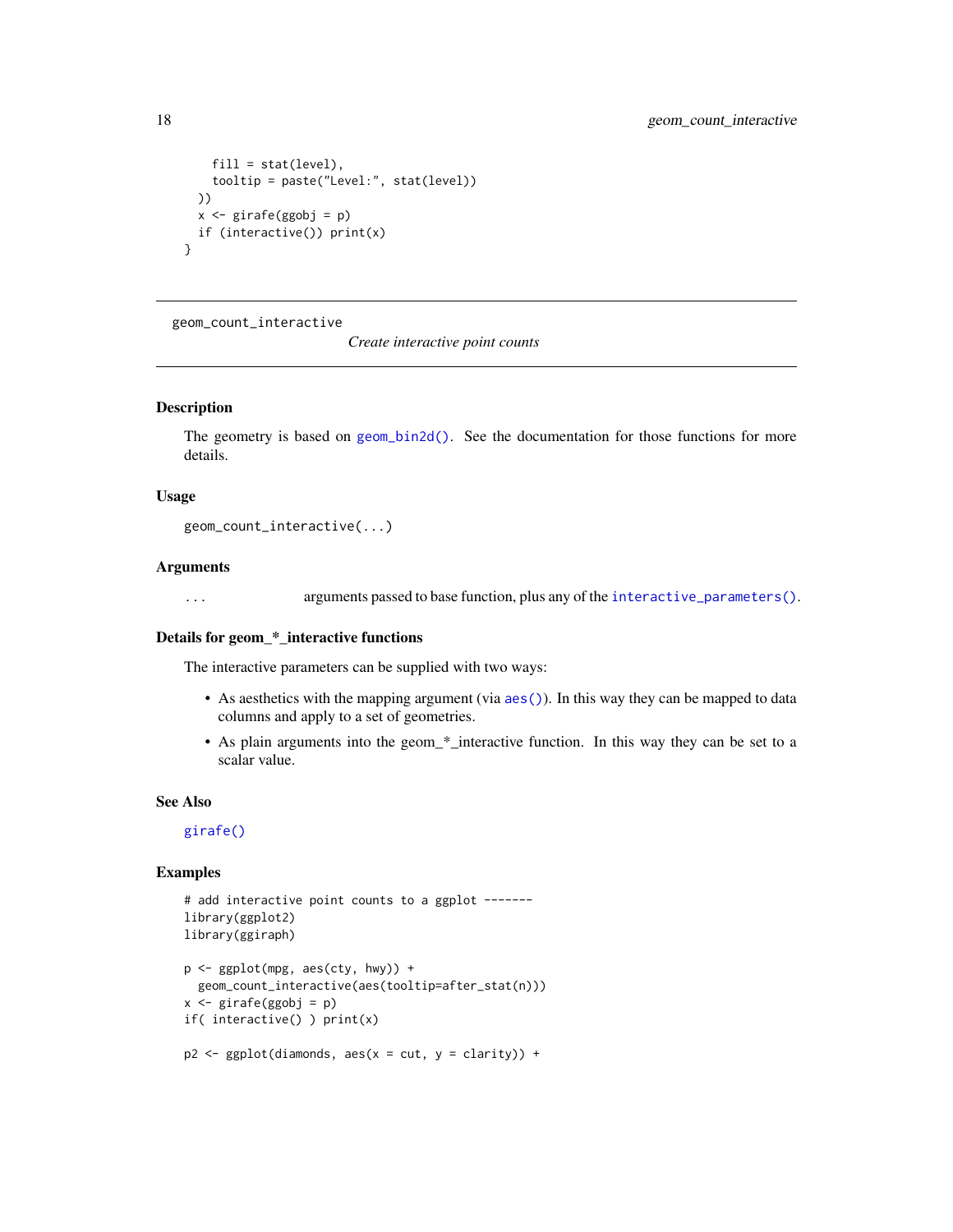# <span id="page-18-0"></span>geom\_crossbar\_interactive 19

```
geom_count_interactive(aes(size = after_stat(prop),
                            tooltip = after_stat(round(prop, 3)), group = 1)) +
 scale_size_area(max_size = 10)
x <- girafe(ggobj = p2)
if (interactive()) print(x)
```
geom\_crossbar\_interactive

*Create interactive vertical intervals: lines, crossbars & errorbars*

# Description

These geometries are based on [geom\\_crossbar\(\)](#page-0-0), [geom\\_errorbar\(\)](#page-0-0), [geom\\_linerange\(\)](#page-0-0) and [geom\\_pointrange\(\)](#page-0-0). See the documentation for those functions for more details.

### Usage

```
geom_crossbar_interactive(...)
```
geom\_errorbar\_interactive(...)

geom\_linerange\_interactive(...)

geom\_pointrange\_interactive(...)

#### Arguments

... arguments passed to base function, plus any of the [interactive\\_parameters\(\)](#page-68-1).

# Details for geom\_\*\_interactive functions

The interactive parameters can be supplied with two ways:

- As aesthetics with the mapping argument (via [aes\(\)](#page-0-0)). In this way they can be mapped to data columns and apply to a set of geometries.
- As plain arguments into the geom\_\*\_interactive function. In this way they can be set to a scalar value.

# See Also

[girafe\(\)](#page-51-1)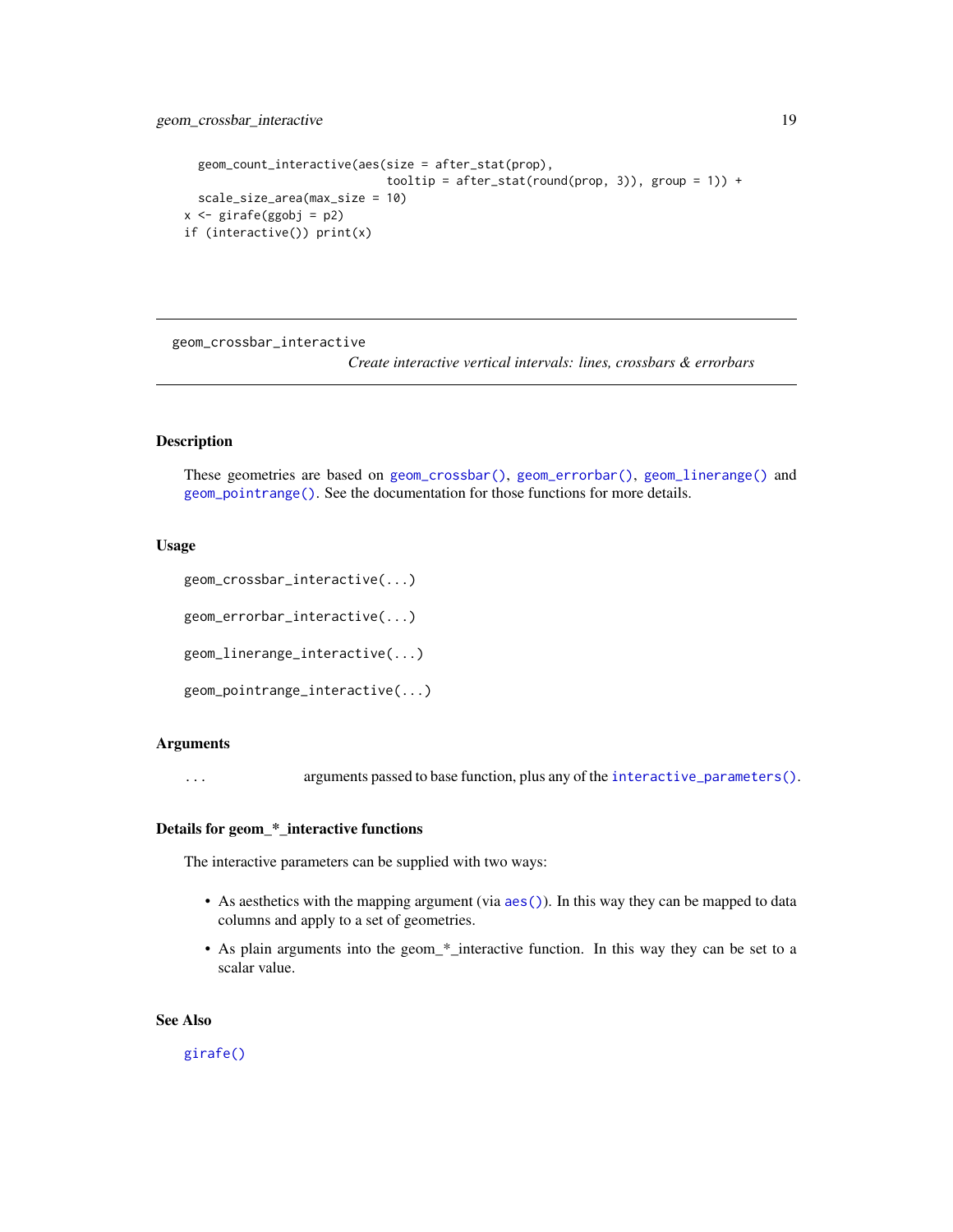# Examples

```
# add interactive intervals -------
library(ggplot2)
library(ggiraph)
# Create a simple example dataset
df <- data.frame(
  trt = factor(c(1, 1, 2, 2)),resp = c(1, 5, 3, 4),group = factor(c(1, 2, 1, 2)),upper = c(1.1, 5.3, 3.3, 4.2),
  lower = c(0.8, 4.6, 2.4, 3.6))
p <- ggplot(df, aes(trt, resp, colour = group))
g \leftarrow p + geom\_linearange\_interactive(aes(ymin = lower, ymax = upper, tooltip = group))x \leq -\text{girafe(ggobj = g)}if( interactive() ) print(x)
g \leftarrow p + geom\_pointrange\_interactive(aes(ymin = lower, ymax = upper, tooltip = group))x \leftarrow girafe(ggobj = g)
if( interactive() ) print(x)
g <- p + geom_crossbar_interactive(aes(ymin = lower, ymax = upper, tooltip = group), width = 0.2)
x \leftarrow girafe(ggobj = g)
if( interactive() ) print(x)
g \leftarrow p + geom_errorbar\_interactive(aes(ymin = lower, ymax = upper, tooltip = group), width = 0.2)x \leftarrow girafe(ggobj = g)
if( interactive() ) print(x)
```
geom\_curve\_interactive

*Create interactive line segments and curves*

#### Description

The geometries are based on [geom\\_segment\(\)](#page-0-0) and [geom\\_curve\(\)](#page-0-0). See the documentation for those functions for more details.

# Usage

```
geom_curve_interactive(...)
```

```
geom_segment_interactive(...)
```
#### Arguments

... arguments passed to base function, plus any of the [interactive\\_parameters\(\)](#page-68-1).

<span id="page-19-0"></span>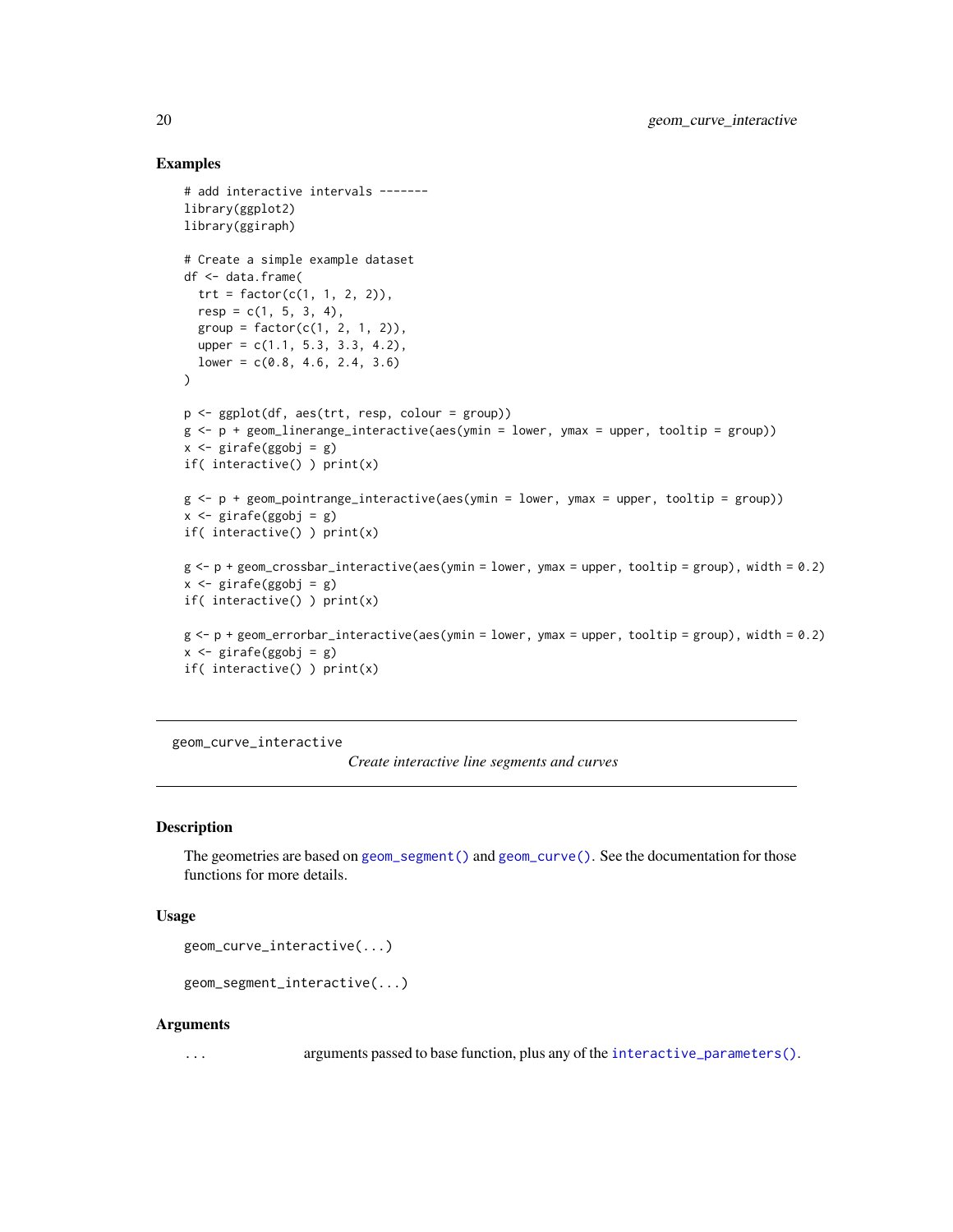#### Details for geom\_\*\_interactive functions

The interactive parameters can be supplied with two ways:

- As aesthetics with the mapping argument (via  $aes()$ ). In this way they can be mapped to data columns and apply to a set of geometries.
- As plain arguments into the geom\_\*\_interactive function. In this way they can be set to a scalar value.

# See Also

[girafe\(\)](#page-51-1)

```
# add interactive segments and curves to a ggplot ------
library(ggplot2)
library(ggiraph)
counts \leq as.data.frame(table(x = rpois(100,5)))
counts$x <- as.numeric( as.character(counts$x) )
counts$xlab <- paste0("bar",as.character(counts$x) )
gg_segment_1 <- gglot(data = counts, aes(x = x, y = Freq,
yend = 0, xend = x, tooltip = xlab ) ) +
geom_segment_interactive( size = I(10))
x \leftarrow girafe(ggobj = gg_segment_1)
if( interactive() ) print(x)
dataset = data.frame(x=c(1, 2, 5, 6, 8)),
y=c(3,6,2,8,7),
vx=c(1,1.5,0.8,0.5,1.3),
vy=c(0.2,1.3,1.7,0.8,1.4),
\text{labels} = \text{paste0}("\text{Lab", 1:5})dataset$clickjs = paste0("alert(\"",dataset$labs, "\")" )
gg_segment_2 = ggplot() +
geom_segment_interactive(data=dataset, mapping=aes(x=x, y=y,
xend=x+vx, yend=y+vy, tooltip = labs, onclick=clickjs ),
arrow=grid::arrow(length = grid::unit(0.03, 'npc")),
size=2, color="blue") +
geom_point(data=dataset, mapping=aes(x=x, y=y),
size=4, shape=21, fill="white")
x \leftarrow girafe(ggobj = gg_segment_2)
if( interactive() ) print(x)
df <- data.frame(x1 = 2.62, x2 = 3.57, y1 = 21.0, y2 = 15.0)
p \leq - ggplot(df, aes(x = x1, y = y1, xend = x2, yend = y2)) +
  geom_curve_interactive(aes(colour = "curve", tooltip=I("curve"))) +
  geom_segment_interactive(aes(colour = "segment", tooltip=I("segment")))
x <- girafe(ggobj = p)
```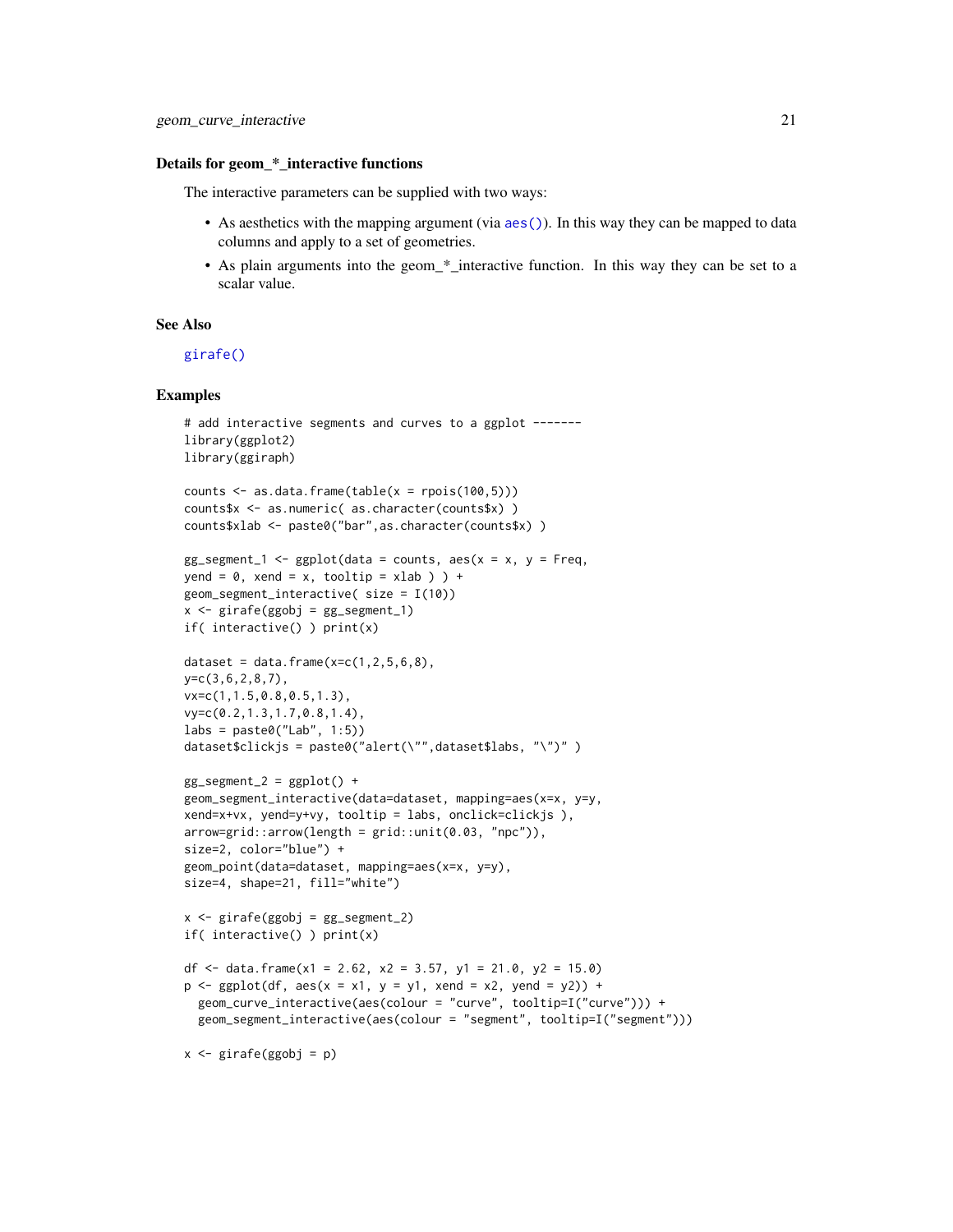```
if( interactive() ) print(x)
```
geom\_density\_2d\_interactive

*Create interactive contours of a 2d density estimate*

#### Description

The geometries are based on [geom\\_density\\_2d\(\)](#page-0-0) and [geom\\_density\\_2d\\_filled\(\)](#page-0-0). See the documentation for those functions for more details.

#### Usage

```
geom_density_2d_interactive(...)
```

```
geom_density_2d_filled_interactive(...)
```
#### Arguments

... arguments passed to base function, plus any of the [interactive\\_parameters\(\)](#page-68-1).

#### Details for geom\_\*\_interactive functions

The interactive parameters can be supplied with two ways:

- As aesthetics with the mapping argument (via [aes\(\)](#page-0-0)). In this way they can be mapped to data columns and apply to a set of geometries.
- As plain arguments into the geom\_\*\_interactive function. In this way they can be set to a scalar value.

#### See Also

[girafe\(\)](#page-51-1)

```
# add interactive contours to a ggplot -------
library(ggplot2)
library(ggiraph)
m \leq - ggplot(faithful, aes(x = eruptions, y = waiting)) +
 geom_point_interactive(aes(tooltip = paste("Waiting:", waiting, "\neruptions:", eruptions))) +
 xlim(0.5, 6) +
  ylim(40, 110)
p <- m + geom_density_2d_interactive(aes(tooltip = paste("Level:", stat(level))))
x \leftarrow girafe(ggobj = p)
if (interactive()) print(x)
set.seed(4393)
```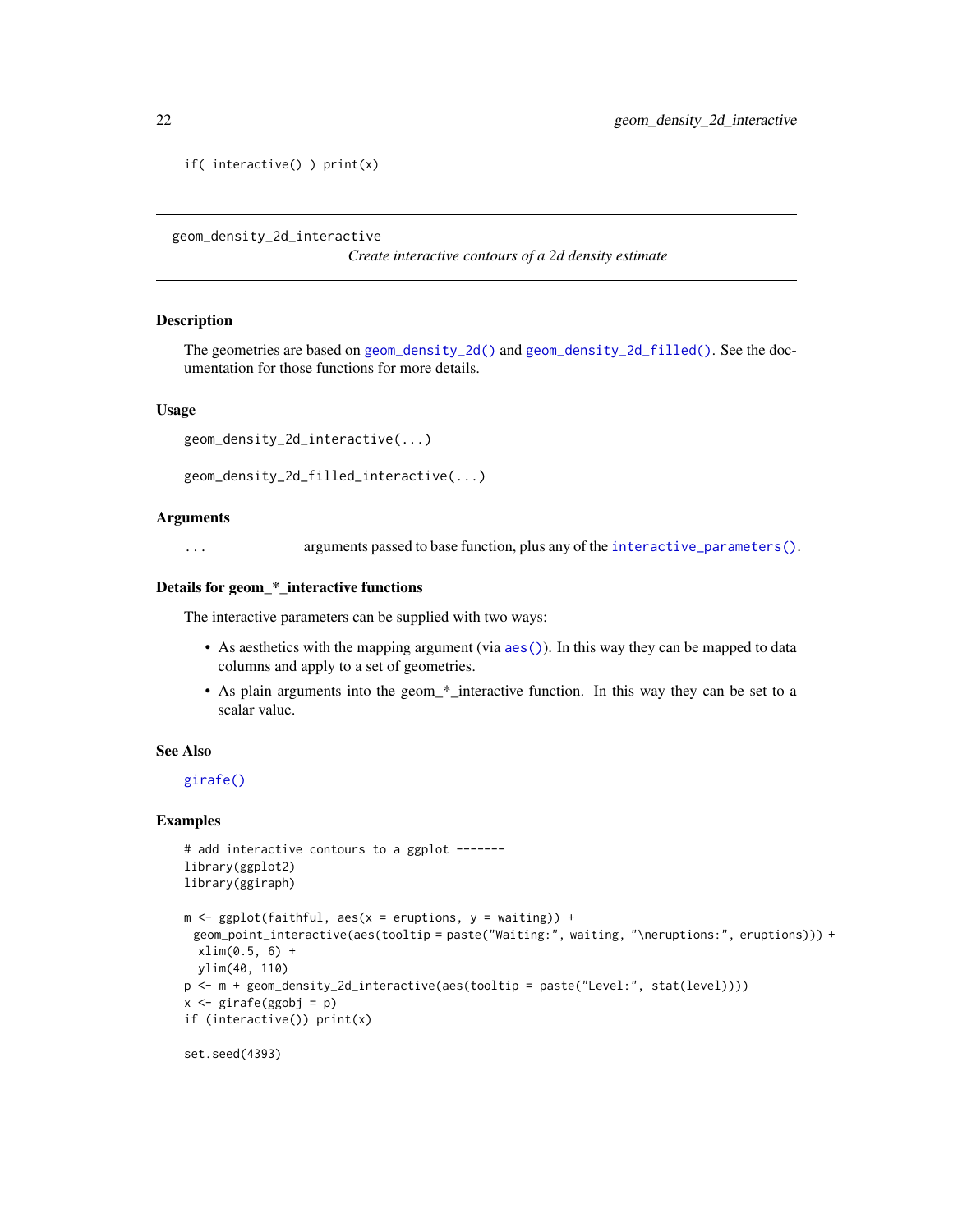```
dsmall <- diamonds[sample(nrow(diamonds), 1000), ]
d <- ggplot(dsmall, aes(x, y))
p <- d + geom_density_2d_interactive(aes(colour = cut, tooltip = cut, data_id = cut))
x \leq - girafe(ggobj = p)
x \leq - girafe_options(x = x,
                    opts_hover(css = "stroke:red;stroke-width:3px;") )
if (interactive()) print(x)
p <- d + geom_density_2d_filled_interactive(aes(colour = cut, tooltip = cut, data_id = cut),
                                           contour_var = "count") + facet_wrap(vars(cut))
x <- girafe(ggobj = p)
x \leq - girafe_options(x = x,
                    opts_hover(css = "stroke:red;stroke-width:3px;") )
if (interactive()) print(x)
p \leftarrow d + stat\_density_2d(aes(fill = stat(nlevel)),tooltip = paste("nlevel:", stat(nlevel))),
                         geom = "interactive_polygon") +
 facet_grid(. ~ cut) + scale_fill_viridis_c_interactive(tooltip = "nlevel")
x <- girafe(ggobj = p)
if (interactive()) print(x)
```

```
geom_density_interactive
```
#### *Create interactive smoothed density estimates*

### Description

The geometry is based on [geom\\_density\(\)](#page-0-0). See the documentation for those functions for more details.

#### Usage

```
geom_density_interactive(...)
```
#### Arguments

... arguments passed to base function, plus any of the [interactive\\_parameters\(\)](#page-68-1).

#### Details for geom\_\*\_interactive functions

The interactive parameters can be supplied with two ways:

- As aesthetics with the mapping argument (via  $aes()$ ). In this way they can be mapped to data columns and apply to a set of geometries.
- As plain arguments into the geom\_\*\_interactive function. In this way they can be set to a scalar value.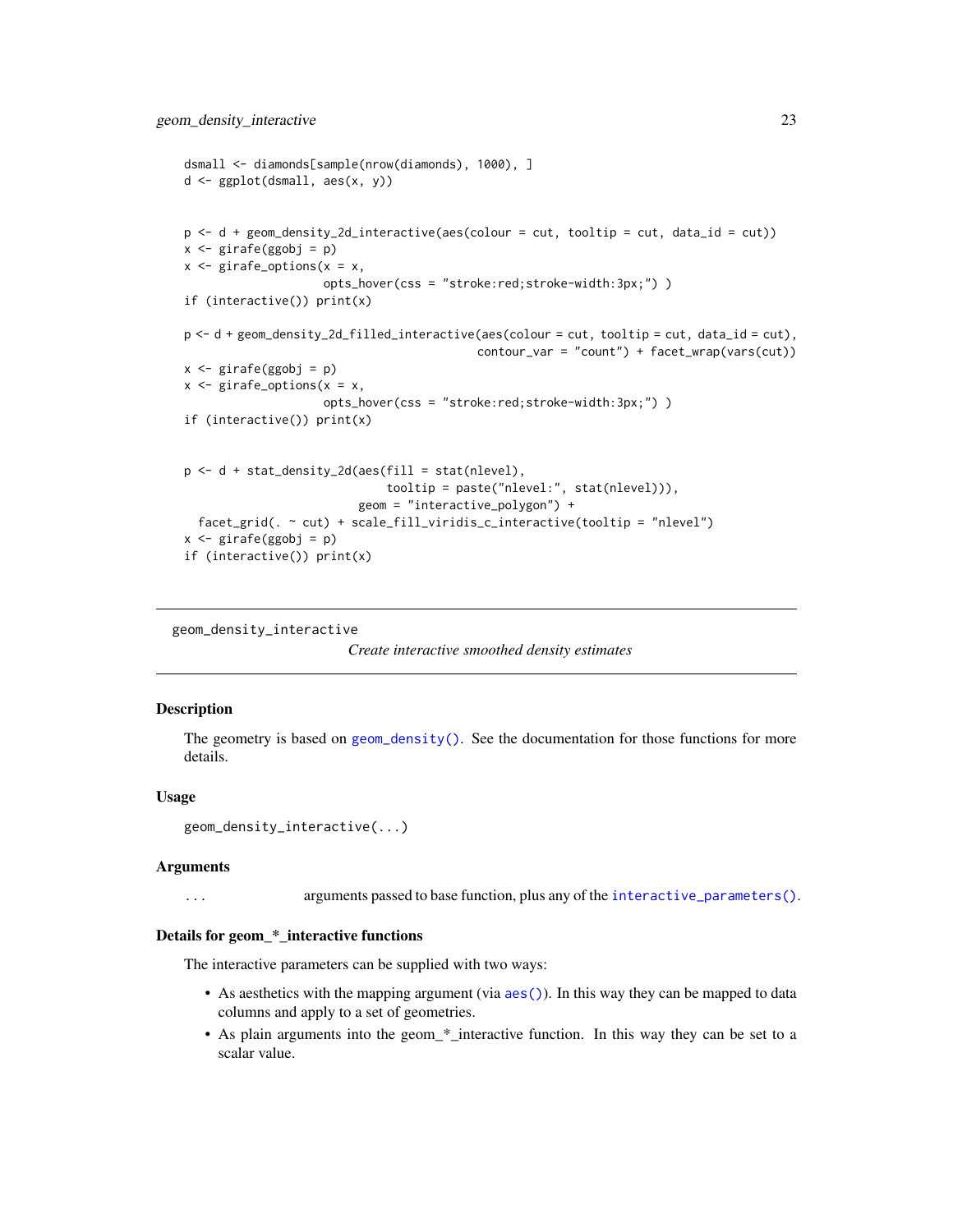#### See Also

[girafe\(\)](#page-51-1)

# Examples

```
# add interactive bar -------
library(ggplot2)
library(ggiraph)
p <- ggplot(diamonds, aes(carat)) +
 geom_density_interactive(tooltip="density", data_id="density")
x <- girafe(ggobj = p)
x \leq - girafe_options(x = x,
                     opts_hover(css = "stroke:orange;stroke-width:3px;") )
if( interactive() ) print(x)
p \leftarrow \text{ggplot}(diamonds, aes(depth, fill = cut, colour = cut)) +geom_density_interactive(aes(tooltip=cut, data_id=cut), alpha = 0.1) +
  xlim(55, 70)
x \le - girafe(ggobj = p)
x \leq - girafe_options(x = x,
                   opts_hover(css = "stroke:yellow;stroke-width:3px;fill-opacity:0.8;") )
if( interactive() ) print(x)
p \leftarrow ggplot(diamonds, aes(carat, fill = cut)) +
  geom_density_interactive(aes(tooltip=cut, data_id=cut), position = "stack")
x \leq - girafe(ggobj = p)
if( interactive() ) print(x)
p <- ggplot(diamonds, aes(carat, stat(count), fill = cut)) +
  geom_density_interactive(aes(tooltip=cut, data_id=cut), position = "fill")
x \leq -\text{girafe(ggobj = p)}if( interactive() ) print(x)
```
geom\_dotplot\_interactive

*Create interactive dot plots*

# **Description**

This geometry is based on [geom\\_dotplot\(\)](#page-0-0). See the documentation for those functions for more details.

#### Usage

```
geom_dotplot_interactive(...)
```
<span id="page-23-0"></span>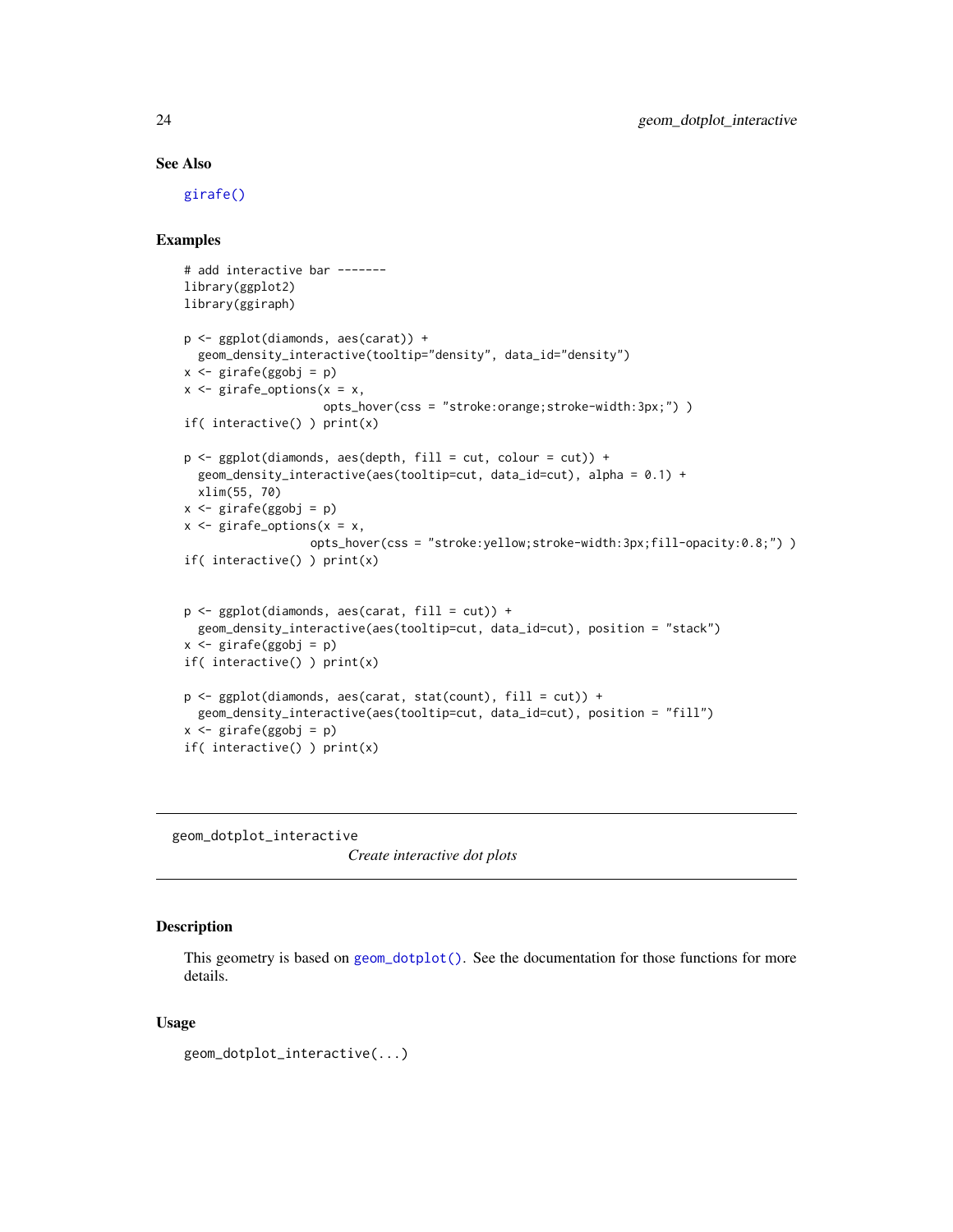#### <span id="page-24-0"></span>Arguments

... arguments passed to base function, plus any of the [interactive\\_parameters\(\)](#page-68-1).

#### Details for geom \* interactive functions

The interactive parameters can be supplied with two ways:

- As aesthetics with the mapping argument (via [aes\(\)](#page-0-0)). In this way they can be mapped to data columns and apply to a set of geometries.
- As plain arguments into the geom\_\*\_interactive function. In this way they can be set to a scalar value.

# See Also

[girafe\(\)](#page-51-1)

#### Examples

```
# add interactive dot plots to a ggplot -------
library(ggplot2)
library(ggiraph)
p \leq - ggplot(mtcars, \text{aes}(x = mpg, \text{ fill} = \text{factor}(cyl))) +geom_dotplot_interactive(
    aes(tooltip = row.names(mtcars)),
    stackgroups = TRUE, binwidth = 1, method = "histodot"
  )
x <- girafe(ggobj = p)
if( interactive() ) print(x)
gg\_point = ggplot(data = mtcars,
  mapping = aes(
    x = factor(vs), fill = factor(cyl), y = mpg,tooltip = row.names(mtcars))) +
  geom_dotplot_interactive(binaxis = "y",
    stackdir = "center", position = "dodge")
x <- girafe(ggobj = gg_point)
if( interactive() ) print(x)
```
geom\_errorbarh\_interactive

*Create interactive horizontal error bars*

#### Description

This geometry is based on [geom\\_errorbarh\(\)](#page-0-0). See the documentation for those functions for more details.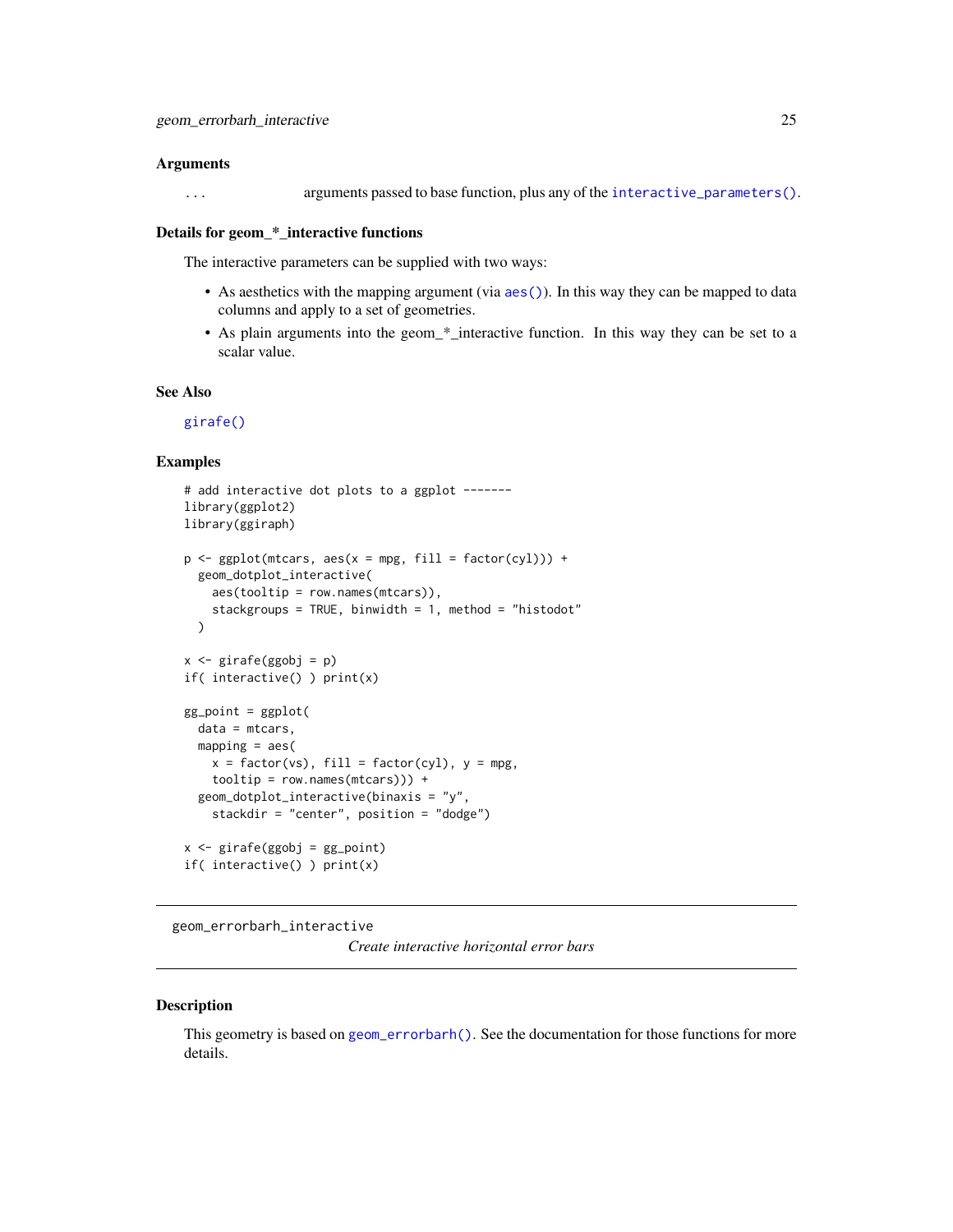#### Usage

```
geom_errorbarh_interactive(...)
```
# Arguments

... arguments passed to base function, plus any of the [interactive\\_parameters\(\)](#page-68-1).

#### Details for geom\_\*\_interactive functions

The interactive parameters can be supplied with two ways:

- As aesthetics with the mapping argument (via [aes\(\)](#page-0-0)). In this way they can be mapped to data columns and apply to a set of geometries.
- As plain arguments into the geom\_\*\_interactive function. In this way they can be set to a scalar value.

#### See Also

[girafe\(\)](#page-51-1)

```
# add horizontal error bars -------
library(ggplot2)
library(ggiraph)
df <- data.frame(
 trt = factor(c(1, 1, 2, 2)),resp = c(1, 5, 3, 4),group = factor(c(1, 2, 1, 2)),se = c(0.1, 0.3, 0.3, 0.2))
# Define the top and bottom of the errorbars
p <- ggplot(df, aes(resp, trt, colour = group))
g \leftarrow p + \text{geom\_point}() +geom_errorbarh_interactive(aes(xmax = resp + se, xmin = resp - se, tooltip = group))
x <- girafe(ggobj = g)
if( interactive() ) print(x)
g \leftarrow p + \text{geom\_point}() +geom_errorbarh_interactive(aes(xmax = resp + se, xmin = resp - se, height = .2, tooltip = group))
x \leftarrow girafe(ggobj = g)
if( interactive() ) print(x)
```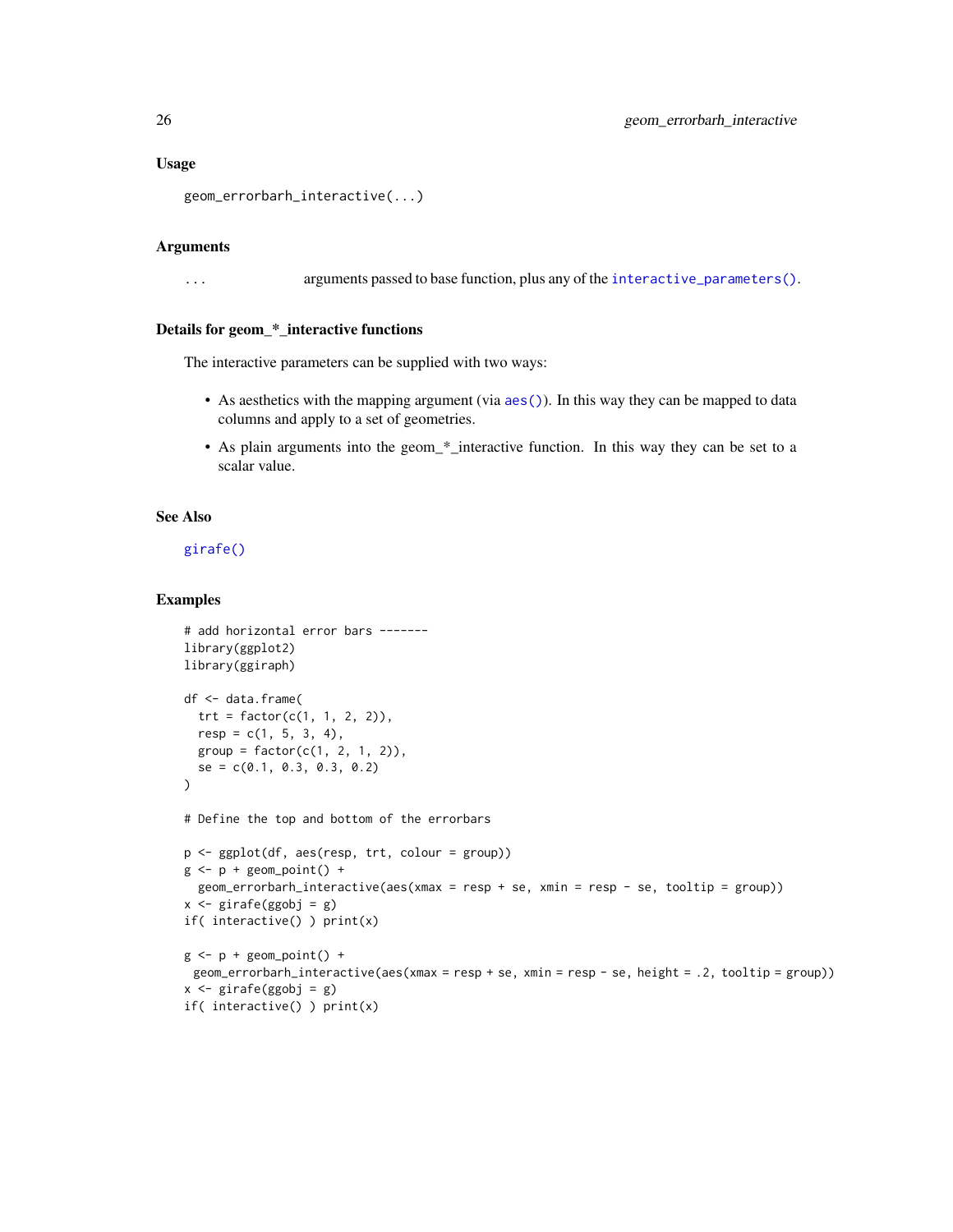<span id="page-26-0"></span>geom\_freqpoly\_interactive

*Create interactive histograms and frequency polygons*

# Description

The geometries are based on [geom\\_histogram\(\)](#page-0-0) and [geom\\_freqpoly\(\)](#page-0-0). See the documentation for those functions for more details.

This interactive version is only providing a single tooltip per group of data (same for data\_id). It means it is only possible to associate a single tooltip to a set of bins.

#### Usage

```
geom_freqpoly_interactive(...)
```

```
geom_histogram_interactive(...)
```
# Arguments

... arguments passed to base function, plus any of the [interactive\\_parameters\(\)](#page-68-1).

# Details for geom\_\*\_interactive functions

The interactive parameters can be supplied with two ways:

- As aesthetics with the mapping argument (via  $a \in S($ )). In this way they can be mapped to data columns and apply to a set of geometries.
- As plain arguments into the geom\_\*\_interactive function. In this way they can be set to a scalar value.

#### See Also

[girafe\(\)](#page-51-1)

```
# add interactive histogram -------
library(ggplot2)
library(ggiraph)
p <- ggplot(diamonds, aes(carat)) +
  geom_histogram_interactive(bins=30, aes(tooltip = ..count..,
                             data_id = carat))
x <- girafe(ggobj = p)
if( interactive() ) print(x)
p \leq - ggplot(diamonds, aes(price, colour = cut, tooltip = cut, data_id = cut)) +
  geom_freqpoly_interactive(binwidth = 500)
```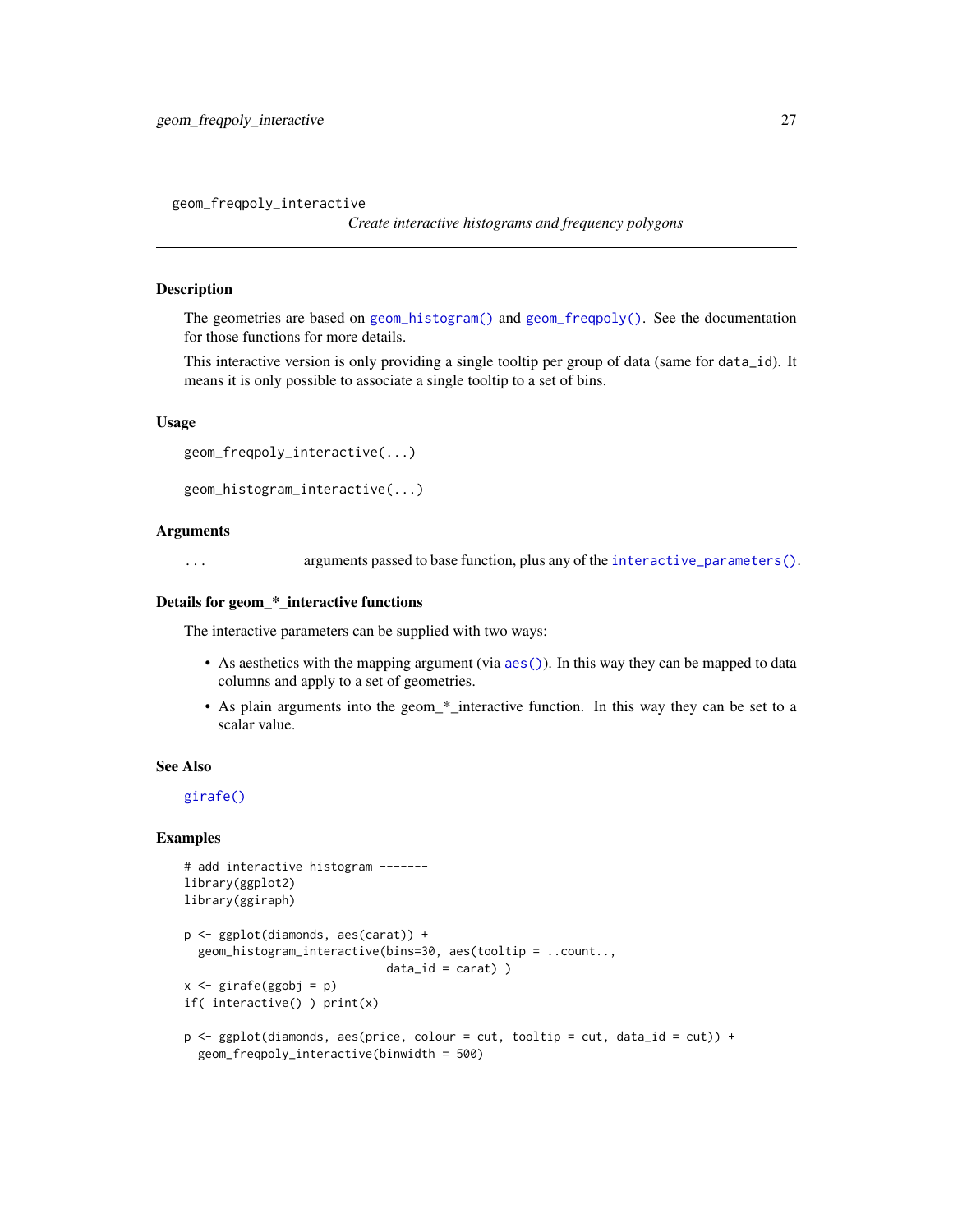```
x \leftarrow girafe(ggobj = p)
x \leq - girafe_options(x = x,
                      opts_hover(css = "stroke-width:3px;") )
if( interactive() ) print(x)
```
geom\_hex\_interactive *Create interactive hexagonal heatmaps*

# Description

The geometry is based on  $geom_hex()$ . See the documentation for those functions for more details.

#### Usage

```
geom_hex_interactive(...)
```
#### Arguments

... arguments passed to base function, plus any of the [interactive\\_parameters\(\)](#page-68-1).

### Details for geom\_\*\_interactive functions

The interactive parameters can be supplied with two ways:

- As aesthetics with the mapping argument (via [aes\(\)](#page-0-0)). In this way they can be mapped to data columns and apply to a set of geometries.
- As plain arguments into the geom\_\*\_interactive function. In this way they can be set to a scalar value.

## See Also

[girafe\(\)](#page-51-1)

```
# add interactive hexagonal heatmaps to a ggplot -------
library(ggplot2)
library(ggiraph)
p <- ggplot(diamonds, aes(carat, price)) +
  geom_hex_interactive(aes(tooltip = after_stat(count)), bins = 10)
x <- girafe(ggobj = p)
if( interactive() ) print(x)
```
<span id="page-27-0"></span>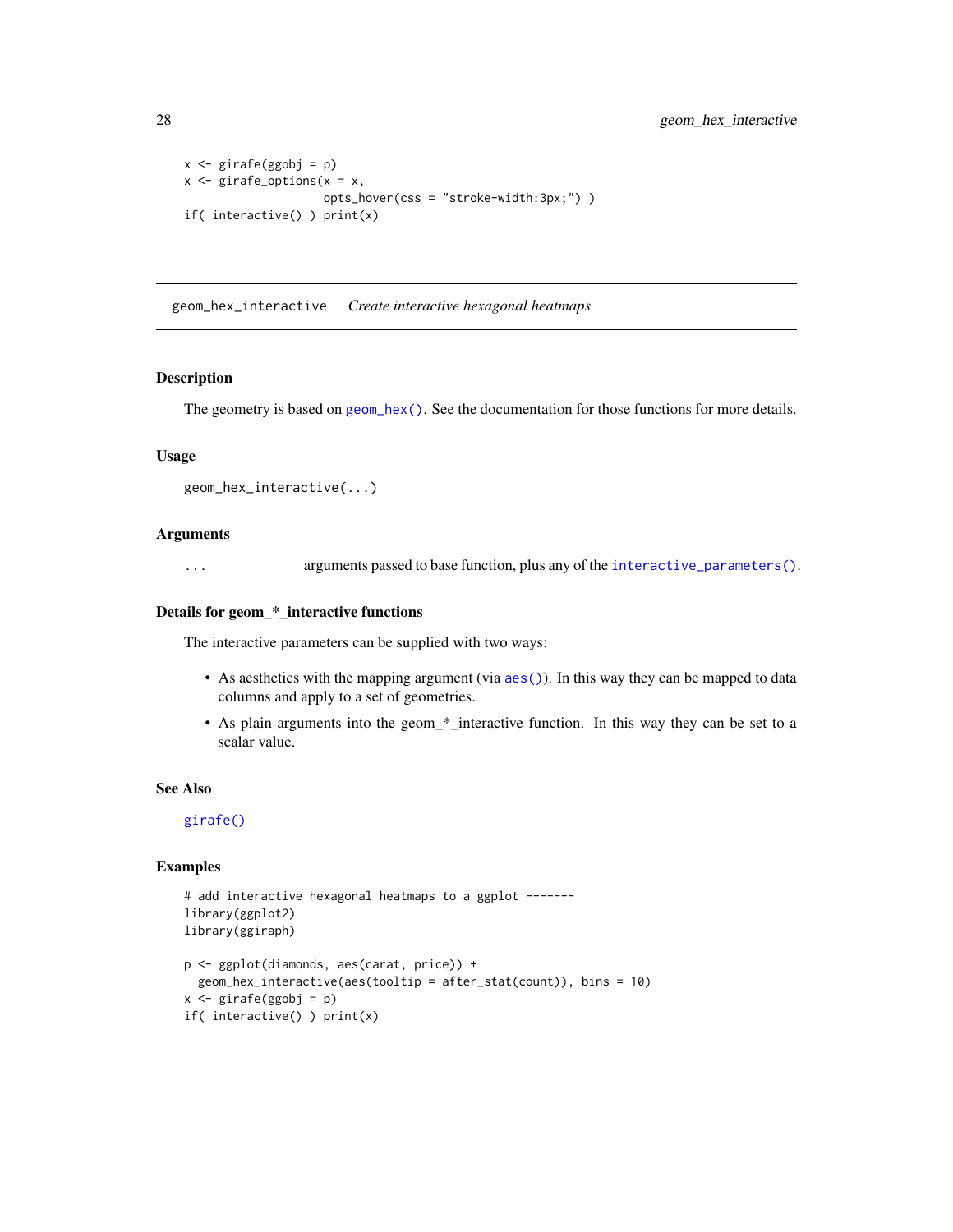<span id="page-28-0"></span>geom\_jitter\_interactive

*Create interactive jittered points*

#### Description

The geometry is based on [geom\\_jitter\(\)](#page-0-0). See the documentation for those functions for more details.

# Usage

```
geom_jitter_interactive(...)
```
#### Arguments

... arguments passed to base function, plus any of the [interactive\\_parameters\(\)](#page-68-1).

# Details for geom\_\*\_interactive functions

The interactive parameters can be supplied with two ways:

- As aesthetics with the mapping argument (via [aes\(\)](#page-0-0)). In this way they can be mapped to data columns and apply to a set of geometries.
- As plain arguments into the geom\_\*\_interactive function. In this way they can be set to a scalar value.

#### See Also

[girafe\(\)](#page-51-1)

```
# add interactive paths to a ggplot -------
library(ggplot2)
library(ggiraph)
gg_jitter <- ggplot(mpg, aes(cyl, hwy,
                     tooltip = paste(manufacturer, model, year, trans, sep = "\n")))+
  geom_jitter_interactive()
x <- girafe(ggobj = gg_jitter)
if( interactive() ) print(x)
```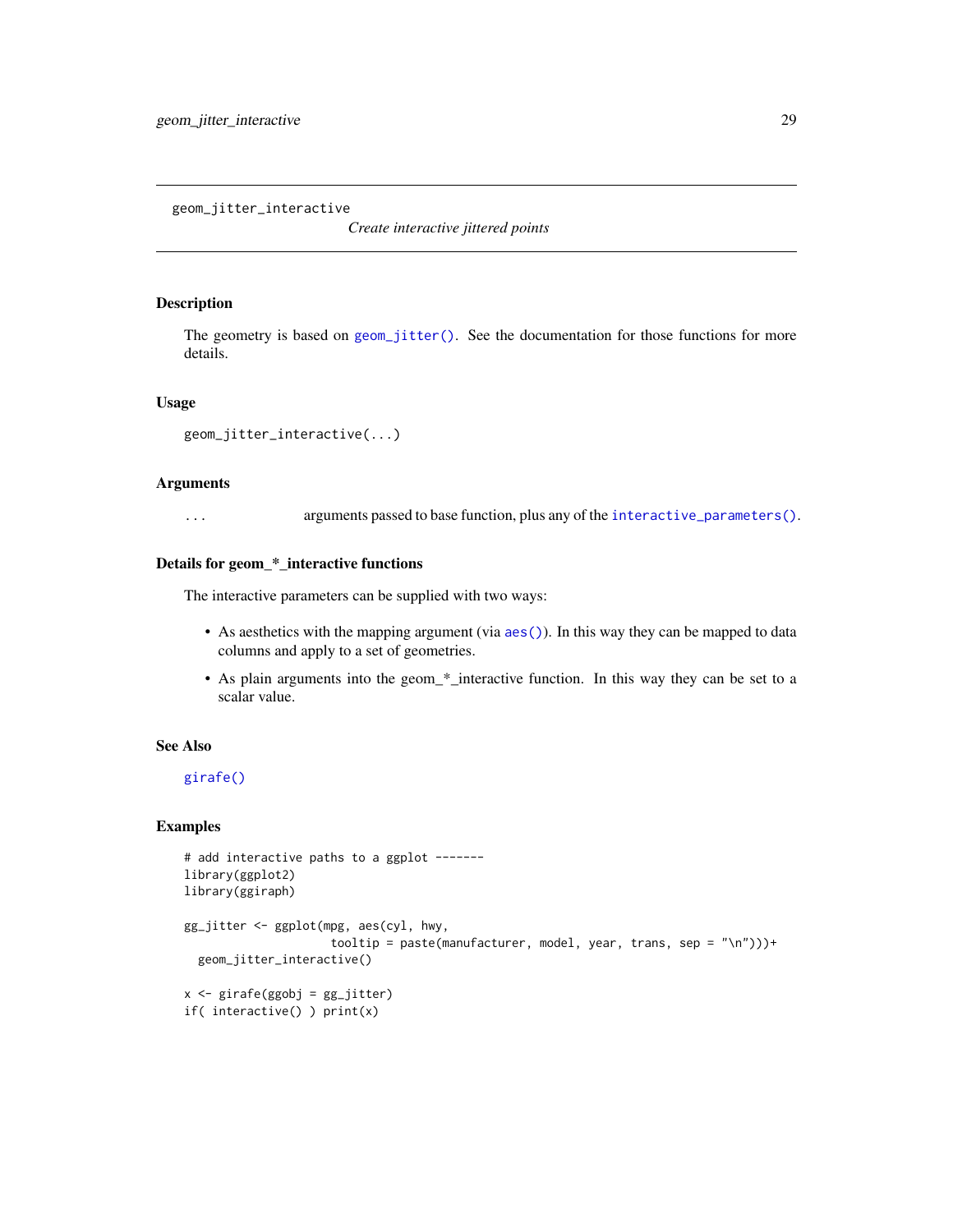<span id="page-29-0"></span>geom\_label\_interactive

*Create interactive textual annotations*

#### Description

The geometries are based on  $geom_{\text{text}}(\text{) and geom_{\text{label}}(\text{).}$  See the documentation for those functions for more details.

#### Usage

```
geom_label_interactive(...)
```
geom\_text\_interactive(...)

#### **Arguments**

... arguments passed to base function, plus any of the [interactive\\_parameters\(\)](#page-68-1).

#### Details for geom\_\*\_interactive functions

The interactive parameters can be supplied with two ways:

- As aesthetics with the mapping argument (via [aes\(\)](#page-0-0)). In this way they can be mapped to data columns and apply to a set of geometries.
- As plain arguments into the geom\_\*\_interactive function. In this way they can be set to a scalar value.

#### See Also

#### [girafe\(\)](#page-51-1)

```
# add interactive labels to a ggplot -------
library(ggplot2)
library(ggiraph)
```

```
p <- ggplot(mtcars, aes(wt, mpg, label = rownames(mtcars))) +
 geom_label_interactive(aes(tooltip = paste(rownames(mtcars), mpg, sep = "\n")))
x <- girafe(ggobj = p)
if( interactive() ) print(x)
```

```
p \leq - ggplot(mtcars, aes(wt, mpg, label = rownames(mtcars))) +
 geom_label_interactive(aes(fill = factor(cyl),
                             tooltip = paste(rownames(mtcars), mpg, sep = "\n\n'\ncolour = "white",
```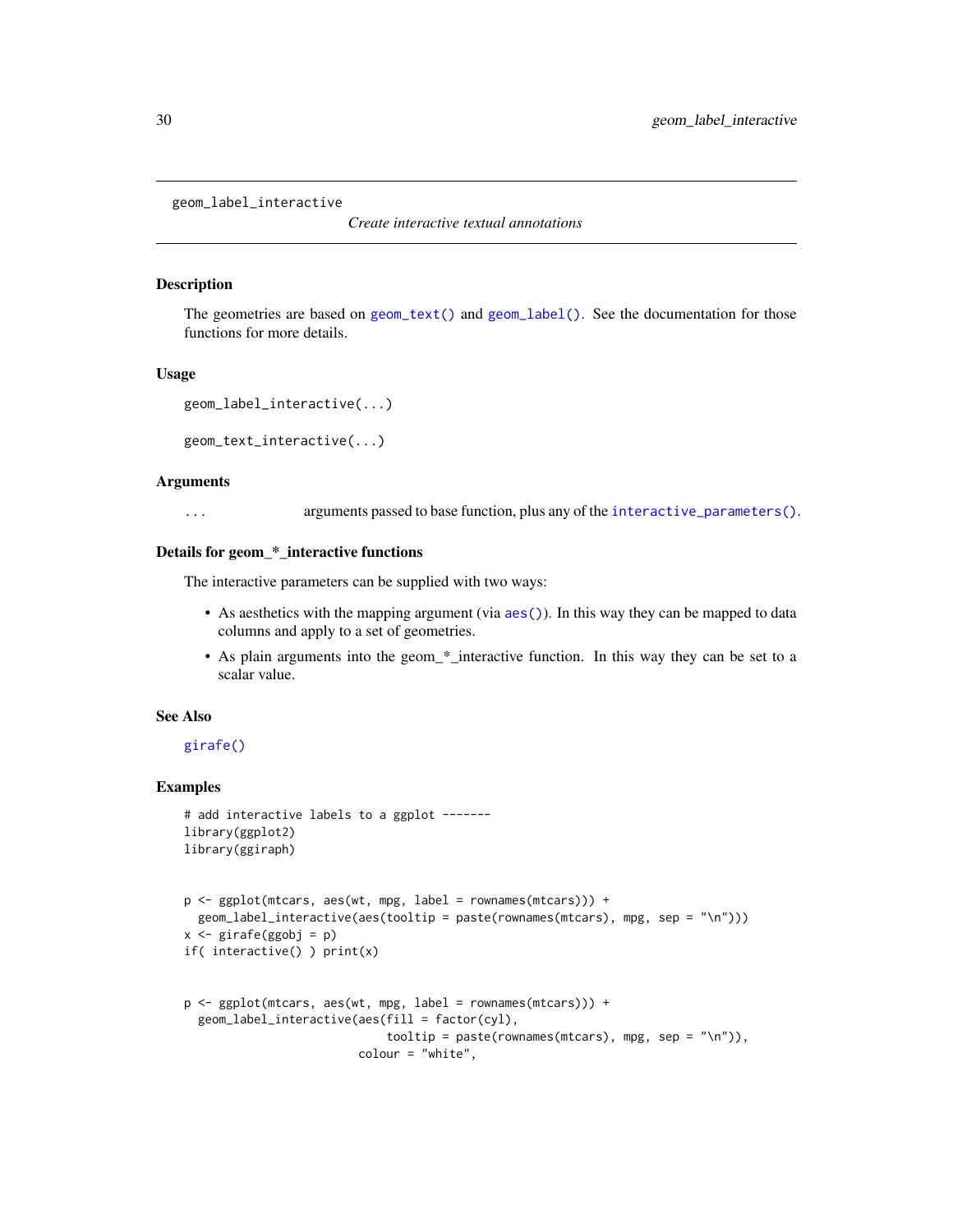```
fontface = "bold")
x <- girafe(ggobj = p)
if( interactive() ) print(x)
# add interactive texts to a ggplot -------
library(ggplot2)
library(ggiraph)
## the data
dataset = mtearsdataset$label = row.names(mtcars)
dataset$tooltip = paste0( "cyl: ", dataset$cyl, "<br/>",
       "gear: ", dataset$gear, "<br/>>",
       "carb: ", dataset$carb)
## the plot
gg_text = ggplot(dataset,
                 aes(x = mpg, y = wt, label = label,color = qsec,
                     tooltip = tooltip, data_id = label)) +
  geom_text_interactive(check_overlap = TRUE) +
  coord\_cartesian(xlim = c(0,50))## display the plot
x \leftarrow girafe(ggobj = gg_text)
x \leq - girafe_options(x = x,
                    opts_hover(css = "fill:#FF4C3B;font-style:italic;") )
if( interactive() ) print(x)
```
geom\_map\_interactive *Create interactive polygons from a reference map*

#### Description

The geometry is based on [geom\\_map\(\)](#page-0-0). See the documentation for those functions for more details.

#### Usage

```
geom_map_interactive(...)
```
#### Arguments

... arguments passed to base function, plus any of the [interactive\\_parameters\(\)](#page-68-1).

#### Details for geom\_\*\_interactive functions

The interactive parameters can be supplied with two ways:

• As aesthetics with the mapping argument (via  $aes()$ ). In this way they can be mapped to data columns and apply to a set of geometries.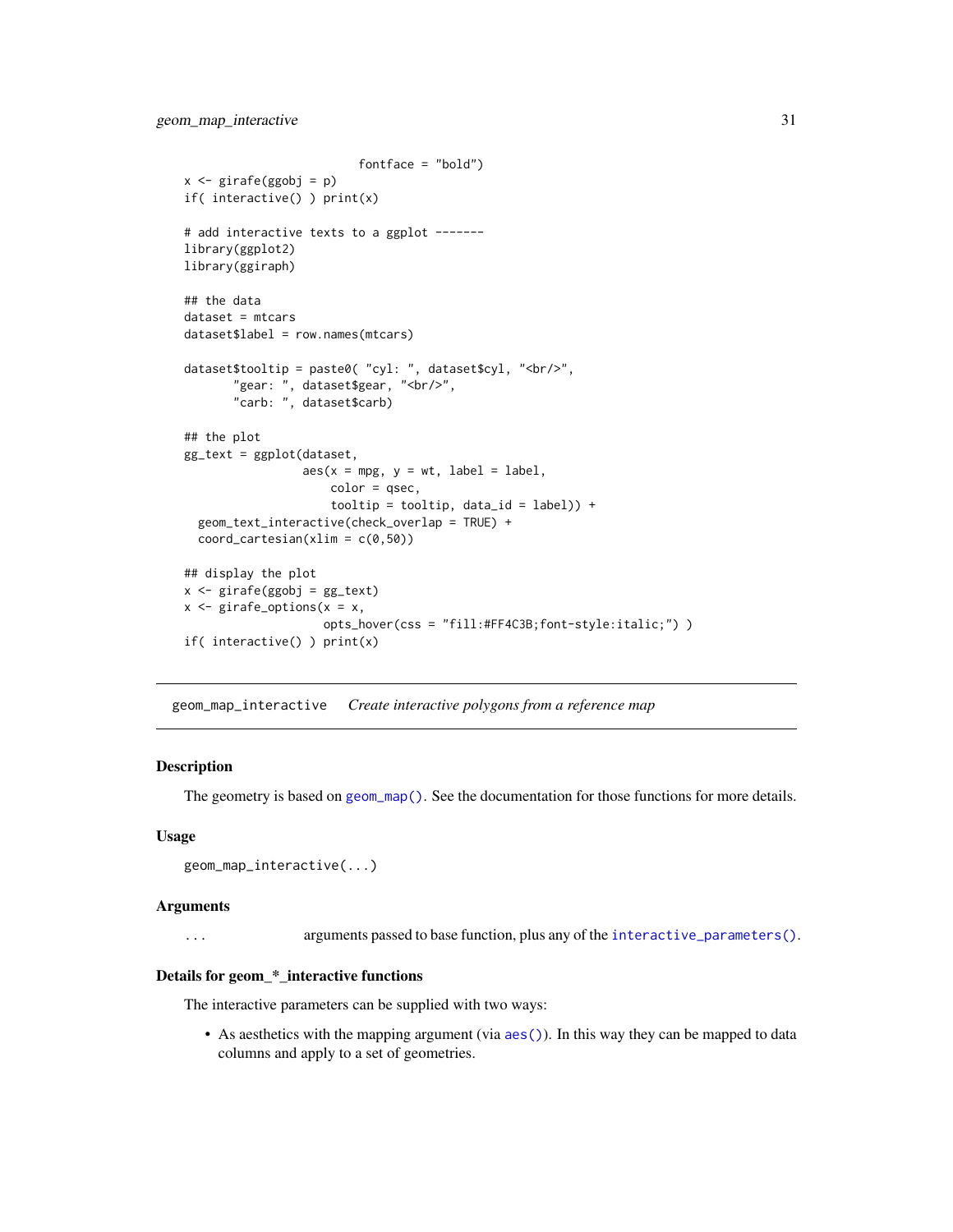• As plain arguments into the geom\_\*\_interactive function. In this way they can be set to a scalar value.

#### See Also

[girafe\(\)](#page-51-1)

```
# add interactive maps to a ggplot -------
library(ggplot2)
library(ggiraph)
crimes <- data.frame(state = tolower(rownames(USArrests)), USArrests)
# create tooltips and onclick events
states_ <- sprintf("<p>%s</p>",
                   as.character(crimes$state) )
table_ <- paste0(
  "<table><tr>><td>UrbanPop</td>",
  sprintf("<td>%.0f</td>", crimes$UrbanPop),
  .<br>"</tr><tr>",
  "<td>Assault</td>",
  sprintf("<td>%.0f</td>", crimes$Assault),
  "</tr></table>"
\lambdaonclick <- sprintf(
  "window.open(\"%s%s\")",
  "http://en.wikipedia.org/wiki/",
  as.character(crimes$state)
\lambdacrimes$labs <- paste0(states_, table_)
crimes$onclick = onclick
if (require("maps") ) {
  states_map <- map_data("state")
  gg_map <- ggplot(crimes, aes(map_id = state))
  gg_map <- gg_map + geom_map_interactive(aes(
                  fill = Murder,
                  tooltip = labs,
                  data_id = state,onclick = onclick
                ),
                map = states_map) +expand_limits(x =states_map$long, y =states_map$lat)
  x \leftarrow girafe(ggobj = gg_map)
  if( interactive() ) print(x)
}
```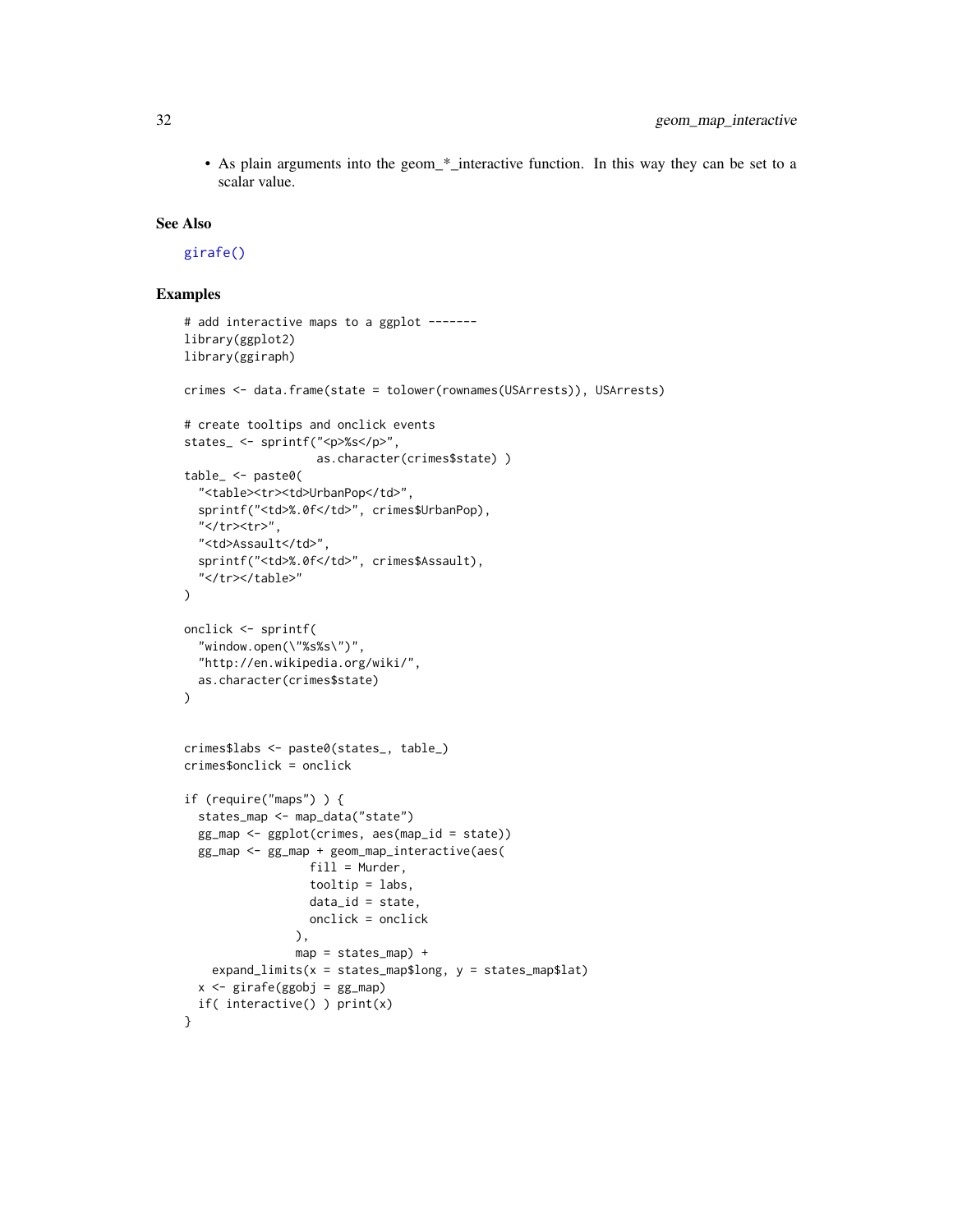<span id="page-32-0"></span>geom\_path\_interactive *Create interactive observations connections*

#### **Description**

These geometries are based on [geom\\_path\(\)](#page-0-0), [geom\\_line\(\)](#page-0-0) and [geom\\_step\(\)](#page-0-0). See the documentation for those functions for more details.

#### Usage

```
geom_path_interactive(...)
```
geom\_line\_interactive(...)

```
geom_step_interactive(...)
```
#### Arguments

... arguments passed to base function, plus any of the [interactive\\_parameters\(\)](#page-68-1).

#### Details for geom\_\*\_interactive functions

The interactive parameters can be supplied with two ways:

- As aesthetics with the mapping argument (via [aes\(\)](#page-0-0)). In this way they can be mapped to data columns and apply to a set of geometries.
- As plain arguments into the geom\_\*\_interactive function. In this way they can be set to a scalar value.

#### See Also

# [girafe\(\)](#page-51-1)

```
# add interactive paths to a ggplot -------
library(ggplot2)
library(ggiraph)
# geom_line_interactive example -----
if( requireNamespace("dplyr", quietly = TRUE)){
  gg <- ggplot(economics_long,
   aes(date, value01, colour = variable, tooltip = variable, data_id = variable,
        hover\_CSS = "fill:none;") +
   geom_line_interactive(size = .75)
  x <- girafe(ggobj = gg)
  x \leq - girafe_options(x = x,
                      opts_hover(css = "stroke:red;fill:orange") )
  if( interactive() ) print(x)
```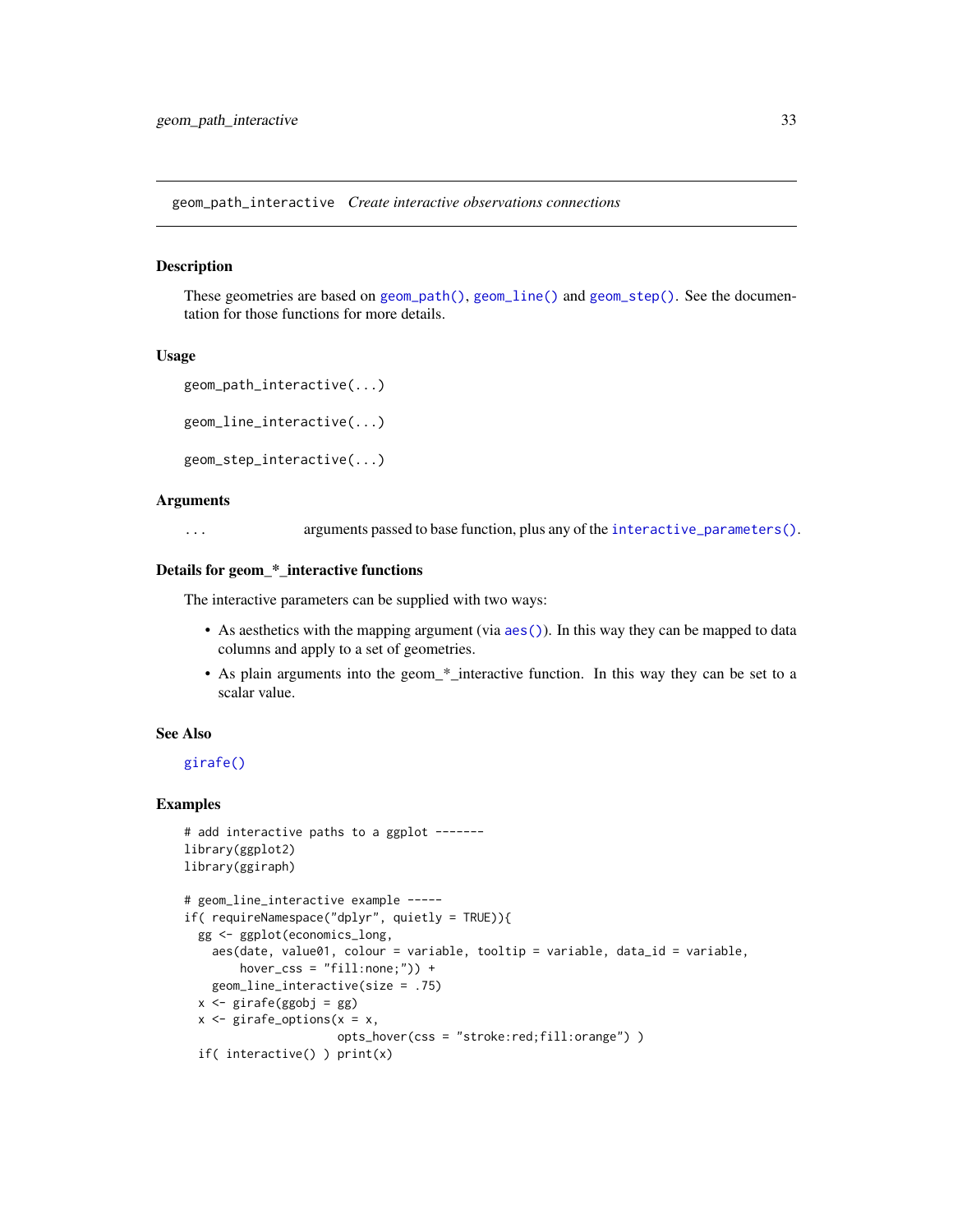```
# geom_step_interactive example -----
if( requireNamespace("dplyr", quietly = TRUE)){
  recent <- economics[economics$date > as.Date("2013-01-01"), ]
 gg = ggplot(recent, aes(date, unemploy)) +
    geom_step_interactive(aes(tooltip = "Unemployement stairstep line", data_id = 1))
  x \leftarrow girafe(ggobj = gg)
  x \leftarrow girafe_options(x = x,
                       opts_hover(css = "stroke:red;") )
  if( interactive() ) print(x)
}
# create datasets -----
id = paste0("id", 1:10)
data = expand.grid(list(
variable = c("2000", "2005", "2010", "2015"),
id = id\lambda\lambdagroups = sample(LETTERS[1:3], size = length(id), replace = TRUE)
data$group = groups[match(data$id, id)]
datavalue = runif(n = nrow(data))
data$tooltip = paste0('line ', data$id )
data$onclick = paste0("alert(\"", data$id, "\")" )
cols = c("orange", "orange1", "orange2", "navajowhite4", "navy")
dataset2 <- data.frame(x = rep(1:20, 5),y = rnorm(100, 5, .2) + rep(1:5, each=20),z = rep(1:20, 5),grp = factor(rep(1:5, each=20)),color = factor(rep(1:5, each=20)),label = rep(paste0( "id ", 1:5 ), each=20),onclick = past@("alert(\n\vee")",
  sample(letters, 100, replace = TRUE),
  "\langle")" )
\mathcal{L}# plots ---
gg_path_1 = ggplot(data, aes(variable, value, group = id,
colour = group, tooltip = tooltip, onclick = onclick, data_id = id)) +
geom\_path\_interactive(alpha = 0.5)gg_path_2 = ggplot(data, aes(variable, value, group = id, data_id = id,
tooltip = tooltip)) +
geom\_path\_interactive(alpha = 0.5) +
facet_wrap( ~ group )
gg_path_3 = ggplot(dataset2) +
geom\_path\_interactive(aes(x, y, group=grp, data_id = label,
```
}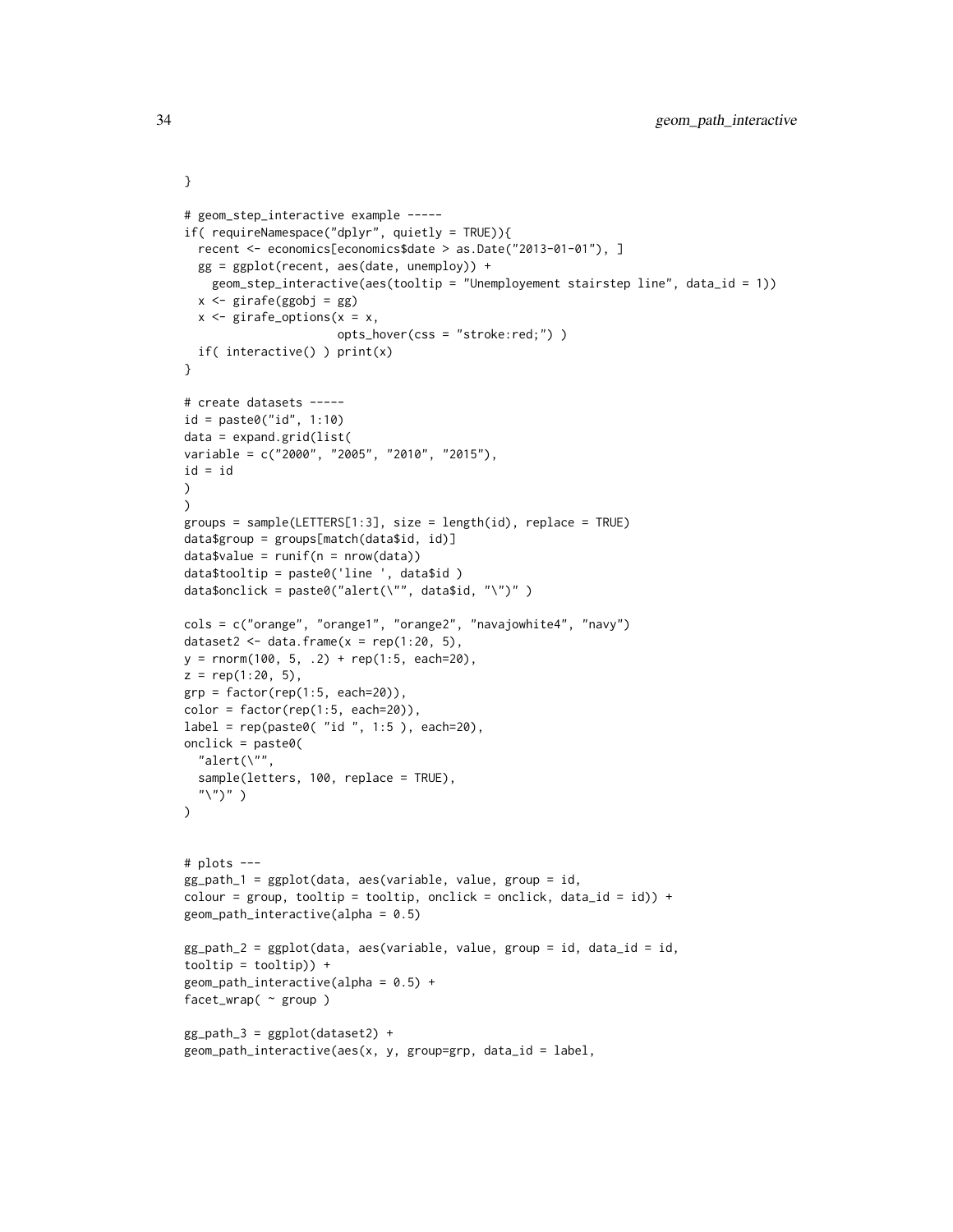```
color = color, to the output <math>label</math>, on the context <math>circle()</math>, <math>size = 1</math>)# ggiraph widgets ---
x \leftarrow girafe(ggobj = gg_path_1)
x \leq - girafe_options(x = x,
                      opts_hover(css = "stroke-width:3px;") )
if( interactive() ) print(x)
x \leftarrow girafe(ggobj = gg_path_2)
x \leq - girafe_options(x = x,
                       opts_hover(css = "stroke:orange;stroke-width:3px;") )
if( interactive() ) print(x)
x \leftarrow girafe(ggobj = gg_path_3)
x \leq - girafe_options(x = x,
                      opts_hover(css = "stroke-width:10px;") )
if( interactive() ) print(x)
m <- ggplot(economics, aes(unemploy/pop, psavert))
p <- m + geom_path_interactive(aes(colour = as.numeric(date), tooltip=date))
x <- girafe(ggobj = p)
if( interactive() ) print(x)
```
geom\_point\_interactive

*Create interactive points*

#### Description

The geometry is based on [geom\\_point\(\)](#page-0-0). See the documentation for those functions for more details.

#### Usage

```
geom_point_interactive(...)
```
#### Arguments

... arguments passed to base function, plus any of the [interactive\\_parameters\(\)](#page-68-1).

#### Details for geom\_\*\_interactive functions

The interactive parameters can be supplied with two ways:

- As aesthetics with the mapping argument (via [aes\(\)](#page-0-0)). In this way they can be mapped to data columns and apply to a set of geometries.
- As plain arguments into the geom\_\*\_interactive function. In this way they can be set to a scalar value.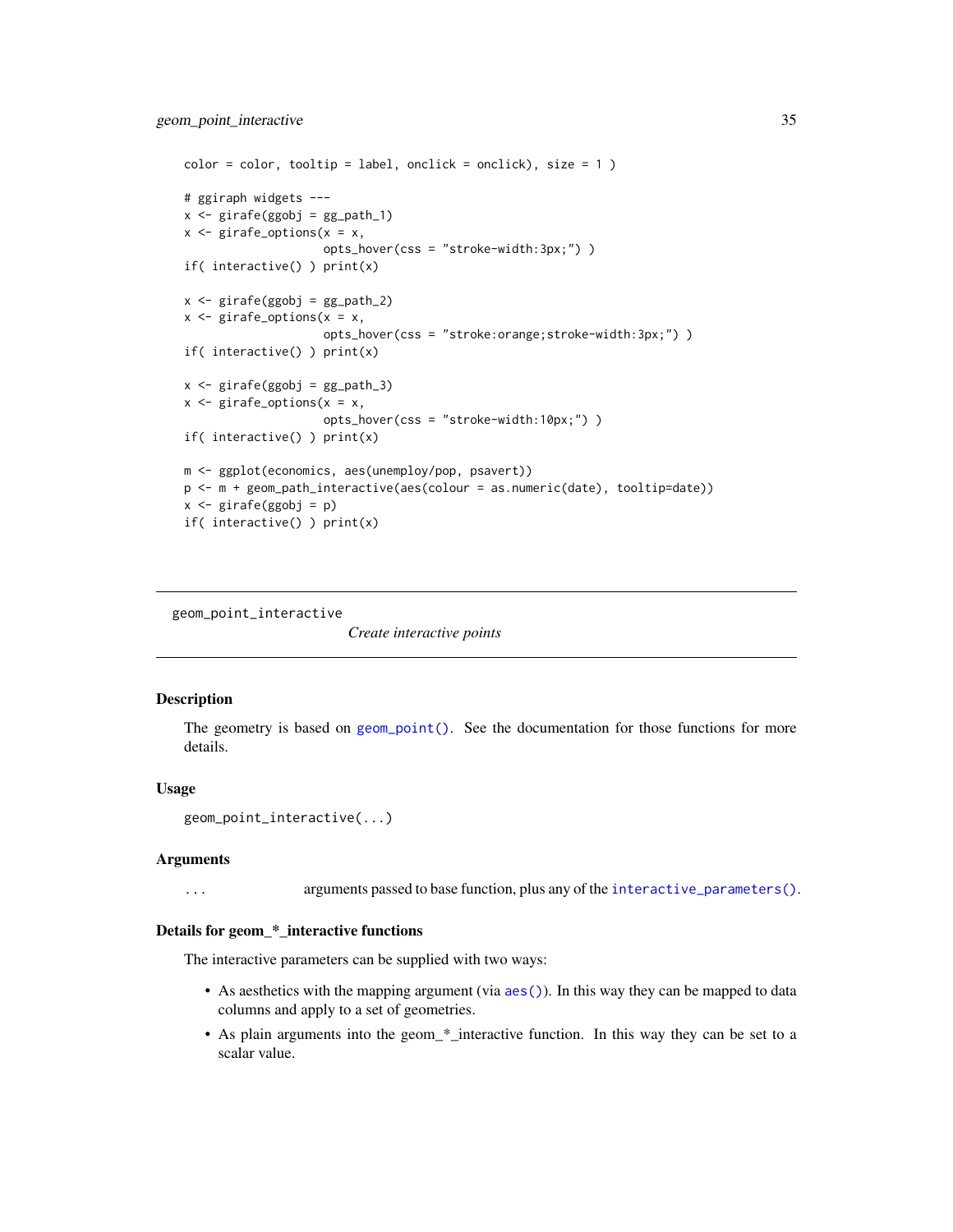# <span id="page-35-0"></span>Note

The following shapes id 3, 4 and 7 to 14 are composite symbols and should not be used.

### See Also

[girafe\(\)](#page-51-1)

# Examples

```
# add interactive points to a ggplot -------
library(ggplot2)
library(ggiraph)
dataset <- structure(list(qsec = c(16.46, 17.02, 18.61, 19.44, 17.02, 20.22
), disp = c(160, 160, 108, 258, 360, 225), carname = c("Mazda RX4",
"Mazda RX4 Wag", "Datsun 710", "Hornet 4 Drive", "Hornet Sportabout",
"Valiant"), wt = c(2.62, 2.875, 2.32, 3.215, 3.44, 3.46)), row.names = c("Mazda RX4",
"Mazda RX4 Wag", "Datsun 710", "Hornet 4 Drive", "Hornet Sportabout",
"Valiant"), class = "data.frame")
dataset
# plots
gg_point = ggplot(data = dataset) +
geom\_point\_interactive(aes(x = wt, y = qsec, color = disp,tooltip = carname, data_id = carname)) + theme_minimal()
x <- girafe(ggobj = gg_point)
if( interactive() ) print(x)
```
geom\_polygon\_interactive

*Create interactive polygons*

### **Description**

The geometry is based on [geom\\_polygon\(\)](#page-0-0). See the documentation for those functions for more details.

#### Usage

```
geom_polygon_interactive(...)
```
#### Arguments

... arguments passed to base function, plus any of the [interactive\\_parameters\(\)](#page-68-1).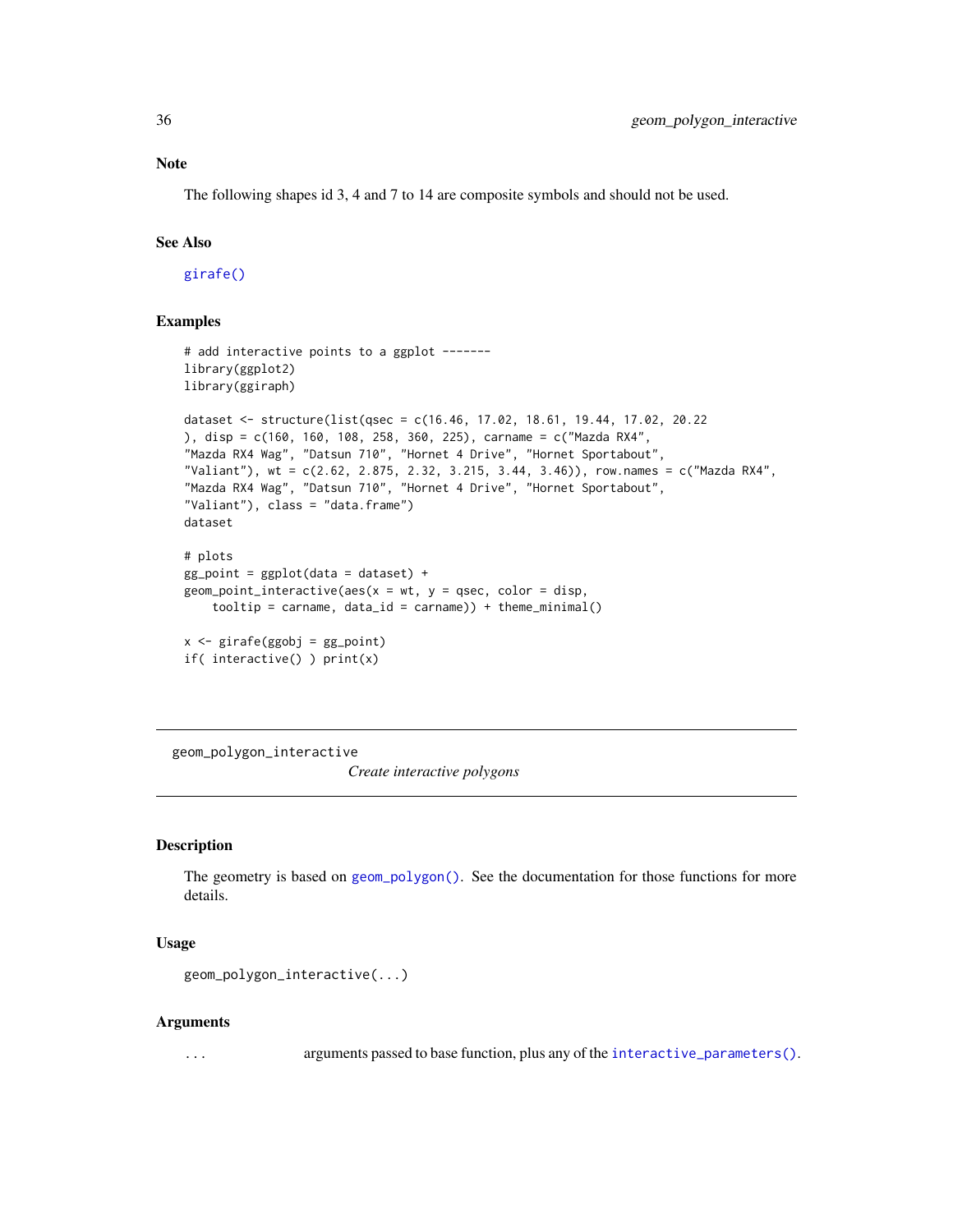#### Details for geom\_\*\_interactive functions

The interactive parameters can be supplied with two ways:

- As aesthetics with the mapping argument (via [aes\(\)](#page-0-0)). In this way they can be mapped to data columns and apply to a set of geometries.
- As plain arguments into the geom\_\*\_interactive function. In this way they can be set to a scalar value.

# See Also

[girafe\(\)](#page-51-0)

```
# add interactive polygons to a ggplot ------
library(ggplot2)
library(ggiraph)
# create data
ids <- factor(c("1.1", "2.1", "1.2", "2.2", "1.3", "2.3"))
values <- data.frame(
id = ids,
value = c(3, 3.1, 3.1, 3.2, 3.15, 3.5) )
positions <- data.frame(
id = rep(ids, each = 4),x = c(2, 1, 1.1, 2.2, 1, 0, 0.3, 1.1, 2.2, 1.1, 1.2, 2.5, 1.1, 0.3,0.5, 1.2, 2.5, 1.2, 1.3, 2.7, 1.2, 0.5, 0.6, 1.3),
y = c(-0.5, 0, 1, 0.5, 0, 0.5, 1.5, 1, 0.5, 1, 2.1, 1.7, 1, 1.5,2.2, 2.1, 1.7, 2.1, 3.2, 2.8, 2.1, 2.2, 3.3, 3.2) )
datapoly <- merge(values, positions, by=c("id"))
datapoly$oc = "alert(this.getAttribute(\lceil"data-id\rceil")"# create a ggplot ---gg\_poly_1 \leftarrow ggplot(datapoly, aes(x = x, y = y)) +geom_polygon_interactive(aes(fill = value, group = id,
tooltip = value, data_id = value, onclick = oc))
# display ------
x \leftarrow girafe(ggobj = gg_poly_1)
if( interactive() ) print(x)
if (packageVersion("grid") > = "3.6") {
  # As of R version 3.6 geom_polygon() supports polygons with holes
  # Use the subgroup aesthetic to differentiate holes from the main polygon
  holes <- do.call(rbind, lapply(split(datapoly, datapoly$id), function(df) {
    df$x <- df$x + 0.5 * (mean(df$x) - df$x)df$y <- df$y + 0.5 \times (mean(df$y) - df$y)
    df
```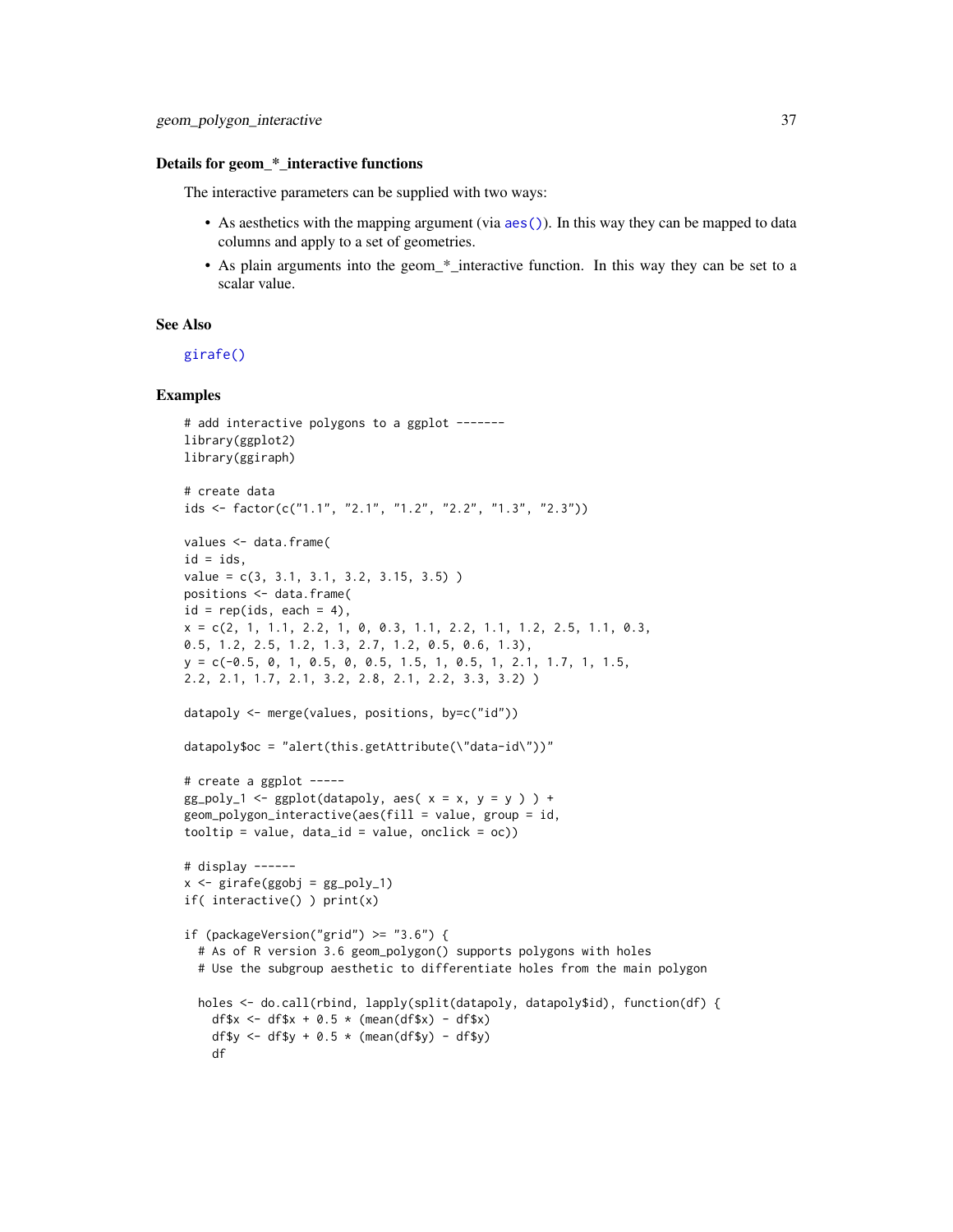```
}))
 datapoly$subid <- 1L
 holes$subid <- 2L
 datapoly <- rbind(datapoly, holes)
 p \leftarrow \text{ggplot}(datapoly, aes(x = x, y = y)) +geom_polygon_interactive(aes(fill = value, group = id, subgroup = subid,
                                  tooltip = value, data_id = value, onclick = oc))
 x <- girafe(ggobj = p)
 if( interactive() ) print(x)
}
```
geom\_quantile\_interactive

*Create interactive quantile regression*

# Description

The geometry is based on [geom\\_quantile\(\)](#page-0-0). See the documentation for those functions for more details.

#### Usage

```
geom_quantile_interactive(...)
```
## Arguments

... arguments passed to base function, plus any of the [interactive\\_parameters\(\)](#page-68-0).

# Details for geom\_\*\_interactive functions

The interactive parameters can be supplied with two ways:

- As aesthetics with the mapping argument (via [aes\(\)](#page-0-0)). In this way they can be mapped to data columns and apply to a set of geometries.
- As plain arguments into the geom\_\*\_interactive function. In this way they can be set to a scalar value.

# See Also

[girafe\(\)](#page-51-0)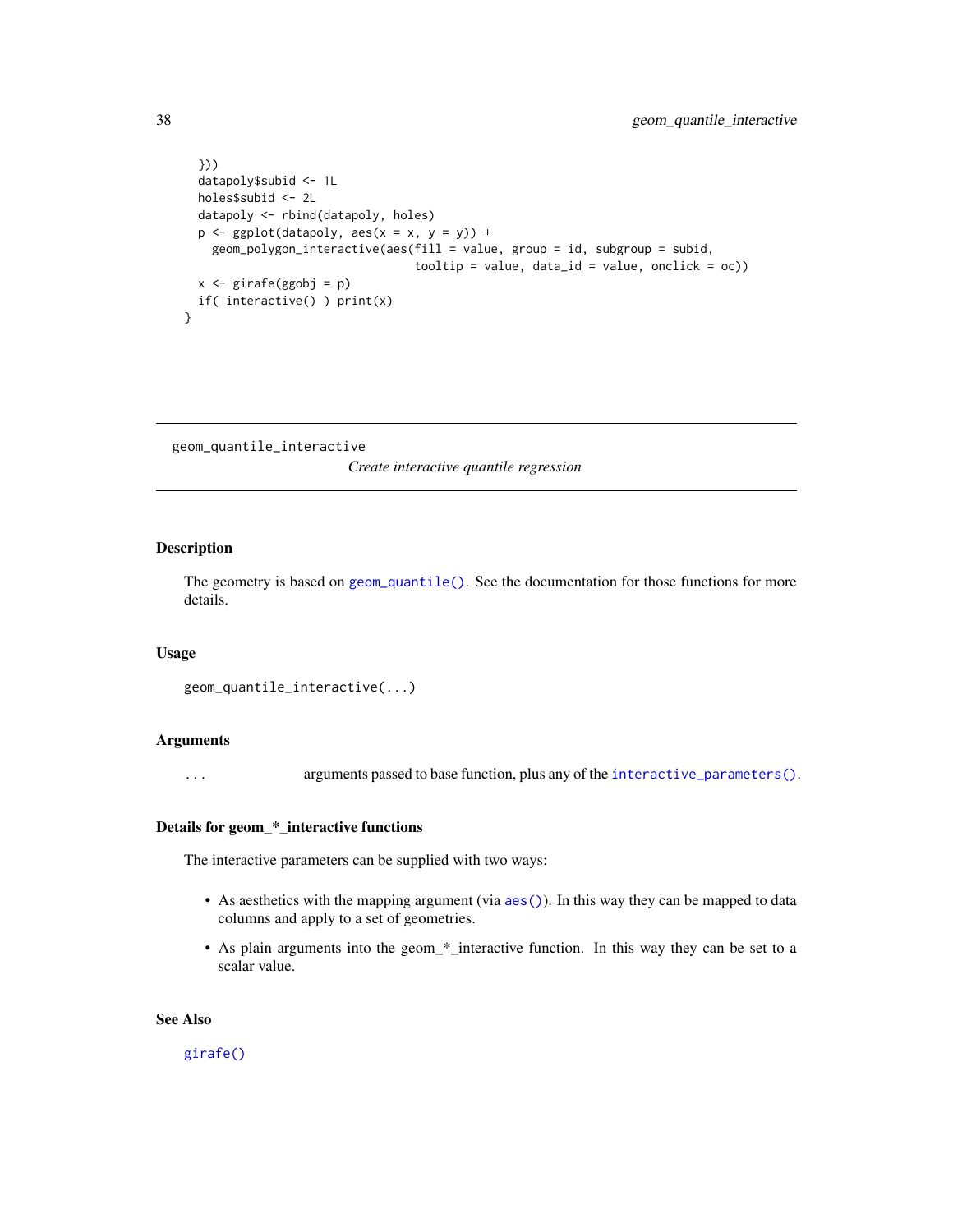## Examples

```
# add interactive quantiles to a ggplot -------
library(ggplot2)
library(ggiraph)
if (requireNamespace("quantreg", quietly = TRUE)) {
  m \leq - ggplot(mpg, aes(displ, 1 / hwy)) + geom_point()
  p <- m + geom_quantile_interactive(
    aes(
      tooltip = stat(quantile),
      data_id = stat(quantile),
      colour = stat(quantile)
    ),
    formula = y \sim x,
    size = 2,
    alpha = 0.5\lambdax <- girafe(ggobj = p)
  x \leftarrow girafe_options(x = x,
                       opts_hover(css = "stroke:red;stroke-width:10px;") )
  if (interactive()) print(x)
}
```
geom\_raster\_interactive

*Create interactive raster rectangles*

# Description

The geometry is based on [geom\\_raster\(\)](#page-0-0). See the documentation for those functions for more details.

# Usage

```
geom_raster_interactive(...)
```
## Arguments

... arguments passed to base function, plus any of the [interactive\\_parameters\(\)](#page-68-0).

## Details for geom\_\*\_interactive functions

The interactive parameters can be supplied with two ways:

- As aesthetics with the mapping argument (via [aes\(\)](#page-0-0)). In this way they can be mapped to data columns and apply to a set of geometries.
- As plain arguments into the geom\_\*\_interactive function. In this way they can be set to a scalar value.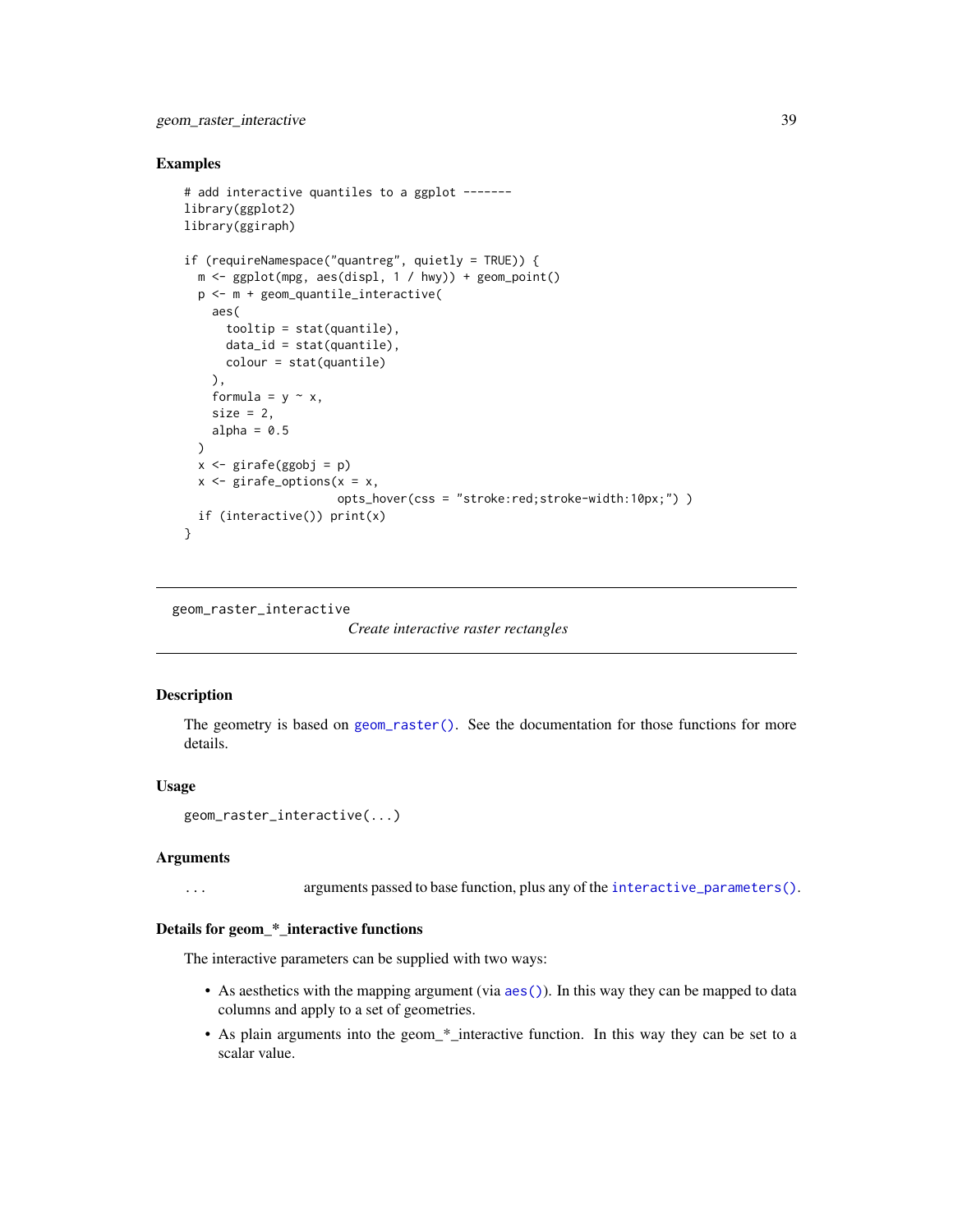# See Also

[girafe\(\)](#page-51-0) [girafe\(\)](#page-51-0)

## Examples

```
# add interactive raster to a ggplot -------
library(ggplot2)
library(ggiraph)
df \leq expand.grid(x = 0:5, y = 0:5)
df$z <- runif(nrow(df))
gg \leq-ggplot(df, aes(x, y, fill = z, tooltip = "tooltip")) +geom_raster_interactive() +
  scale_fill_gradient_interactive(
    data_id = "coco", onclick = "cici", tooltip = "cucu"
  \lambdax <- girafe(ggobj = gg)
if( interactive() ) print(x)
```
geom\_rect\_interactive *Create interactive rectangles*

## Description

These geometries are based on [geom\\_rect\(\)](#page-0-0) and [geom\\_tile\(\)](#page-0-0). See the documentation for those functions for more details.

# Usage

```
geom_rect_interactive(...)
```
geom\_tile\_interactive(...)

#### Arguments

... arguments passed to base function, plus any of the [interactive\\_parameters\(\)](#page-68-0).

## Details for geom\_\*\_interactive functions

The interactive parameters can be supplied with two ways:

- As aesthetics with the mapping argument (via [aes\(\)](#page-0-0)). In this way they can be mapped to data columns and apply to a set of geometries.
- As plain arguments into the geom\_\*\_interactive function. In this way they can be set to a scalar value.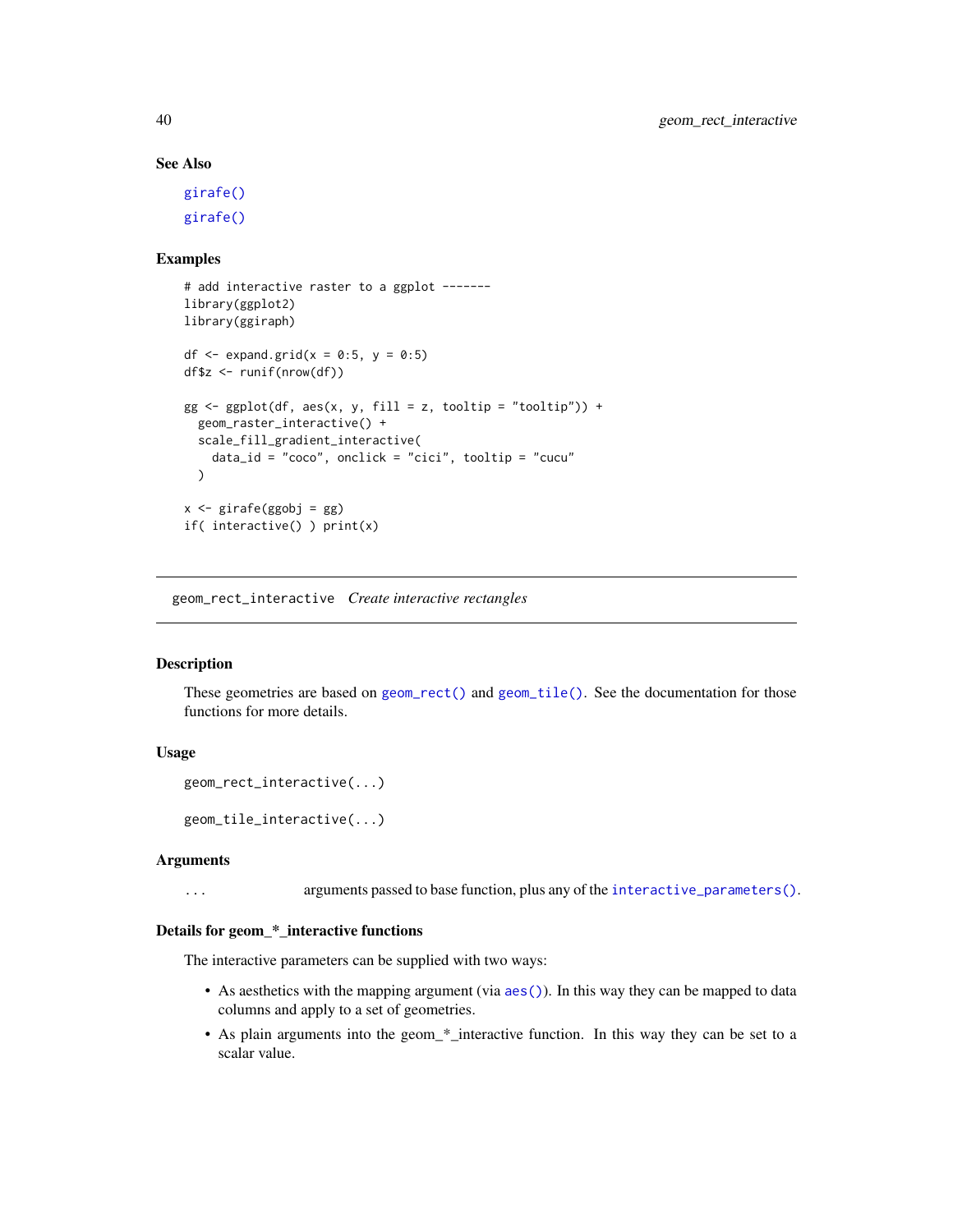# Note

Converting a raster to svg elements could inflate dramatically the size of the svg and make it unreadable in a browser. Function geom\_tile\_interactive should be used with caution, total number of rectangles should be small.

# See Also

[girafe\(\)](#page-51-0)

```
# add interactive polygons to a ggplot -------
library(ggplot2)
library(ggiraph)
dataset = data.frame(x1 = c(1, 3, 1, 5, 4),
x2 = c(2, 4, 3, 6, 6),
y1 = c(1, 1, 4, 1, 3),
y2 = c(2, 2, 5, 3, 5),
t = c('a', 'a', 'a', 'b', 'b'),r = c(1, 2, 3, 4, 5),
tooltip = c("ID 1", "ID 2", "ID 3", "ID 4", "ID 5"),
uid = c("ID 1", "ID 2", "ID 3", "ID 4", "ID 5"),
oc = rep("alert(this.getAttribute(\"data-id\"))", 5)
\lambdagg_rect = ggplot() +scale_x_continuous(name="x") +
scale_y_continuous(name="y") +
geom_rect_interactive(data=dataset,
mapping = aes(xmin = x1, xmax = x2,ymin = y1, ymax = y2, fill = t,
to{}oltip = tooltip, onclick = oc, data_id = uid ),
color="black", alpha=0.5) +
geom_text(data=dataset,
aes(x = x1 + (x2 - x1) / 2, y = y1 + (y2 - y1) / 2,label = r),
size = 4)
x \leq -\text{girafe(ggobj = gg\_rect})if( interactive() ) print(x)
# add interactive tiles to a ggplot -------
library(ggplot2)
library(ggiraph)
df <- data.frame(
  id = rep(c("a", "b", "c", "d", "e"), 2),x = rep(c(2, 5, 7, 9, 12), 2),y = rep(c(1, 2), each = 5),z = factor(rep(1:5, each = 2)),w = rep(diff(c(0, 4, 6, 8, 10, 14)), 2))
```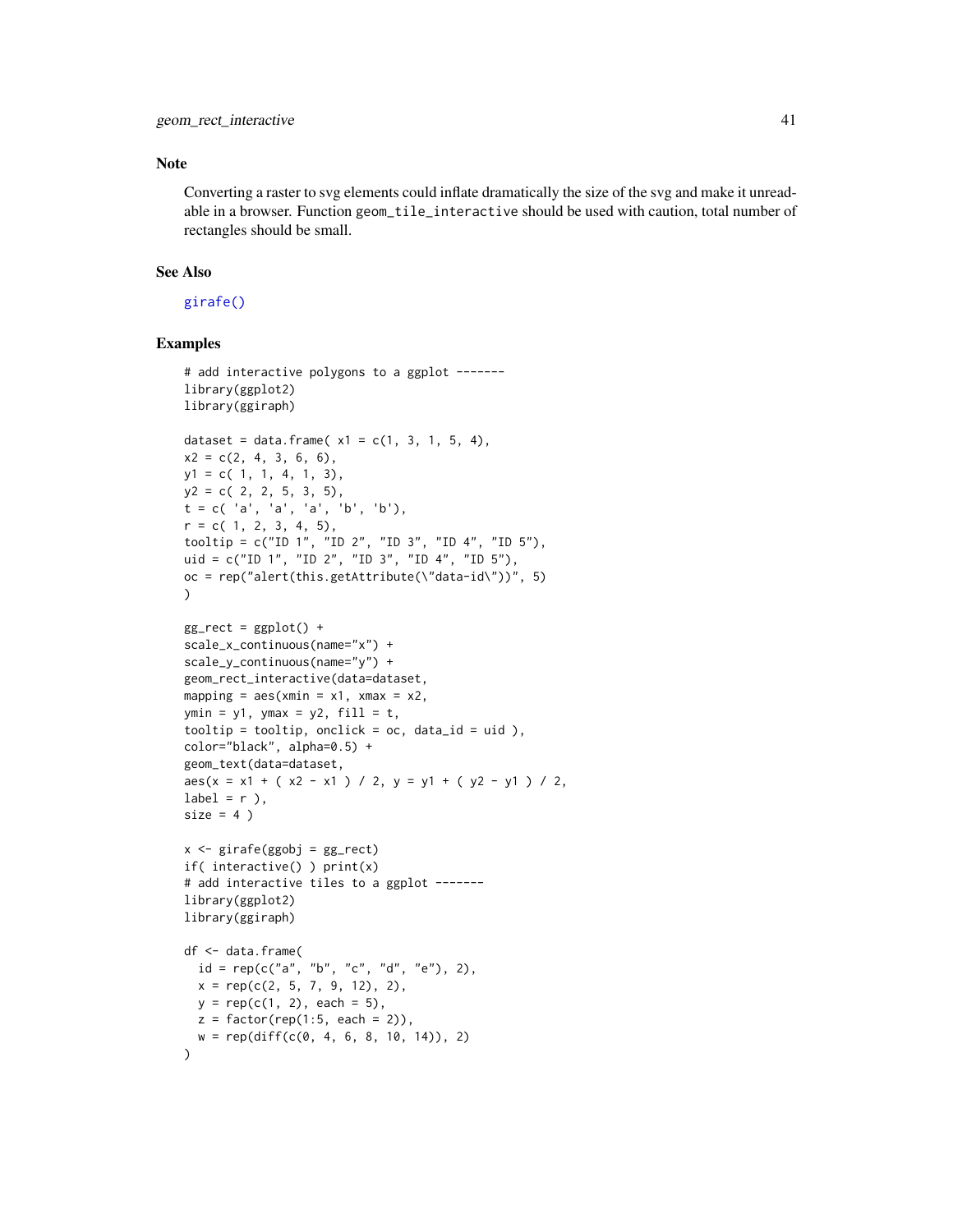```
p <- ggplot(df, aes(x, y, tooltip = id)) + geom_tile_interactive(aes(fill = z))
x <- girafe(ggobj = p)
if( interactive() ) print(x)
# correlation dataset ----
cor_mat <- cor(mtcars)
diag( cor_mat ) <- NA
var1 <- rep( row.names(cor_mat), ncol(cor_mat) )
var2 <- rep( colnames(cor_mat), each = nrow(cor_mat) )
cor <- as.numeric(cor_mat)
cor_mat < - data.frame( var1 = var1, var2 = var2,
  cor = cor, stringsAsFactors = FALSE )
cor_mat[["tooltip"]] <-
  sprintf("<i>'%s'</i> vs <i>'%s'</i>:</br><code>%.03f</code>",
  var1, var2, cor)
p \leftarrow ggplot(data = cor_matrix, aes(x = var1, y = var2) ) +geom_tile_interactive(aes(fill = cor, tooltip = tooltip), colour = "white") +
  scale_fill_gradient2_interactive(low = "#BC120A", mid = "white", high = "#BC120A",
                              limits = c(-1, 1), data_id = "commut", tooltip = "commut") +coord_equal()
x <- girafe(ggobj = p)
if( interactive() ) print(x)
```

```
geom_ribbon_interactive
```
*Create interactive ribbons and area plots*

## Description

The geometries are based on [geom\\_ribbon\(\)](#page-0-0) and [geom\\_area\(\)](#page-0-0). See the documentation for those functions for more details.

## Usage

```
geom_ribbon_interactive(...)
```

```
geom_area_interactive(...)
```
## Arguments

... arguments passed to base function, plus any of the [interactive\\_parameters\(\)](#page-68-0).

# Details for geom\_\*\_interactive functions

The interactive parameters can be supplied with two ways: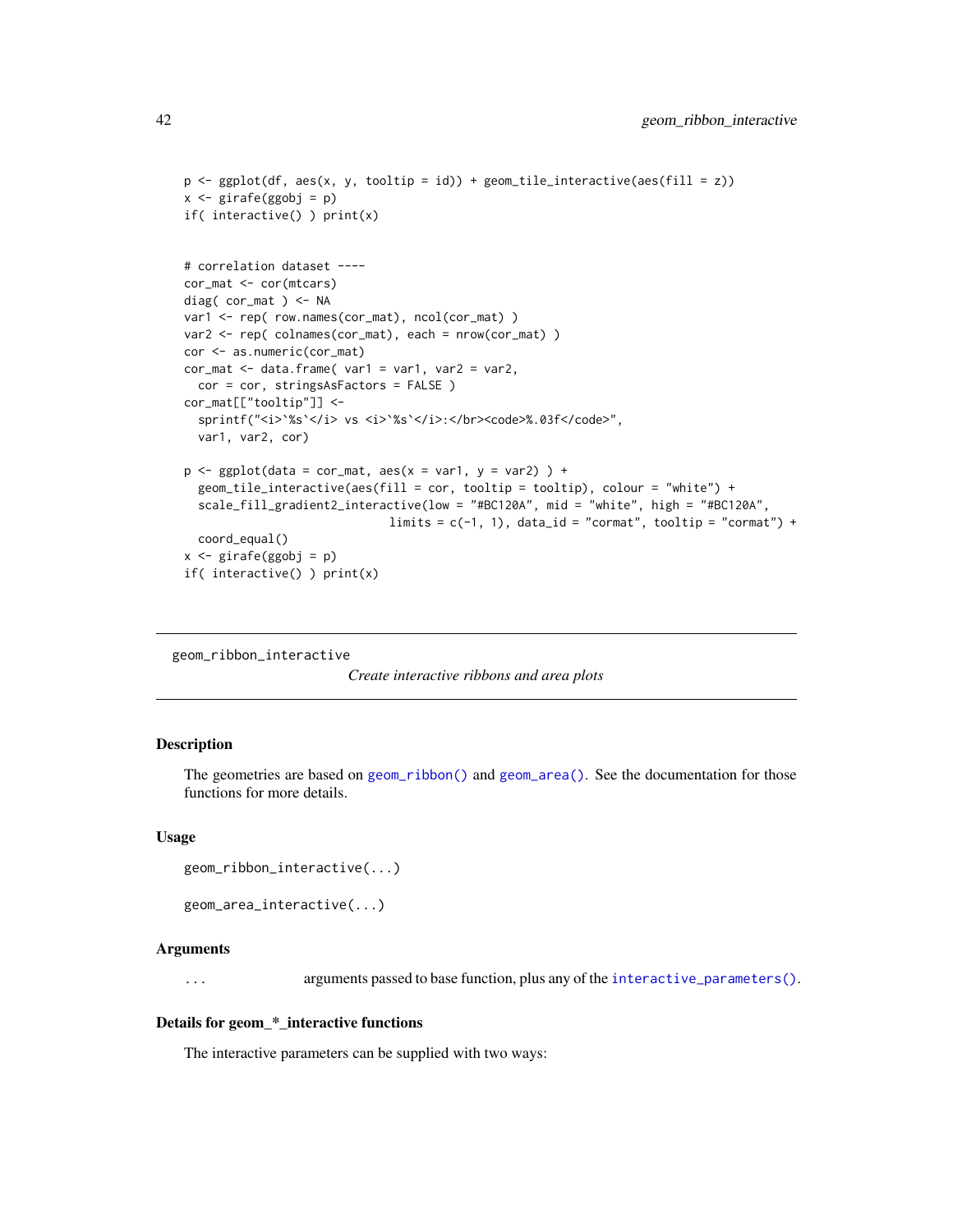# geom\_sf\_interactive 43

- As aesthetics with the mapping argument (via  $a \in S($ )). In this way they can be mapped to data columns and apply to a set of geometries.
- As plain arguments into the geom\_\*\_interactive function. In this way they can be set to a scalar value.

# See Also

# [girafe\(\)](#page-51-0)

# Examples

```
# add interactive bar -------
library(ggplot2)
library(ggiraph)
# Generate data
huron <- data.frame(year = 1875:1972, level = as.vector(LakeHuron))
h <- ggplot(huron, aes(year))
g \leftarrow h +geom\_ribbon\_interactive(aes(ymin = level - 1, ymax = level + 1),fill = "grey70", tooltip = "ribbon1", data_id="ribbon1",
                           outline.type = "both",
                           hover_css = "stroke:red;stroke-width:inherit;") +
  geom_line_interactive(aes(y = level), tooltip = "level", data_id="line1",
                         hover_css = "stroke:orange;fill:none;")
x \leftarrow girafe(ggobj = g)
x \leq - girafe_options(x = x,
                    opts_hover(css = girafe_css(
                      css = "stroke:orange;stroke-width:3px;",
                       area = "fill:blue;"
                     )))
if( interactive() ) print(x)
g \leftarrow h + geom\_area\_interactive(aes(y = level), tooltip = "area1")x <- girafe(ggobj = g)
if( interactive() ) print(x)
```
geom\_sf\_interactive *Create interactive sf objects*

# Description

These geometries are based on [geom\\_sf\(\)](#page-0-0), [geom\\_sf\\_label\(\)](#page-0-0) and [geom\\_sf\\_text\(\)](#page-0-0). See the documentation for those functions for more details.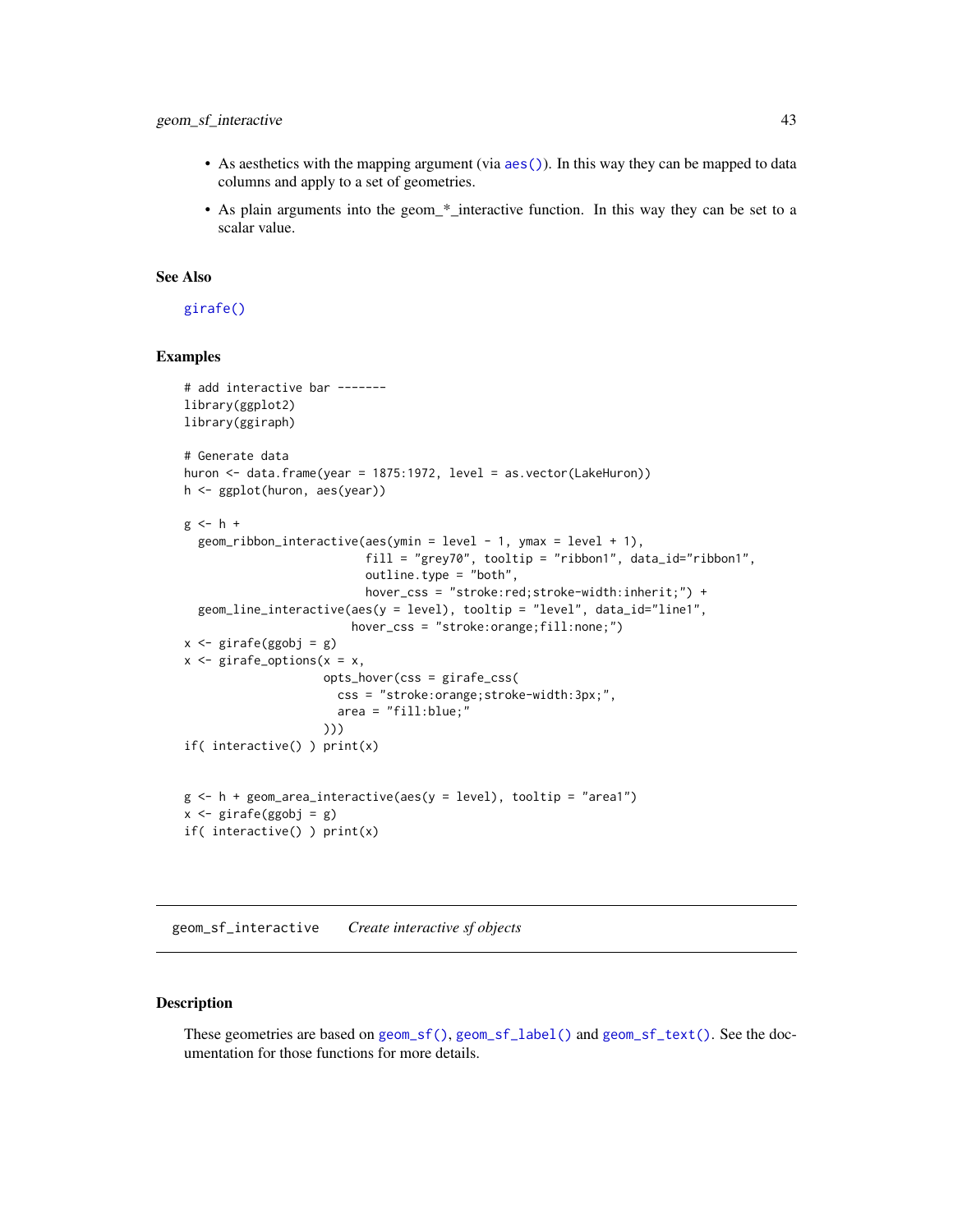## Usage

```
geom_sf_interactive(...)
```

```
geom_sf_label_interactive(...)
```

```
geom_sf_text_interactive(...)
```
## Arguments

... arguments passed to base function, plus any of the [interactive\\_parameters\(\)](#page-68-0).

## Details for geom\_\*\_interactive functions

The interactive parameters can be supplied with two ways:

- As aesthetics with the mapping argument (via  $aes()$ ). In this way they can be mapped to data columns and apply to a set of geometries.
- As plain arguments into the geom\_\*\_interactive function. In this way they can be set to a scalar value.

## See Also

[girafe\(\)](#page-51-0)

```
# add interactive sf objects to a ggplot -------
library(ggplot2)
library(ggiraph)
## original code: see section examples of ggplot2::geom_sf help file
if (requireNamespace("sf",
                     quietly = TRUE,
                     versionCheck = c(op = ">=", version = "0.7-3"))) {
  nc <- sf::st_read(system.file("shape/nc.shp", package = "sf"), quiet = TRUE)
  gg < - ggplot(nc) +
   geom_sf_interactive(aes(fill = AREA, tooltip = NAME, data_id = NAME))
  x <- girafe(ggobj = gg)
  if( interactive() ) print(x)
  nc_3857 <- sf::st_transform(nc, "+init=epsg:3857")
  # Unfortunately if you plot other types of feature you'll need to use
  # show.legend to tell ggplot2 what type of legend to use
  nc_3857$mid <- sf::st_centroid(nc_3857$geometry)
  gg <- ggplot(nc_3857) +
    geom_sf(colour = "white") +
    geom_sf_interactive(aes(geometry = mid,
        size = AREA, tooltip = NAME, data_id = NAME),
      show.legend = "point")
  x \leftarrow girafe( ggobj = gg)
```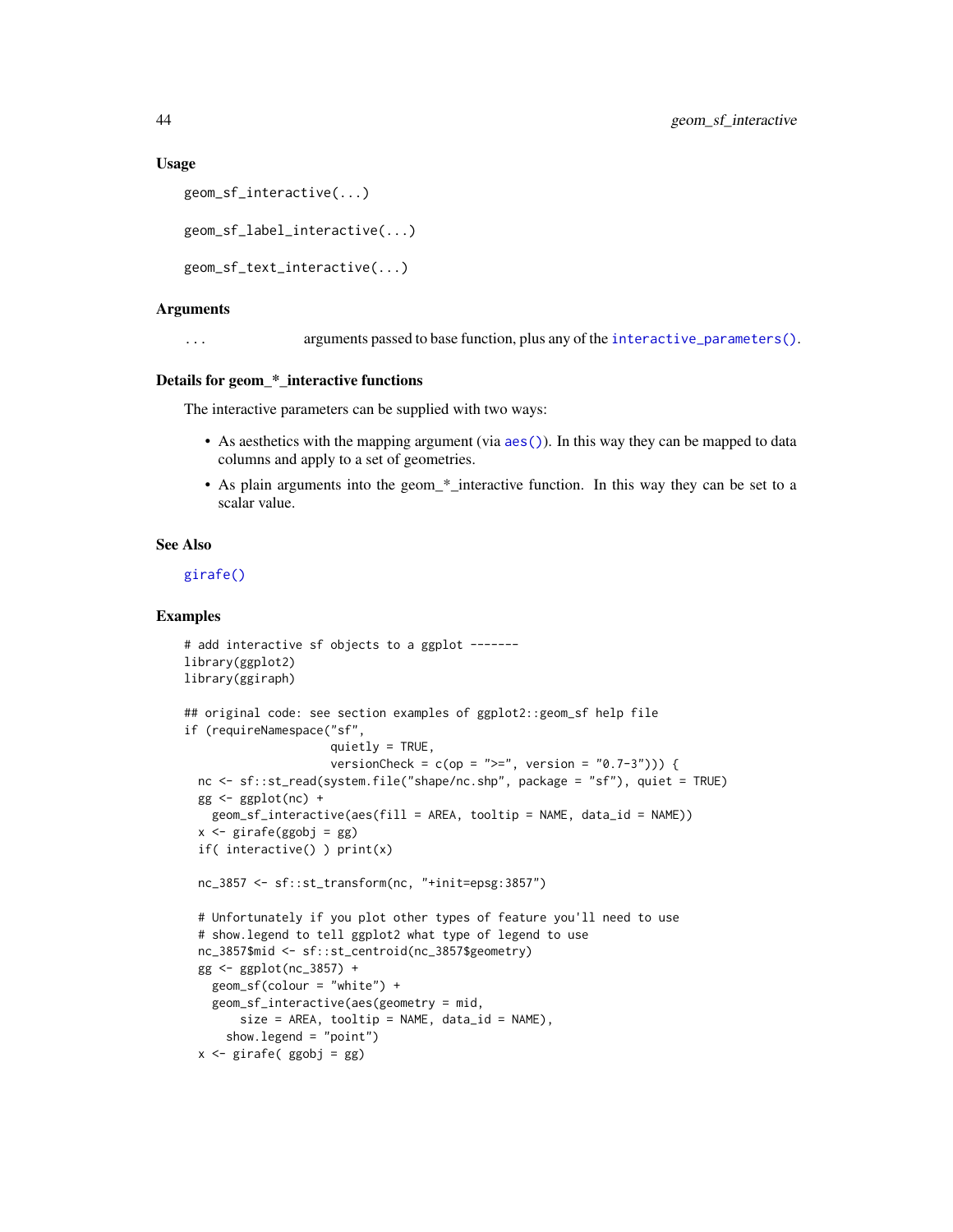```
if( interactive() ) print(x)
 # Example with texts.
 gg <- ggplot(nc_3857[1:3, ]) +
   geom_sf(aes(fill = AREA)) +geom_sf_text_interactive(aes(label = NAME, tooltip = NAME), color="white")
 x <- girafe( ggobj = gg)
 if( interactive() ) print(x)
 # Example with labels.
 gg <- ggplot(nc_3857[1:3, ]) +
   geom_sf(aes(fill = AREA)) +
   geom_sf_label_interactive(aes(label = NAME, tooltip = NAME))
 x \leftarrow girafe( ggobj = gg)
 if( interactive() ) print(x)
}
```
geom\_smooth\_interactive

*Create interactive smoothed conditional means*

## Description

The geometry is based on [geom\\_smooth\(\)](#page-0-0). See the documentation for those functions for more details.

#### Usage

```
geom_smooth_interactive(...)
```
## Arguments

... arguments passed to base function, plus any of the [interactive\\_parameters\(\)](#page-68-0).

# Details for geom\_\*\_interactive functions

The interactive parameters can be supplied with two ways:

- As aesthetics with the mapping argument (via  $a \in S($ )). In this way they can be mapped to data columns and apply to a set of geometries.
- As plain arguments into the geom\_\*\_interactive function. In this way they can be set to a scalar value.

### See Also

[girafe\(\)](#page-51-0)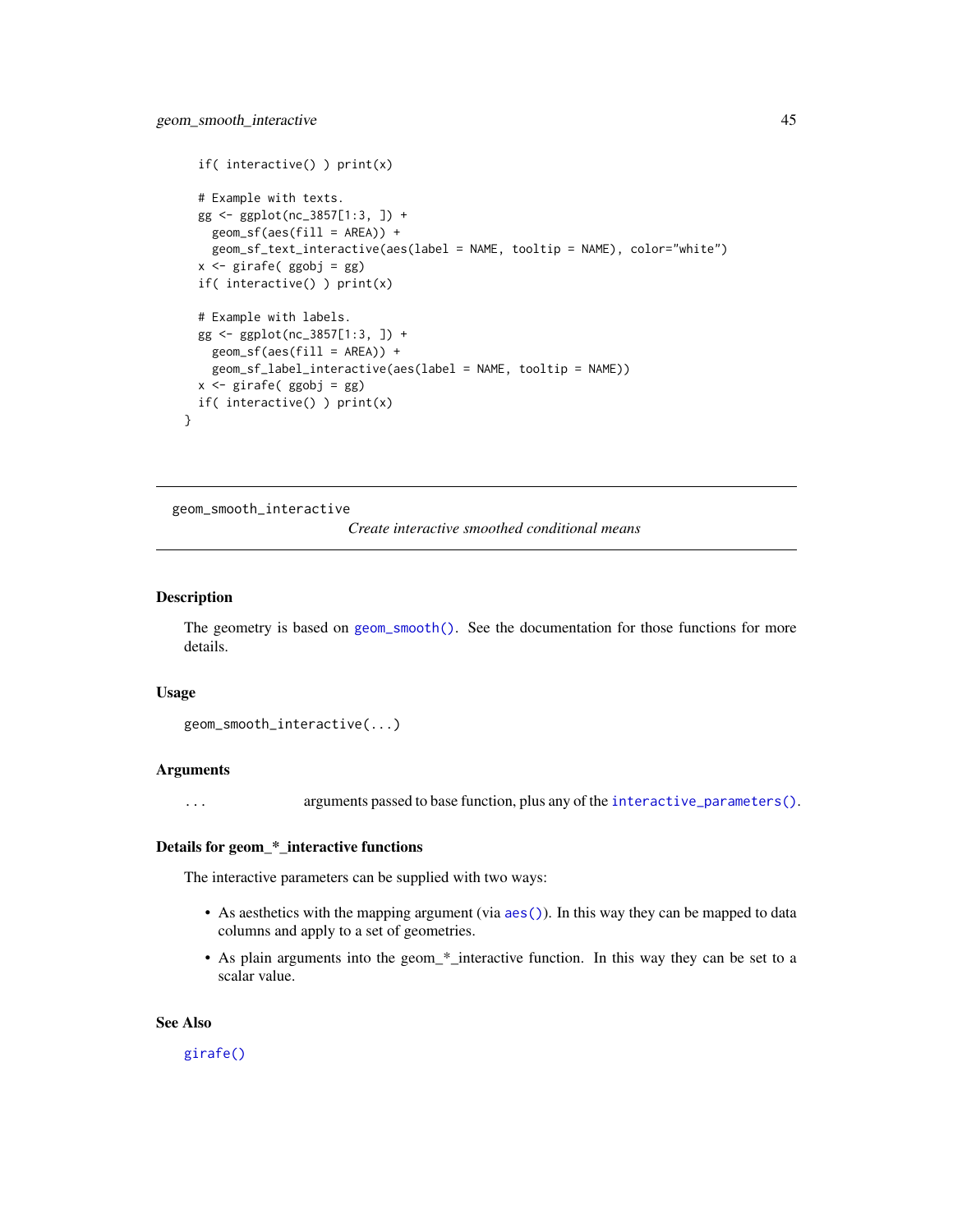# Examples

```
# add interactive bar -------
library(ggplot2)
library(ggiraph)
p <- ggplot(mpg, aes(displ, hwy)) +
  geom_point() +
  geom_smooth_interactive(aes(tooltip="smoothed line", data_id="smooth"))
x <- girafe(ggobj = p)
x \leq - girafe_options(x = x,
                    opts_hover(css = "stroke:orange;stroke-width:3px;") )
if( interactive() ) print(x)
p <- ggplot(mpg, aes(displ, hwy)) +
  geom_point() +
  geom_smooth_interactive(method = lm, se = FALSE, tooltip="smooth", data_id="smooth")
x <- girafe(ggobj = p)
if( interactive() ) print(x)
p <- ggplot(mpg, aes(displ, hwy, colour = class, tooltip = class, data_id = class)) +
  geom_point_interactive() +
  geom_smooth_interactive(se = FALSE, method = lm)
x <- girafe(ggobj = p)
x \leftarrow girafe_options(x = x,
                    opts_hover(css = "stroke:red;stroke-width:3px;") )
if( interactive() ) print(x)
```
geom\_spoke\_interactive

*Create interactive line segments parameterised by location, direction and distance*

# Description

The geometry is based on [geom\\_spoke\(\)](#page-0-0). See the documentation for those functions for more details.

## Usage

```
geom_spoke_interactive(...)
```
#### Arguments

... arguments passed to base function, plus any of the [interactive\\_parameters\(\)](#page-68-0).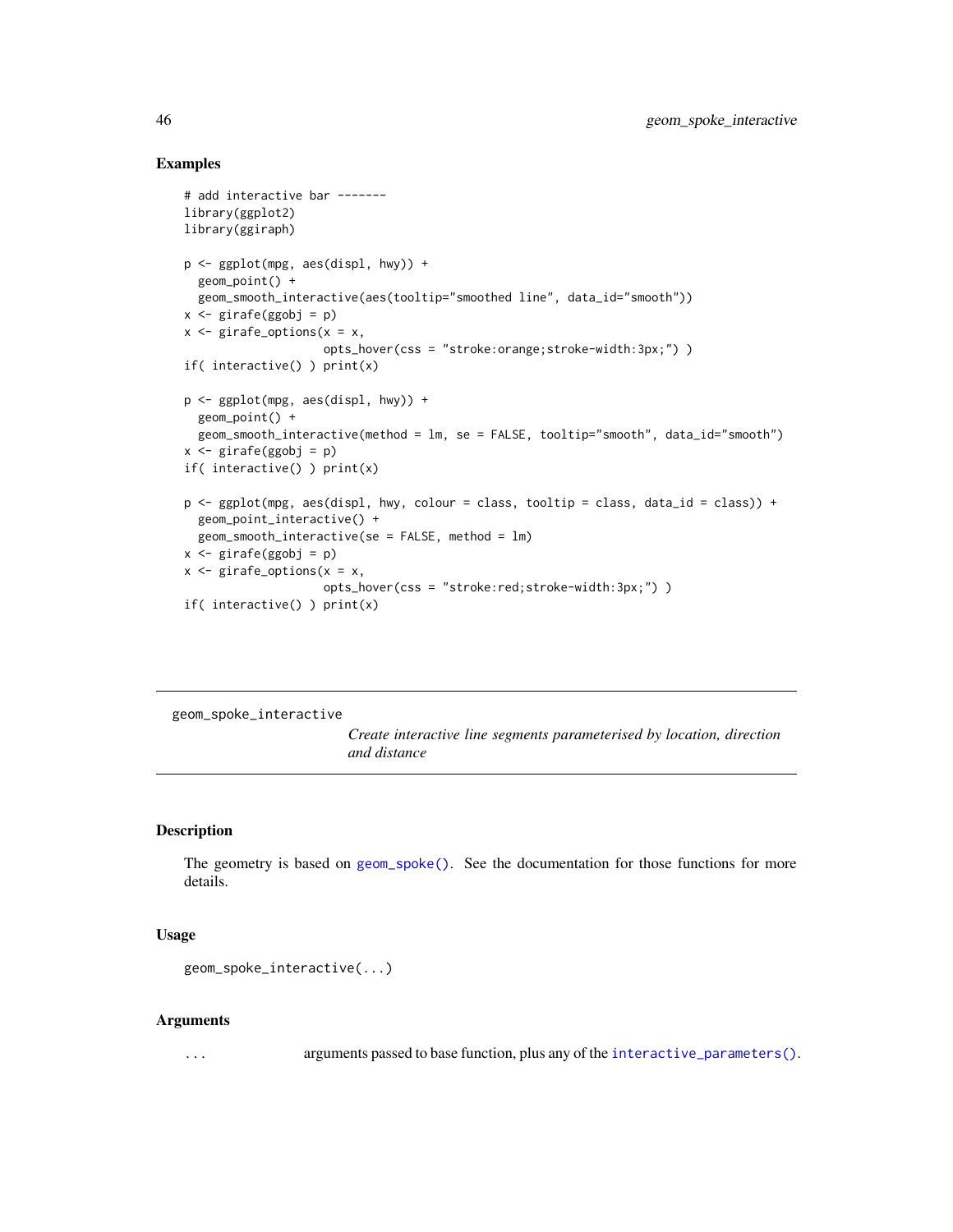#### Details for geom\_\*\_interactive functions

The interactive parameters can be supplied with two ways:

- As aesthetics with the mapping argument (via [aes\(\)](#page-0-0)). In this way they can be mapped to data columns and apply to a set of geometries.
- As plain arguments into the geom\_\*\_interactive function. In this way they can be set to a scalar value.

## See Also

[girafe\(\)](#page-51-0)

## Examples

```
# add interactive line segments parameterised by location,
# direction and distance to a ggplot -------
library(ggplot2)
library(ggiraph)
df \le expand.grid(x = 1:10, y=1:10)
df$angle <- runif(100, 0, 2*pi)
df$speed <- runif(100, 0, sqrt(0.1 * df$x))
p <- ggplot(df, aes(x, y)) +
  geom_point() +
  geom_spoke_interactive(aes(angle = angle, tooltip=round(angle, 2)), radius = 0.5)
x \leftarrow girafe(ggobj = p)
if( interactive() ) print(x)
p2 \leq - ggplot(df, aes(x, y)) +
  geom_point() +
  geom_spoke_interactive(aes(angle = angle, radius = speed,
                              tooltip=paste(round(angle, 2), round(speed, 2), sep="\n")))
x2 \leftarrow girafe(ggobj = p2)
if( interactive() ) print(x2)
```
geom\_text\_repel\_interactive

*Create interactive repulsive textual annotations*

# Description

The geometries are based on [ggrepel::geom\\_text\\_repel\(\)](#page-0-0) and [ggrepel::geom\\_label\\_repel\(\)](#page-0-0). See the documentation for those functions for more details.

## Usage

```
geom_text_repel_interactive(...)
```

```
geom_label_repel_interactive(...)
```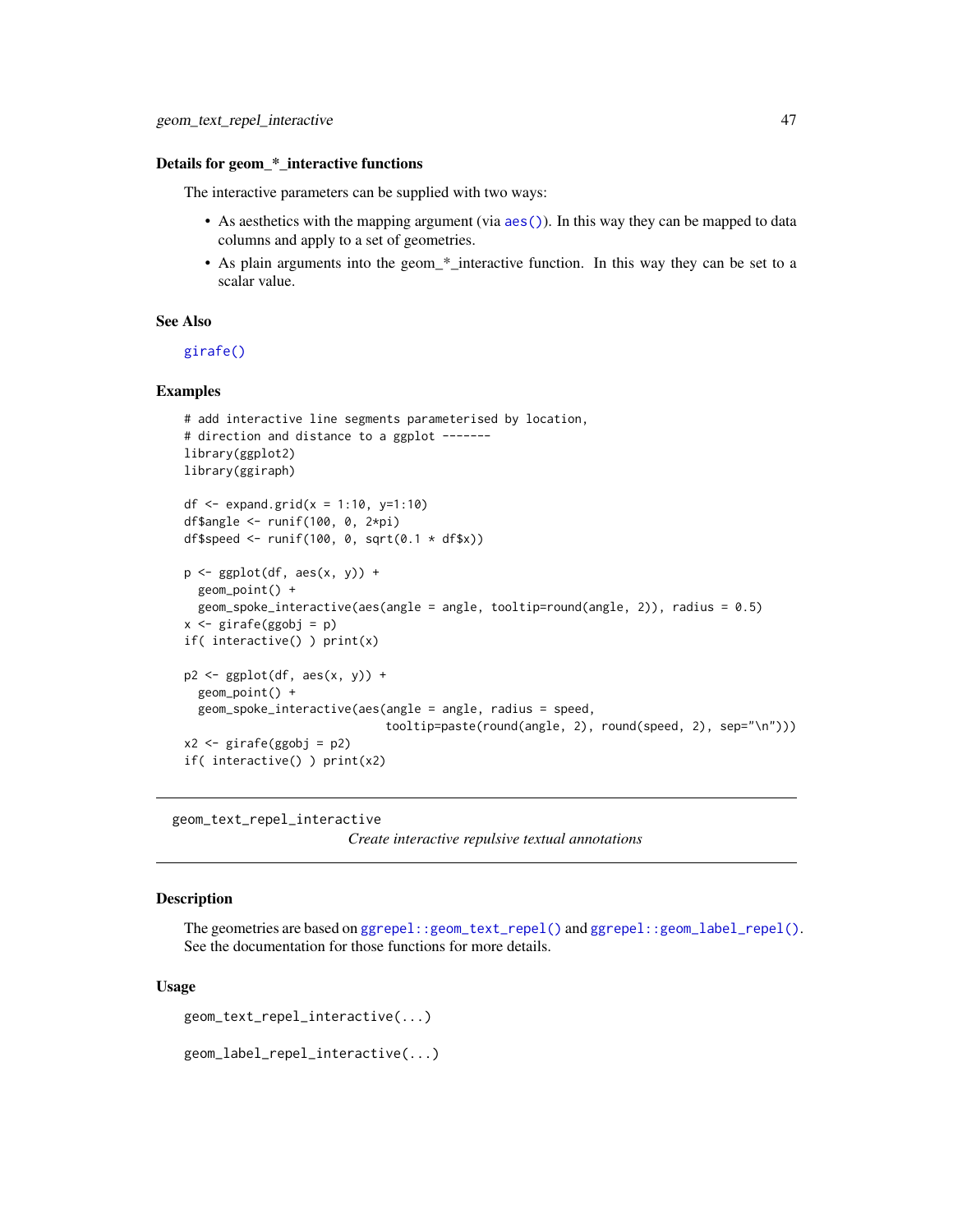## Arguments

... arguments passed to base function, plus any of the [interactive\\_parameters\(\)](#page-68-0).

#### Details for geom\_\*\_interactive functions

The interactive parameters can be supplied with two ways:

- As aesthetics with the mapping argument (via  $a \in S($ )). In this way they can be mapped to data columns and apply to a set of geometries.
- As plain arguments into the geom\_\*\_interactive function. In this way they can be set to a scalar value.

# Note

The ggrepel package is required for these geometries

# See Also

## [girafe\(\)](#page-51-0)

```
# add interactive repulsive texts to a ggplot -------
library(ggplot2)
library(ggiraph)
# geom_text_repel_interactive
if (requireNamespace("ggrepel", quietly = TRUE)) {
  dataset = mtcarsdataset$label = row.names(mtcars)
  dataset$tooltip = paste0(dataset$label, "<br/>br/>", "cyl: ", dataset$cyl, "<br/>br/>",
                            "gear: ", dataset$gear, "<br/>>",
                            "carb: ", dataset$carb)
  p <- ggplot(dataset, aes(wt, mpg, color = qsec ) ) +
    geom_point_interactive(aes(tooltip = tooltip, data_id = label))
  gg_text = p +geom_text_repel_interactive(
      aes(label = label, tooltip = tooltip, data_id = label),size = 3)
  x \leftarrow girafe(ggobj = gg_text)
  x \leq - girafe_options(x = x,
                      opts_hover(css = "fill:#FF4C3B;") )
  if (interactive()) print(x)
}
# geom_label_repel_interactive
if (requireNamespace("ggrepel", quietly = TRUE)) {
  gg\_label = p +
```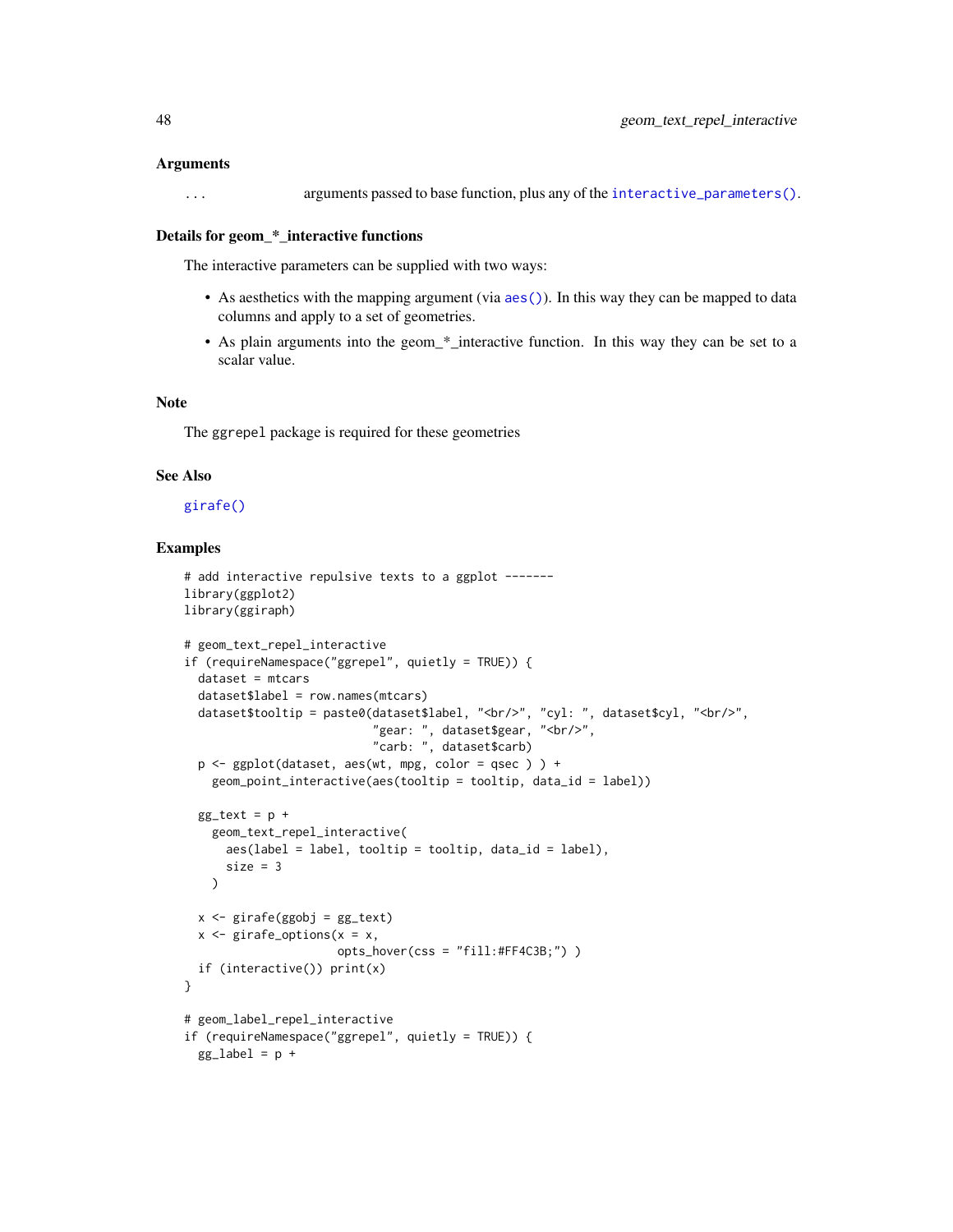```
geom_label_repel_interactive(
      aes(label = label, tooltip = tooltip, data_id = label),
     size = 3,
     max.overlaps = 12
   )
 x2 <- girafe(ggobj = gg_label)
 x2 \le girafe_options(x = x2,
                      opts_hover(css = ggiraph::girafe_css(
                       \text{css} = ";",
                       area = "fill:#FF4C3B;")) )
 if (interactive()) print(x2)
}
```

```
geom_violin_interactive
```
*Create interactive violin plot*

## Description

The geometry is based on [geom\\_violin\(\)](#page-0-0). See the documentation for those functions for more details.

## Usage

```
geom_violin_interactive(...)
```
## Arguments

... arguments passed to base function, plus any of the [interactive\\_parameters\(\)](#page-68-0).

# Details for geom\_\*\_interactive functions

The interactive parameters can be supplied with two ways:

- As aesthetics with the mapping argument (via [aes\(\)](#page-0-0)). In this way they can be mapped to data columns and apply to a set of geometries.
- As plain arguments into the geom\_\*\_interactive function. In this way they can be set to a scalar value.

#### See Also

[girafe\(\)](#page-51-0)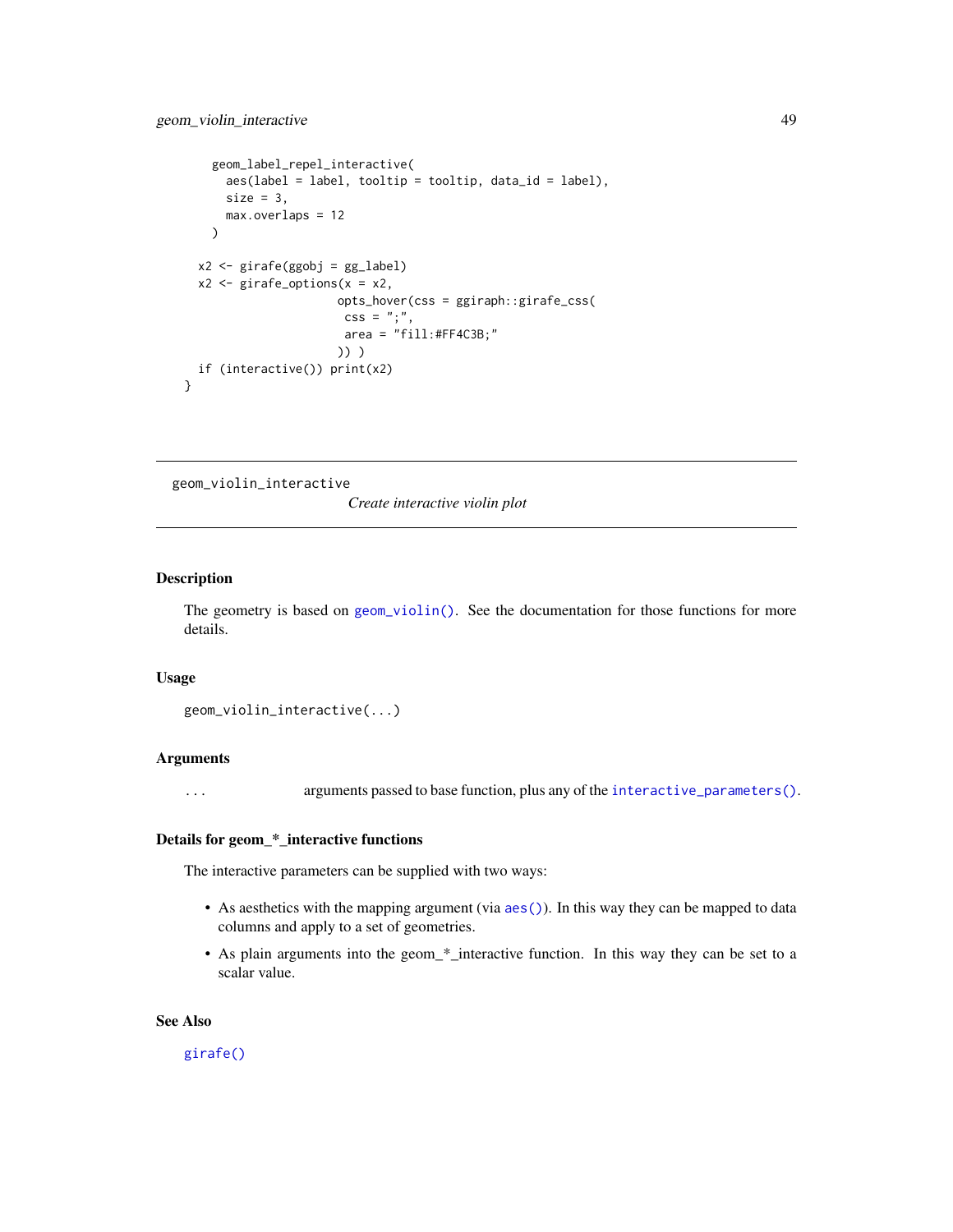# Examples

```
# add interactive violin plot -------
library(ggplot2)
library(ggiraph)
p <- ggplot(mtcars, aes(factor(cyl), mpg)) +
  geom_violin_interactive(aes(fill = cyl, tooltip = cyl))
x <- girafe(ggobj = p)
if( interactive() ) print(x)
# Show quartiles
p2 <- ggplot(mtcars, aes(factor(cyl), mpg)) +
  geom_violin_interactive(aes(tooltip=after_stat(density)),
                           draw_quantiles = c(0.25, 0.5, 0.75))
x2 \leftarrow \text{girafe(ggobj = p2)}if( interactive() ) print(x2)
```
ggiraph *Create a ggiraph object*

# Description

Create an interactive graphic to be used in a web browser.

This function is maintained for backward compatibility reasons, user should now use function [girafe\(\)](#page-51-0) and [girafe\\_options](#page-55-0).

## Usage

```
ggiraph(
  code,
  ggobj = NULL,pointsize = 12,
  width = 0.75,
  width_svg = 6,
  height_svg = 5,
  tooltip_extra_css = NULL,
  hover_css = NULL,
  tooltip_opacity = 0.9,
  toOltip_offx = 10,
  tooltip_offy = 0,
  tooltip_zindex = 999,
  zoom_max = 1,
  selection_type = "multiple",
  selected_css = NULL,
  dep\_dir = NULL,...
)
```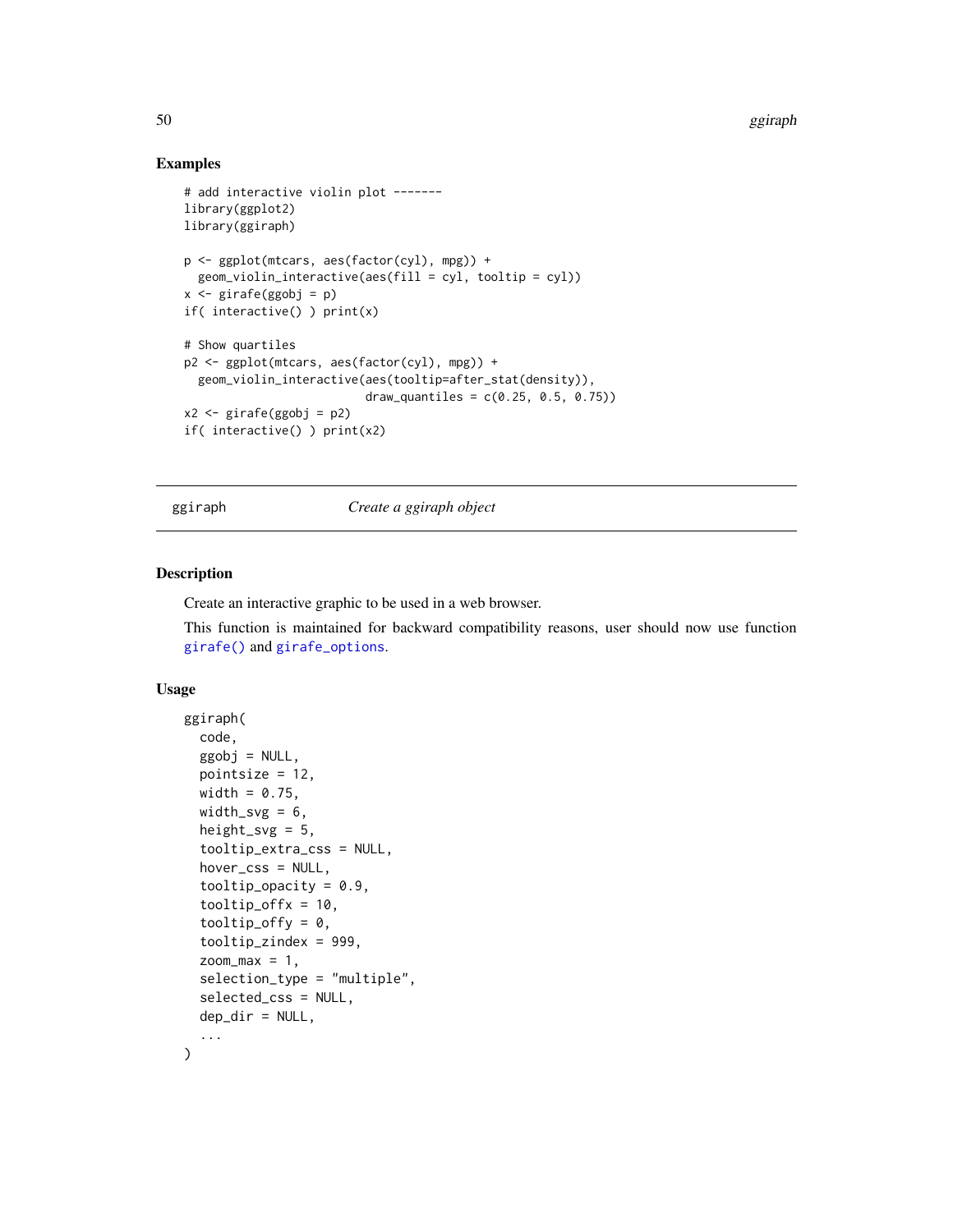## ggiraph 51

# Arguments

| code              | Plotting code to execute                                                                                                                                                                                               |
|-------------------|------------------------------------------------------------------------------------------------------------------------------------------------------------------------------------------------------------------------|
| ggobj             | ggplot object to print. Argument code will be ignored if this argument is sup-<br>plied.                                                                                                                               |
| pointsize         | the default pointsize of plotted text in pixels, default to 12.                                                                                                                                                        |
| width             | widget width ratio $(0 \lt \text{width} \lt = 1)$ .                                                                                                                                                                    |
| width_svg         | The width and height of the graphics region in inches. The default values are 6<br>and 5 inches. This will define the aspect ratio of the graphic as it will be used to<br>define viewbox attribute of the SVG result. |
| height_svg        | The width and height of the graphics region in inches. The default values are 6<br>and 5 inches. This will define the aspect ratio of the graphic as it will be used to<br>define viewbox attribute of the SVG result. |
| tooltip_extra_css |                                                                                                                                                                                                                        |
|                   | extra css (added to position: absolute; pointer-events: none;) used to cus-<br>tomize tooltip area.                                                                                                                    |
| hover_css         | css to apply when mouse is hover and element with a data-id attribute.                                                                                                                                                 |
| tooltip_opacity   |                                                                                                                                                                                                                        |
|                   | tooltip opacity                                                                                                                                                                                                        |
| tooltip_offx      | tooltip x offset                                                                                                                                                                                                       |
| tooltip_offy      | tooltip y offset                                                                                                                                                                                                       |
| tooltip_zindex    | tooltip css z-index, default to 999.                                                                                                                                                                                   |
| zoom_max          | maximum zoom factor                                                                                                                                                                                                    |
|                   | selection_type row selection mode ("single", "multiple", "none") when widget is in a Shiny<br>application.                                                                                                             |
| selected_css      | css to apply when element is selected (shiny only).                                                                                                                                                                    |
| dep_dir           | Deprecated; the path where the output files are stored. If NULL, the current path                                                                                                                                      |
|                   | for temporary files is used.                                                                                                                                                                                           |

```
# ggiraph simple example -------
library(ggplot2)
library(ggiraph)
dataset <- structure(list(qsec = c(16.46, 17.02, 18.61, 19.44, 17.02, 20.22
), disp = c(160, 160, 108, 258, 360, 225), carname = c("Mazda RX4",
"Mazda RX4 Wag", "Datsun 710", "Hornet 4 Drive", "Hornet Sportabout",
"Valiant"), wt = c(2.62, 2.875, 2.32, 3.215, 3.44, 3.46)), row.names = c("Mazda RX4",
"Mazda RX4 Wag", "Datsun 710", "Hornet 4 Drive", "Hornet Sportabout",
"Valiant"), class = "data.frame")
dataset
# plots
gg\_point = ggplot(data = dataset) +
```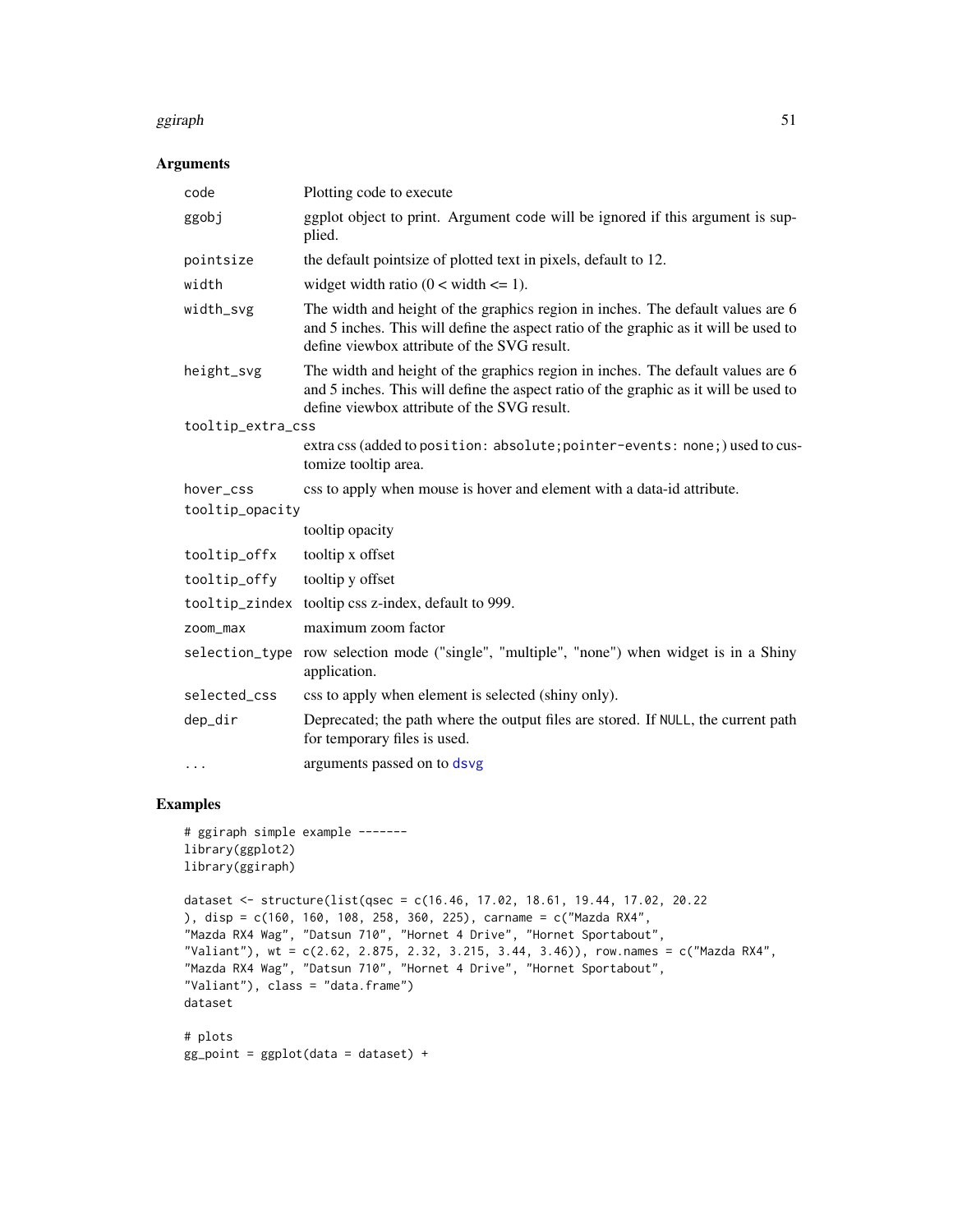```
geom_point_interactive(aes(x = wt, y = qsec, color = disp,
    todtip = carname, data_id = carname)) + theme,minail()x \leftarrow girafe(ggobj = gg_point)
if( interactive() ) print(x)
```
ggiraphOutput *Create a ggiraph output element*

## Description

Render a ggiraph within an application page.

# Usage

```
ggiraphOutput(outputId, width = "100%", height = "500px")
```
# Arguments

| outputId | output variable to read the ggiraph from. |
|----------|-------------------------------------------|
| width    | widget width                              |
| height   | widget height                             |

#### Examples

```
## Not run:
if( require(shiny) && interactive() ){
 app_dir <- file.path( system.file(package = "ggiraph"), "examples/shiny/cars" )
 shinyAppDir(appDir = app_dir )
}
if( require(shiny) && interactive() ){
 app_dir <- file.path( system.file(package = "ggiraph"), "examples/shiny/crimes" )
 shinyAppDir(appDir = app_dir )
}
## End(Not run)
```
<span id="page-51-0"></span>girafe *Create a girafe object*

# Description

Create an interactive graphic with a ggplot object to be used in a web browser. The function should replace function ggiraph.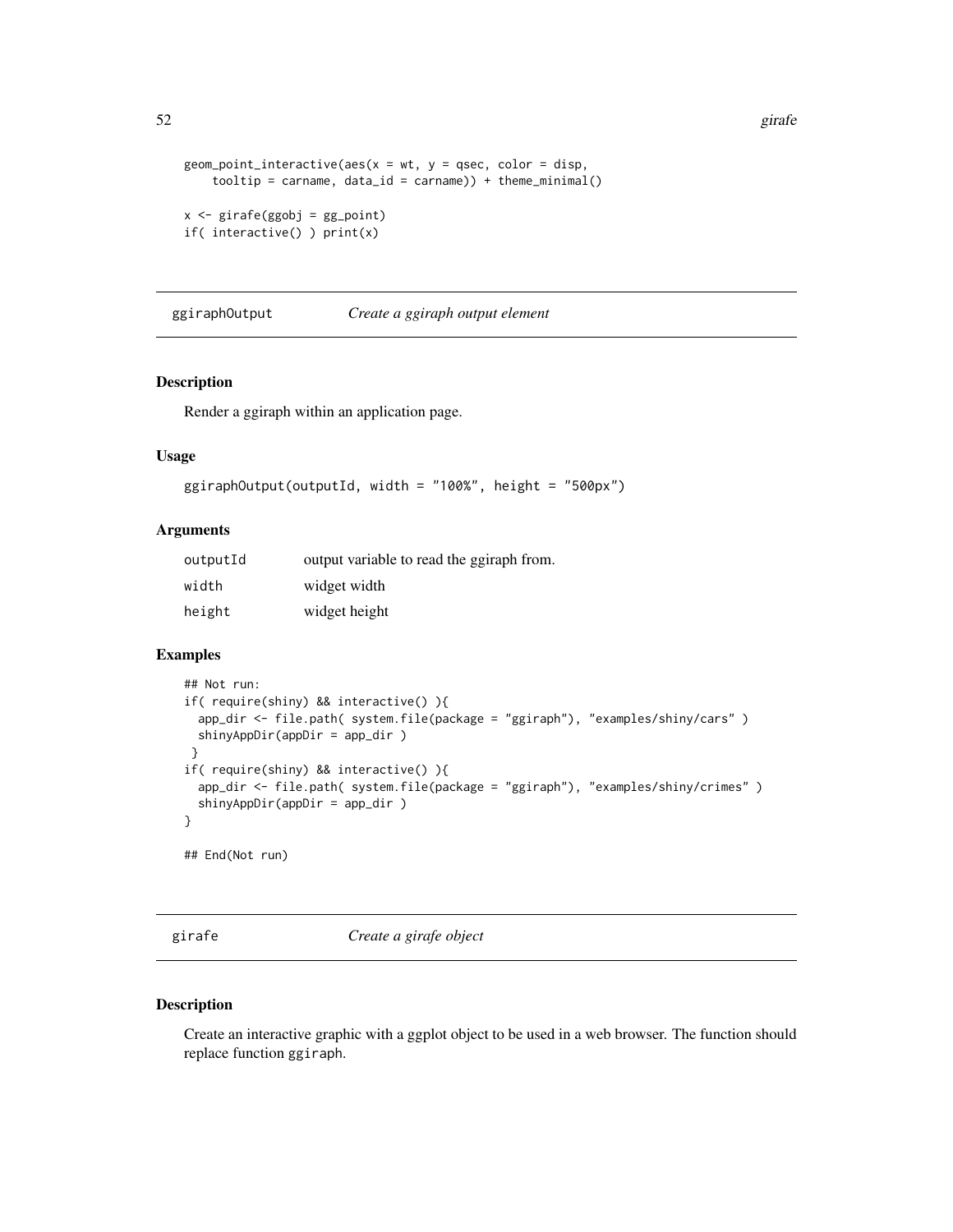girafe 53

# Usage

```
girafe(
  code,
  ggobj = NULL,pointsize = 12,
  width_svg = 6,
  height_svg = 5,
  options = list(),...
\mathcal{L}
```
# Arguments

| code                  | Plotting code to execute                                                                                                                                                                                               |
|-----------------------|------------------------------------------------------------------------------------------------------------------------------------------------------------------------------------------------------------------------|
| ggobj                 | ggplot object to print. Argument code will be ignored if this argument is sup-<br>plied.                                                                                                                               |
| pointsize             | the default point size of plotted text in pixels, default to 12.                                                                                                                                                       |
| width_svg, height_svg | The width and height of the graphics region in inches. The default values are 6<br>and 5 inches. This will define the aspect ratio of the graphic as it will be used to<br>define viewbox attribute of the SVG result. |
| options               | a list of options for girafe rendering, see opts_tooltip, opts_hover, opts_selection,<br>$\cdots$                                                                                                                      |
| $\cdot$               | arguments passed on to dsvg                                                                                                                                                                                            |

# Details

Use geom\_zzz\_interactive to create interactive graphical elements.

Difference from original functions is that some extra aesthetics are understood: the [interactive\\_parameters\(\)](#page-68-0).

Tooltips can be displayed when mouse is over graphical elements.

If id are associated with points, they get animated when mouse is over and can be selected when used in shiny apps.

On click actions can be set with javascript instructions. This option should not be used simultaneously with selections in Shiny applications as both features are "on click" features.

When a zoom effect is set, "zoom activate", "zoom desactivate" and "zoom init" buttons are available in a toolbar.

When selection type is set to 'multiple' (in Shiny applications), lasso selection and lasso antiselections buttons are available in a toolbar.

# Widget options

girafe animations can be customized with function [girafe\\_options](#page-55-0). Options are available to customize tooltips, hover effects, zoom effects selection effects and toolbar.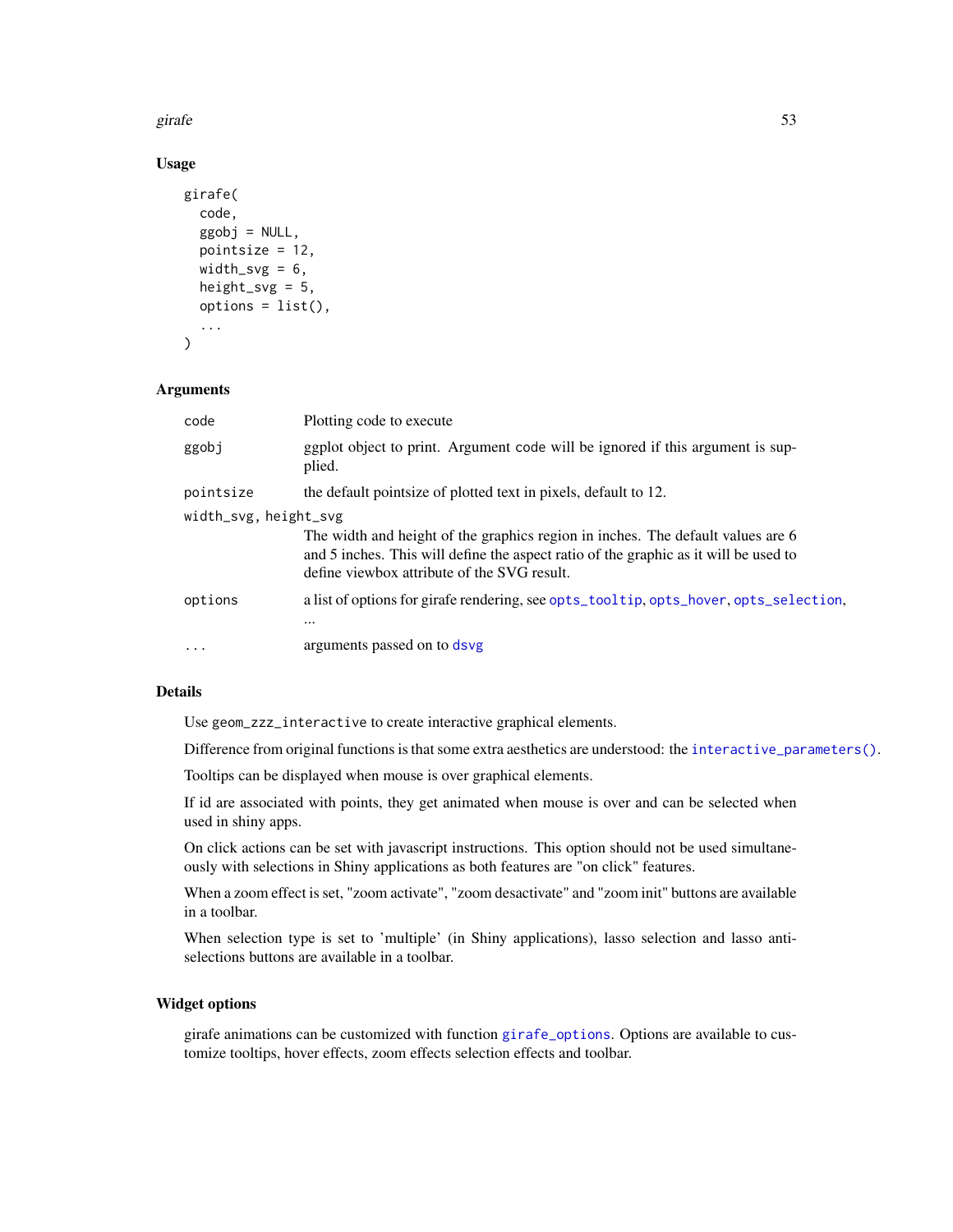## Widget sizing

girafe graphics are responsive, which mean, they will be resized according to their container. There are two responsive behavior implementations: one for Shiny applications and flexdashboard documents and one for other documents (i.e. R markdown and saveWidget).

Graphics are created by an R graphic device (i.e pdf, png, svg here) and need arguments width and height to define a graphic region. Arguments width\_svg and height\_svg are used as corresponding values. They are defining the aspect ratio of the graphic. This proportion is always respected when the graph is displayed.

When a girafe graphic is in a Shiny application, graphic will be resized according to the arguments width and height of the function girafeOutput. Default values are '100\ outer bounding box of the graphic (the HTML element that will contain the graphic with an aspect ratio).

When a girafe graphic is in an R markdown document (producing an HTML document), the graphic will be resized according to the argument width of the function girafe. Its value is beeing used to define a relative width of the graphic within its HTML container. Its height is automatically adjusted regarding to the argument width and the aspect ratio.

If this behavior does not fit with your need, I recommend you to use package widgetframe that wraps htmlwidgets inside a responsive iframe.

# See Also

[girafe\\_options\(\)](#page-55-0), [validated\\_fonts\(\)](#page-110-0), [dsvg\(\)](#page-5-0)

## Examples

```
library(ggplot2)
dataset <- mtcars
dataset$carname = row.names(mtcars)
gg_point = ggplot( data = dataset,
   mapping = aes(x = wt, y = gsec, color = disp,tooltip = carname, data_id = carname) ) +
 geom_point_interactive() + theme_minimal()
x \le - girafe(ggobj = gg_point, width = 0.7)
if(interactive()){
 print(x)
}
```
girafeOutput *Create a girafe output element*

## **Description**

Render a girafe within an application page.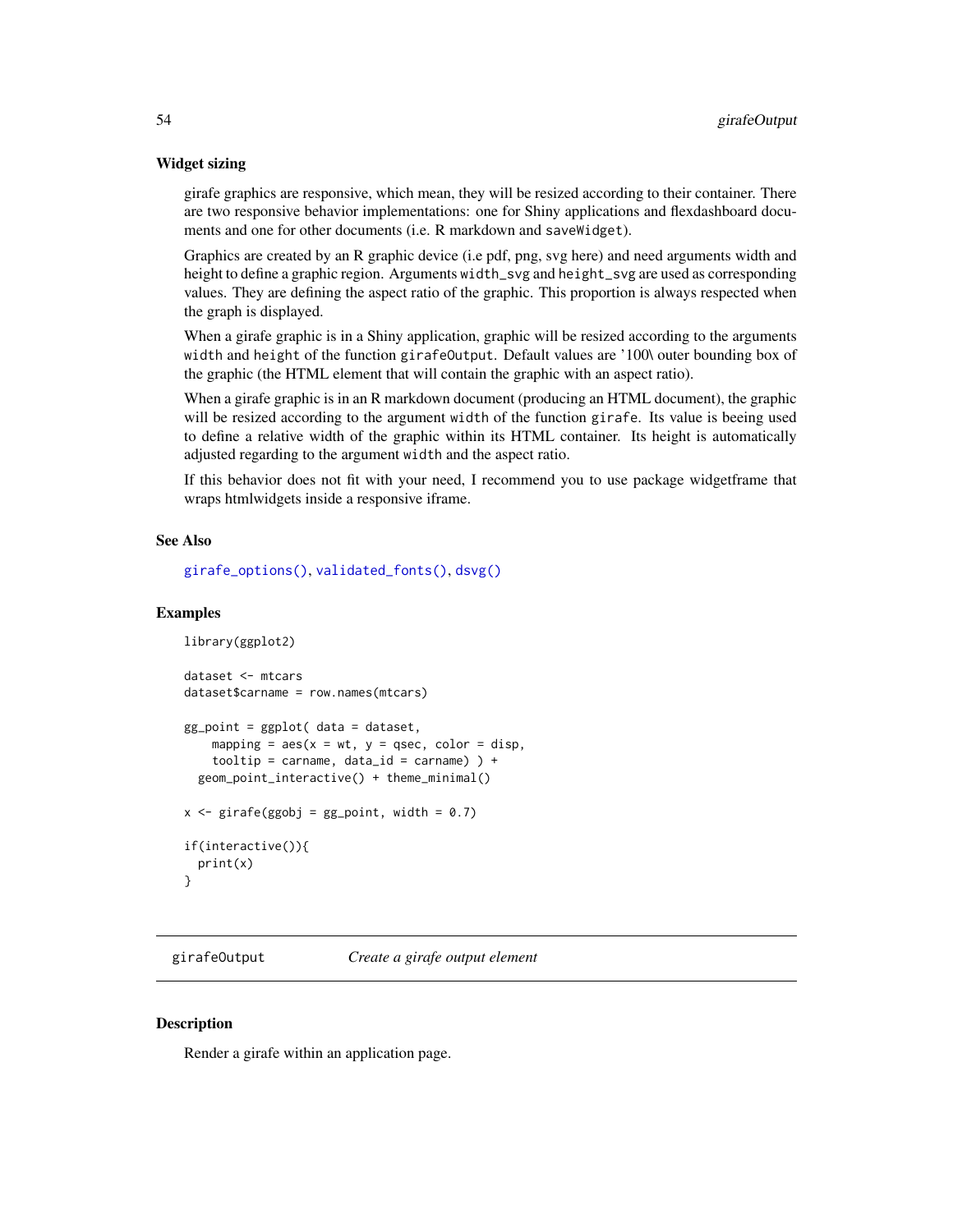# girafe\_css 55

# Usage

```
girafeOutput(outputId, width = "100%", height = "500px")
```
# Arguments

| outputId | output variable to read the girafe from. Do not use special JavaScript characters<br>such as a period. in the id, this would create a JavaScript error. |
|----------|---------------------------------------------------------------------------------------------------------------------------------------------------------|
| width    | widget width                                                                                                                                            |
| height   | widget height                                                                                                                                           |

<span id="page-54-0"></span>

| girafe_css<br>CSS creation helper |
|-----------------------------------|
|-----------------------------------|

# Description

It allows specifying individual styles for various SVG elements.

# Usage

```
girafe_css(
 css,
  text = NULL,point = NULL,
 line = NULL,
 area = NULL,
  image = NULL
)
```
# Arguments

| <b>CSS</b> | The generic css style                                              |
|------------|--------------------------------------------------------------------|
| text       | Override style for text elements (svg:text)                        |
| point      | Override style for point elements (svg:circle)                     |
| line       | Override style for line elements (svg:line, svg:polyline)          |
| area       | Override style for area elements (svg:rect, svg:polygon, svg:path) |
| image      | Override style for image elements (svg:image)                      |

# Value

css as scalar character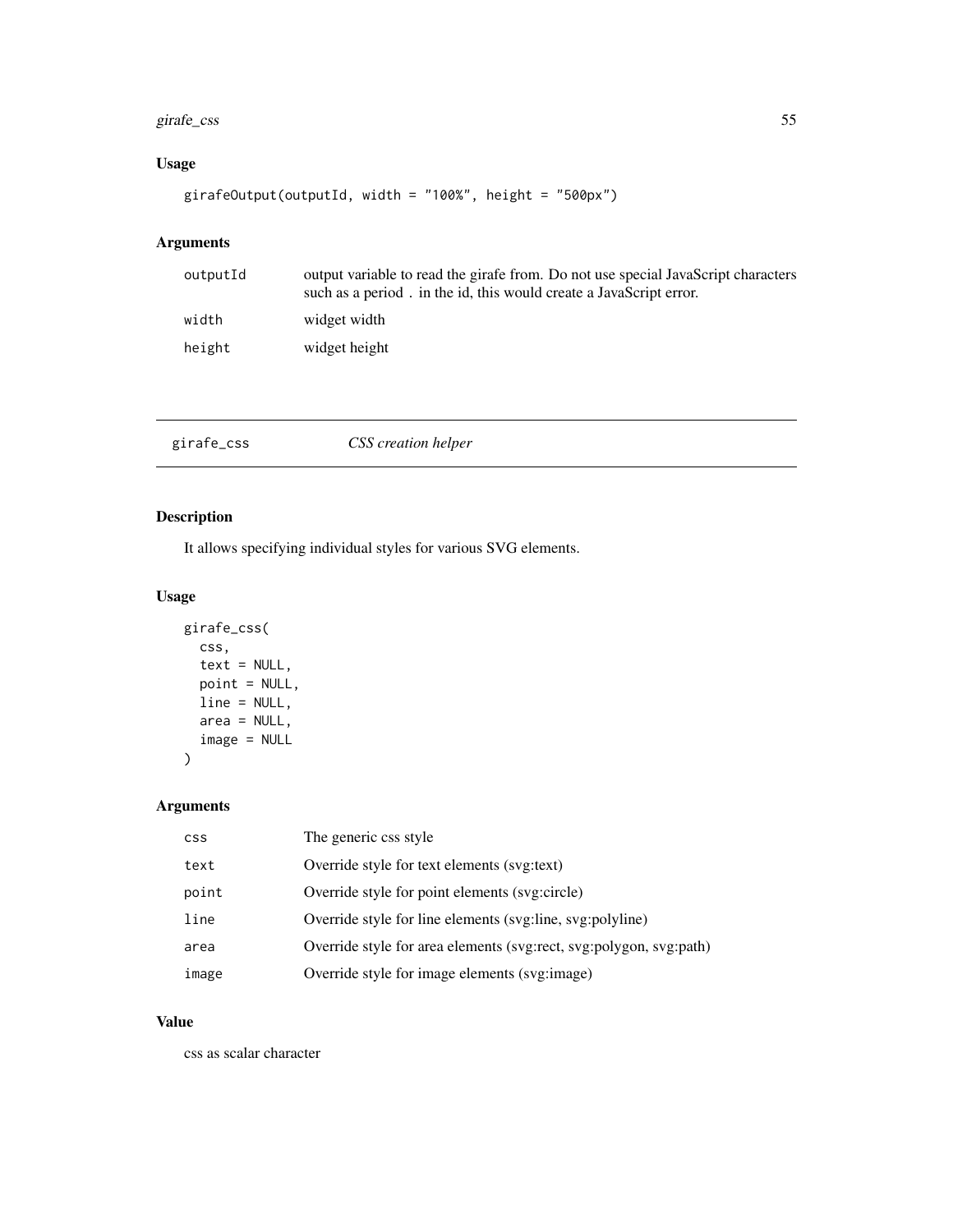# Examples

library(ggiraph)

```
girafe_css(
 css = "fill:orange;stroke:gray;",
  text = "stroke:none; font-size: larger",
 line = "fill:none",
  area = "stroke-width:3px",
  point = "stroke-width:3px",
  image = "outline:2px red"
)
```
<span id="page-55-0"></span>girafe\_options *Set girafe options*

## Description

Defines the animation options related to a [girafe\(\)](#page-51-0) object.

# Usage

girafe\_options(x, ...)

# Arguments

|                         | girafe object.                                                                     |
|-------------------------|------------------------------------------------------------------------------------|
| $\cdot$ $\cdot$ $\cdot$ | set of options defined by calls to opts_* functions or to sizing Policy from html- |
|                         | widgets (this won't have any effect within a shiny context).                       |

# See Also

# [girafe\(\)](#page-51-0)

```
Other girafe animation options: opts_hover(), opts_selection(), opts_sizing(), opts_toolbar(),
opts_tooltip(), opts_zoom()
```

```
library(ggplot2)
library(htmlwidgets)
dataset <- mtcars
dataset$carname = row.names(mtcars)
gg_point = ggplot( data = dataset,
   mapping = aes(x = wt, y = qsec, color = disp,tooltip = carname, data_id = carname) ) +
  geom_point_interactive() + theme_minimal()
```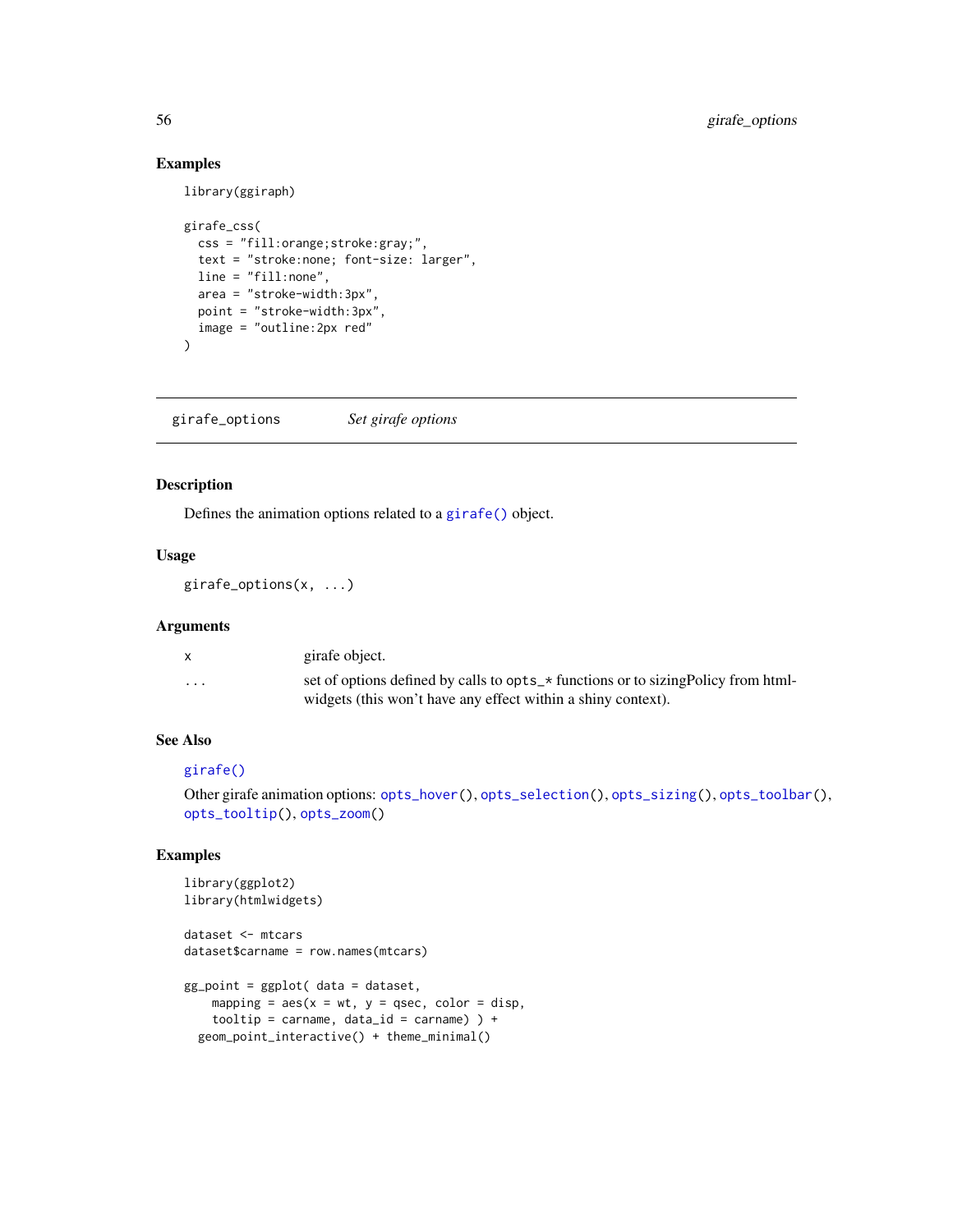```
x \leftarrow girafe(ggobj = gg_point)
x \leq - girafe_options(x = x,
    opts_tooltip(opacity = .7),
    opts_2zoom(min = .5, max = 4),
    sizingPolicy(defaultWidth = "100%", defaultHeight = "300px"),
    opts_hover(css = "fill:red;stroke:orange;r:5pt;") )
if(interactive()){
 print(x)
}
```
<span id="page-56-0"></span>guide\_bins\_interactive

*Create interactive bins guide*

# **Description**

The guide is based on [guide\\_bins\(\)](#page-0-0). See the documentation for that function for more details.

## Usage

guide\_bins\_interactive(...)

## Arguments

... arguments passed to base function.

#### Value

An interactive guide object.

## Details for scale\_interactive and guide\_interactive functions

For scales, the interactive parameters can be supplied as arguments in the relevant function and they can be scalar values or vectors, depending on the number of breaks (levels) and the type of the guide used. The guides do not accept any interactive parameter directly, they receive them from the scales.

• When guide of type legend or bins is used, it will be converted to a [guide\\_legend\\_interactive\(\)](#page-63-0) or [guide\\_bins\\_interactive\(\)](#page-56-0) respectively, if it's not already.

The length of each scale interactive parameter vector should match the length of the breaks. It can also be a named vector, where each name should correspond to the same break name. It can also be defined as function that takes the breaks as input and returns a named or unnamed vector of values as output.

The interactive parameters here, give interactivity only to the key elements of the guide.

• When guide of type colourbar or coloursteps is used, it will be converted to a [guide\\_colourbar\\_interactive\(\)](#page-58-0) or [guide\\_coloursteps\\_interactive\(\)](#page-61-0) respectively, if it's not already.

The scale interactive parameters in this case should be scalar values and give interactivity to the colorbar only.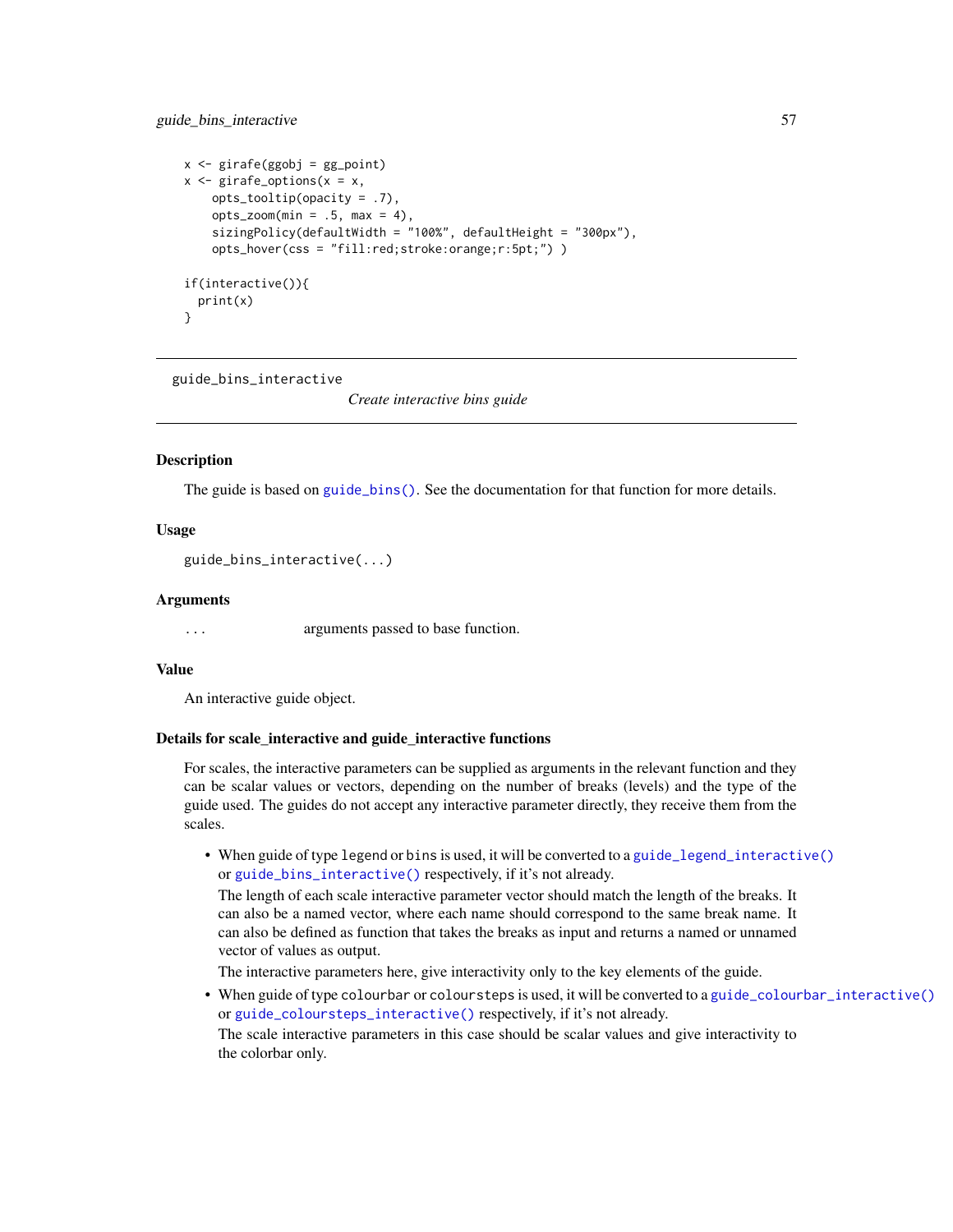To provide interactivity to the rest of the elements of a guide, (title, labels, background, etc), the relevant theme elements or relevant guide arguments can be used. The guide arguments title. theme and label. theme can be defined as element\_text\_interactive (in fact, they will be converted to that if they are not already), either directly or via the theme. See the element\_\*\_interactive section for more details.

# See Also

[interactive\\_parameters\(\)](#page-68-0), [girafe\(\)](#page-51-0)

```
# add interactive bins guide to a ggplot -------
library(ggplot2)
library(ggiraph)
set.seed(4393)
dsmall <- diamonds[sample(nrow(diamonds), 1000),]
p \leftarrow ggplot(dsmall, aes(x, y)) +
  stat_density_2d(aes(
    fill = stat(nlevel),tooltip = paste("nlevel:", stat(nlevel))
  ),
  geom = "interactive_polygon") +
  facet_grid(. ~ cut)
# add interactive binned scale and guide
p1 \leq p + scale_fill\_viridis_b_interactive(data_id = "nlevel",tooltip = "nlevel",
                                             guide = "bins")
x \leftarrow girafe(ggobj = p1)
if (interactive()) print(x)
# set the keys separately
p2 <- p + scale_fill_viridis_b_interactive(
  data_id = function(breaks) {
    as.character(breaks)
  },
  tooltip = function(breaks) {
    as.character(breaks)
  },
  guide = "bins"
\mathcal{L}x \leftarrow girafe(ggobj = p2)
if (interactive()) print(x)
# make the title and labels interactive
p3 <- p + scale_fill_viridis_c_interactive(
 data_id = function(breaks) {
    as.character(breaks)
  },
```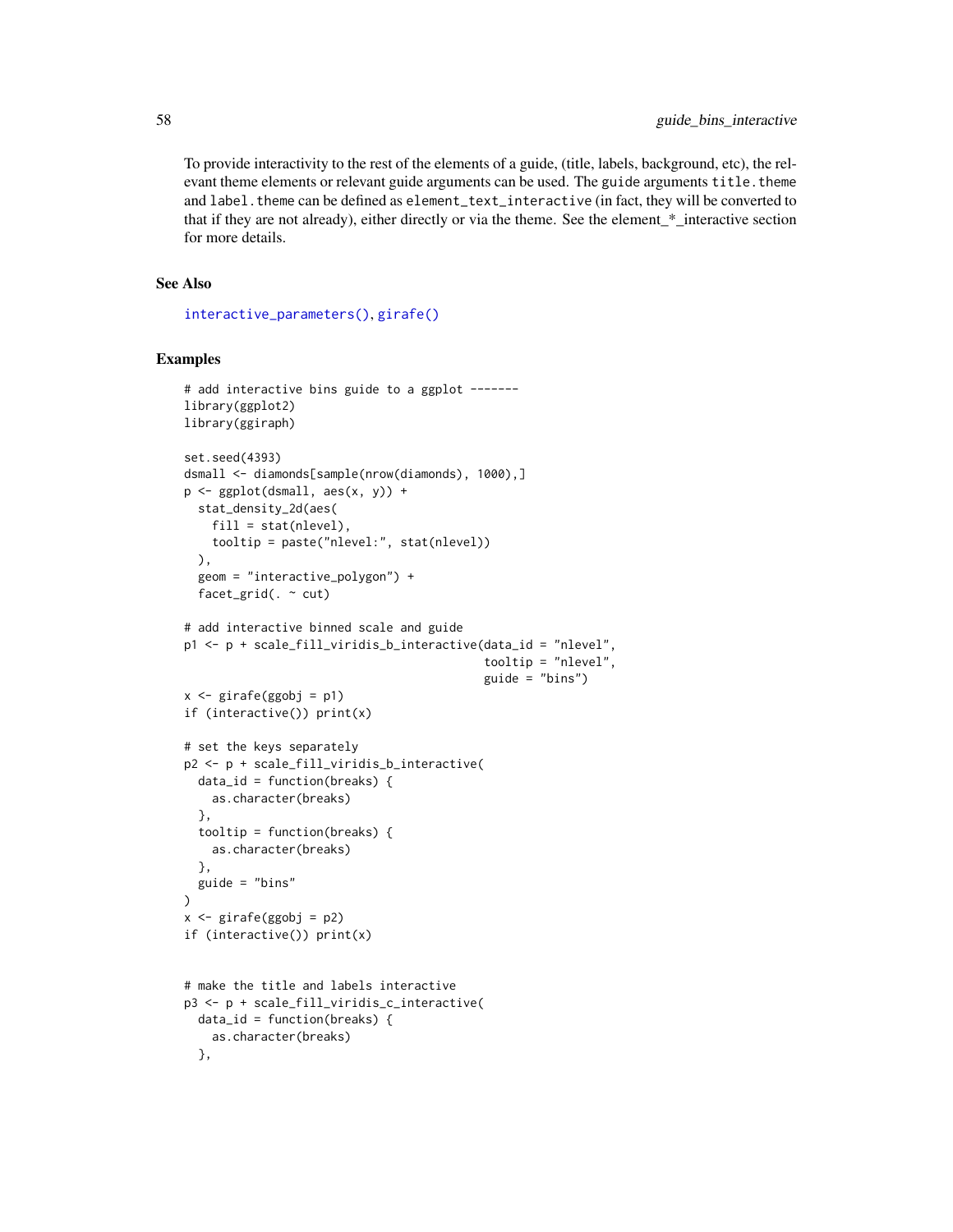```
tooltip = function(breaks) {
   as.character(breaks)
 },
 guide = "bins",
 name = label_interactive("nlevel", data_id = "nlevel",
                           tooltip = "nlevel"),
 labels = function(breaks) {
    label_interactive(
      as.character(breaks),
      data_id = as.character(breaks),
      onclick = paste0("alert(\"", as.character(breaks), "\")"),
      tooltip = as.character(breaks)
   )
 }
)
x \leftarrow girafe(ggobj = p3)
x <- girafe_options(x,
                  opts_hover_key(girafe_css("stroke:red", text="stroke:none;fill:red")))
if (interactive()) print(x)
```
<span id="page-58-0"></span>guide\_colourbar\_interactive

*Create interactive continuous colour bar guide*

# Description

The guide is based on [guide\\_colourbar\(\)](#page-0-0). See the documentation for that function for more details.

## Usage

```
guide_colourbar_interactive(...)
```

```
guide_colorbar_interactive(...)
```
#### Arguments

... arguments passed to base function.

# Value

An interactive guide object.

## Details for scale\_interactive and guide\_interactive functions

For scales, the interactive parameters can be supplied as arguments in the relevant function and they can be scalar values or vectors, depending on the number of breaks (levels) and the type of the guide used. The guides do not accept any interactive parameter directly, they receive them from the scales.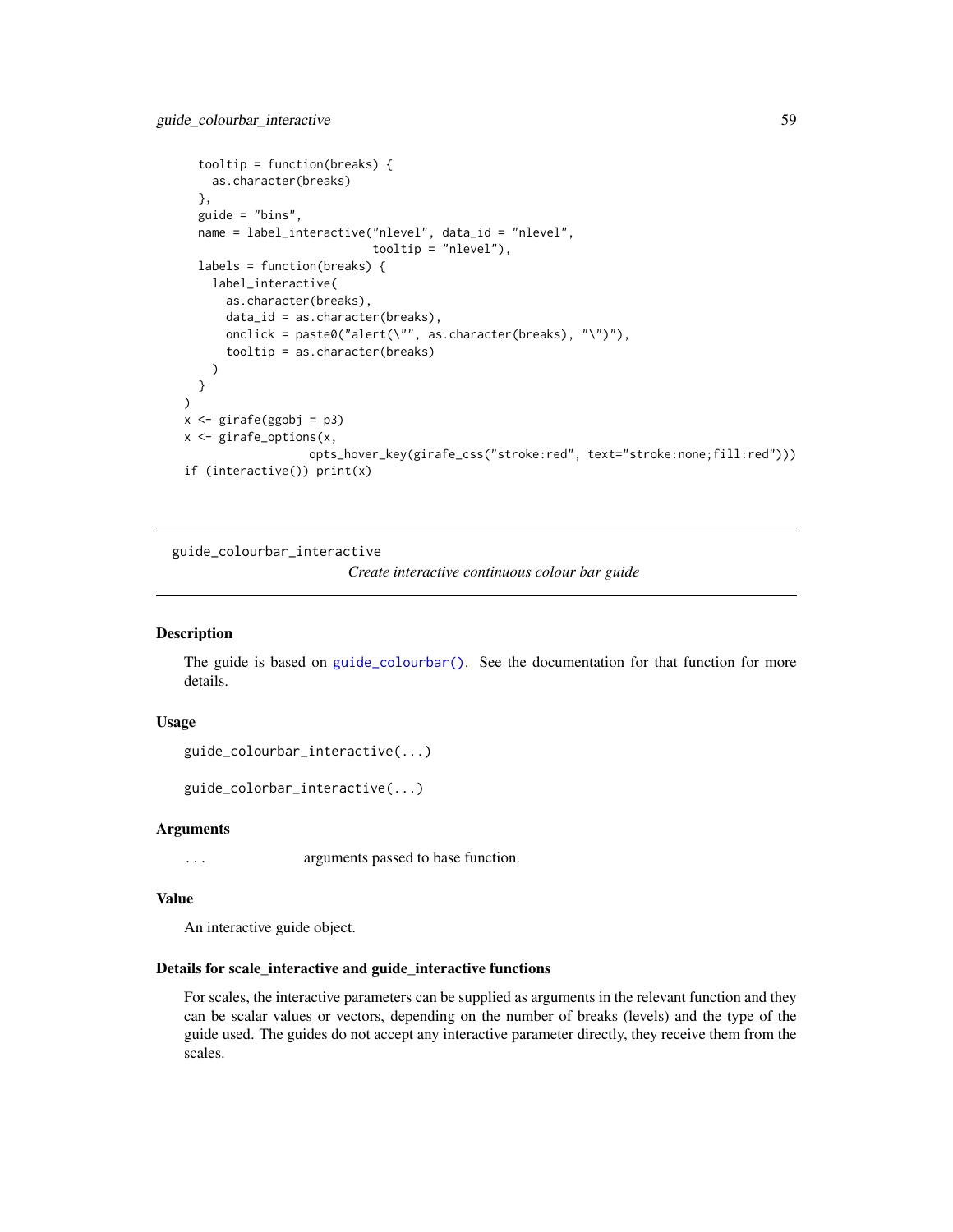• When guide of type legend or bins is used, it will be converted to a [guide\\_legend\\_interactive\(\)](#page-63-0) or [guide\\_bins\\_interactive\(\)](#page-56-0) respectively, if it's not already.

The length of each scale interactive parameter vector should match the length of the breaks. It can also be a named vector, where each name should correspond to the same break name. It can also be defined as function that takes the breaks as input and returns a named or unnamed vector of values as output.

The interactive parameters here, give interactivity only to the key elements of the guide.

• When guide of type colourbar or coloursteps is used, it will be converted to a [guide\\_colourbar\\_interactive\(\)](#page-58-0) or [guide\\_coloursteps\\_interactive\(\)](#page-61-0) respectively, if it's not already.

The scale interactive parameters in this case should be scalar values and give interactivity to the colorbar only.

To provide interactivity to the rest of the elements of a guide, (title, labels, background, etc), the relevant theme elements or relevant guide arguments can be used. The guide arguments title.theme and label. theme can be defined as element\_text\_interactive (in fact, they will be converted to that if they are not already), either directly or via the theme. See the element\_\*\_interactive section for more details.

## See Also

[interactive\\_parameters\(\)](#page-68-0), [girafe\(\)](#page-51-0)

```
# add interactive colourbar guide to a ggplot -------
library(ggplot2)
library(ggiraph)
df \leq expand.grid(x = 0:5, y = 0:5)
df$z <- runif(nrow(df))
p \leftarrow \text{ggplot}(df, \text{aes}(x, y, \text{fill} = z, \text{tooltip} = "tooltip")) +
  geom_raster_interactive()
# add an interactive scale (guide is colourbar)
p1 <- p + scale_fill_gradient_interactive(data_id = "colourbar",
                                             onclick = "alert(\"colourbar\")",
                                             tooltip = "colourbar")
x \le - girafe(ggobj = p1)
if (interactive()) print(x)
# make the legend title interactive
p2 <- p + scale_fill_gradient_interactive(
  data_id = "colourbar",
  onclick = "alert(\"colourbar\")",
  tooltip = "colourbar",
  name = label_interactive(
    "z",data_id = "colourbar",
    onclick = "alert(\"colourbar\")",
    tooltip = "colourbar"
```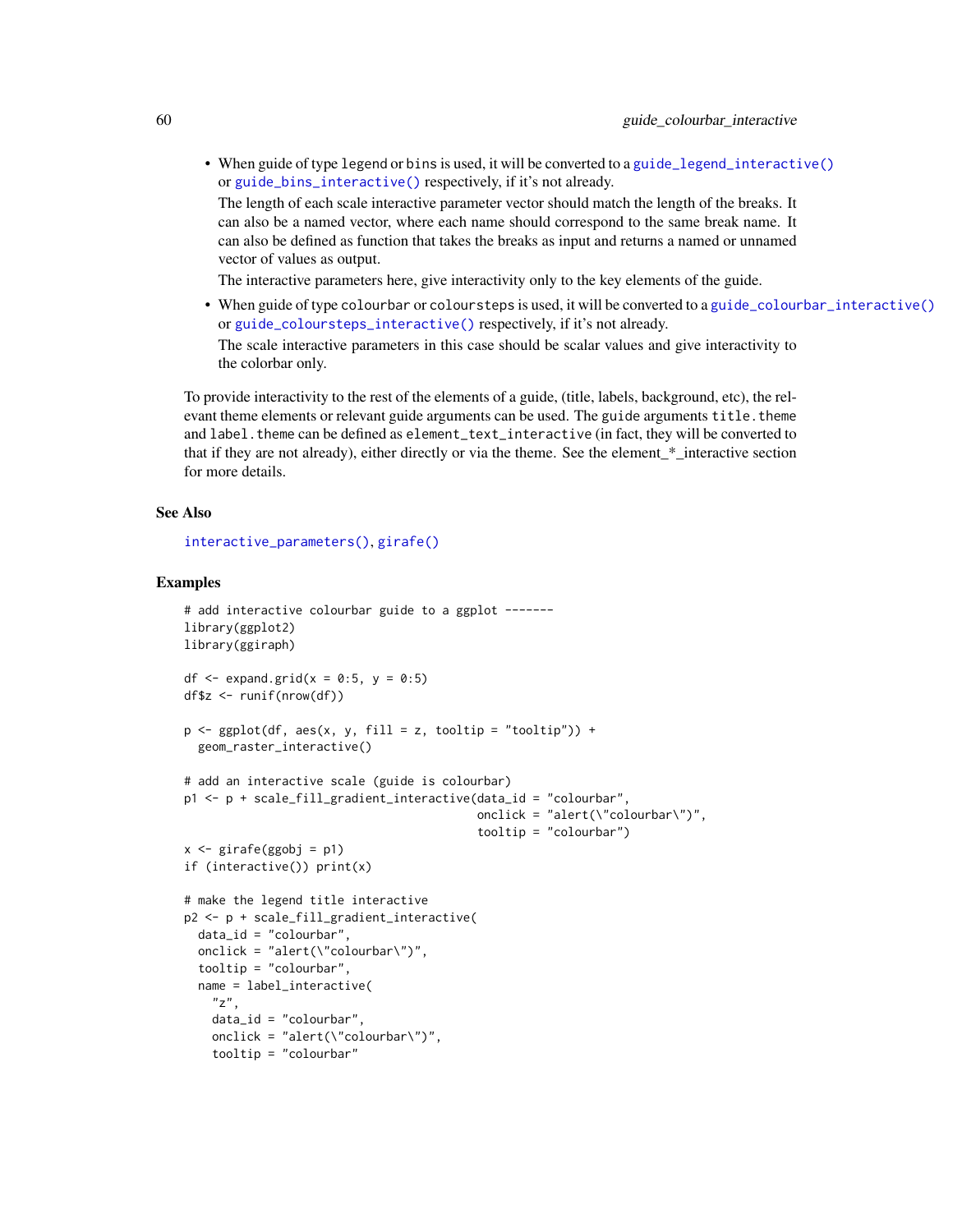```
)
)
x <- girafe(ggobj = p2)
x <- girafe_options(x,
                  opts_hover_key(girafe_css("stroke:red", text="stroke:none;fill:red")))
if (interactive()) print(x)
# make the legend labels interactive
p3 <- p + scale_fill_gradient_interactive(
  data_id = "colourbar",
  onclick = "alert(\"colourbar\")",
  tooltip = "colourbar",
  name = label_interactive(
    "z",data_id = "colourbar",
   onclick = "alert(\"colourbar\")",
   tooltip = "colourbar"
  ),
  labels = function(breaks) {
   br <- na.omit(breaks)
   label_interactive(
      as.character(breaks),
      data_id = paste0("colourbar", br),
      onclick = "alert(\"colourbar\")",
      tooltip = paste0("colourbar", br)
   )
 }
)
x <- girafe(ggobj = p3)
x <- girafe_options(x,
                  opts_hover_key(girafe_css("stroke:red", text="stroke:none;fill:red")))
if (interactive()) print(x)
# also via the guide
p4 <- p + scale_fill_gradient_interactive(
  data_id = "colourbar",
  onclick = "alert(\"colourbar\")",
  tooltip = "colourbar",
  guide = guide_colourbar_interactive(
   title.theme = element_text_interactive(
      size = 8,
      data_id = "colourbar",
      onclick = "alert(\"colourbar\")",
     tooltip = "colourbar"
   ),
    label.theme = element_text_interactive(
      size = 8,
      data_id = "colourbar",
      onclick = "alert(\"colourbar\")",
      tooltip = "colourbar"
   )
 )
\mathcal{L}
```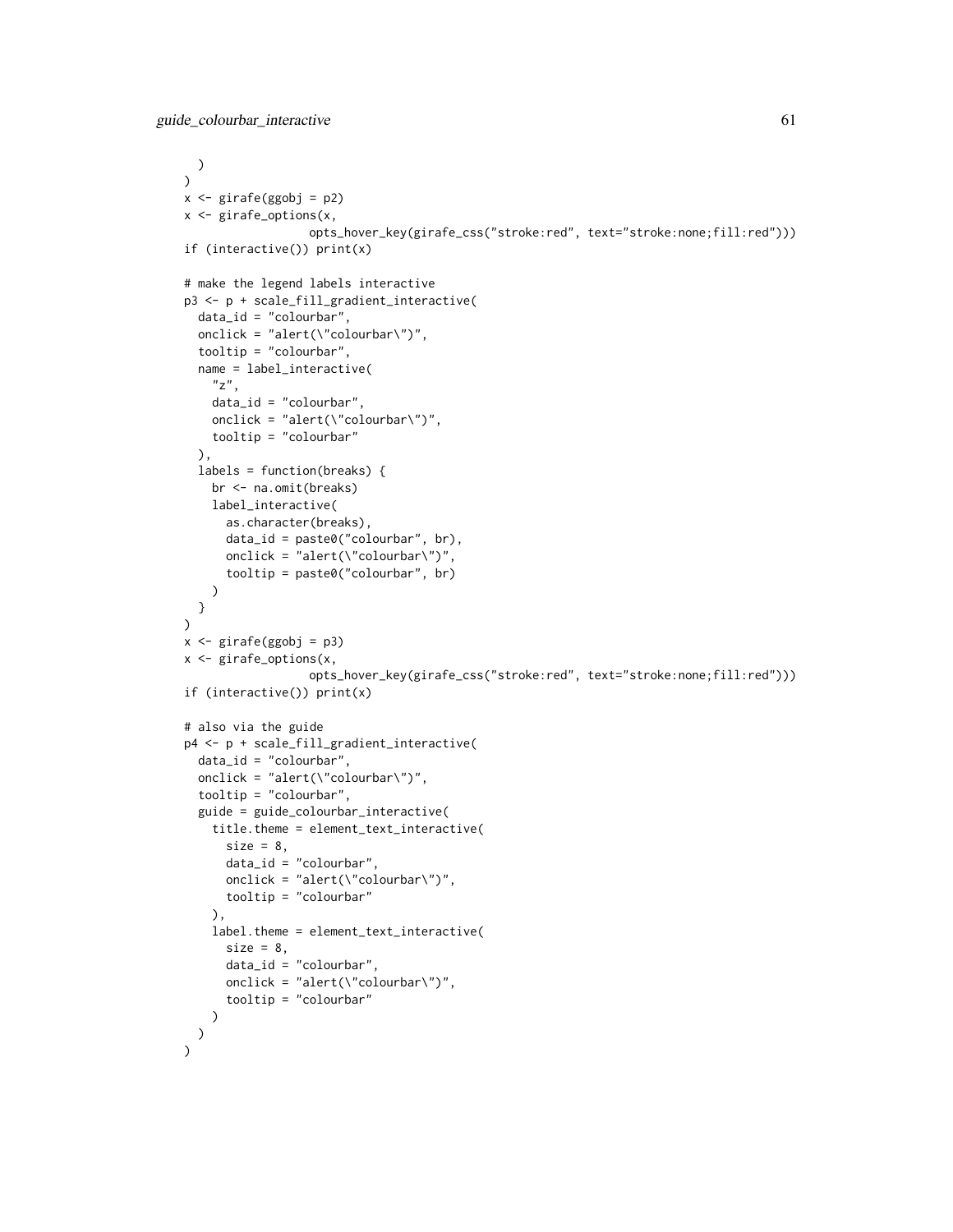```
x \le - girafe(ggobj = p4)
x <- girafe_options(x,
                  opts_hover_key(girafe_css("stroke:red", text="stroke:none;fill:red")))
if (interactive()) print(x)
# make the legend background interactive
p5 < -p4 + \text{ theme}legend.background = element_rect_interactive(
    data_id = "colourbar",
    onclick = "alert(\"colourbar\")",
    tooltip = "colourbar"
  )
)
x \leftarrow girafe(ggobj = p5)
x <- girafe_options(x,
                  opts_hover_key(girafe_css("stroke:red", text="stroke:none;fill:red")))
if (interactive()) print(x)
```
<span id="page-61-0"></span>guide\_coloursteps\_interactive

*Create interactive colorsteps guide*

## Description

The guide is based on [guide\\_coloursteps\(\)](#page-0-0). See the documentation for that function for more details.

#### Usage

```
guide_coloursteps_interactive(...)
```

```
guide_colorsteps_interactive(...)
```
#### Arguments

... arguments passed to base function.

## Value

An interactive guide object.

# Details for scale\_interactive and guide\_interactive functions

For scales, the interactive parameters can be supplied as arguments in the relevant function and they can be scalar values or vectors, depending on the number of breaks (levels) and the type of the guide used. The guides do not accept any interactive parameter directly, they receive them from the scales.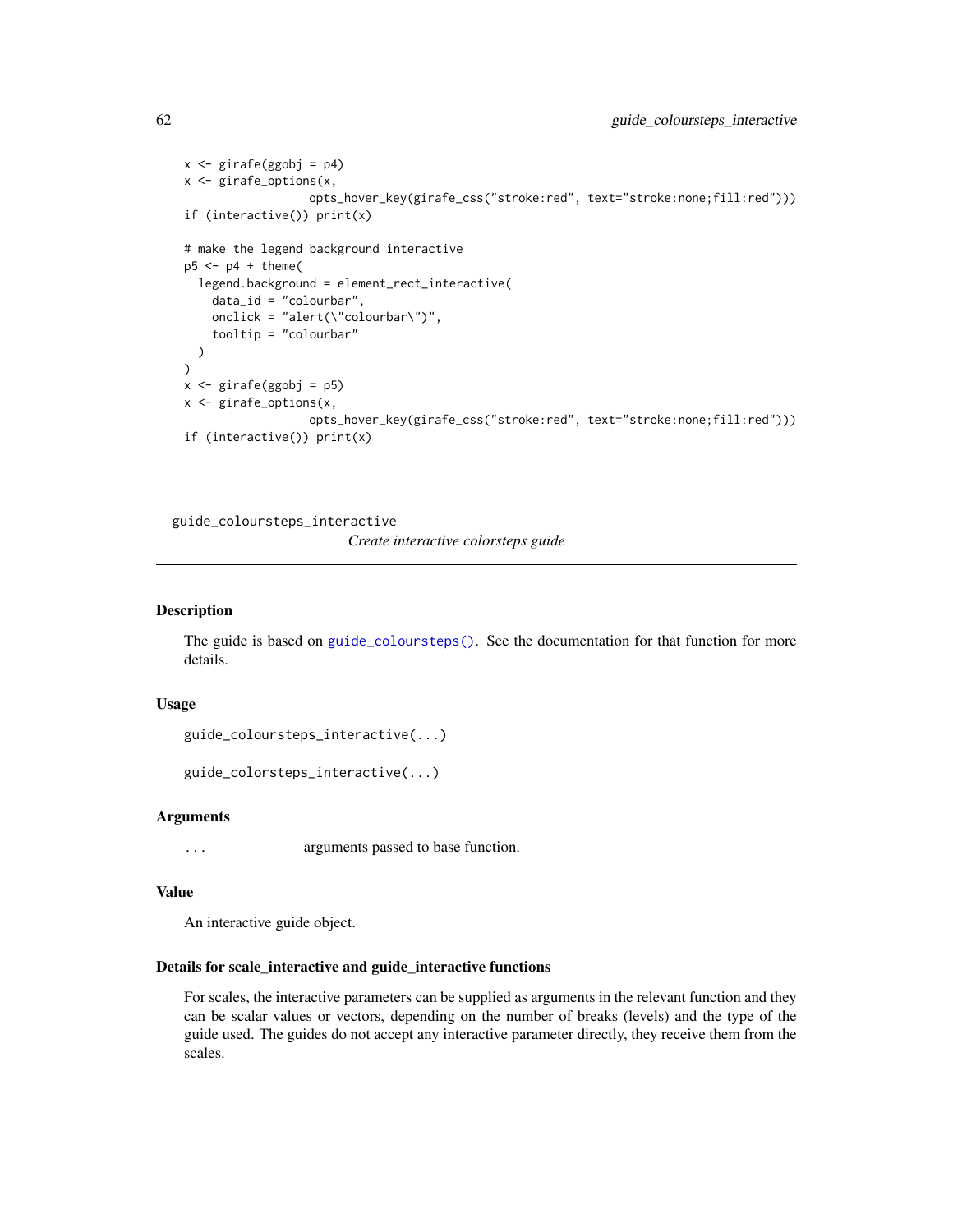• When guide of type legend or bins is used, it will be converted to a [guide\\_legend\\_interactive\(\)](#page-63-0) or [guide\\_bins\\_interactive\(\)](#page-56-0) respectively, if it's not already.

The length of each scale interactive parameter vector should match the length of the breaks. It can also be a named vector, where each name should correspond to the same break name. It can also be defined as function that takes the breaks as input and returns a named or unnamed vector of values as output.

The interactive parameters here, give interactivity only to the key elements of the guide.

• When guide of type colourbar or coloursteps is used, it will be converted to a [guide\\_colourbar\\_interactive\(\)](#page-58-0) or [guide\\_coloursteps\\_interactive\(\)](#page-61-0) respectively, if it's not already.

The scale interactive parameters in this case should be scalar values and give interactivity to the colorbar only.

To provide interactivity to the rest of the elements of a guide, (title, labels, background, etc), the relevant theme elements or relevant guide arguments can be used. The guide arguments title.theme and label. theme can be defined as element\_text\_interactive (in fact, they will be converted to that if they are not already), either directly or via the theme. See the element\_\*\_interactive section for more details.

## See Also

[interactive\\_parameters\(\)](#page-68-0), [girafe\(\)](#page-51-0)

```
# add interactive coloursteps guide to a ggplot ------
library(ggplot2)
library(ggiraph)
set.seed(4393)
dsmall <- diamonds[sample(nrow(diamonds), 1000),]
p \leftarrow \text{ggplot(dsmall, aes(x, y))} +stat_density_2d(aes(
    fill = stat(nlevel),tooltip = paste("nlevel:", stat(nlevel))
  \lambda.
  geom = "interactive_polygon") +
  facet_grid(. ~ cut)
# add interactive binned scale, by default the guide is colorsteps
p1 <- p + scale_fill_viridis_b_interactive(data_id = "nlevel",
                                             tooltip = "nlevel")
x \leftarrow girafe(ggobj = p1)
if (interactive()) print(x)
# make the title and labels interactive
p2 <- p + scale_fill_viridis_b_interactive(
  data_id = "nlevel",
  tooltip = "nlevel",
  name = label_interactive("nlevel", data_id = "nlevel",
                            tooltip = "nlevel"),
```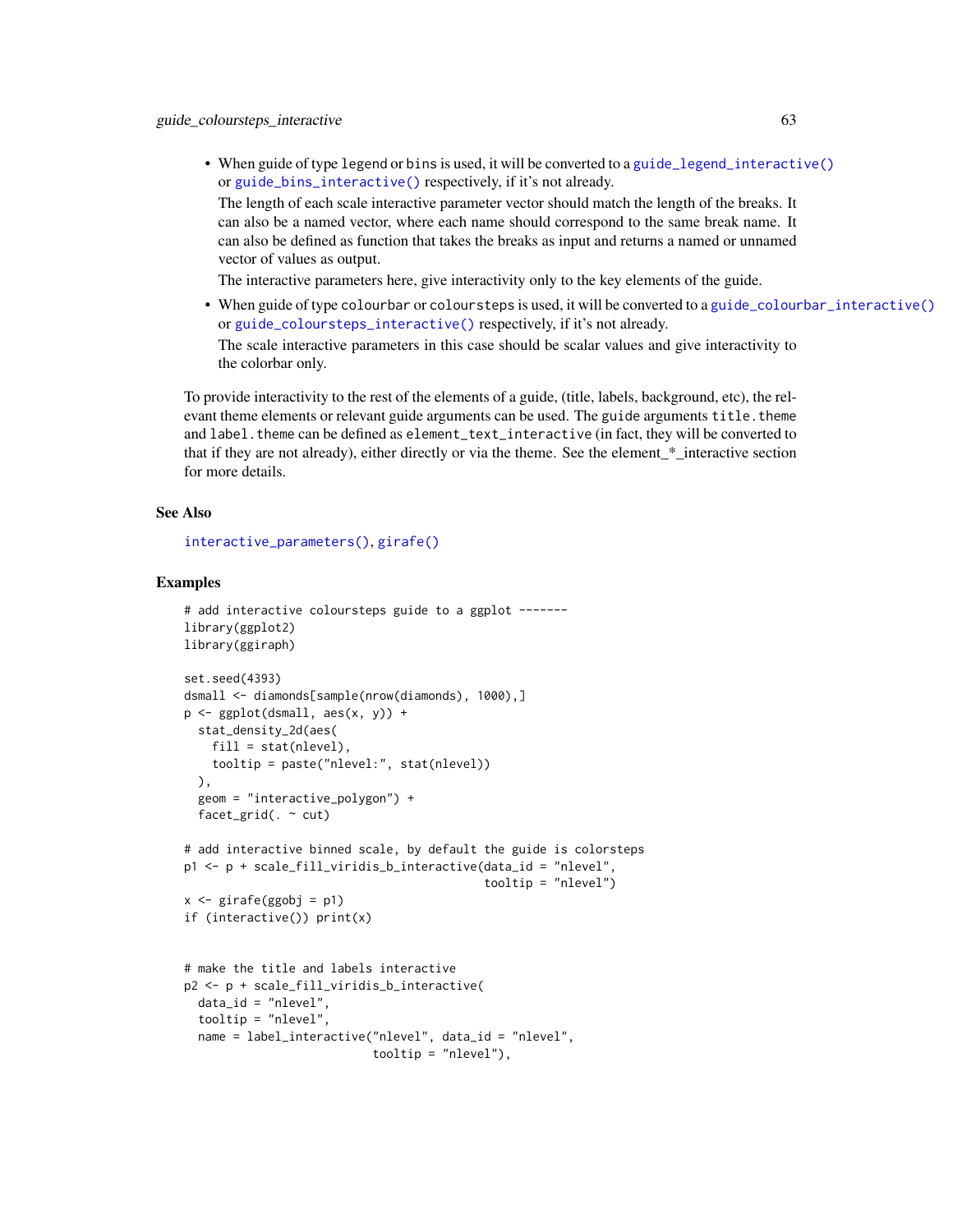```
labels = function(breaks) {
    l <- lapply(breaks, function(br) {
      label_interactive(
        as.character(br),
        data_id = as.charAtactor(br),
        onclick = paste0("alert(\"", as.character(br), "\")"),
        tooltip = as.character(br)
      )
   })
   l
 }
\mathcal{E}x \leftarrow girafe(ggobj = p2)
x <- girafe_options(x,
                   opts_hover_key(girafe_css("stroke:red", text="stroke:none;fill:red")))
if (interactive()) print(x)
```
<span id="page-63-0"></span>guide\_legend\_interactive *Create interactive legend guide*

## Description

The guide is based on [guide\\_legend\(\)](#page-0-0). See the documentation for that function for more details.

#### Usage

```
guide_legend_interactive(...)
```
## Arguments

... arguments passed to base function.

## Value

An interactive guide object.

## Details for scale\_interactive and guide\_interactive functions

For scales, the interactive parameters can be supplied as arguments in the relevant function and they can be scalar values or vectors, depending on the number of breaks (levels) and the type of the guide used. The guides do not accept any interactive parameter directly, they receive them from the scales.

• When guide of type legend or bins is used, it will be converted to a [guide\\_legend\\_interactive\(\)](#page-63-0) or [guide\\_bins\\_interactive\(\)](#page-56-0) respectively, if it's not already.

The length of each scale interactive parameter vector should match the length of the breaks. It can also be a named vector, where each name should correspond to the same break name. It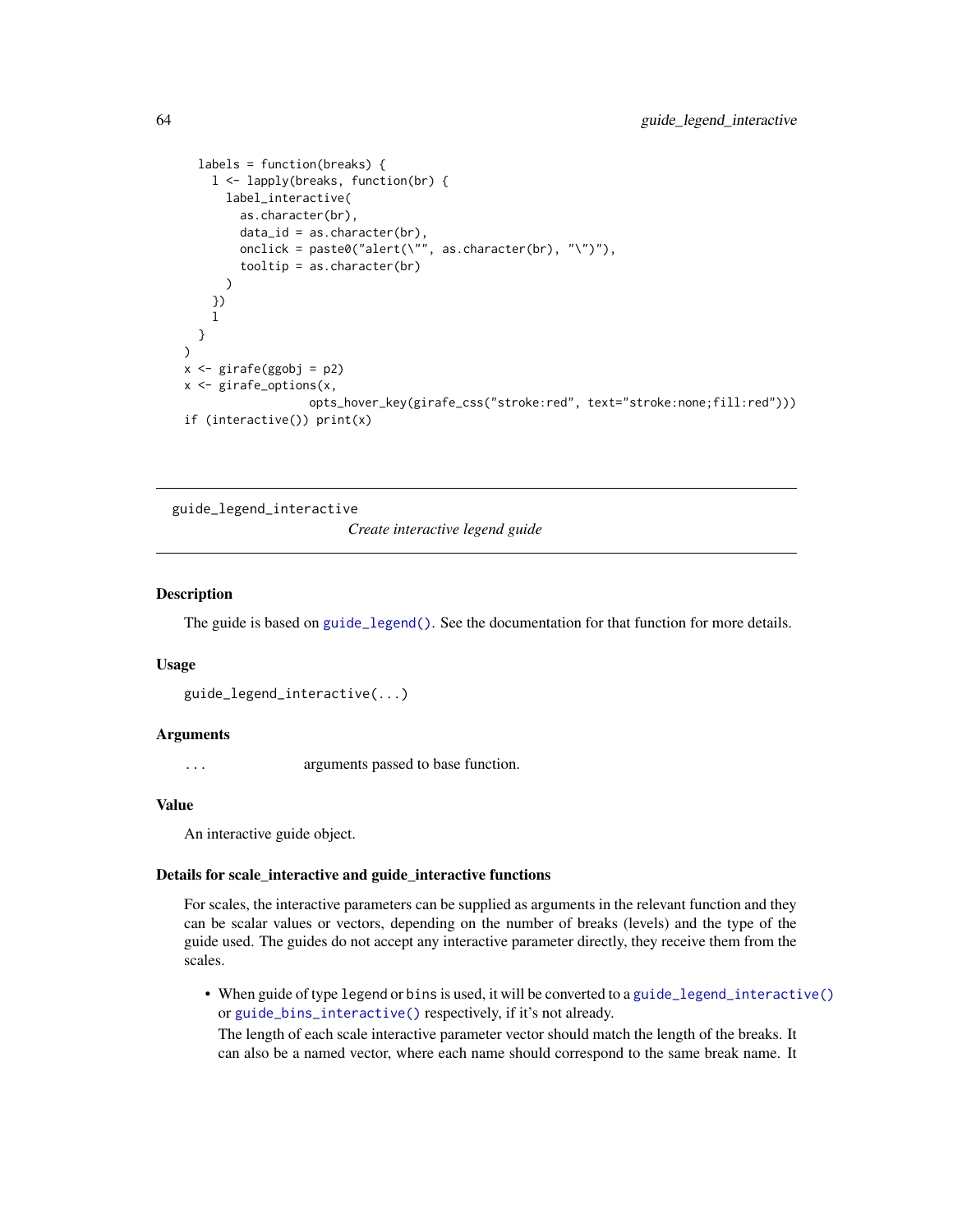can also be defined as function that takes the breaks as input and returns a named or unnamed vector of values as output.

The interactive parameters here, give interactivity only to the key elements of the guide.

• When guide of type colourbar or coloursteps is used, it will be converted to a [guide\\_colourbar\\_interactive\(\)](#page-58-0) or [guide\\_coloursteps\\_interactive\(\)](#page-61-0) respectively, if it's not already.

The scale interactive parameters in this case should be scalar values and give interactivity to the colorbar only.

To provide interactivity to the rest of the elements of a guide, (title, labels, background, etc), the relevant theme elements or relevant guide arguments can be used. The guide arguments title. theme and label. theme can be defined as element\_text\_interactive (in fact, they will be converted to that if they are not already), either directly or via the theme. See the element\_\*\_interactive section for more details.

# See Also

[interactive\\_parameters\(\)](#page-68-0), [girafe\(\)](#page-51-0)

```
# add interactive discrete legend guide to a ggplot ------
library(ggplot2)
library(ggiraph)
dat <- data.frame(
  name = c( "Guy", "Ginette", "David", "Cedric", "Frederic" ),
  gender = c( "Male", "Female", "Male", "Male", "Male" ),
  height = c(169, 160, 171, 172, 171 ) )
p \leq - ggplot(dat, aes( x = name, y = height, fill = gender,
                      data_id = name ) ) +
  geom_bar_interactive(stat = "identity")
# add interactive scale (guide is legend)
p1 \le -p +scale_fill_manual_interactive(
    values = c(Male = "#0072B2", Female = "#009E73"),
    data_id = c(Female = "Female", Male = "Male"),
    tooltip = c(Male = "Male", Female = "Female")
  )
x \leftarrow girafe(ggobj = p1)
if (interactive()) print(x)
# make the title interactive too
p2 < -p +scale_fill_manual_interactive(
   name = label_interactive("gender", tooltip="Gender levels", data_id="legend.title"),
    values = c(Male = "#0072B2", Female = "#009E73"),
    data_id = c(Female = "Female", Male = "Male"),
    tooltip = c(Male = "Male", Female = "Female")
  \lambdax \le - girafe(ggobj = p2)
```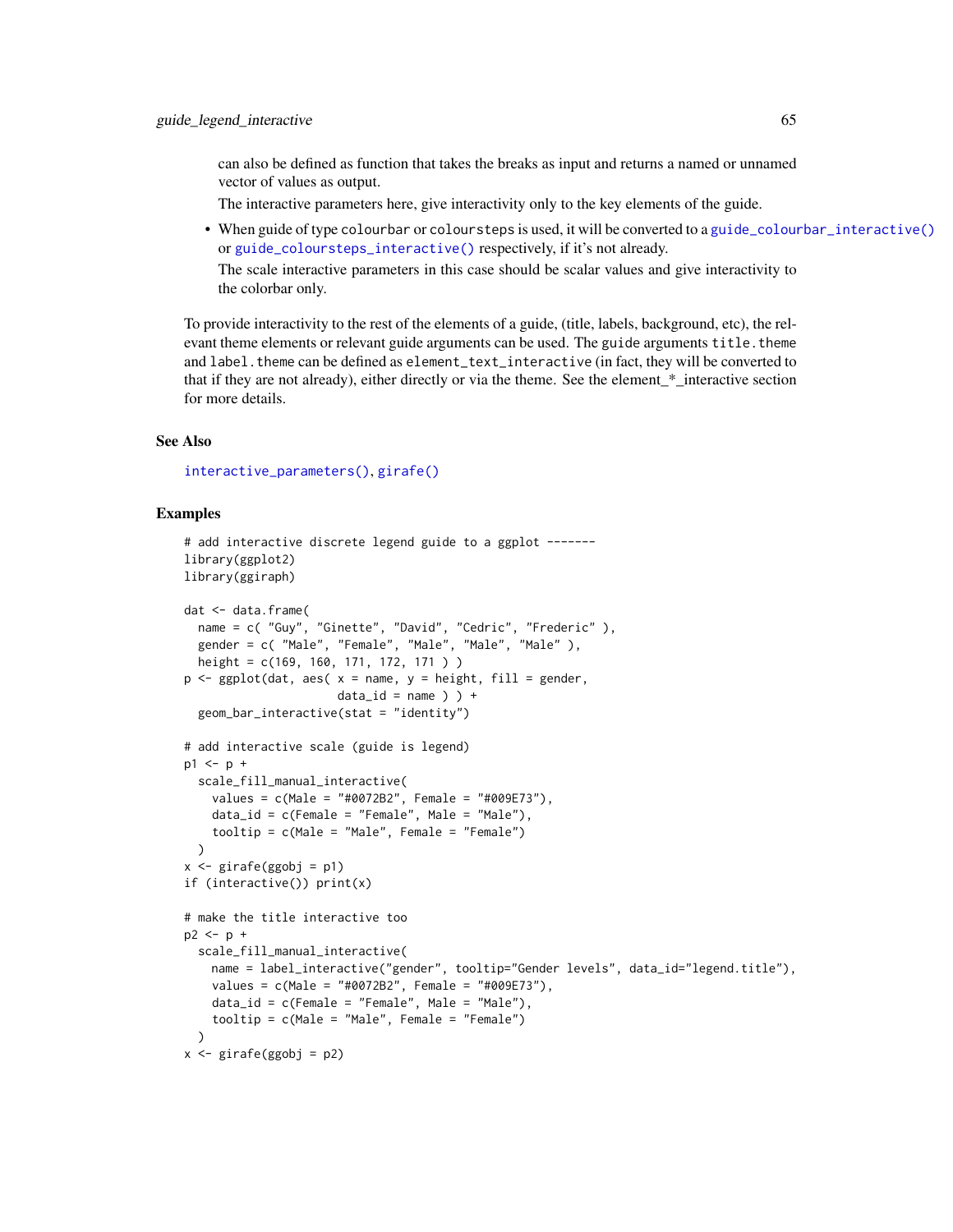```
x <- girafe_options(x,
                  opts_hover_key(girafe_css("stroke:red", text="stroke:none;fill:red")))
if (interactive()) print(x)
# the interactive params can be functions too
p3 \le p +scale_fill_manual_interactive(
   name = label_interactive("gender", tooltip="Gender levels", data_id="legend.title"),
   values = c(Male = "#0072B2", Female = "#009E73"),
   data_id = function(breaks) { as.character(breaks)},
    tooltip = function(breaks) { as.character(breaks)},
    onclick = function(breaks) { paste0("alert(\"", as.character(breaks), "\")") }
  )
x \leftarrow girafe(ggobj = p3)
x <- girafe_options(x,
                  opts_hover_key(girafe_css("stroke:red", text="stroke:none;fill:red")))
if (interactive()) print(x)
# also via the guide
p4 <- p + scale_fill_manual_interactive(
  values = c(Male = "#0072B2", Female = "#009E73"),
  data_id = function(breaks) { as.character(breaks)},
  tooltip = function(breaks) { as.character(breaks)},
  onclick = function(breaks) { paste0("alert(\"", as.character(breaks), "\")") },
  guide = guide_legend_interactive(
    title.theme = element_text_interactive(
      size = 8,
      data_id = "legend.title",
      onclick = "alert(\"Gender levels\")",
     tooltip = "Gender levels"
    ),
    label.theme = element_text_interactive(
      size = 8)
  \lambda\lambdax <- girafe(ggobj = p4)
x <- girafe_options(x,
                  opts_hover_key(girafe_css("stroke:red", text="stroke:none;fill:red")))
if (interactive()) print(x)
# make the legend labels interactive
p5 < -p +scale_fill_manual_interactive(
   name = label_interactive("gender", tooltip="Gender levels", data_id="legend.title"),
    values = c(Male = "#0072B2", Female = "#009E73"),
    data_id = function(breaks) { as.character(breaks)},
    tooltip = function(breaks) { as.character(breaks)},
    onclick = function(breaks) { paste0("alert(\"", as.character(breaks), "\")") },
    labels = function(breaks) {
      lapply(breaks, function(br) {
        label_interactive(
          as.character(br),
```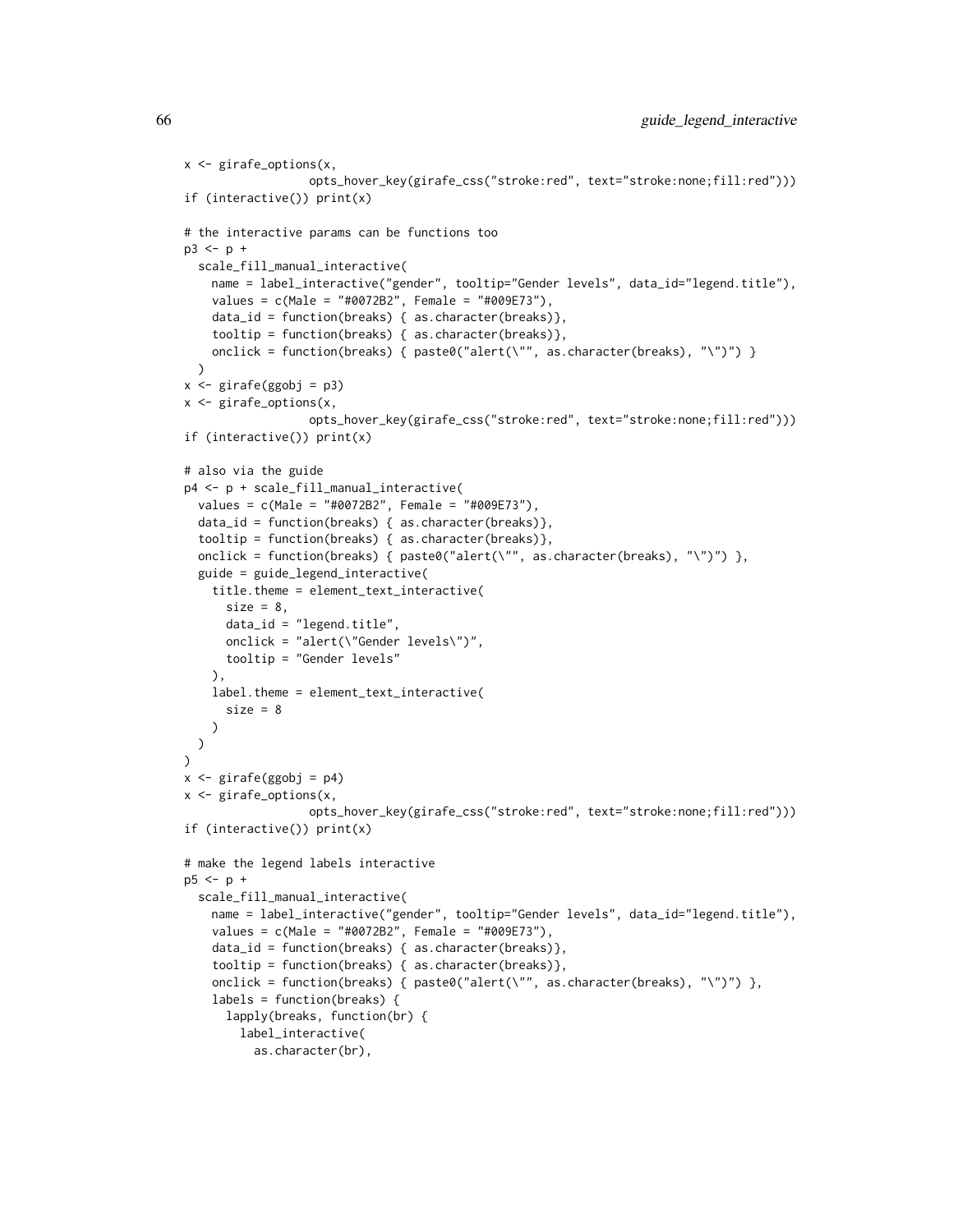```
data_id = as.charAtacter(br),onclick = paste0("alert(\"", as.character(br), "\")"),
          tooltip = as.character(br)
        )
     })
   }
 )
x \leftarrow girafe(ggobj = p5)
x <- girafe_options(x,
                  opts_hover_key(girafe_css("stroke:red", text="stroke:none;fill:red")))
if (interactive()) print(x)
# add interactive continuous legend guide to a ggplot -------
library(ggplot2)
library(ggiraph)
set.seed(4393)
dsmall <- diamonds[sample(nrow(diamonds), 1000),]
p <- ggplot(dsmall, aes(x, y)) +
 stat_density_2d(aes(
   fill = stat(nlevel),
   tooltip = paste("nlevel:", stat(nlevel))
  ),
  geom = "interactive_polygon") +
  facet_grid(. ~ cut)
# add interactive scale, by default the guide is a colourbar
p1 \leq p + scale_fill\_viridis_c_interactive(data_id = "nlevel",tooltip = "nlevel")
x <- girafe(ggobj = p1)
if (interactive()) print(x)
# make it legend
p2 <- p + scale_fill_viridis_c_interactive(data_id = "nlevel",
                                            tooltip = "nlevel",
                                            guide = "legend")
x <- girafe(ggobj = p2)
if (interactive()) print(x)
# set the keys separately
p3 <- p + scale_fill_viridis_c_interactive(
  data_id = function(breaks) {
   as.character(breaks)
  },
  tooltip = function(breaks) {
   as.character(breaks)
  },
 guide = "legend"
\lambdax <- girafe(ggobj = p3)
if (interactive()) print(x)
```
# make the title and labels interactive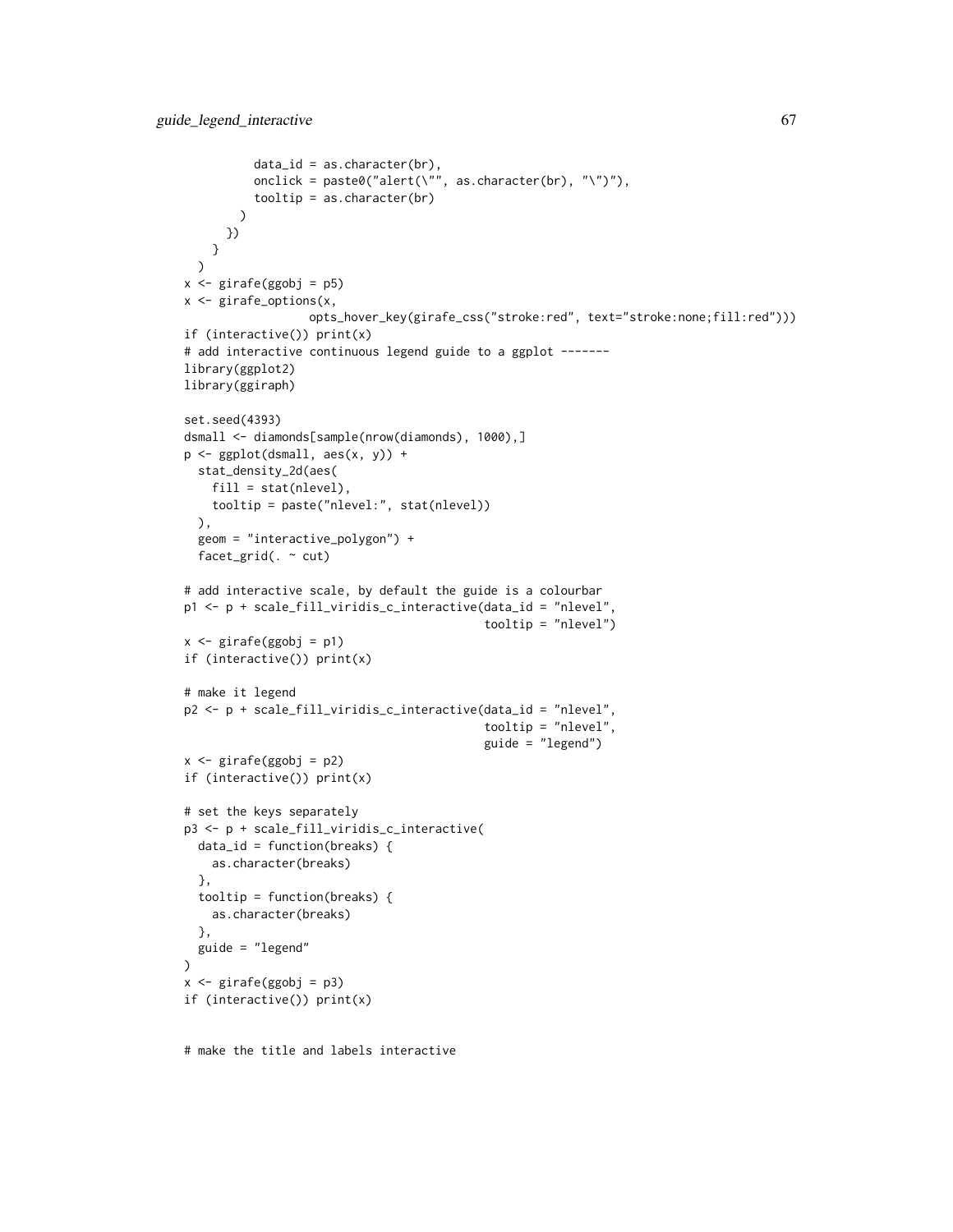```
p4 <- p + scale_fill_viridis_c_interactive(
 data_id = function(breaks) {
   as.character(breaks)
 },
 tooltip = function(breaks) {
   as.character(breaks)
 },
 guide = "legend",
 name = label_interactive("nlevel", data_id = "nlevel",
                           tooltip = "nlevel"),
 labels = function(breaks) {
   label_interactive(
      as.character(breaks),
      data_id = as.character(breaks),
      onclick = paste0("alert(\"", as.character(breaks), "\")"),
      tooltip = as.character(breaks)
   )
 }
)
x \leftarrow girafe(ggobj = p4)
x <- girafe_options(x,
                  opts_hover_key(girafe_css("stroke:red", text="stroke:none;fill:red")))
if (interactive()) print(x)
```

```
interactive_circle_grob
```
*Create interactive circles grob*

# Description

The grob is based on [circleGrob\(\)](#page-0-0). See the documentation for that function for more details.

# Usage

```
interactive_circle_grob(...)
```
## Arguments

... arguments passed to base function, plus any of the [interactive\\_parameters\(\)](#page-68-0).

# Value

An interactive grob object.

## Details for interactive\_\*\_grob functions

The interactive parameters can be supplied as arguments in the relevant function and they can be scalar values or vectors depending on params on base function.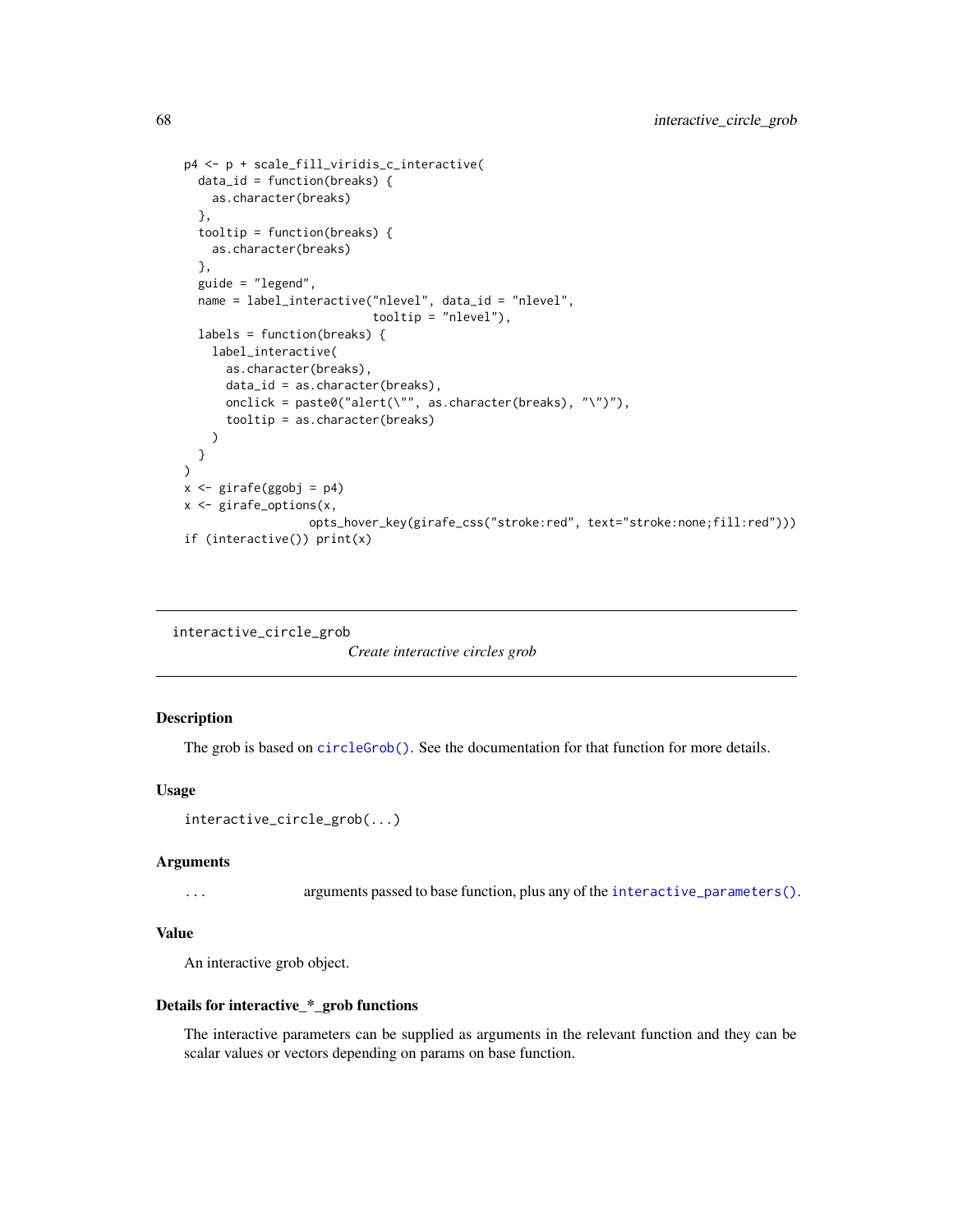# interactive\_curve\_grob 69

# See Also

[girafe\(\)](#page-51-0)

interactive\_curve\_grob

*Create interactive curve grob*

## Description

The grob is based on [curveGrob\(\)](#page-0-0). See the documentation for that function for more details.

## Usage

```
interactive_curve_grob(...)
```
# Arguments

... arguments passed to base function, plus any of the [interactive\\_parameters\(\)](#page-68-0).

#### Value

An interactive grob object.

## Details for interactive\_\*\_grob functions

The interactive parameters can be supplied as arguments in the relevant function and they can be scalar values or vectors depending on params on base function.

## See Also

[girafe\(\)](#page-51-0)

<span id="page-68-0"></span>interactive\_parameters

*Interactive parameters*

# Description

Throughout ggiraph there are functions that add interactivity to ggplot plot elements. The user can control the various aspects of interactivity by supplying a special set of parameters to these functions.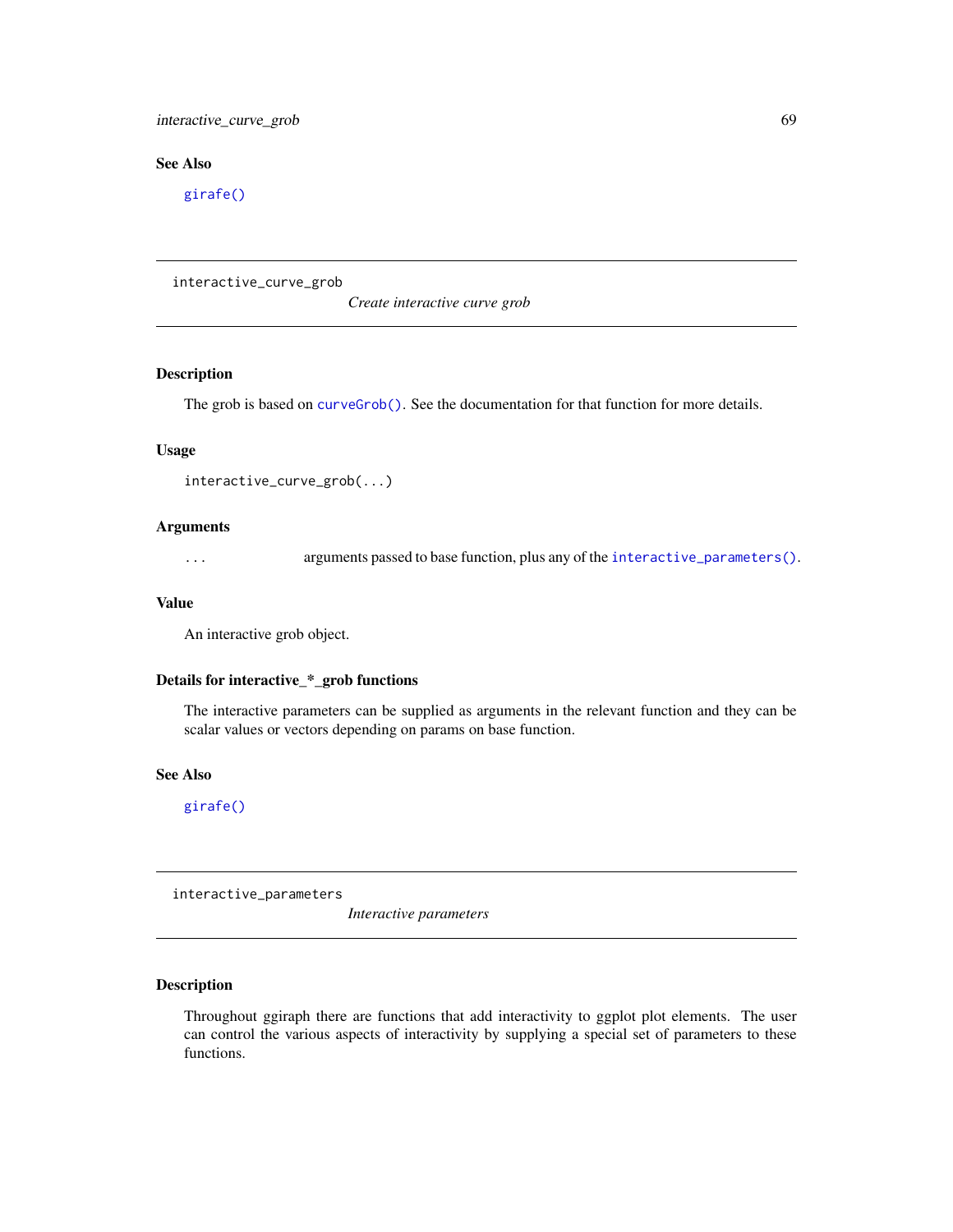# Arguments

| tooltip      | Tooltip text to associate with one or more elements. If this is supplied a tooltip<br>is shown when the element is hovered. Plain text or html is supported.<br>To use html markup it is advised to use html tools:: HTML() function in order<br>to mark the text as html markup. If the text is not marked as html and no open-<br>ing/closing tags were detected, then any existing newline characters (\r\n, \r and<br>\n) are replaced with the<br>\, tag. |
|--------------|----------------------------------------------------------------------------------------------------------------------------------------------------------------------------------------------------------------------------------------------------------------------------------------------------------------------------------------------------------------------------------------------------------------------------------------------------------------|
| onclick      | Javascript code to associate with one or more elements. This code will be exe-<br>cuted when the element is clicked.                                                                                                                                                                                                                                                                                                                                           |
| hover_css    | Individual css style associate with one or more elements. This css style is<br>applied when the element is hovered and overrides the default style, set via<br>opts_hover(), opts_hover_key() or opts_hover_theme(). It can also be<br>constructed with girafe_css, to give more control over the css for different<br>element types (see opts_hover() note).                                                                                                  |
| selected css | Individual css style associate with one or more elements. This css style is<br>applied when the element is selected and overrides the default style, set via<br>opts_selection(), opts_selection_key() or opts_selection_theme(). It<br>can also be constructed with girafe_css, to give more control over the css for<br>different element types (see opts_selection() note).                                                                                 |
| data_id      | Identifier to associate with one or more elements. This is mandatory parameter<br>if hover and selection interactivity is desired. Identifiers are available as reactive<br>input values in Shiny applications.                                                                                                                                                                                                                                                |
| tooltip_fill | Color to use for tooltip background when opts_tooltip() use_fill is TRUE.<br>Useful for setting the tooltip background color in geom_text_interactive()<br>or geom_label_interactive(), when the geom text color may be the same as<br>the tooltip text color.                                                                                                                                                                                                 |

## Details for geom\_\*\_interactive functions

The interactive parameters can be supplied with two ways:

- As aesthetics with the mapping argument (via [aes\(\)](#page-0-0)). In this way they can be mapped to data columns and apply to a set of geometries.
- As plain arguments into the geom\_\*\_interactive function. In this way they can be set to a scalar value.

#### Details for annotate\_\*\_interactive functions

The interactive parameters can be supplied as arguments in the relevant function and they can be scalar values or vectors depending on params on base function.

# Details for scale\_interactive and guide\_interactive functions

For scales, the interactive parameters can be supplied as arguments in the relevant function and they can be scalar values or vectors, depending on the number of breaks (levels) and the type of the guide used. The guides do not accept any interactive parameter directly, they receive them from the scales.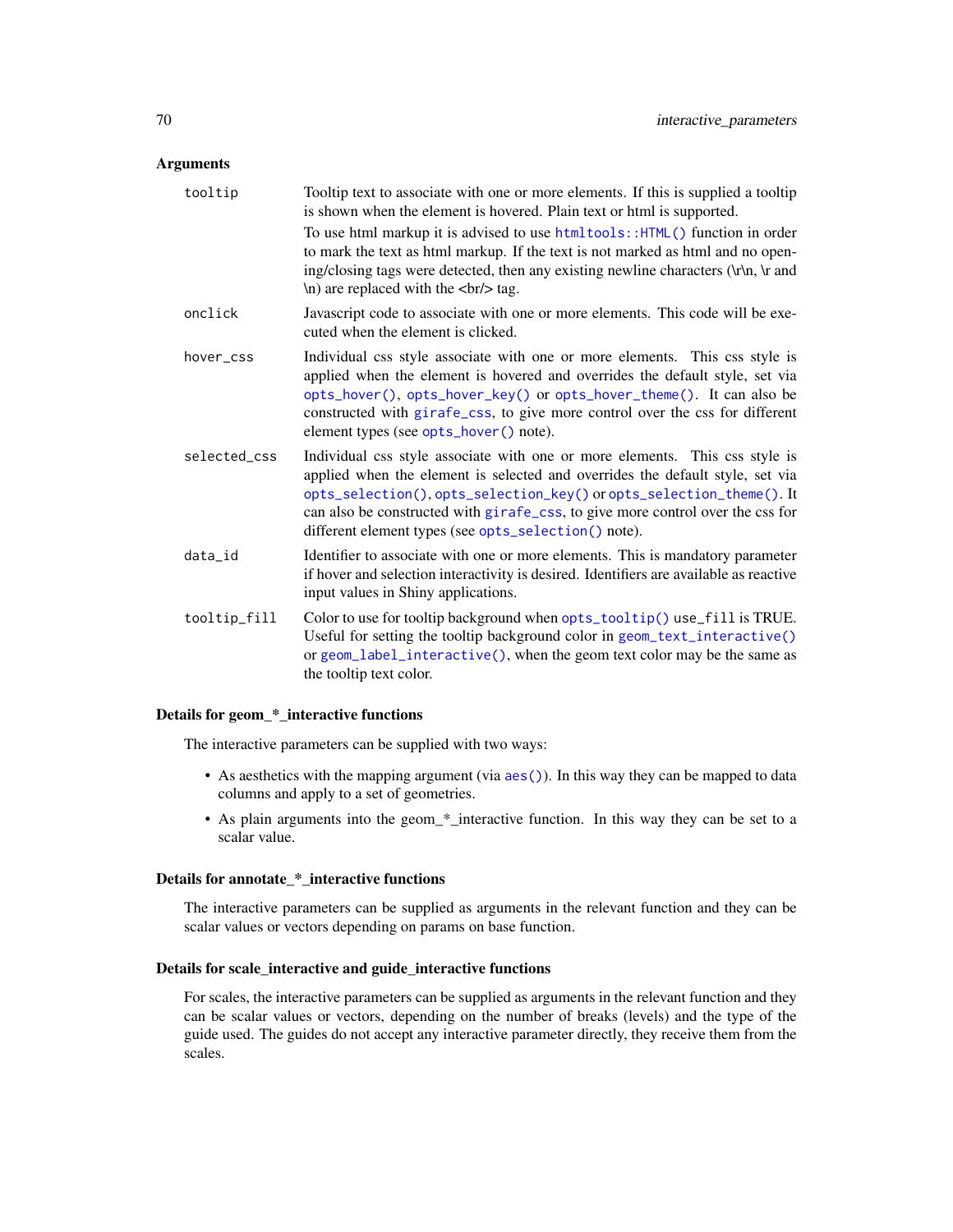• When guide of type legend or bins is used, it will be converted to a [guide\\_legend\\_interactive\(\)](#page-63-0) or [guide\\_bins\\_interactive\(\)](#page-56-0) respectively, if it's not already.

The length of each scale interactive parameter vector should match the length of the breaks. It can also be a named vector, where each name should correspond to the same break name. It can also be defined as function that takes the breaks as input and returns a named or unnamed vector of values as output.

The interactive parameters here, give interactivity only to the key elements of the guide.

• When guide of type colourbar or coloursteps is used, it will be converted to a [guide\\_colourbar\\_interactive\(\)](#page-58-0) or [guide\\_coloursteps\\_interactive\(\)](#page-61-0) respectively, if it's not already.

The scale interactive parameters in this case should be scalar values and give interactivity to the colorbar only.

To provide interactivity to the rest of the elements of a guide, (title, labels, background, etc), the relevant theme elements or relevant guide arguments can be used. The guide arguments title. theme and label. theme can be defined as element\_text\_interactive (in fact, they will be converted to that if they are not already), either directly or via the theme. See the element\_\*\_interactive section for more details.

## Details for element \* interactive functions

The interactive parameters can be supplied as arguments in the relevant function and they should be scalar values.

For theme text elements ([element\\_text\\_interactive\(\)](#page-7-0)), the interactive parameters can also be supplied while setting a label value, via the [labs\(\)](#page-0-0) family of functions or when setting a scale/guide title or key label. Instead of setting a character value for the element, function [label\\_interactive\(\)](#page-80-0) can be used to define interactive parameters to go along with the label. When the parameters are supplied that way, they override the default values that are set at the theme via [element\\_text\\_interactive\(\)](#page-7-0) or via the guide's theme parameters.

## Details for interactive \* grob functions

The interactive parameters can be supplied as arguments in the relevant function and they can be scalar values or vectors depending on params on base function.

## Custom interactive parameters

The argument extra\_interactive\_params can be passed to any of the  $*$  interactive functions (geoms, grobs, scales, labeller, labels and theme elements), It should be a character vector of additional names to be treated as interactive parameters when evaluating the aesthetics. The values will eventually end up as attributes in the SVG elements of the output.

Intended only for expert use.

#### See Also

[girafe\\_options\(\)](#page-55-0), [girafe\(\)](#page-51-0)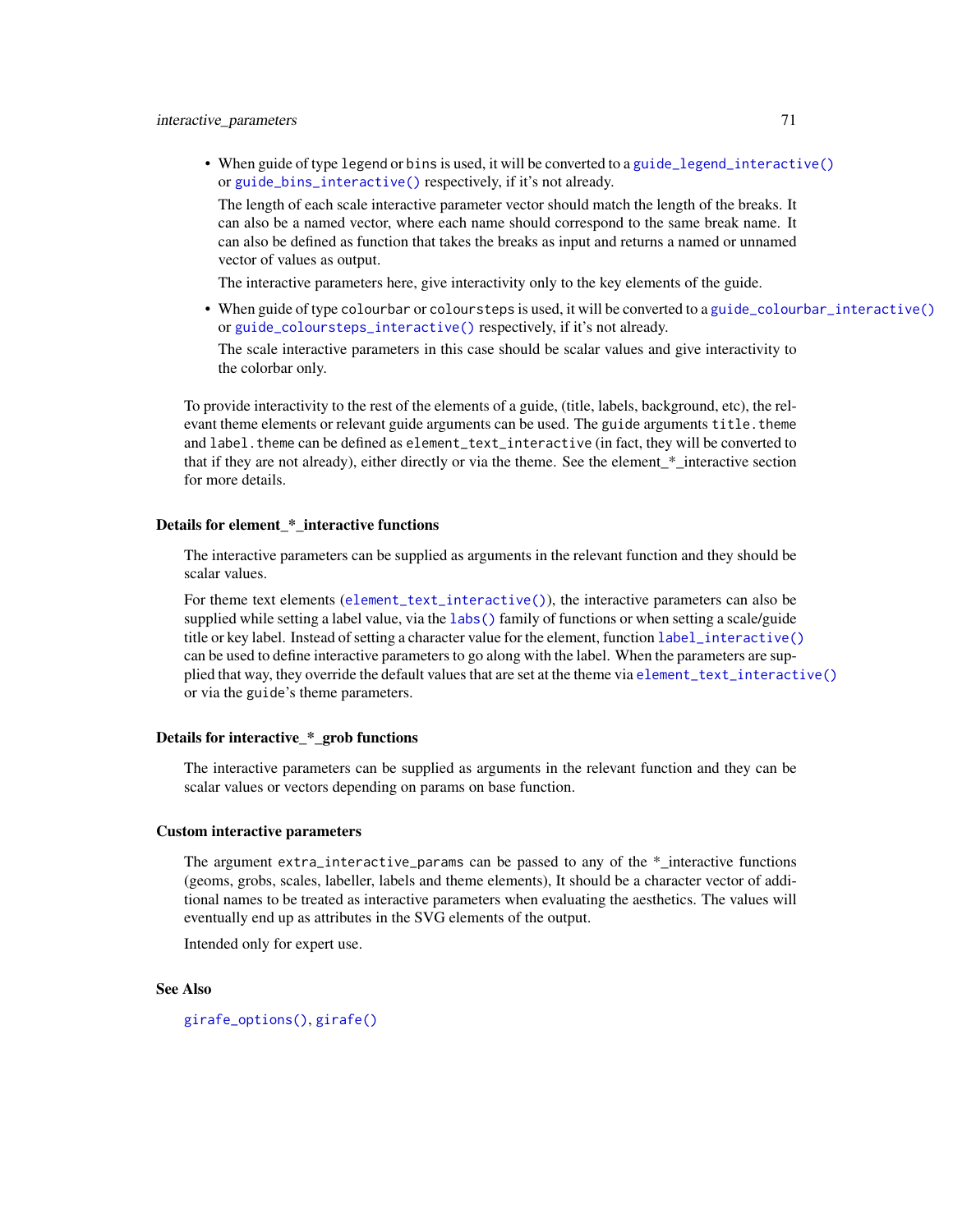interactive\_path\_grob *Create interactive path grob*

# Description

The grob is based on [pathGrob\(\)](#page-0-0). See the documentation for that function for more details.

# Usage

interactive\_path\_grob(...)

## Arguments

... arguments passed to base function, plus any of the [interactive\\_parameters\(\)](#page-68-0).

# Value

An interactive grob object.

# Details for interactive\_\*\_grob functions

The interactive parameters can be supplied as arguments in the relevant function and they can be scalar values or vectors depending on params on base function.

# See Also

# [girafe\(\)](#page-51-0)

interactive\_points\_grob

*Create interactive points grob*

# Description

The grob is based on [pointsGrob\(\)](#page-0-0). See the documentation for that function for more details.

#### Usage

```
interactive_points_grob(...)
```
## Arguments

... arguments passed to base function, plus any of the [interactive\\_parameters\(\)](#page-68-0).

# Value

An interactive grob object.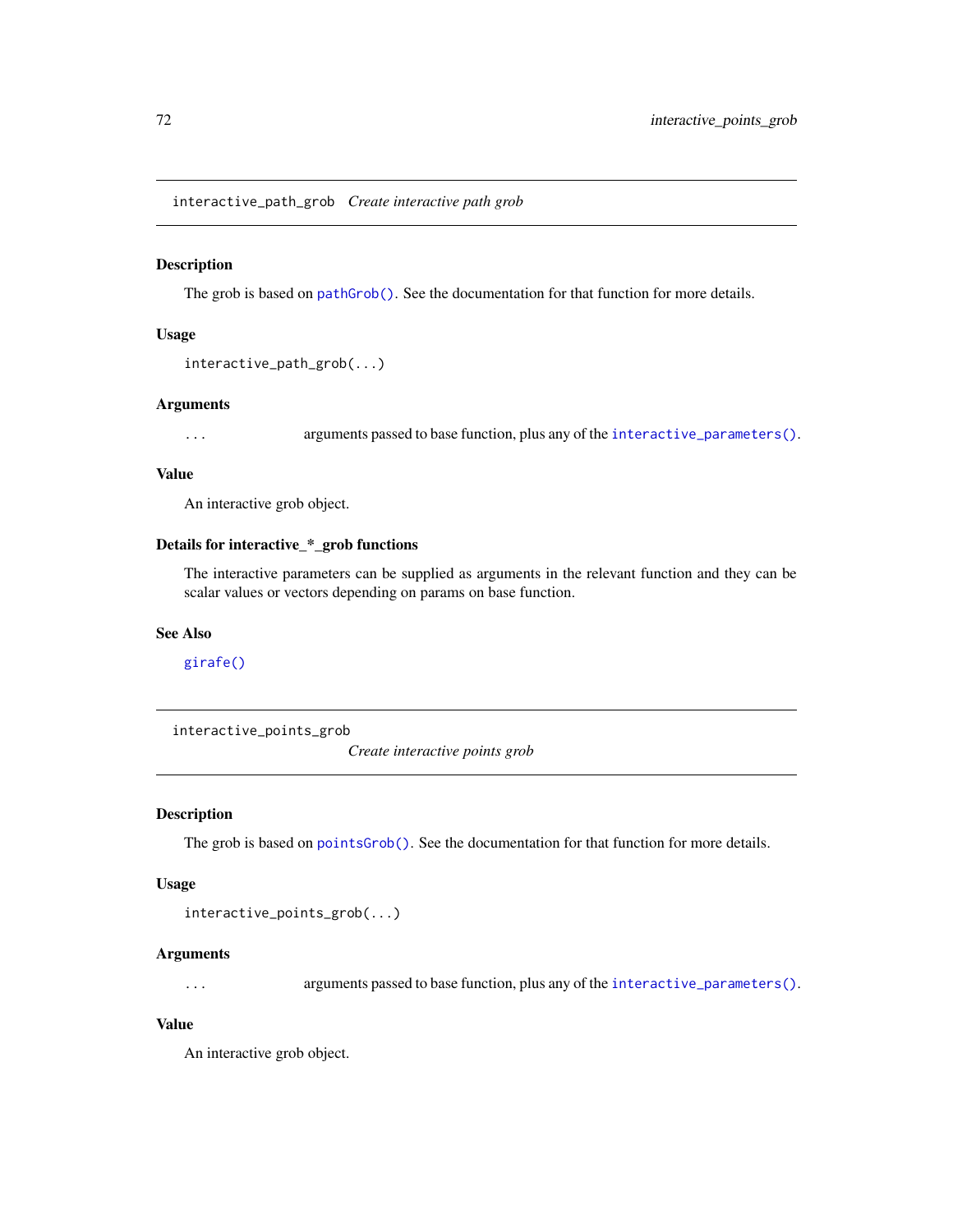## Details for interactive\_\*\_grob functions

The interactive parameters can be supplied as arguments in the relevant function and they can be scalar values or vectors depending on params on base function.

# See Also

[girafe\(\)](#page-51-0)

interactive\_polygon\_grob

*Create interactive polygon grob*

# Description

The grob is based on [polygonGrob\(\)](#page-0-0). See the documentation for that function for more details.

# Usage

```
interactive_polygon_grob(...)
```
#### Arguments

... arguments passed to base function, plus any of the [interactive\\_parameters\(\)](#page-68-0).

## Value

An interactive grob object.

## Details for interactive\_\*\_grob functions

The interactive parameters can be supplied as arguments in the relevant function and they can be scalar values or vectors depending on params on base function.

# See Also

[girafe\(\)](#page-51-0)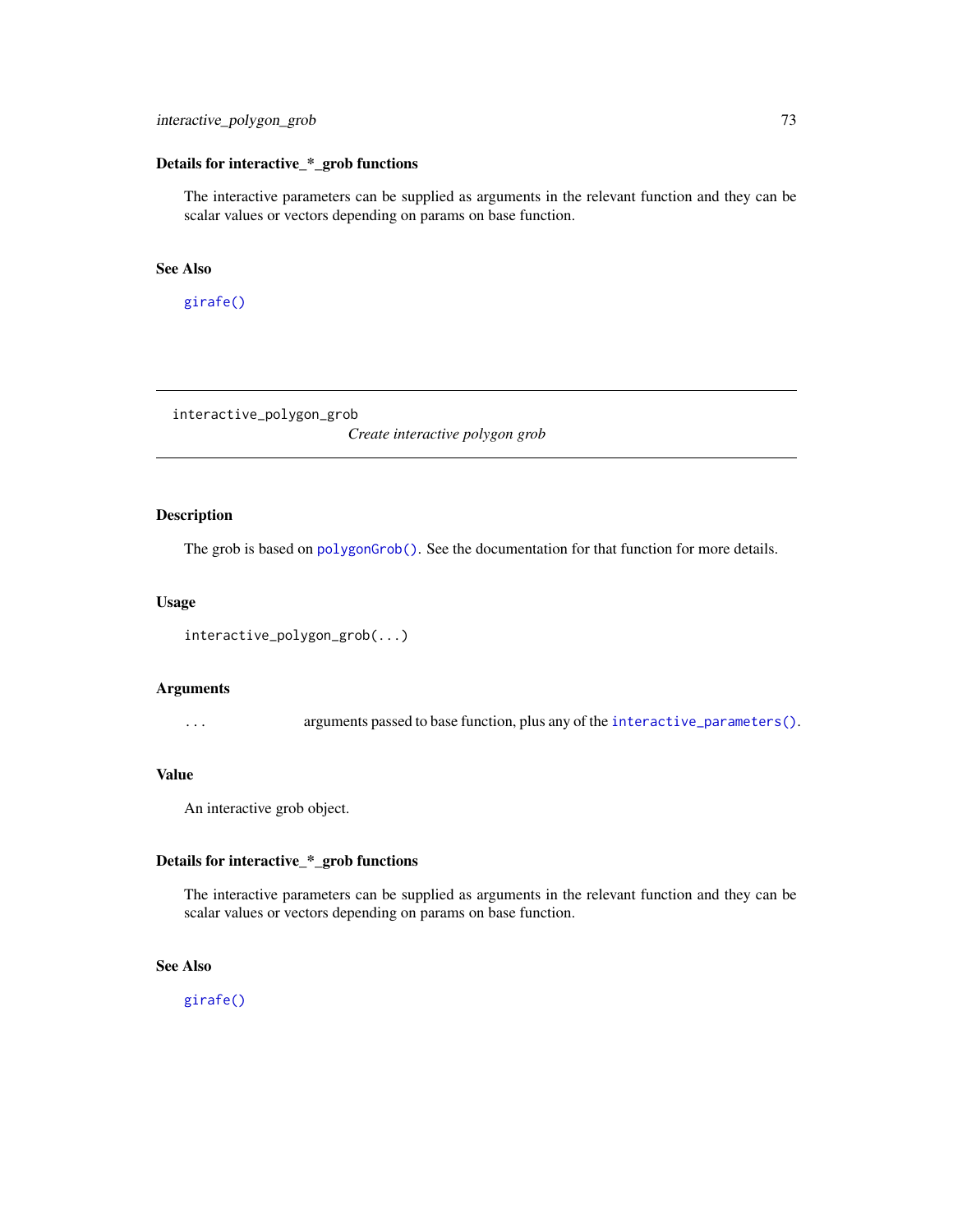interactive\_polyline\_grob

*Create interactive polyline grob*

# Description

These grobs are based on [polylineGrob\(\)](#page-0-0) and [linesGrob\(\)](#page-0-0). See the documentation for those functions for more details.

#### Usage

```
interactive_polyline_grob(...)
```
interactive\_lines\_grob(...)

# Arguments

... arguments passed to base function, plus any of the [interactive\\_parameters\(\)](#page-68-0).

# Value

An interactive grob object.

# Details for interactive\_\*\_grob functions

The interactive parameters can be supplied as arguments in the relevant function and they can be scalar values or vectors depending on params on base function.

## See Also

[girafe\(\)](#page-51-0)

interactive\_raster\_grob

*Create interactive raster grob*

#### Description

The grob is based on [rasterGrob\(\)](#page-0-0). See the documentation for that function for more details.

## Usage

```
interactive_raster_grob(...)
```
#### Arguments

... arguments passed to base function, plus any of the [interactive\\_parameters\(\)](#page-68-0).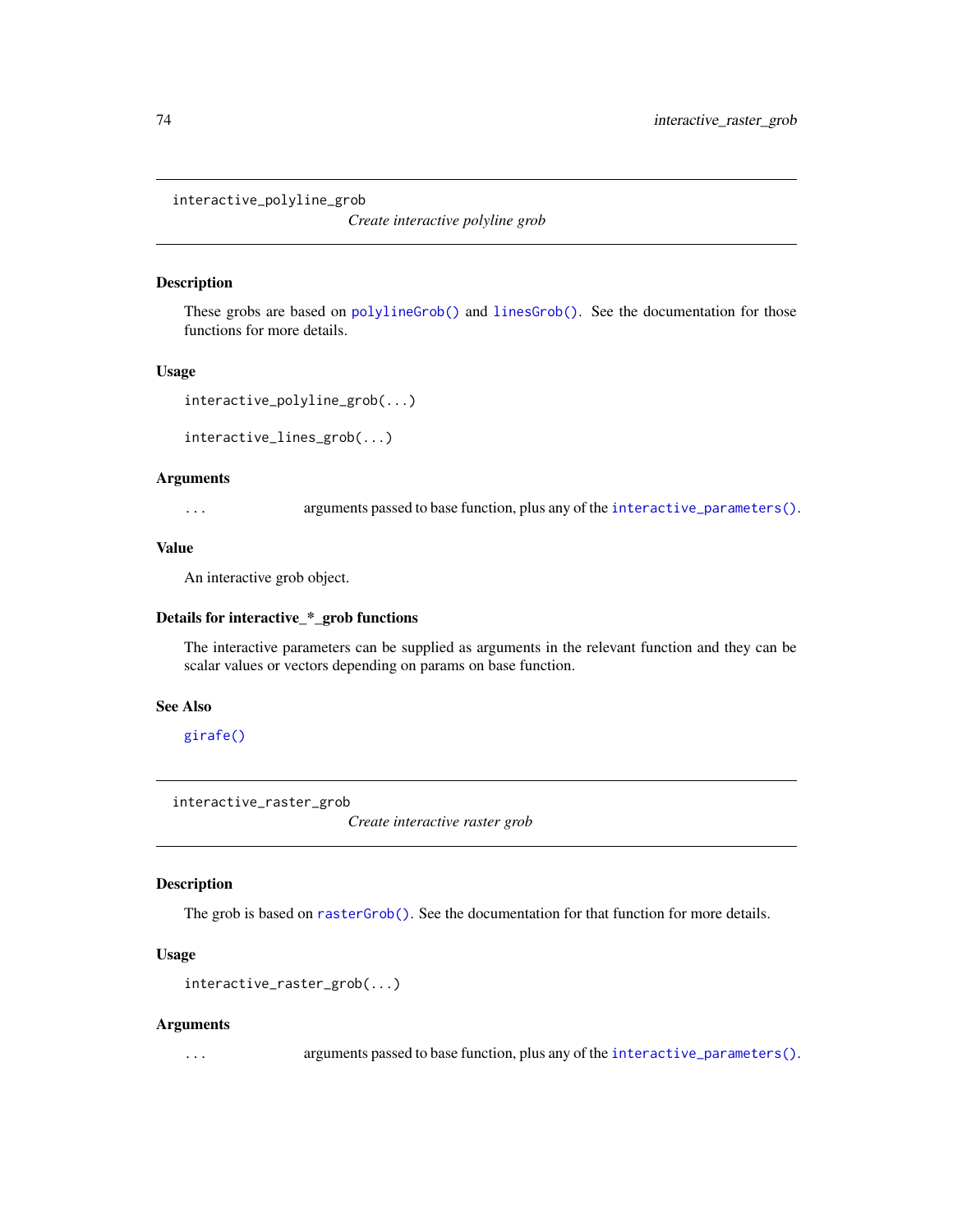# Value

An interactive grob object.

# Details for interactive\_\*\_grob functions

The interactive parameters can be supplied as arguments in the relevant function and they can be scalar values or vectors depending on params on base function.

# See Also

[interactive\\_parameters\(\)](#page-68-0), [girafe\(\)](#page-51-0)

interactive\_rect\_grob *Create interactive rectangle grob*

# Description

The grob is based on [rectGrob\(\)](#page-0-0). See the documentation for that function for more details.

## Usage

```
interactive_rect_grob(...)
```
#### Arguments

... arguments passed to base function, plus any of the [interactive\\_parameters\(\)](#page-68-0).

## Value

An interactive grob object.

## Details for interactive\_\*\_grob functions

The interactive parameters can be supplied as arguments in the relevant function and they can be scalar values or vectors depending on params on base function.

# See Also

[girafe\(\)](#page-51-0)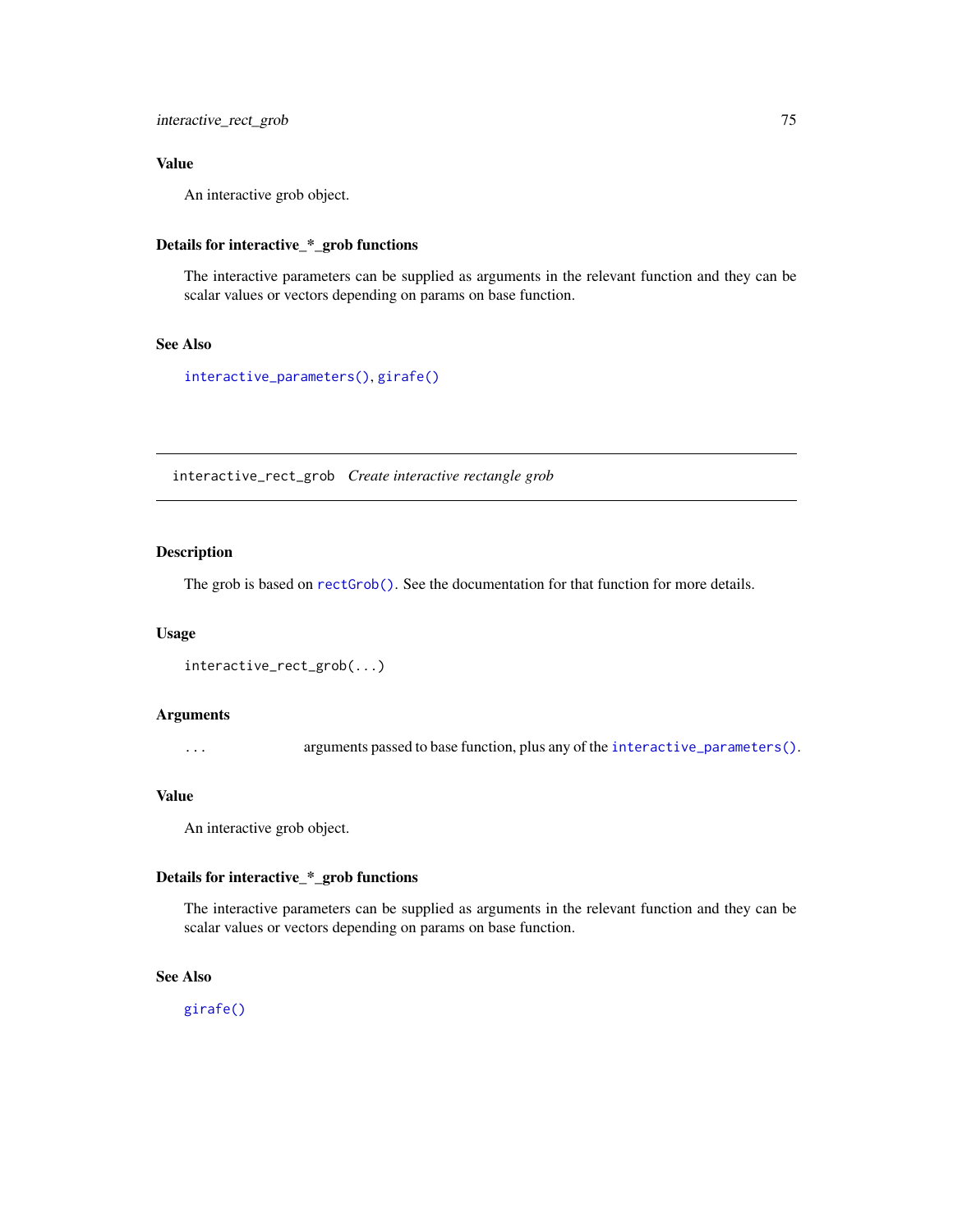interactive\_roundrect\_grob

*Create interactive rectangle grob*

# Description

The grob is based on [roundrectGrob\(\)](#page-0-0). See the documentation for that function for more details.

## Usage

interactive\_roundrect\_grob(...)

#### Arguments

... arguments passed to base function, plus any of the [interactive\\_parameters\(\)](#page-68-0).

#### Value

An interactive grob object.

#### Details for interactive\_\*\_grob functions

The interactive parameters can be supplied as arguments in the relevant function and they can be scalar values or vectors depending on params on base function.

#### See Also

[girafe\(\)](#page-51-0)

interactive\_segments\_grob

*Create interactive segments grob*

#### Description

The grob is based on [segmentsGrob.](#page-0-0) See the documentation for that function for more details.

# Usage

```
interactive_segments_grob(...)
```
#### Arguments

... arguments passed to base function, plus any of the [interactive\\_parameters\(\)](#page-68-0).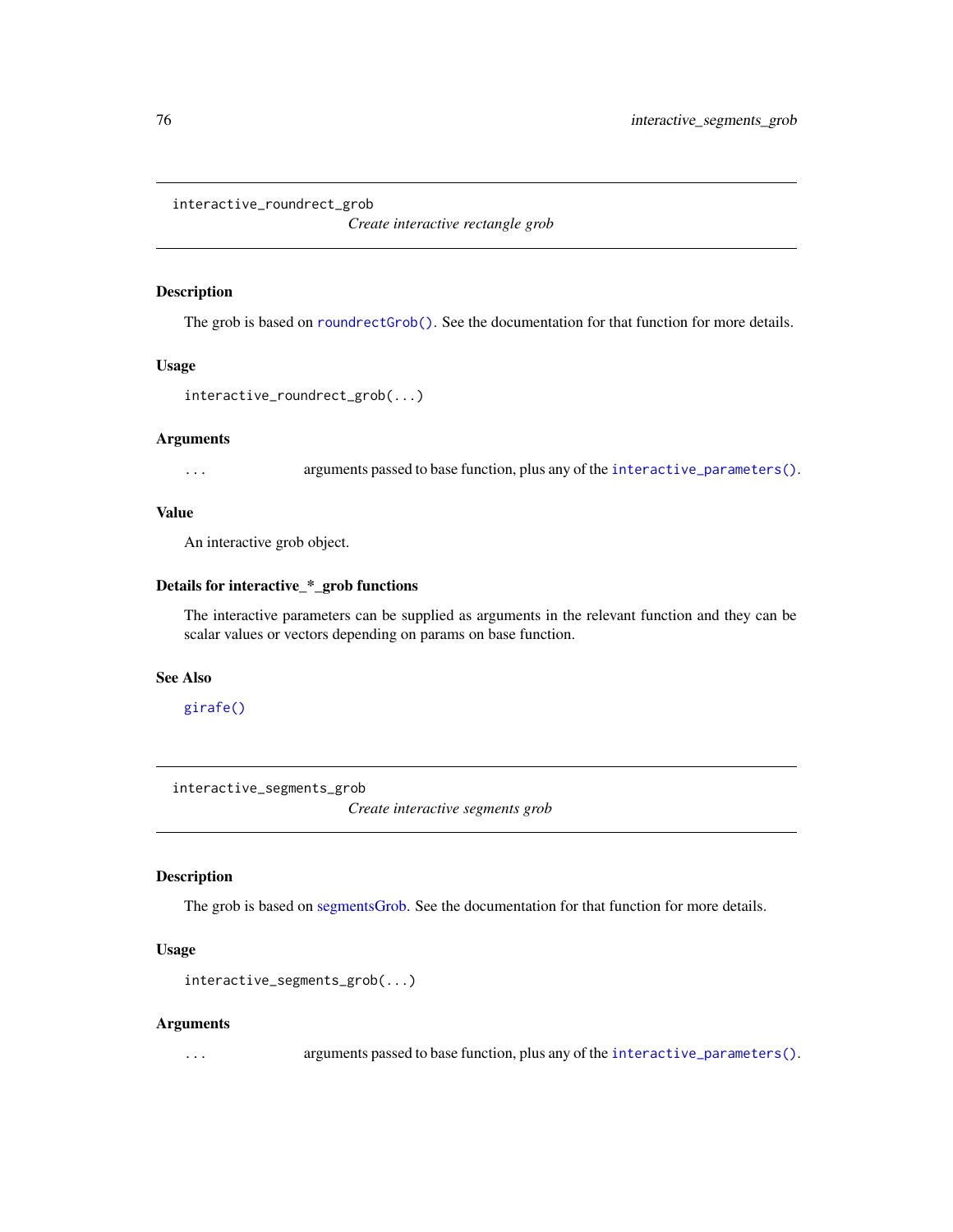# Value

An interactive grob object.

# Details for interactive\_\*\_grob functions

The interactive parameters can be supplied as arguments in the relevant function and they can be scalar values or vectors depending on params on base function.

# See Also

[girafe\(\)](#page-51-0)

interactive\_text\_grob *Create interactive text grob*

# Description

The grob is based on [textGrob.](#page-0-0) See the documentation for that function for more details.

# Usage

```
interactive_text_grob(...)
```
#### Arguments

... arguments passed to base function, plus any of the [interactive\\_parameters\(\)](#page-68-0).

## Value

An interactive grob object.

# Details for interactive\_\*\_grob functions

The interactive parameters can be supplied as arguments in the relevant function and they can be scalar values or vectors depending on params on base function.

# See Also

[girafe\(\)](#page-51-0)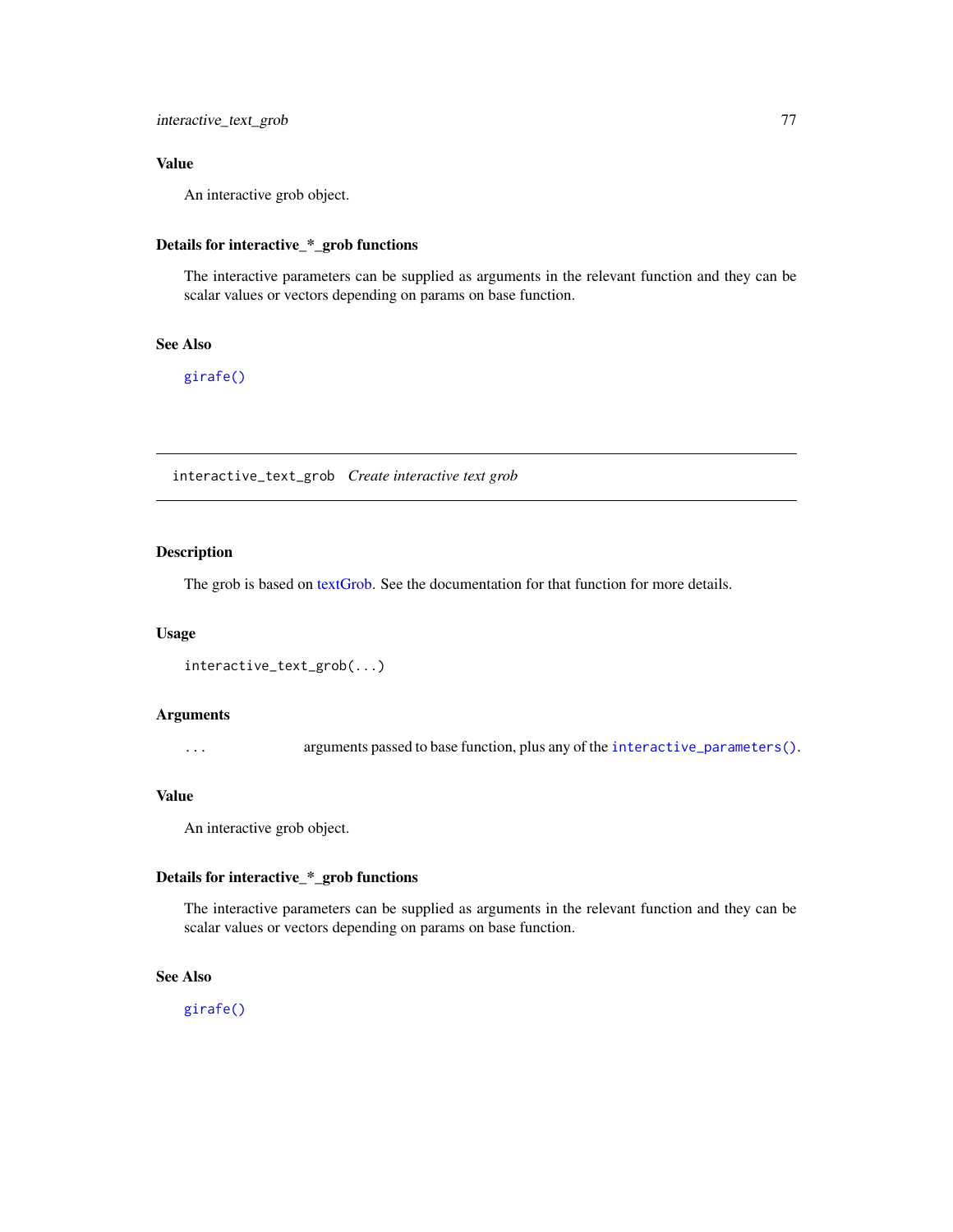<span id="page-77-0"></span>labeller\_interactive *Construct interactive labelling specification for facet strips*

## Description

This function is a wrapper around [labeller\(\)](#page-0-0) that allows the user to turn facet strip labels into interactive labels via [label\\_interactive\(\)](#page-80-0).

It requires that the [theme\(\)](#page-0-0)'s strip.text elements are defined as interactive theme elements via [element\\_text\\_interactive\(\)](#page-7-0), see details.

#### Usage

```
labeller_interactive(.mapping = NULL, ...)
```
#### Arguments

| .mapping                | set of aesthetic mappings created by aes () or aes (). It should provide map-   |
|-------------------------|---------------------------------------------------------------------------------|
|                         | pings for any of the interactive parameters $()$ . In addition it understands a |
|                         | label parameter for creating a new label text.                                  |
| $\cdot$ $\cdot$ $\cdot$ | arguments passed to base function labeller()                                    |

## Details

The aesthetics set provided via .mapping is evaluated against the data provided by the ggplot2 facet. This means that the variables for each facet are available for using inside the aesthetic mappings. In addition the .label variable provides access to the produced label. See the examples.

The plot's theme is required to have the strip texts as interactive text elements. This involves strip.text or individually strip.text.x and strip.text.y: theme(strip.text.x = element\_text\_interactive()) theme(strip.text.y = element\_text\_interactive())

## See Also

[labeller\(\)](#page-0-0), [label\\_interactive\(\)](#page-80-0), [labellers](#page-0-0)

#### Examples

```
# use interactive labeller
library(ggplot2)
library(ggiraph)
p1 \leq - ggplot(mtcars, aes(x = mpg, y = wt)) +
  geom_point_interactive(aes(tooltip = row.names(mtcars)))
# Always remember to set the theme's strip texts as interactive
# no need to set any interactive parameters, they'll be assigned from the labels
p1 \le -p1 +theme(
    strip.text.x = element_text_interactive(),
```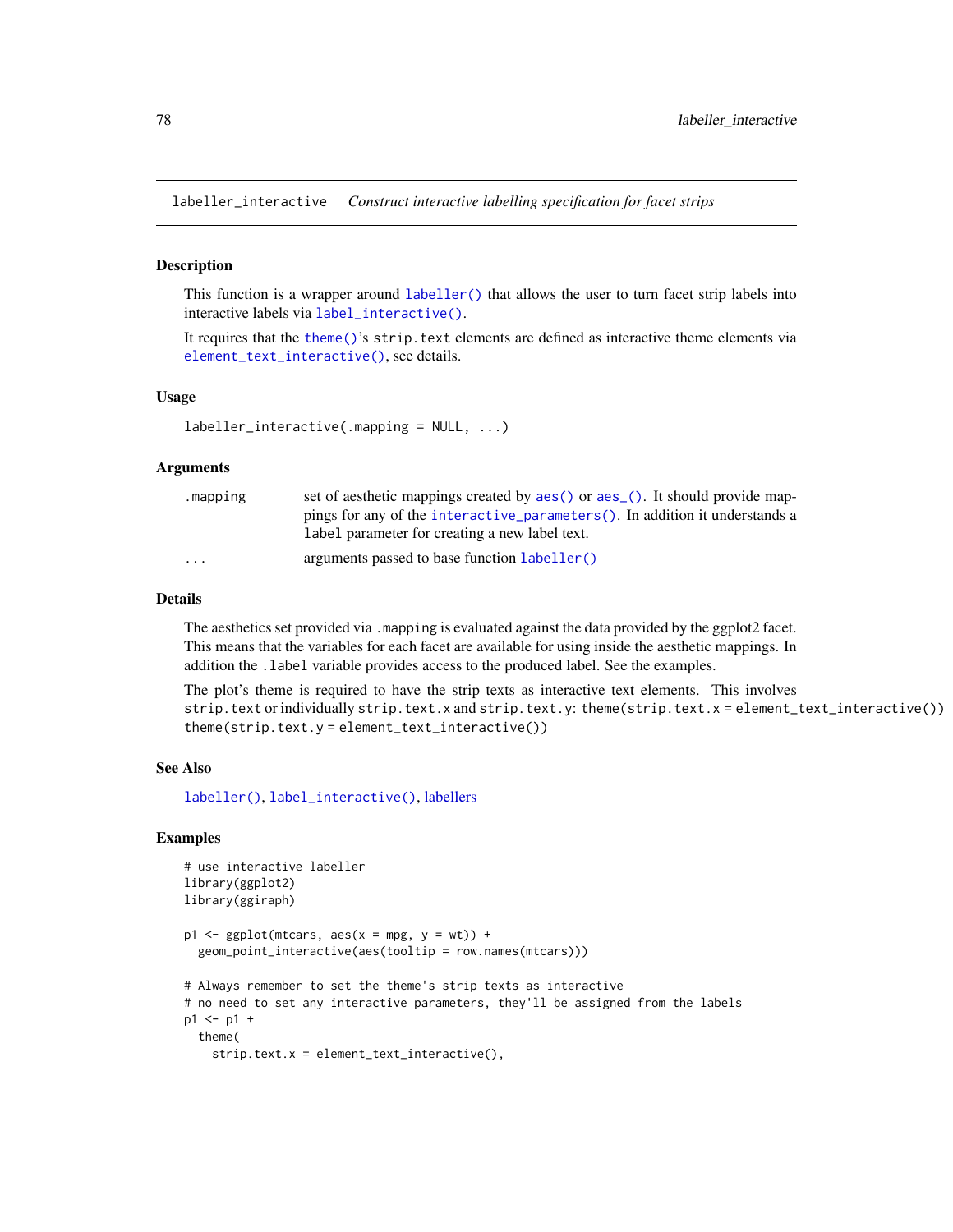```
strip.text.y = element_text_interactive()
  \lambda# simple facet
p <- p1 + facet_wrap(
 vars(gear),
 labeller = labeller_interactive(aes(tooltip = paste("Gear:", gear)))
)
x <- girafe(ggobj = p)
if (interactive()) print(x)
# With two vars. When the .multi_line labeller argument is TRUE (default),
# supply a different labeller for each var
p <- p1 + facet_wrap(
  vars(gear, vs),
 labeller = labeller_interactive(
    gear = labeller_interactive(aes(tooltip = paste("Gear:", gear))),
    vs = labeller_interactive(aes(tooltip = paste("VS:", vs)))
  \mathcal{L})
x <- girafe(ggobj = p)
if (interactive()) print(x)
# When the .multi_line argument is FALSE, the labels are joined and
# the same happens with the data, so we can refer to both variables in the aesthetics!
p <- p1 + facet_wrap(
  vars(gear, vs),
  labeller = labeller_interactive(
    aes(tooltip = paste0("Gear: ", gear, "\nVS: ", vs)),
    .multi_line = FALSE
  )
\mathcal{L}x <- girafe(ggobj = p)
if (interactive()) print(x)
# Example with facet_grid:
p <- p1 + facet_grid(
  vs + am ~ <i>gear</i>,labeller = labeller(
    gear = labeller_interactive(aes(
      tooltip = paste("gear:", gear), data_id = paste0("gear_", gear)
    )),
    vs = labeller_interactive(aes(
      tooltip = paste("VS:", vs), data_id = paste0("vs_", vs)
    )),
    am = labeller_interactive(aes(
      tooltip = paste("AM:", am), data_id = paste0("am_", am)
    ))
  \lambda\lambdax <- girafe(ggobj = p)
if (interactive()) print(x)
```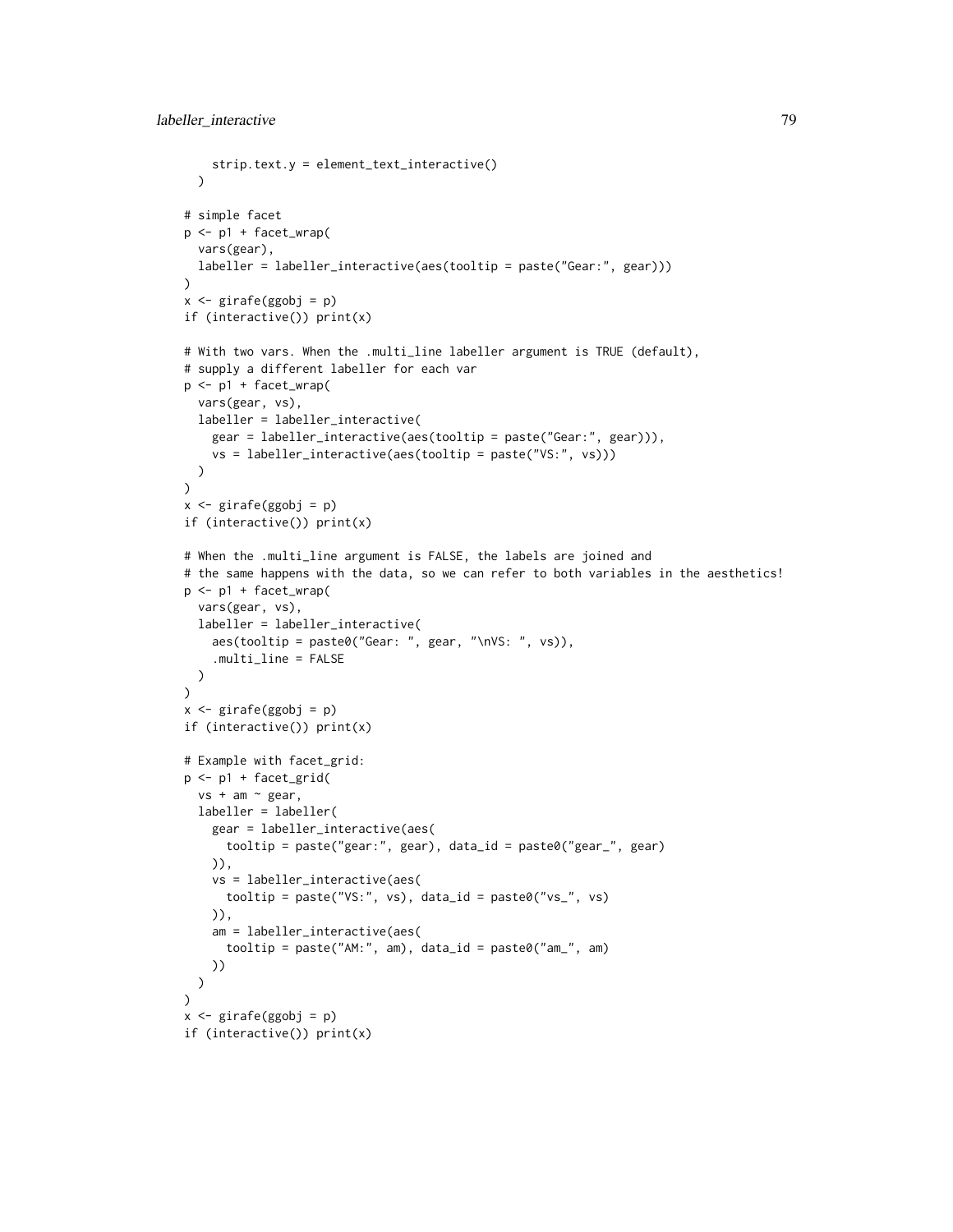```
# Same with .rows and .cols and .multi_line = FALSE
p <- p1 + facet_grid(
  vs + am ~ < gear,
 labeller = labeller(
    .cols = labeller_interactive(
      .mapping = aes(tooltip = paste("gear:", gear))
    ),
    .rows = labeller_interactive(
      aes(tooltip = paste0("VS: ", vs, "\nAM: ", am)),
      .multi_line = FALSE
    )
  )
)
x \leftarrow girafe(ggobj = p)
if (interactive()) print(x)
# a more complex example
p2 <- ggplot(msleep, aes(x = sleep_total, y = awake)) +
  geom_point_interactive(aes(tooltip = name)) +
  theme(
    strip.text.x = element_text_interactive(),
    strip.text.y = element_text_interactive()
  \lambda# character vector as lookup table
conservation_status <- c(
  cd = "Conservation Dependent",
  en = "Endangered",
  lc = "Least concern",
  nt = "Near Threatened",
  vu = "Vulnerable",
  domesticated = "Domesticated"
\lambda# function to capitalize a string
capitalize \leftarrow function(x) {
  \text{substr}(x, 1, 1) \leftarrow \text{topper}(\text{substr}(x, 1, 1))x
}
# function to cut a string and append an ellipsis
cut_str <- function(x, width = 10) {
  ind \leq !is.na(x) & nchar(x) > width
  x[ind] \leftarrow paste0(substr(x[ind], 1, width), "...")
  x
}
replace_nas \leq function(x) {
  ifelse(is.na(x), "Not available", x)
}
# in this example we use the '.label' variable to access the produced label
# and we set the 'label' aesthetic to modify the label
```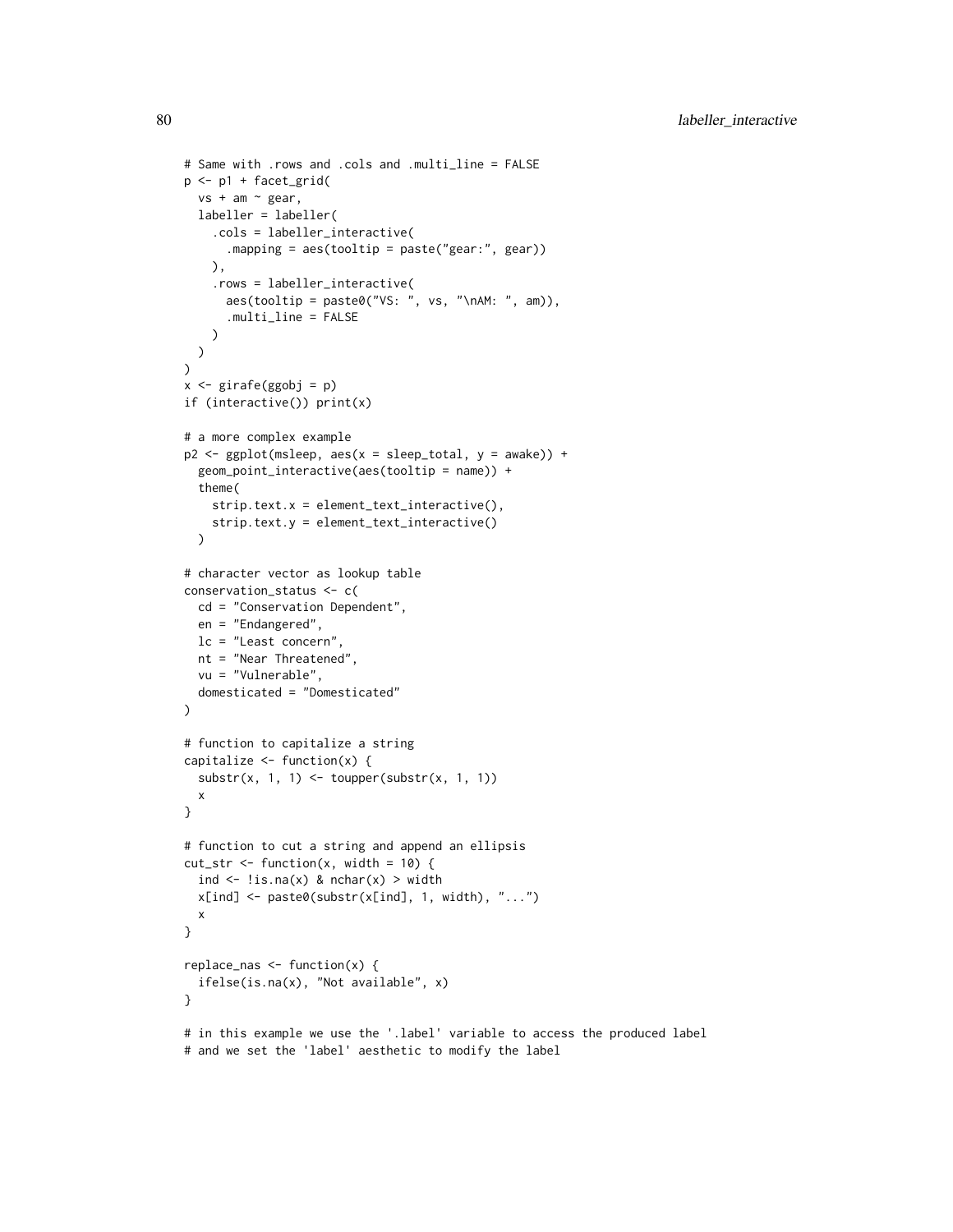```
p <- p2 + facet_grid(
 vore ~ conservation,
 labeller = labeller(
   vore = labeller_interactive(
     aes(tooltip = paste("Vore:", replace_nas(.label))),
     .default = capitalize
   ),
   conservation = labeller_interactive(
     aes(
       tooltip = paste("Conservation:\n", replace_nas(.label)),
       label = cut_str(.label, 3)),
     .default = conservation_status
   )
 )
)
x <- girafe(ggobj = p)
if (interactive()) print(x)
```
<span id="page-80-0"></span>label\_interactive *Create an interactive label*

# Description

This function returns an object that can be used as a label via the [labs\(\)](#page-0-0) family of functions or when setting a scale/guide name/title or key label. It passes the interactive parameters to a theme element created via [element\\_text\\_interactive](#page-7-0) or via an interactive guide.

# Usage

```
label_interactive(label, ...)
```
## Arguments

| label    | The text for the label (scalar character) |
|----------|-------------------------------------------|
| $\cdots$ | any of the interactive_parameters().      |

# Value

an interactive label object

## See Also

[interactive\\_parameters,](#page-68-0) [labeller\\_interactive\(\)](#page-77-0)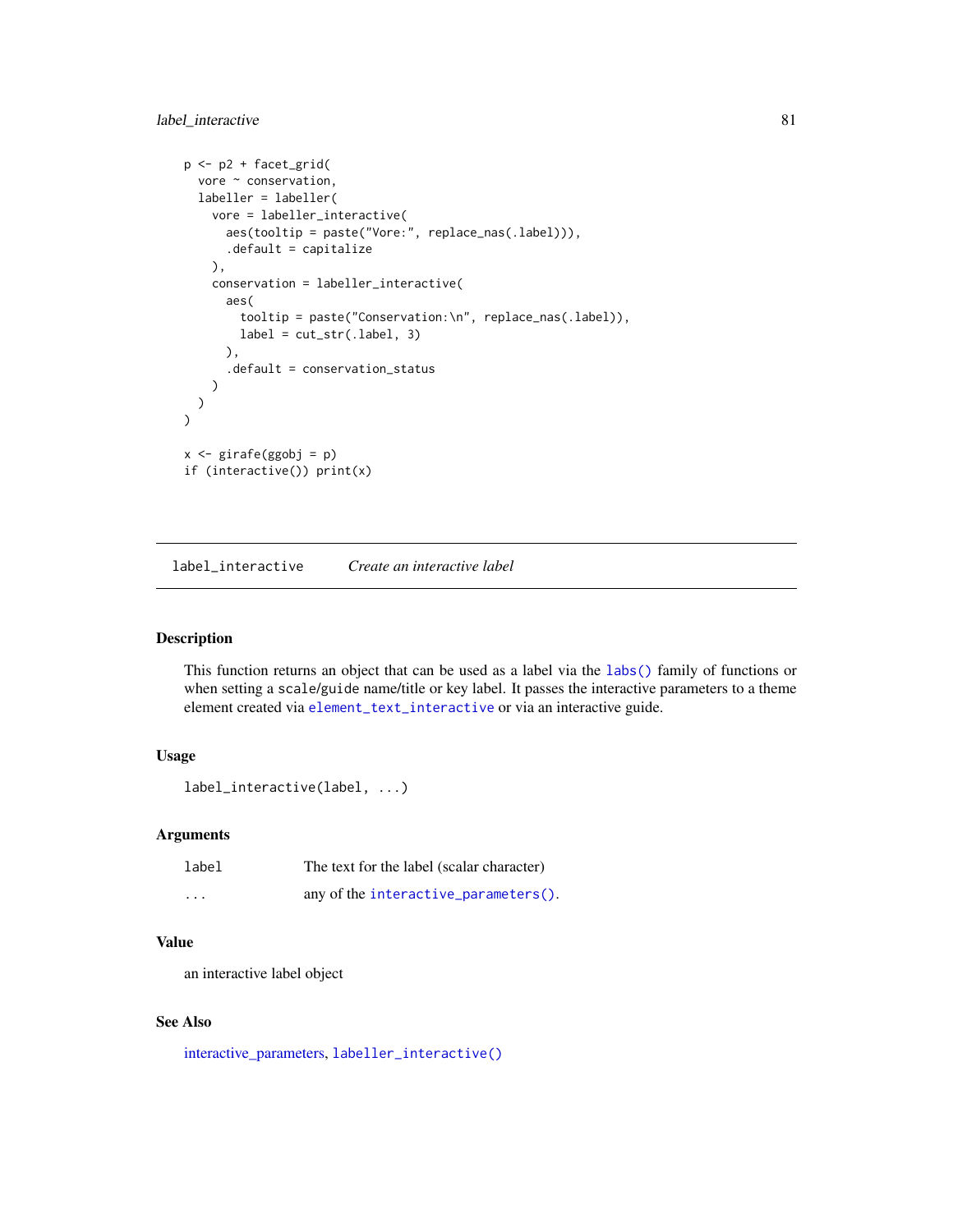# Examples

```
library(ggplot2)
library(ggiraph)
gg_jitter <- ggplot(
  mpg, aes(cyl, hwy, group = cyl)) +
  geom_boxplot() +
  labs(title =label_interactive(
           "title",
          data_id = "id_title",
          onclick = "alert(\"title\")",
          tooltip = "title" )
  ) +theme(plot.title = element_text_interactive())
x <- girafe(ggobj = gg_jitter)
if( interactive() ) print(x)
```
match\_family *Find best family match with systemfonts*

#### Description

match\_family() returns the best font family match.

#### Usage

```
match_family(font = "sans", bold = TRUE, italic = TRUE, debug = NULL)
```
# Arguments

| font   | family or face to match.                         |
|--------|--------------------------------------------------|
| bold   | Wheter to match a font featuring a bold face.    |
| italic | Wheter to match a font featuring an italic face. |
| debug  | deprecated                                       |

## See Also

Other functions for font management: [font\\_family\\_exists\(](#page-9-0)), [validated\\_fonts\(](#page-110-0))

# Examples

match\_family("sans") match\_family("serif")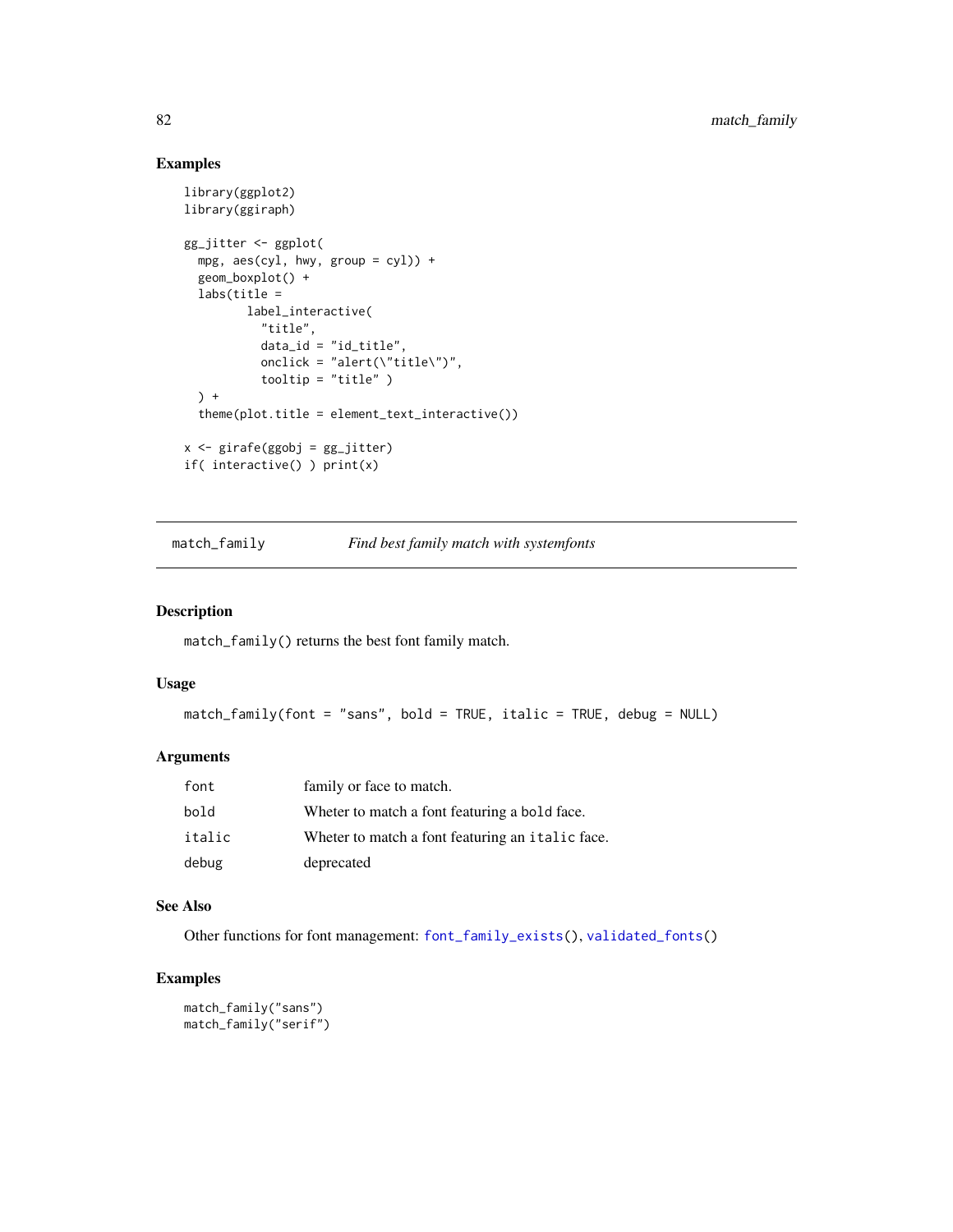<span id="page-82-0"></span>

#### Description

Allows customization of the rendering of graphic elements when the user hovers over them with the cursor (mouse pointer). Use opts\_hover for interactive geometries in panels, opts\_hover\_key for interactive scales/guides and opts\_hover\_theme for interactive theme elements. Use opts\_hover\_inv for the effect on the rest of the geometries, while one is hovered (inverted operation).

#### Usage

```
opts_hover(css = NULL, reactive = FALSE)
opts_hover_inv(css = NULL)
opts_hover_key(css = NULL, reactive = FALSE)
opts_hover_theme(css = NULL, reactive = FALSE)
```
# Arguments

| <b>CSS</b> | css to associate with elements when they are hovered. It must be a scalar char-  |
|------------|----------------------------------------------------------------------------------|
|            | acter. It can also be constructed with girafe_css, to give more control over the |
|            | css for different element types.                                                 |
| reactive   | if TRUE, in Shiny context, hovering will set Shiny input values.                 |

## Note

IMPORTANT: When applying a fill style with the css argument, be aware that the browser's CSS engine will apply it also to line elements, if there are any that use the hovering feature. This will cause an undesired effect.

To overcome this, supply the argument css using [girafe\\_css](#page-54-0), in order to set the fill style only for the desired elements.

# See Also

Other girafe animation options: [girafe\\_options\(](#page-55-0)), [opts\\_selection\(](#page-83-0)), [opts\\_sizing\(](#page-84-0)), [opts\\_toolbar\(](#page-85-0)), [opts\\_tooltip\(](#page-86-0)), [opts\\_zoom\(](#page-88-0))

# Examples

```
library(ggplot2)
```
dataset <- mtcars dataset\$carname = row.names(mtcars)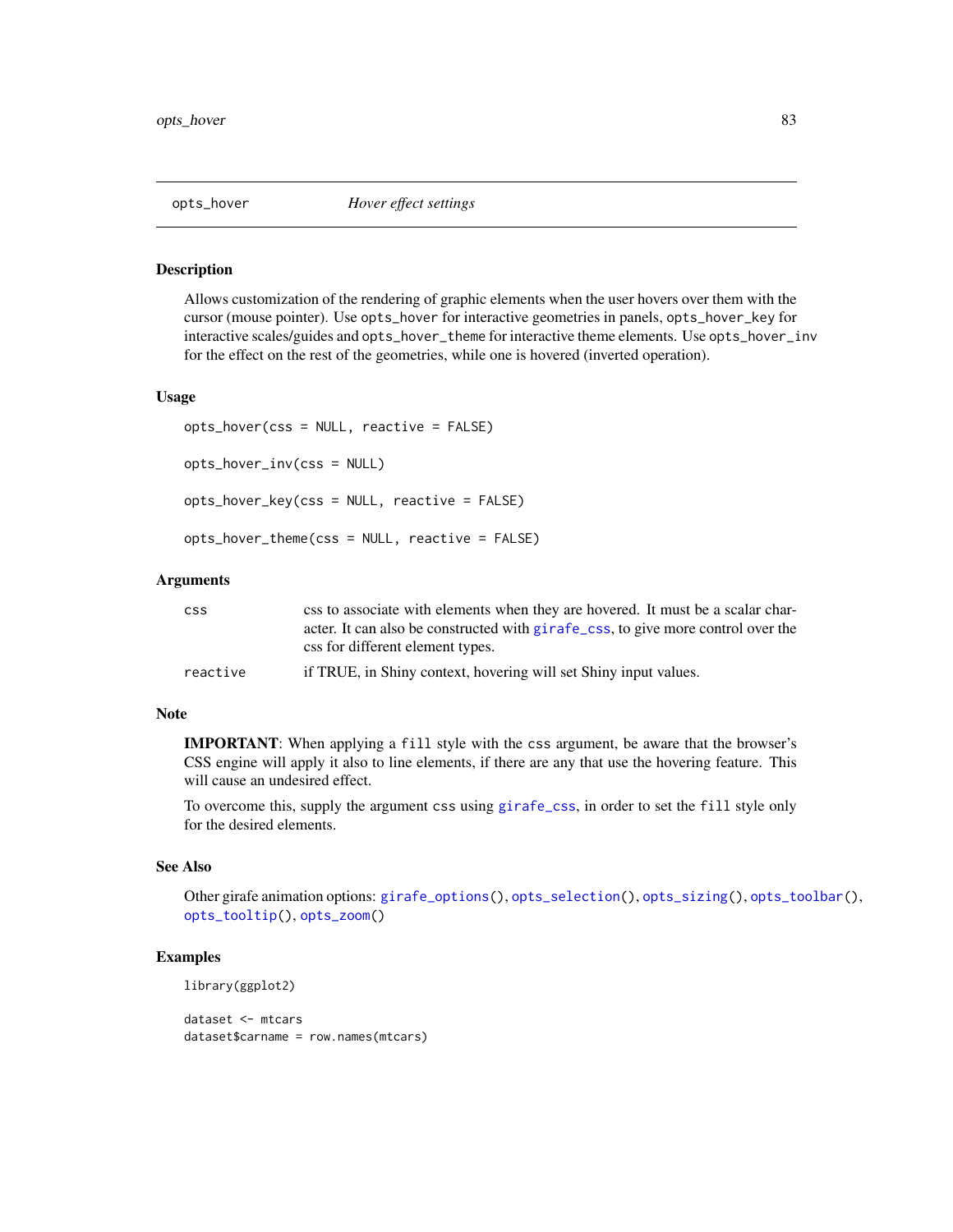```
gg <- ggplot(
 data = dataset,
 mapping = aes(x = wt, y = qsec, color = disp,tooltip = carname, data_id = carname) ) +geom_point_interactive() + theme_minimal()
x <- girafe(ggobj = gg)
x <- girafe_options(x,
 opts_hover(css = "fill:wheat;stroke:orange;r:5pt;") )
if( interactive() ) print(x)
```
<span id="page-83-0"></span>opts\_selection *Selection effect settings*

#### Description

Allows customization of the rendering of selected graphic elements. Use opts\_selection for interactive geometries in panels, opts\_selection\_key for interactive scales/guides and opts\_selection\_theme for interactive theme elements.

# Usage

```
opts_selection(
  \text{css} = \text{NULL},
  type = "multiple",
  only_shiny = TRUE,
  selected = character(0)
)
opts_selection_key(
  \text{css} = \text{NULL},
  type = "single",
  only_shiny = TRUE,
  selected = character(0))
opts_selection_theme(
  \text{css} = \text{NULL},
  type = "single",
  only_shiny = TRUE,
  selected = character(0))
```
#### Arguments

css css to associate with elements when they are selected. It must be a scalar character. It can also be constructed with [girafe\\_css](#page-54-0), to give more control over the css for different element types.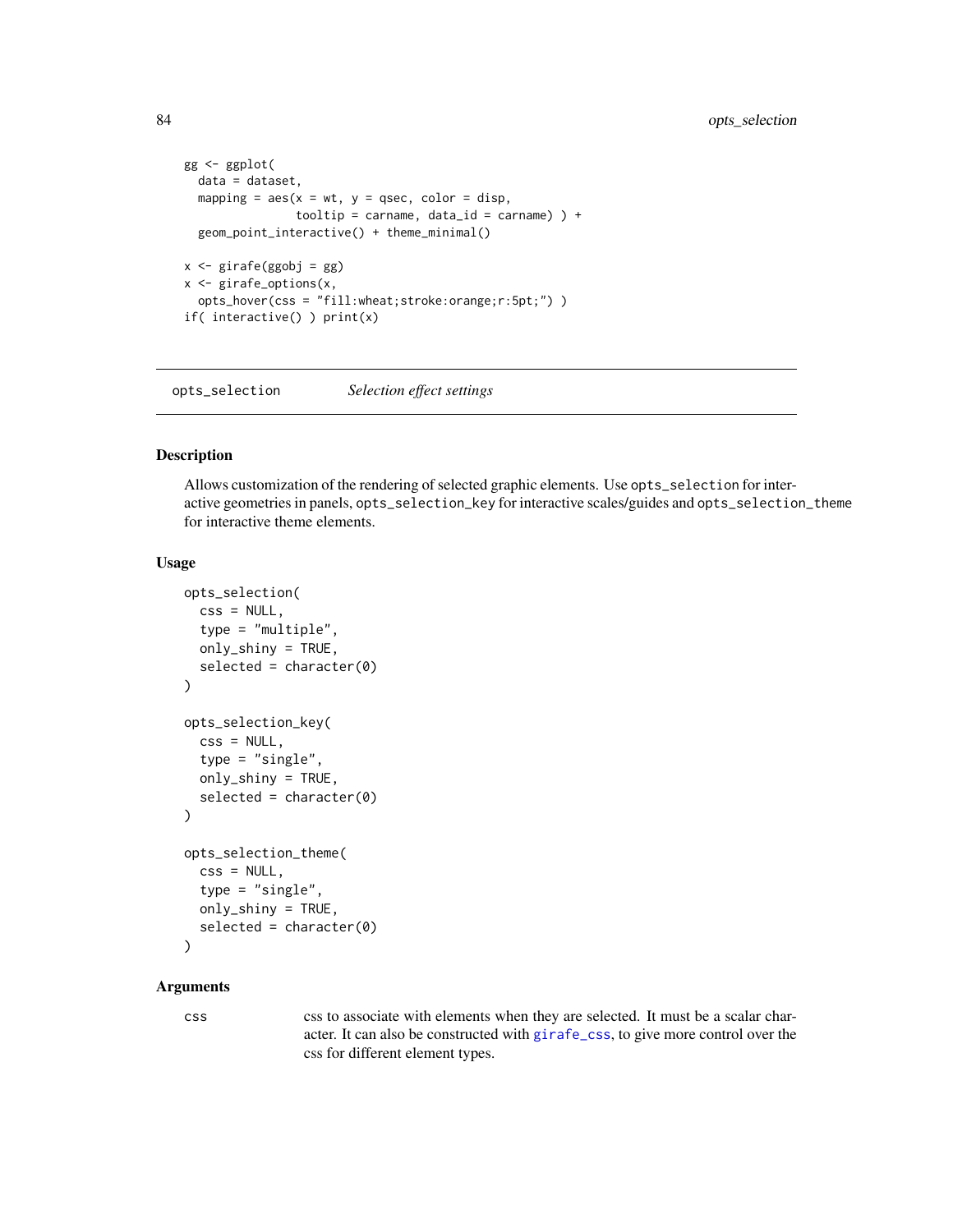| type       | selection mode ("single", "multiple", "none") when widget is in a Shiny appli-<br>cation. |
|------------|-------------------------------------------------------------------------------------------|
| only_shiny | disable selections if not in a shiny context.                                             |
| selected   | character vector, id to be selected when the graph will be initialized.                   |

#### Note

IMPORTANT: When applying a fill style with the css argument, be aware that the browser's CSS engine will apply it also to line elements, if there are any that use the selection feature. This will cause an undesired effect.

To overcome this, supply the argument css using [girafe\\_css](#page-54-0), in order to set the fill style only for the desired elements.

# See Also

Other girafe animation options: [girafe\\_options\(](#page-55-0)), [opts\\_hover\(](#page-82-0)), [opts\\_sizing\(](#page-84-0)), [opts\\_toolbar\(](#page-85-0)), [opts\\_tooltip\(](#page-86-0)), [opts\\_zoom\(](#page-88-0))

## Examples

library(ggplot2)

```
dataset <- mtcars
dataset$carname = row.names(mtcars)
gg <- ggplot(
  data = dataset,
  mapping = \text{aes}(x = wt, y = q\text{sec}, \text{ color} = \text{disp},tooltip = carname, data_id = carname) ) +geom_point_interactive() + theme_minimal()
x <- girafe(ggobj = gg)
x <- girafe_options(x,
  opts_selection(type = "multiple",
    css = "fill:red;stroke:gray;r:5pt;") )
if( interactive() ) print(x)
```
<span id="page-84-0"></span>opts\_sizing *Girafe sizing settings*

# Description

Allows customization of the svg style sizing

## Usage

opts\_sizing(rescale = TRUE, width = 1)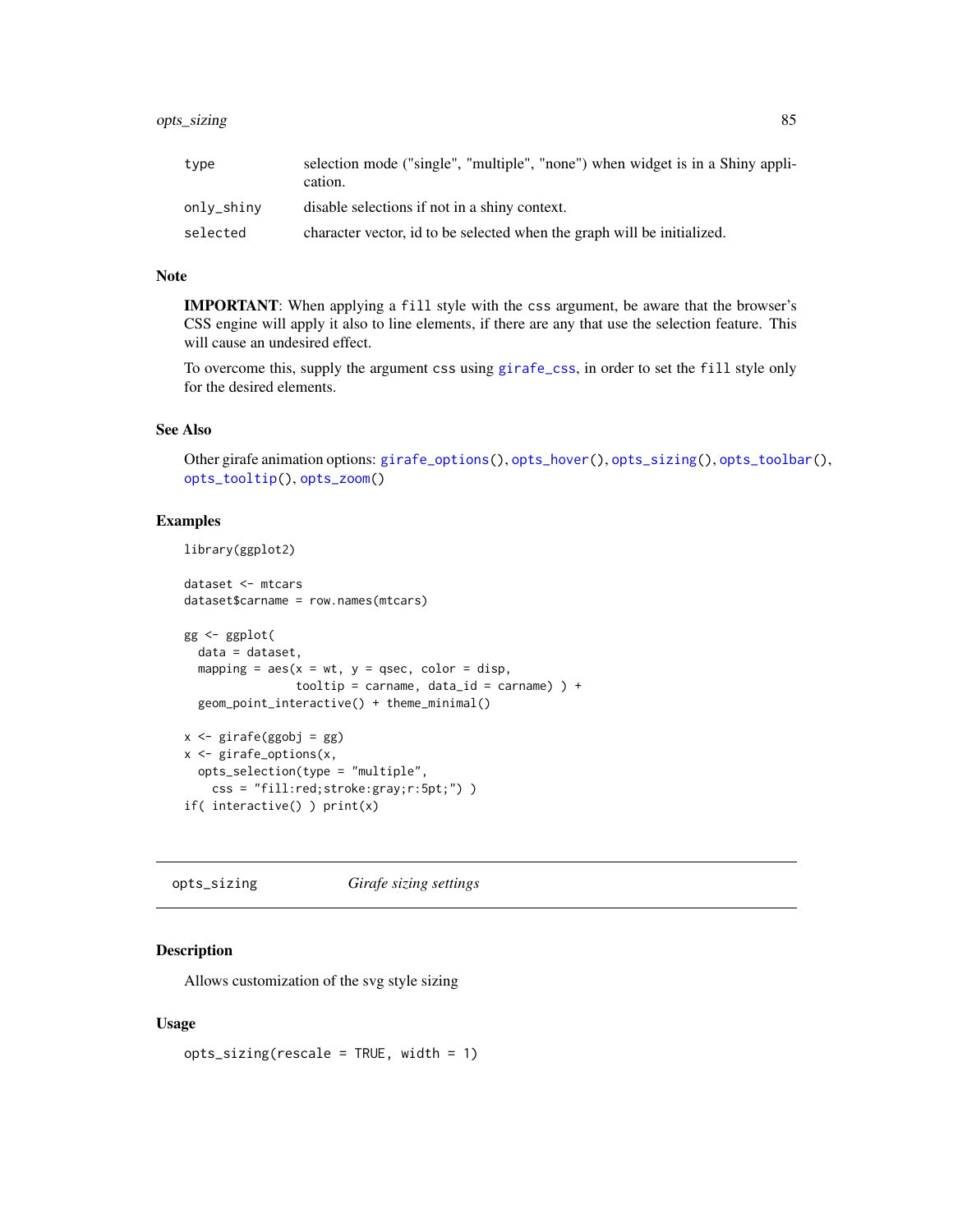86 opts\_toolbar

# Arguments

| rescale | If FALSE, graphic will not be resized and the dimensions are exactly those of<br>the svg. If TRUE the graphic will be resize to fit its container |
|---------|---------------------------------------------------------------------------------------------------------------------------------------------------|
| width   | widget width ratio $(0 \lt \text{width} \lt = 1)$ .                                                                                               |

# See Also

Other girafe animation options: [girafe\\_options\(](#page-55-0)), [opts\\_hover\(](#page-82-0)), [opts\\_selection\(](#page-83-0)), [opts\\_toolbar\(](#page-85-0)), [opts\\_tooltip\(](#page-86-0)), [opts\\_zoom\(](#page-88-0))

## Examples

```
library(ggplot2)
dataset <- mtcars
dataset$carname = row.names(mtcars)
gg <- ggplot(
 data = dataset,
  mapping = aes(x = wt, y = qsec, color = disp,tooltip = carname, data_id = carname) ) +geom_point_interactive() + theme_minimal()
x <- girafe(ggobj = gg)
x <- girafe_options(x,
  opts_sizing(rescale = FALSE) )
if( interactive() ) print(x)
```
<span id="page-85-0"></span>opts\_toolbar *Toolbar settings*

## Description

Allows customization of the toolbar

## Usage

```
opts_toolbar(position = "topright", saveaspng = TRUE, pngname = "diagram")
```
## Arguments

| position  | one of 'top', 'bottom', 'topleft', 'topright', 'bottomleft', 'bottomright' |
|-----------|----------------------------------------------------------------------------|
| saveaspng | set to TRUE to propose the 'save as png' button.                           |
| pngname   | the default basename (without .png extension) to use for the png file.     |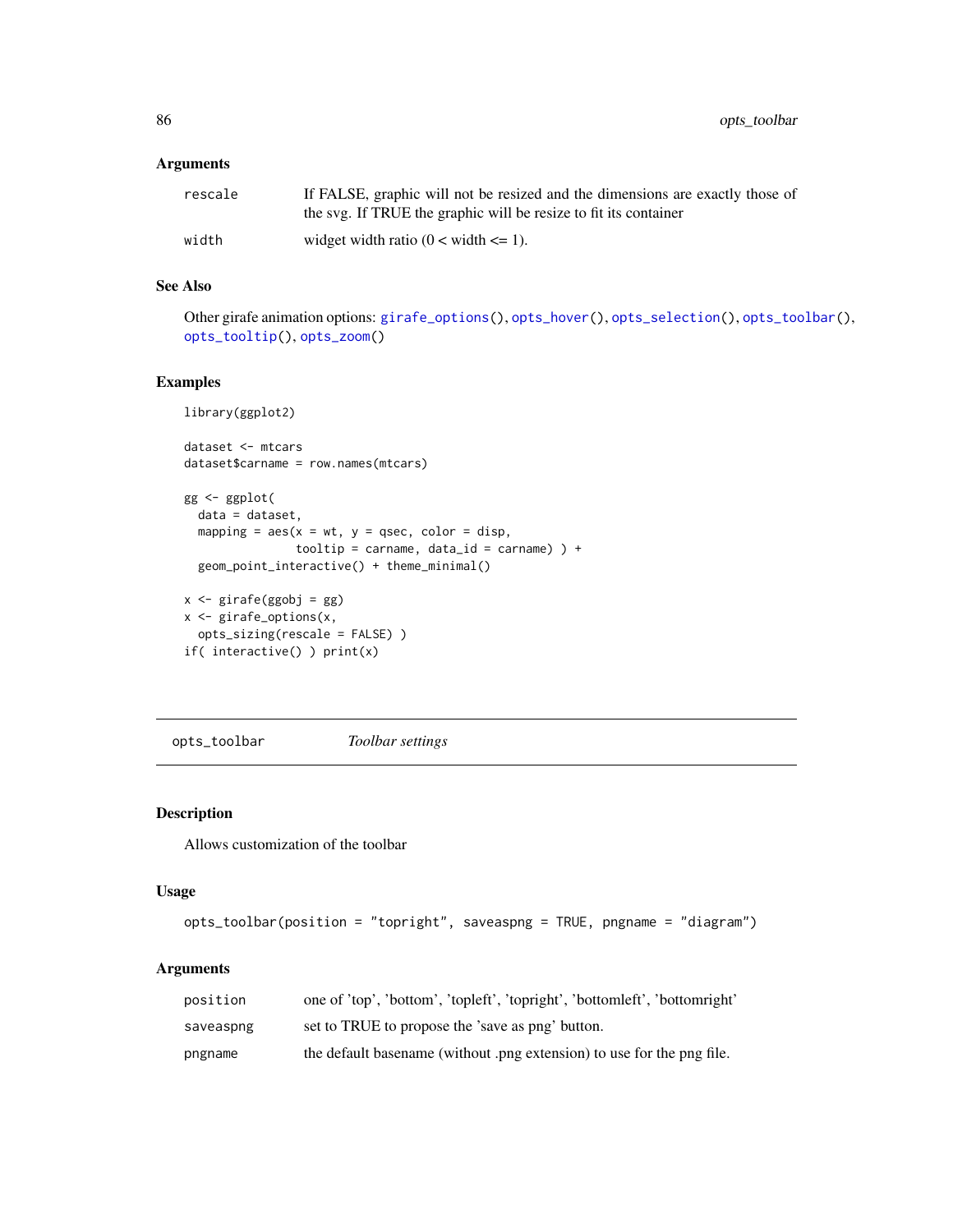# opts\_tooltip 87

# Note

saveaspng relies on JavaScript promises, so any browsers that don't natively support the standard Promise object will need to have a polyfill (e.g. Internet Explorer with version less than 11 will need it).

## See Also

```
Other girafe animation options: girafe_options(), opts_hover(), opts_selection(), opts_sizing(),
opts_tooltip(), opts_zoom()
```
#### Examples

```
library(ggplot2)
```

```
dataset <- mtcars
dataset$carname = row.names(mtcars)
gg <- ggplot(
  data = dataset,
  mapping = aes(x = wt, y = qsec, color = disp,tooltip = carname, data_id = carname) ) +geom_point_interactive() + theme_minimal()
x <- girafe(ggobj = gg)
x <- girafe_options(x,
  opts_toolbar(position = "top") )
```

```
if( interactive() ) print(x)
```
<span id="page-86-0"></span>opts\_tooltip *Tooltip settings*

## Description

Settings to be used with [girafe\(\)](#page-51-0) for tooltip customisation.

# Usage

```
opts_tooltip(
  \text{css} = \text{NULL},
  offx = 10,
  offy = 0,
  use_cursor_pos = TRUE,
  opacity = 0.9,
  use_fill = FALSE,use_stroke = FALSE,
  delay_mouseover = 200,
  delay_mouseout = 500,
  placement = "auto",
```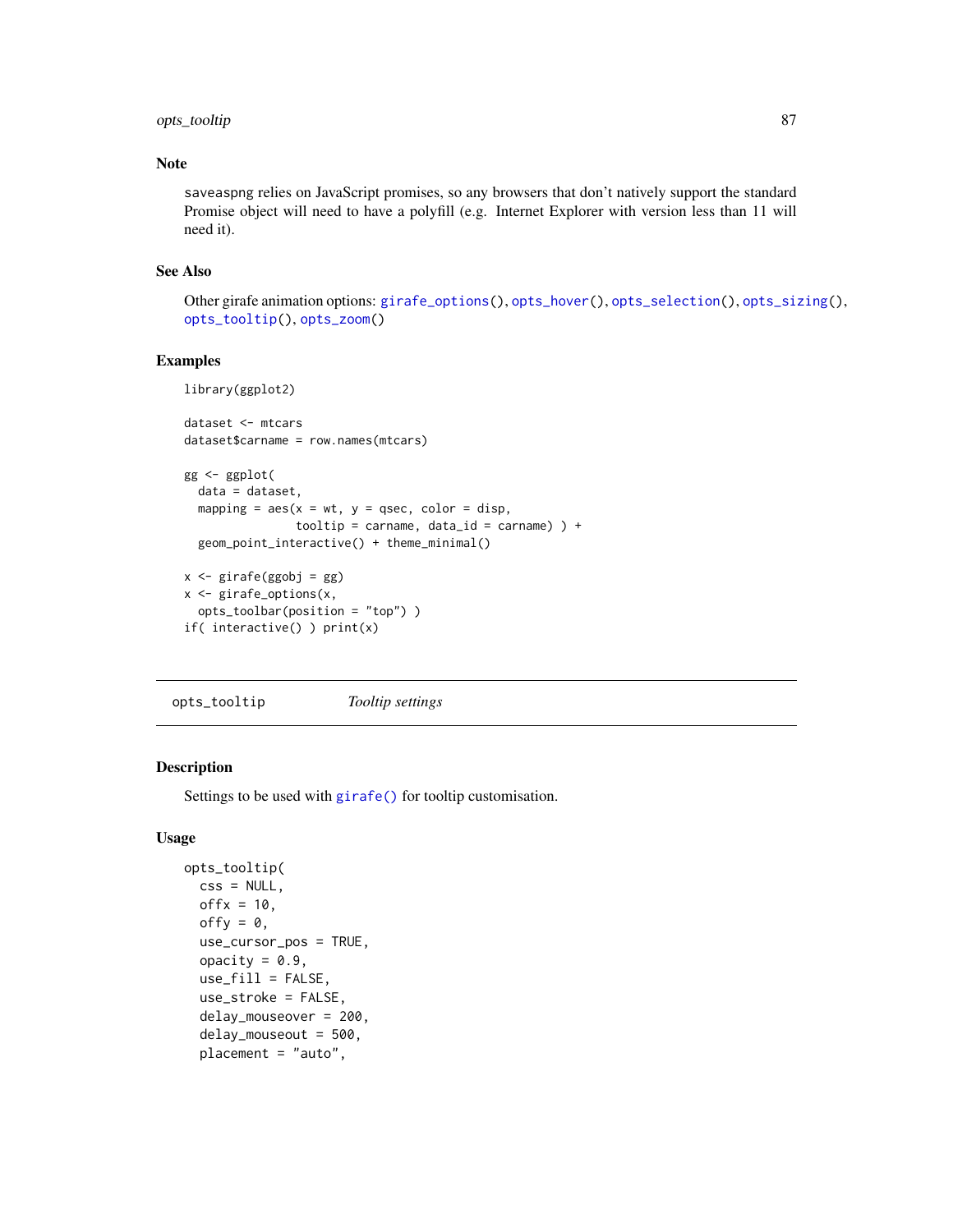```
zindex = 999\lambda
```
# Arguments

| <b>CSS</b>           | extra css (added to position: absolute; pointer-events: none; ) used to cus-<br>tomize tooltip area.                                                                                                                                                                      |
|----------------------|---------------------------------------------------------------------------------------------------------------------------------------------------------------------------------------------------------------------------------------------------------------------------|
| offx, offy           | tooltip x and y offset                                                                                                                                                                                                                                                    |
| use_cursor_pos       | should the cursor position be used to position tooltip (in addition to offx and<br>offy). Setting to TRUE will have no effect in the RStudio browser windows.                                                                                                             |
| opacity              | tooltip background opacity                                                                                                                                                                                                                                                |
| use_fill, use_stroke |                                                                                                                                                                                                                                                                           |
|                      | logical, use fill and stroke properties to color tooltip.                                                                                                                                                                                                                 |
| delay_mouseover      |                                                                                                                                                                                                                                                                           |
|                      | The duration in milliseconds of the transition associated with tooltip display.                                                                                                                                                                                           |
| delay_mouseout       | The duration in milliseconds of the transition associated with tooltip end of dis-<br>play.                                                                                                                                                                               |
| placement            | Defines the container used for the tooltip element. It can be one of "auto" (de-<br>fault), "doc" or "container".                                                                                                                                                         |
|                      | • doc: the host document's body is used as tooltip container. The tooltip may<br>cover areas outside of the svg graphic.                                                                                                                                                  |
|                      | • container: the svg container is used as tooltip container. In this case the<br>tooltip content may wrap to fit inside the svg bounds. It will also inherit the<br>CSS styles and transforms applied to the parent containers (like scaling in<br>a slide presentation). |
|                      | • auto: This is the default, ggiraph choses the best option according to use<br>cases. Usually it redirects to "doc", however in a xaringan context, it redi-<br>rects to "container".                                                                                    |
| zindex               | tooltip css z-index, default to 999.                                                                                                                                                                                                                                      |

# See Also

Other girafe animation options: [girafe\\_options\(](#page-55-0)), [opts\\_hover\(](#page-82-0)), [opts\\_selection\(](#page-83-0)), [opts\\_sizing\(](#page-84-0)), [opts\\_toolbar\(](#page-85-0)), [opts\\_zoom\(](#page-88-0))

# Examples

```
library(ggplot2)
dataset <- mtcars
dataset$carname = row.names(mtcars)
gg <- ggplot(
 data = dataset,
 mapping = aes(x = wt, y = qsec, color = disp,tooltip = carname, data_id = carname) ) +
 geom_point_interactive() + theme_minimal()
```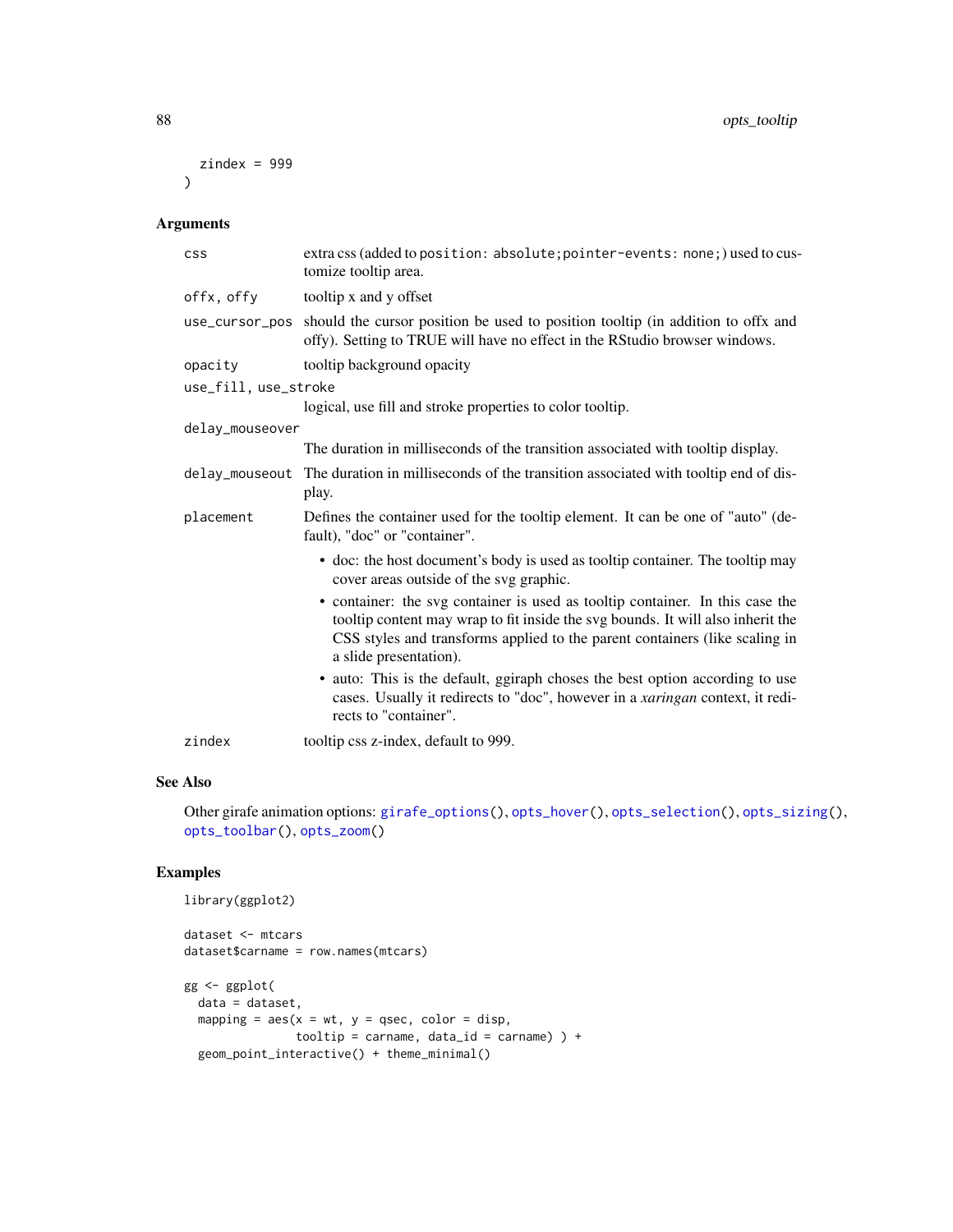```
x <- girafe(ggobj = gg)
x <- girafe_options(x,
 opts_tooltip(opacity = .7,
   offx = 20, offy = -10,
   use_fill = TRUE, use_stroke = TRUE,
    delay_mouseout = 1000) )
if( interactive() ) print(x)
```
<span id="page-88-0"></span>opts\_zoom *Zoom settings*

# Description

Allows customization of the zoom.

## Usage

 $opts_2$ zoom $(min = 1, max = 1)$ 

## Arguments

| min | minimum zoom factor |
|-----|---------------------|
| max | maximum zoom factor |

# See Also

```
Other girafe animation options: girafe_options(), opts_hover(), opts_selection(), opts_sizing(),
opts_toolbar(), opts_tooltip()
```
#### Examples

library(ggplot2)

```
dataset <- mtcars
dataset$carname = row.names(mtcars)
```

```
gg <- ggplot(
  data = dataset,
  mapping = \text{aes}(x = wt, y = qsec, color = disp,tooltip = carname, data_id = carname) ) +
  geom_point_interactive() + theme_minimal()
x <- girafe(ggobj = gg)
x <- girafe_options(x,
```

```
opts_2zoom(min = .7, max = 2))
if( interactive() ) print(x)
```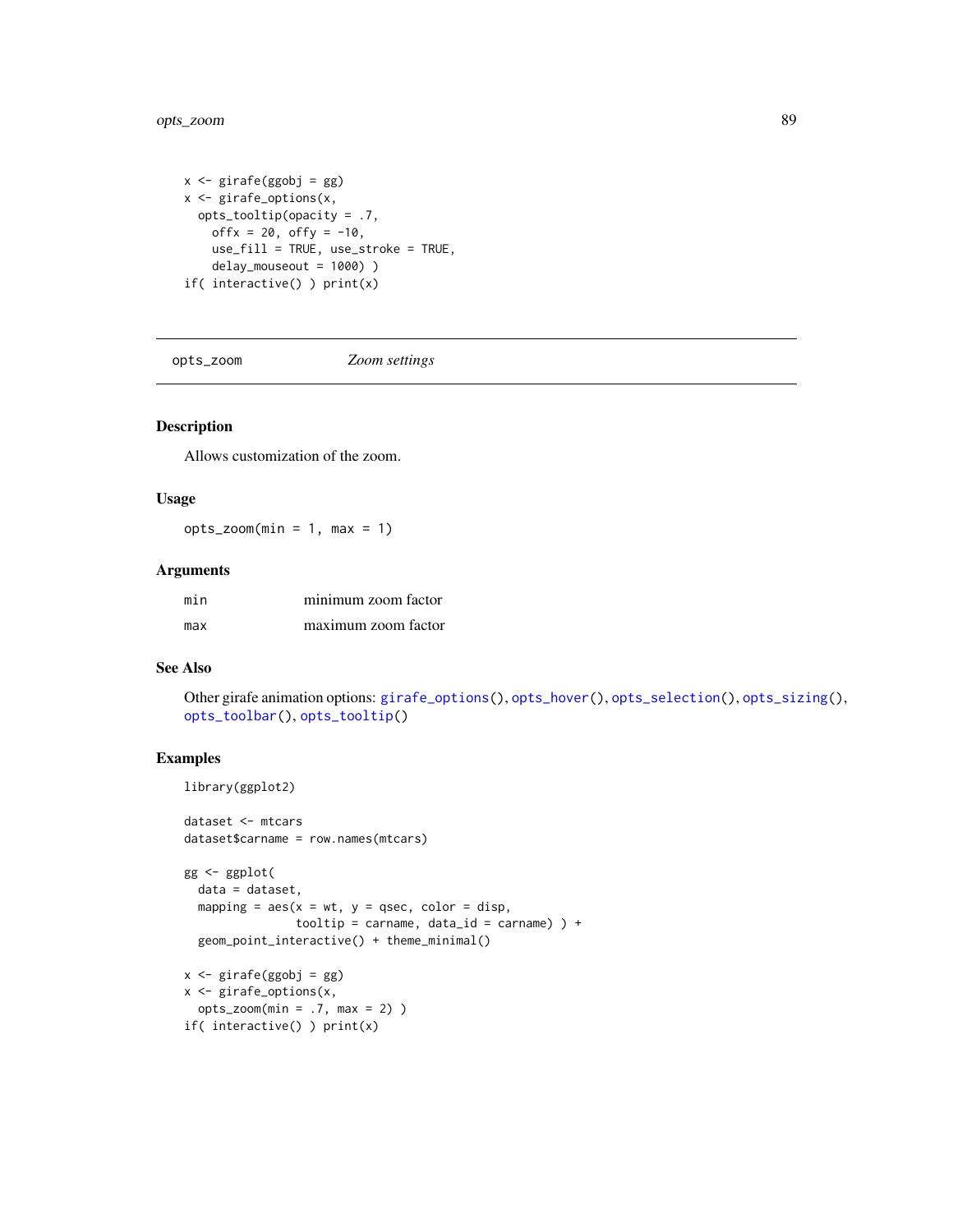## Description

Makes a reactive version of a ggiraph object for use in Shiny.

# Usage

```
renderggiraph(expr, env = parent.frame(), quoted = FALSE)
```
# Arguments

| expr   | An expression that returns a ggiraph object. |
|--------|----------------------------------------------|
| env    | The environment in which to evaluate expr.   |
| quoted | Is expr a quoted expression                  |

# Examples

```
## Not run:
if( require(shiny) && interactive() ){
  app_dir <- file.path( system.file(package = "ggiraph"), "examples/shiny" )
  shinyAppDir(appDir = app_dir )
}
## End(Not run)
```
renderGirafe *Reactive version of girafe*

# Description

Makes a reactive version of girafe object for use in Shiny.

#### Usage

```
renderGirafe(expr, env = parent.frame(), quoted = FALSE, outputArgs = list())
```
# Arguments

| expr       | An expression that returns a girafe() object.                                                                                                        |
|------------|------------------------------------------------------------------------------------------------------------------------------------------------------|
| env        | The environment in which to evaluate expr.                                                                                                           |
| quoted     | Is expr a quoted expression                                                                                                                          |
| outputArgs | A list of arguments to be passed through to the implicit call to girafe0utput()<br>when render Girafe is used in an interactive R Markdown document. |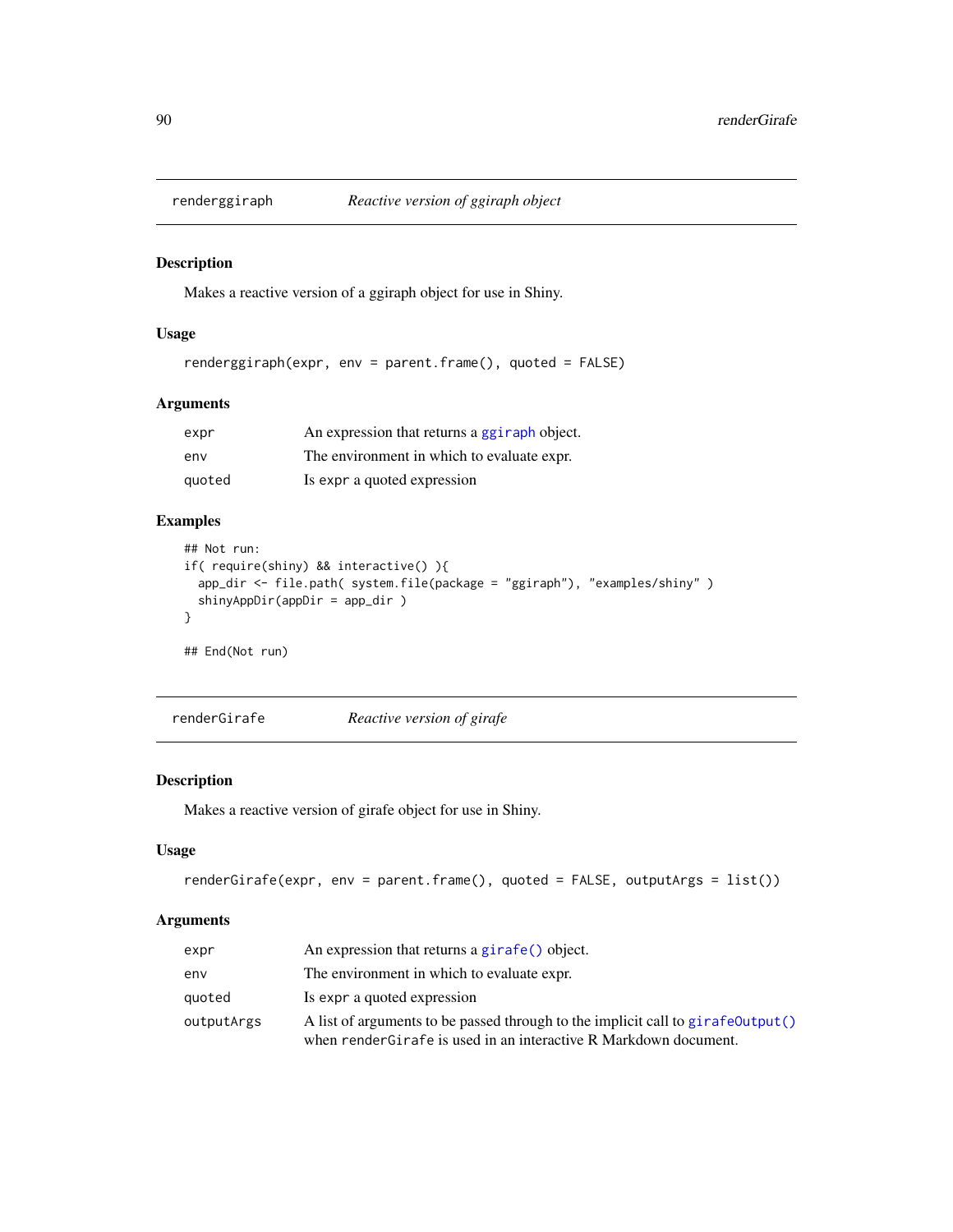run\_girafe\_example *Run shiny examples and see corresponding code*

#### Description

Run shiny examples and see corresponding code

## Usage

```
run_girafe_example(name = "crimes")
```
# Arguments

name an application name, one of cars, click\_scale, crimes, DT, dynamic\_ui, iris, maps and modal.

<span id="page-90-0"></span>scale\_alpha\_interactive

*Create interactive scales for alpha transparency*

#### Description

These scales are based on [scale\\_alpha\(\)](#page-0-0), [scale\\_alpha\\_continuous\(\)](#page-0-0), [scale\\_alpha\\_discrete\(\)](#page-0-0), [scale\\_alpha\\_binned\(\)](#page-0-0), [scale\\_alpha\\_ordinal\(\)](#page-0-0), [scale\\_alpha\\_date\(\)](#page-0-0), [scale\\_alpha\\_datetime\(\)](#page-0-0). See the documentation for those functions for more details.

#### Usage

```
scale_alpha_interactive(...)
```
scale\_alpha\_continuous\_interactive(...)

scale\_alpha\_discrete\_interactive(...)

scale\_alpha\_binned\_interactive(...)

scale\_alpha\_ordinal\_interactive(...)

scale\_alpha\_date\_interactive(...)

```
scale_alpha_datetime_interactive(...)
```
#### Arguments

... arguments passed to base function, plus any of the [interactive\\_parameters\(\)](#page-68-0).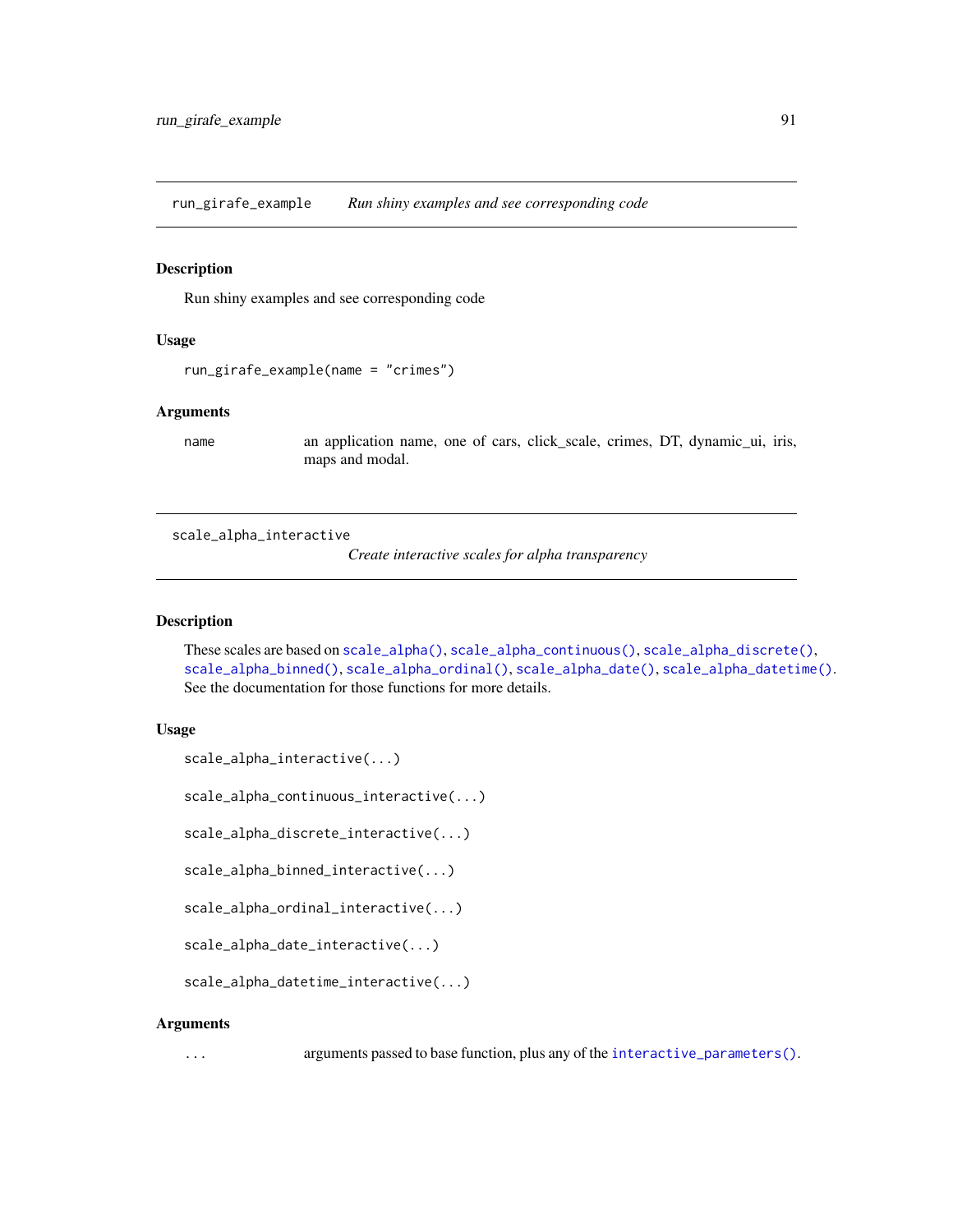## Value

An interactive scale object.

# Details for scale\_interactive and guide\_interactive functions

For scales, the interactive parameters can be supplied as arguments in the relevant function and they can be scalar values or vectors, depending on the number of breaks (levels) and the type of the guide used. The guides do not accept any interactive parameter directly, they receive them from the scales.

• When guide of type legend or bins is used, it will be converted to a [guide\\_legend\\_interactive\(\)](#page-63-0) or [guide\\_bins\\_interactive\(\)](#page-56-0) respectively, if it's not already.

The length of each scale interactive parameter vector should match the length of the breaks. It can also be a named vector, where each name should correspond to the same break name. It can also be defined as function that takes the breaks as input and returns a named or unnamed vector of values as output.

The interactive parameters here, give interactivity only to the key elements of the guide.

• When guide of type colourbar or coloursteps is used, it will be converted to a [guide\\_colourbar\\_interactive\(\)](#page-58-0) or [guide\\_coloursteps\\_interactive\(\)](#page-61-0) respectively, if it's not already.

The scale interactive parameters in this case should be scalar values and give interactivity to the colorbar only.

To provide interactivity to the rest of the elements of a guide, (title, labels, background, etc), the relevant theme elements or relevant guide arguments can be used. The guide arguments title. theme and label. theme can be defined as element\_text\_interactive (in fact, they will be converted to that if they are not already), either directly or via the theme. See the element\_\*\_interactive section for more details.

## See Also

# [girafe\(\)](#page-51-0)

Other interactive scale: [scale\\_colour\\_brewer\\_interactive\(](#page-91-0)), [scale\\_colour\\_interactive](#page-93-0), [scale\\_colour\\_steps\\_interactive\(](#page-95-0)), [scale\\_gradient\\_interactive](#page-96-0), [scale\\_linetype\\_interactive\(](#page-100-0)), [scale\\_manual\\_interactive](#page-101-0), [scale\\_shape\\_interactive\(](#page-104-0)), [scale\\_size\\_interactive\(](#page-106-0)), [scale\\_viridis\\_interactive](#page-107-0)

<span id="page-91-0"></span>scale\_colour\_brewer\_interactive *Create interactive colorbrewer scales*

## **Description**

These scales are based on [scale\\_colour\\_brewer\(\)](#page-0-0), [scale\\_fill\\_brewer\(\)](#page-0-0), [scale\\_colour\\_distiller\(\)](#page-0-0), [scale\\_fill\\_distiller\(\)](#page-0-0), [scale\\_colour\\_fermenter\(\)](#page-0-0), [scale\\_fill\\_fermenter\(\)](#page-0-0). See the documentation for those functions for more details.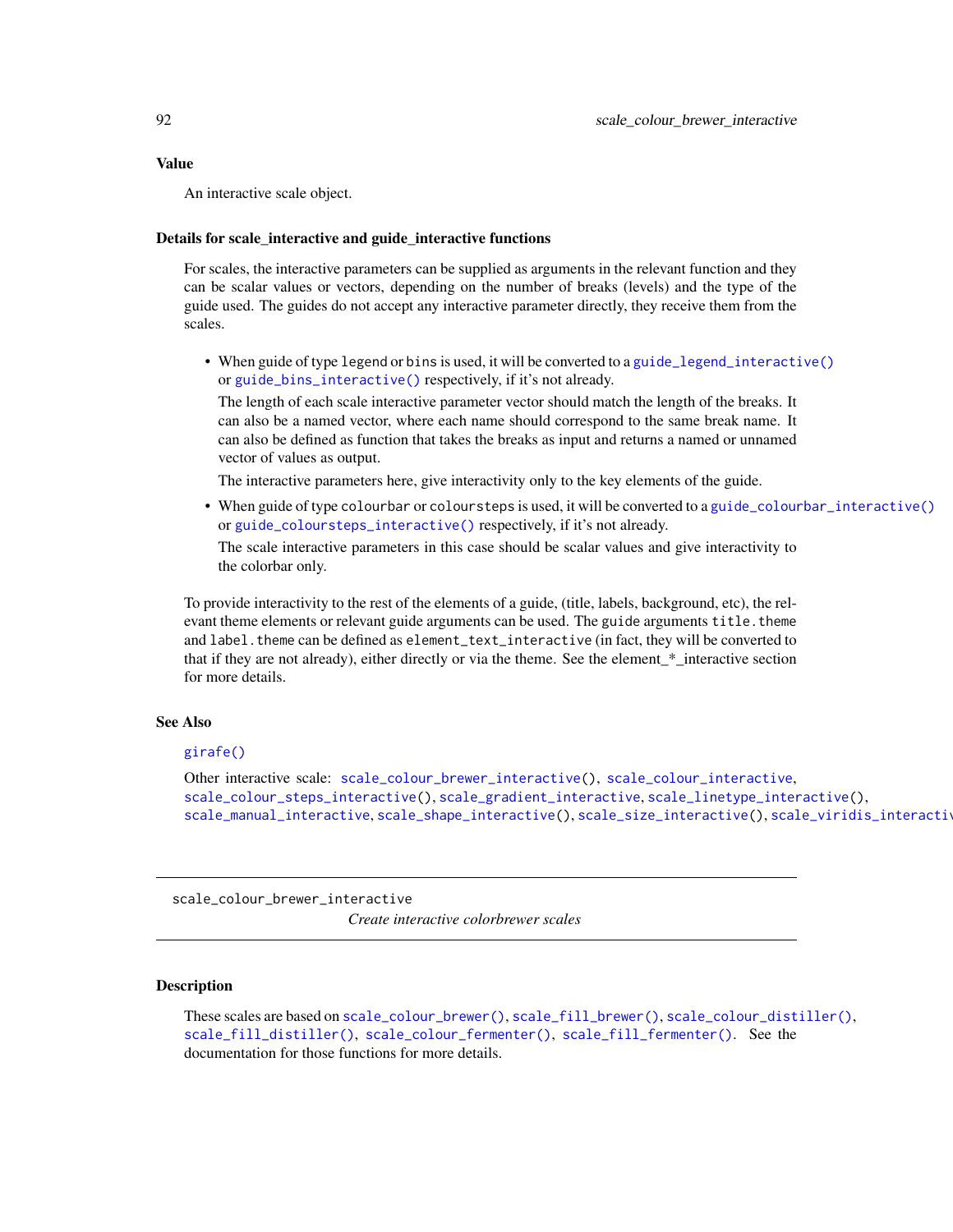## Usage

```
scale_colour_brewer_interactive(...)
```
scale\_color\_brewer\_interactive(...)

scale\_fill\_brewer\_interactive(...)

scale\_colour\_distiller\_interactive(...)

```
scale_color_distiller_interactive(...)
```

```
scale_fill_distiller_interactive(...)
```
scale\_colour\_fermenter\_interactive(...)

scale\_color\_fermenter\_interactive(...)

```
scale_fill_fermenter_interactive(...)
```
#### Arguments

... arguments passed to base function, plus any of the [interactive\\_parameters\(\)](#page-68-0).

#### Value

An interactive scale object.

#### Details for scale\_interactive and guide\_interactive functions

For scales, the interactive parameters can be supplied as arguments in the relevant function and they can be scalar values or vectors, depending on the number of breaks (levels) and the type of the guide used. The guides do not accept any interactive parameter directly, they receive them from the scales.

• When guide of type legend or bins is used, it will be converted to a [guide\\_legend\\_interactive\(\)](#page-63-0) or [guide\\_bins\\_interactive\(\)](#page-56-0) respectively, if it's not already.

The length of each scale interactive parameter vector should match the length of the breaks. It can also be a named vector, where each name should correspond to the same break name. It can also be defined as function that takes the breaks as input and returns a named or unnamed vector of values as output.

The interactive parameters here, give interactivity only to the key elements of the guide.

• When guide of type colourbar or coloursteps is used, it will be converted to a [guide\\_colourbar\\_interactive\(\)](#page-58-0) or [guide\\_coloursteps\\_interactive\(\)](#page-61-0) respectively, if it's not already. The scale interactive parameters in this case should be scalar values and give interactivity to the colorbar only.

To provide interactivity to the rest of the elements of a guide, (title, labels, background, etc), the relevant theme elements or relevant guide arguments can be used. The guide arguments title.theme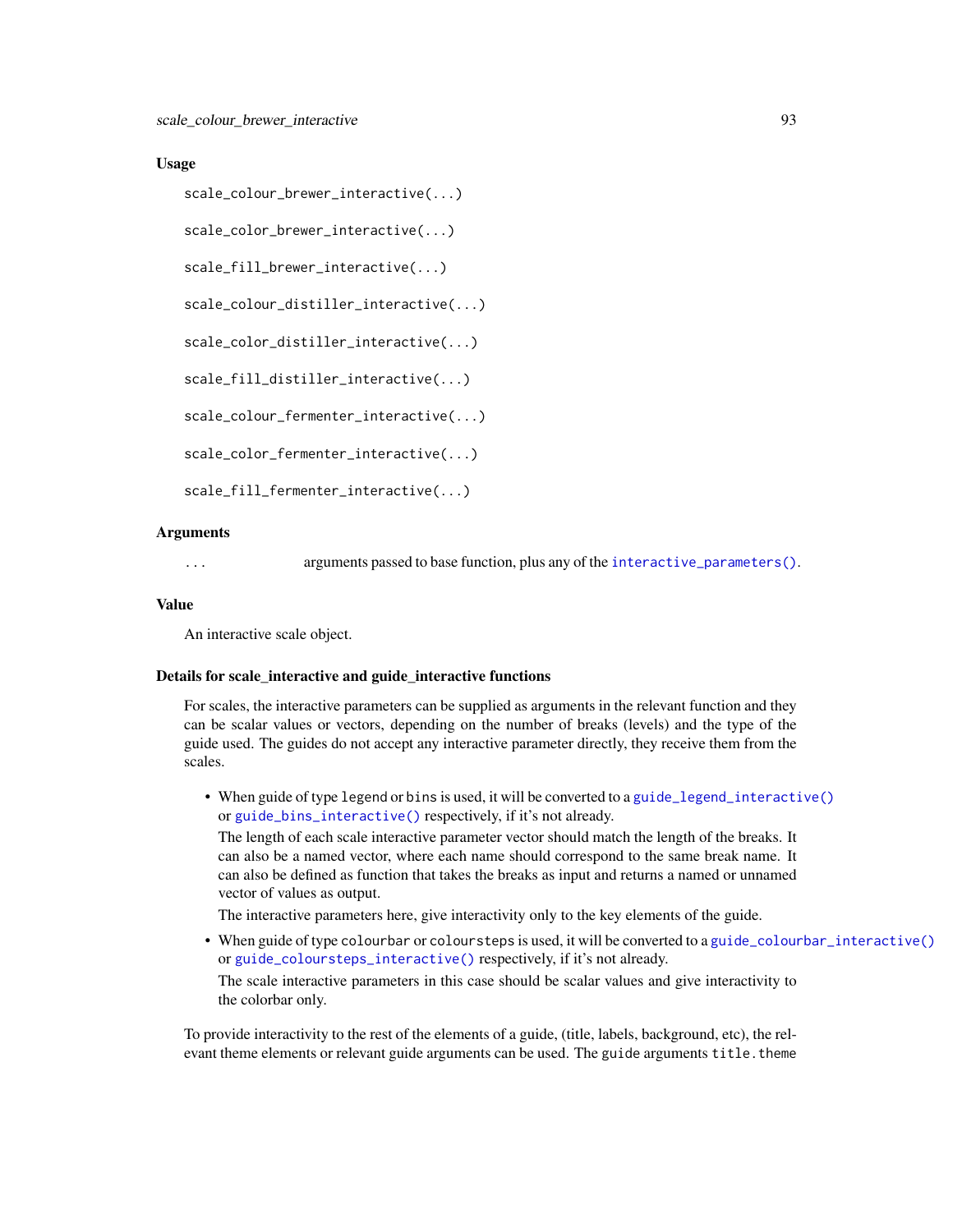and label. theme can be defined as element\_text\_interactive (in fact, they will be converted to that if they are not already), either directly or via the theme. See the element\_\*\_interactive section for more details.

## See Also

# [girafe\(\)](#page-51-0)

```
Other interactive scale: scale_alpha_interactive(), scale_colour_interactive, scale_colour_steps_interactive(),
scale_gradient_interactive, scale_linetype_interactive(), scale_manual_interactive,
scale_shape_interactive(), scale_size_interactive(), scale_viridis_interactive
```
<span id="page-93-0"></span>scale\_colour\_interactive

*Create interactive colour scales*

## Description

```
These scales are based on scale_colour_continuous(), scale_fill_continuous(), scale_colour_grey(),
scale_fill_grey(), scale_colour_hue(), scale_fill_hue(), scale_colour_binned(), scale_fill_binned(),
scale_colour_discrete(), scale_fill_discrete(), scale_colour_date(), scale_fill_date(),
scale_colour_datetime() and scale_fill_datetime(). See the documentation for those func-
tions for more details.
```
#### Usage

```
scale_colour_continuous_interactive(...)
```

```
scale_color_continuous_interactive(...)
```
scale\_fill\_continuous\_interactive(...)

```
scale_colour_grey_interactive(...)
```
scale\_color\_grey\_interactive(...)

scale\_fill\_grey\_interactive(...)

scale\_colour\_hue\_interactive(...)

```
scale_color_hue_interactive(...)
```
scale\_fill\_hue\_interactive(...)

scale\_colour\_binned\_interactive(...)

scale\_color\_binned\_interactive(...)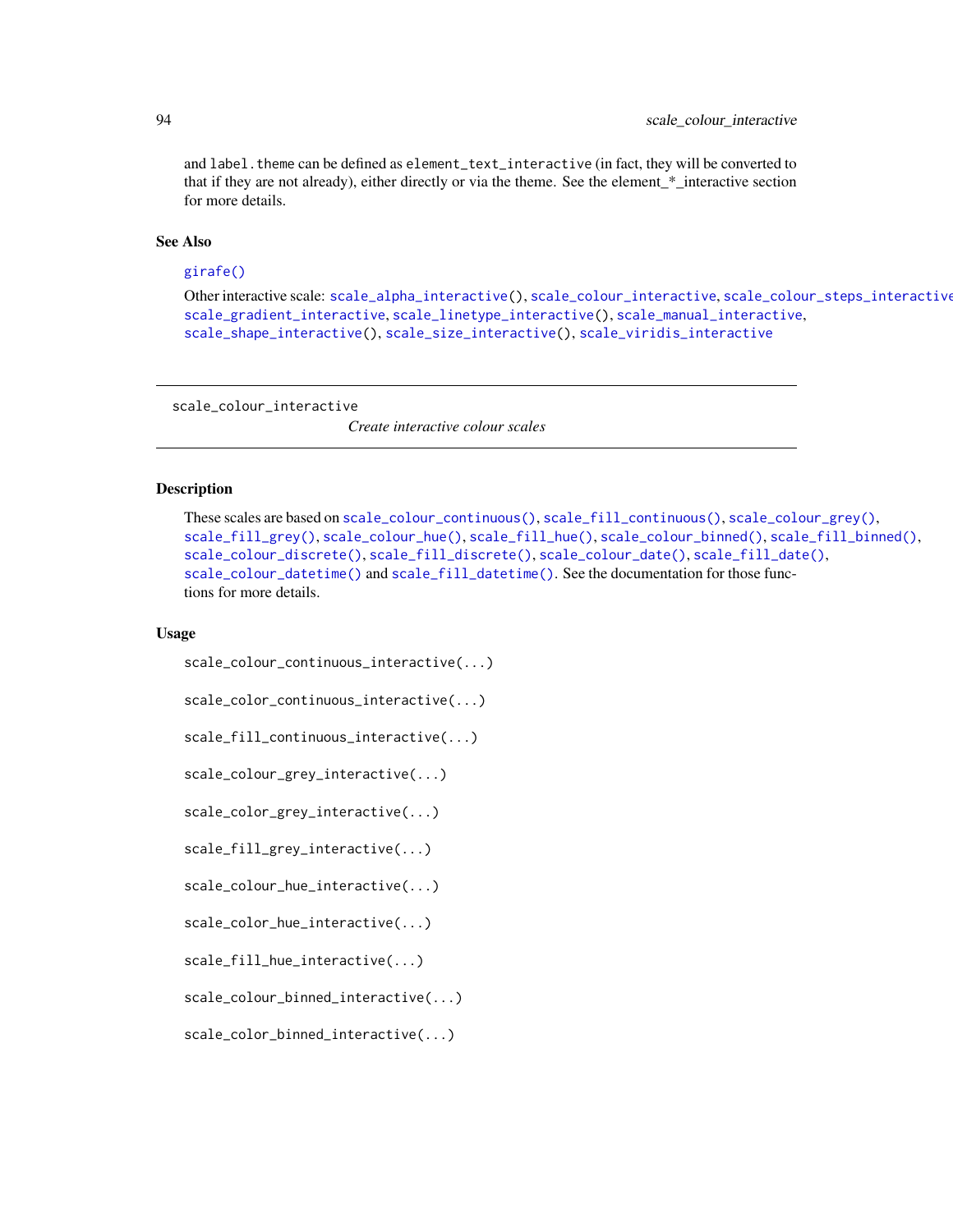```
scale_fill_binned_interactive(...)
```
scale\_colour\_discrete\_interactive(...)

```
scale_color_discrete_interactive(...)
```
scale\_fill\_discrete\_interactive(...)

```
scale_colour_date_interactive(...)
```
scale\_color\_date\_interactive(...)

scale\_fill\_date\_interactive(...)

scale\_colour\_datetime\_interactive(...)

scale\_color\_datetime\_interactive(...)

scale\_fill\_datetime\_interactive(...)

# Arguments

... arguments passed to base function, plus any of the [interactive\\_parameters\(\)](#page-68-0).

#### Value

An interactive scale object.

#### Details for scale\_interactive and guide\_interactive functions

For scales, the interactive parameters can be supplied as arguments in the relevant function and they can be scalar values or vectors, depending on the number of breaks (levels) and the type of the guide used. The guides do not accept any interactive parameter directly, they receive them from the scales.

• When guide of type legend or bins is used, it will be converted to a [guide\\_legend\\_interactive\(\)](#page-63-0) or [guide\\_bins\\_interactive\(\)](#page-56-0) respectively, if it's not already.

The length of each scale interactive parameter vector should match the length of the breaks. It can also be a named vector, where each name should correspond to the same break name. It can also be defined as function that takes the breaks as input and returns a named or unnamed vector of values as output.

The interactive parameters here, give interactivity only to the key elements of the guide.

• When guide of type colourbar or coloursteps is used, it will be converted to a [guide\\_colourbar\\_interactive\(\)](#page-58-0) or [guide\\_coloursteps\\_interactive\(\)](#page-61-0) respectively, if it's not already. The scale interactive parameters in this case should be scalar values and give interactivity to the colorbar only.

To provide interactivity to the rest of the elements of a guide, (title, labels, background, etc), the relevant theme elements or relevant guide arguments can be used. The guide arguments title.theme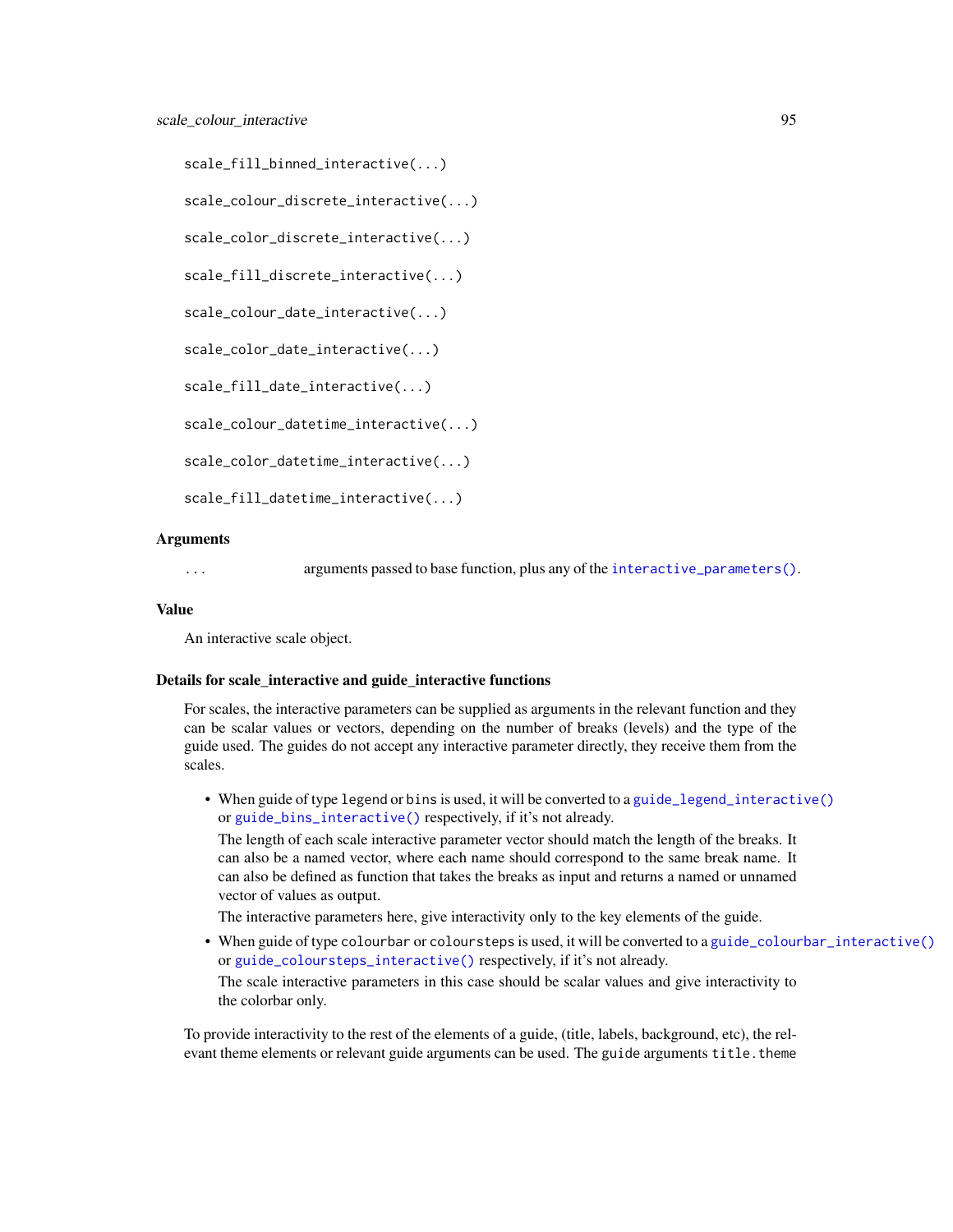and label. theme can be defined as element\_text\_interactive (in fact, they will be converted to that if they are not already), either directly or via the theme. See the element\_\*\_interactive section for more details.

# See Also

## [girafe\(\)](#page-51-0)

```
Other interactive scale: scale_alpha_interactive(), scale_colour_brewer_interactive(),
scale_colour_steps_interactive(), scale_gradient_interactive, scale_linetype_interactive(),
scale_manual_interactive, scale_shape_interactive(), scale_size_interactive(), scale_viridis_interactive
```
<span id="page-95-0"></span>scale\_colour\_steps\_interactive

*Create interactive binned gradient colour scales*

#### Description

These scales are based on [scale\\_colour\\_steps\(\)](#page-0-0), [scale\\_fill\\_steps\(\)](#page-0-0), [scale\\_colour\\_steps2\(\)](#page-0-0), [scale\\_fill\\_steps2\(\)](#page-0-0), [scale\\_colour\\_stepsn\(\)](#page-0-0) and [scale\\_fill\\_stepsn\(\)](#page-0-0). See the documentation for those functions for more details.

#### Usage

```
scale_colour_steps_interactive(...)
```
scale\_color\_steps\_interactive(...)

scale\_fill\_steps\_interactive(...)

scale\_colour\_steps2\_interactive(...)

```
scale_color_steps2_interactive(...)
```
scale\_fill\_steps2\_interactive(...)

scale\_colour\_stepsn\_interactive(...)

scale\_color\_stepsn\_interactive(...)

scale\_fill\_stepsn\_interactive(...)

#### Arguments

... arguments passed to base function, plus any of the [interactive\\_parameters\(\)](#page-68-0).

#### Value

An interactive scale object.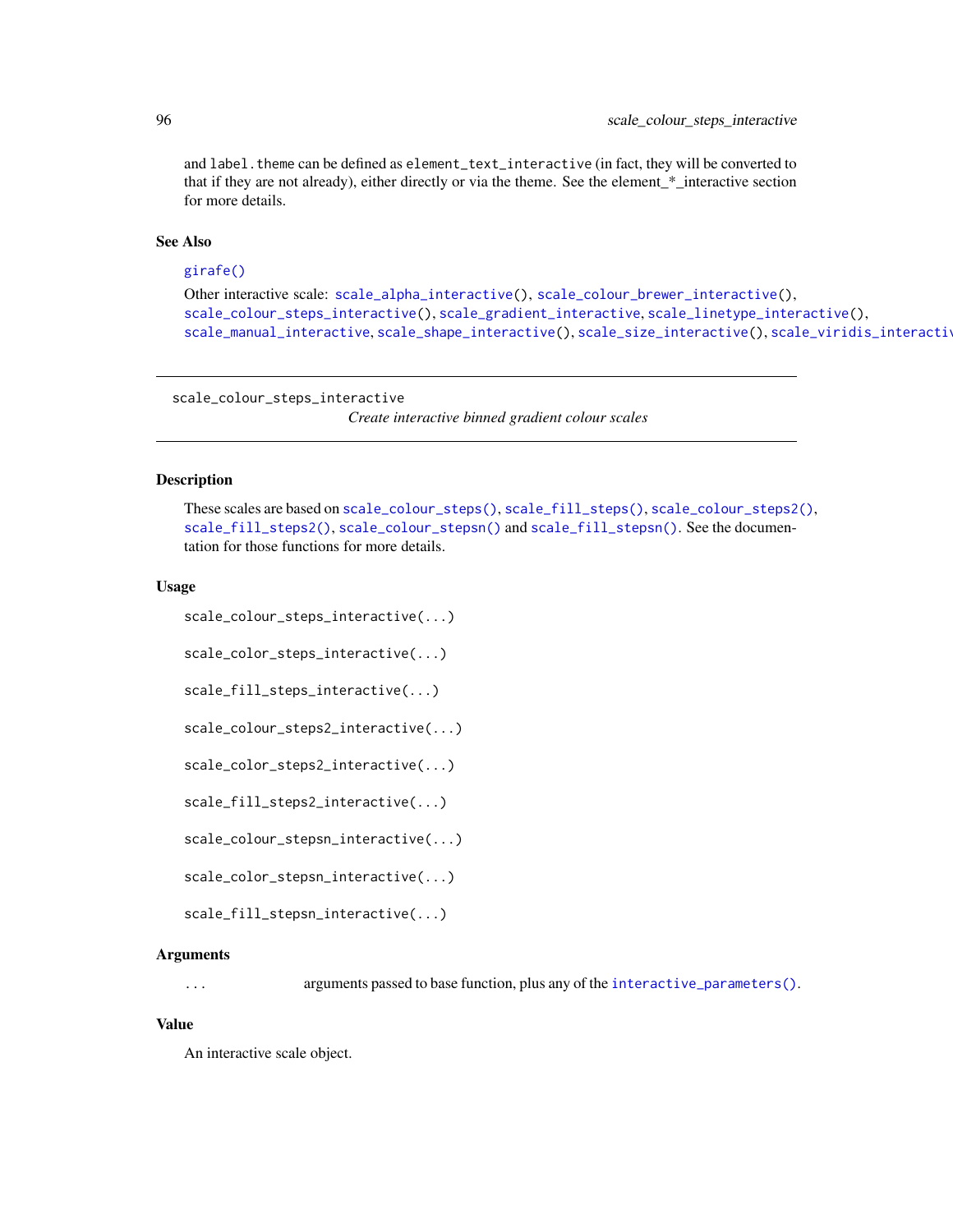#### Details for scale\_interactive and guide\_interactive functions

For scales, the interactive parameters can be supplied as arguments in the relevant function and they can be scalar values or vectors, depending on the number of breaks (levels) and the type of the guide used. The guides do not accept any interactive parameter directly, they receive them from the scales.

• When guide of type legend or bins is used, it will be converted to a [guide\\_legend\\_interactive\(\)](#page-63-0) or [guide\\_bins\\_interactive\(\)](#page-56-0) respectively, if it's not already.

The length of each scale interactive parameter vector should match the length of the breaks. It can also be a named vector, where each name should correspond to the same break name. It can also be defined as function that takes the breaks as input and returns a named or unnamed vector of values as output.

The interactive parameters here, give interactivity only to the key elements of the guide.

• When guide of type colourbar or coloursteps is used, it will be converted to a [guide\\_colourbar\\_interactive\(\)](#page-58-0) or [guide\\_coloursteps\\_interactive\(\)](#page-61-0) respectively, if it's not already.

The scale interactive parameters in this case should be scalar values and give interactivity to the colorbar only.

To provide interactivity to the rest of the elements of a guide, (title, labels, background, etc), the relevant theme elements or relevant guide arguments can be used. The guide arguments title. theme and label. theme can be defined as element\_text\_interactive (in fact, they will be converted to that if they are not already), either directly or via the theme. See the element\_\*\_interactive section for more details.

## See Also

# [girafe\(\)](#page-51-0)

Other interactive scale: [scale\\_alpha\\_interactive\(](#page-90-0)), [scale\\_colour\\_brewer\\_interactive\(](#page-91-0)), [scale\\_colour\\_interactive](#page-93-0), [scale\\_gradient\\_interactive](#page-96-0), [scale\\_linetype\\_interactive\(](#page-100-0)), [scale\\_manual\\_interactive](#page-101-0), [scale\\_shape\\_interactive\(](#page-104-0)), [scale\\_size\\_interactive\(](#page-106-0)), [scale\\_viridis\\_interactive](#page-107-0)

<span id="page-96-0"></span>scale\_gradient\_interactive

*Create interactive gradient colour scales*

#### Description

These scales are based on [scale\\_colour\\_gradient\(\)](#page-0-0), [scale\\_fill\\_gradient\(\)](#page-0-0), [scale\\_colour\\_gradient2\(\)](#page-0-0), [scale\\_fill\\_gradient2\(\)](#page-0-0), [scale\\_colour\\_gradientn\(\)](#page-0-0) and [scale\\_fill\\_gradientn\(\)](#page-0-0). See the documentation for those functions for more details.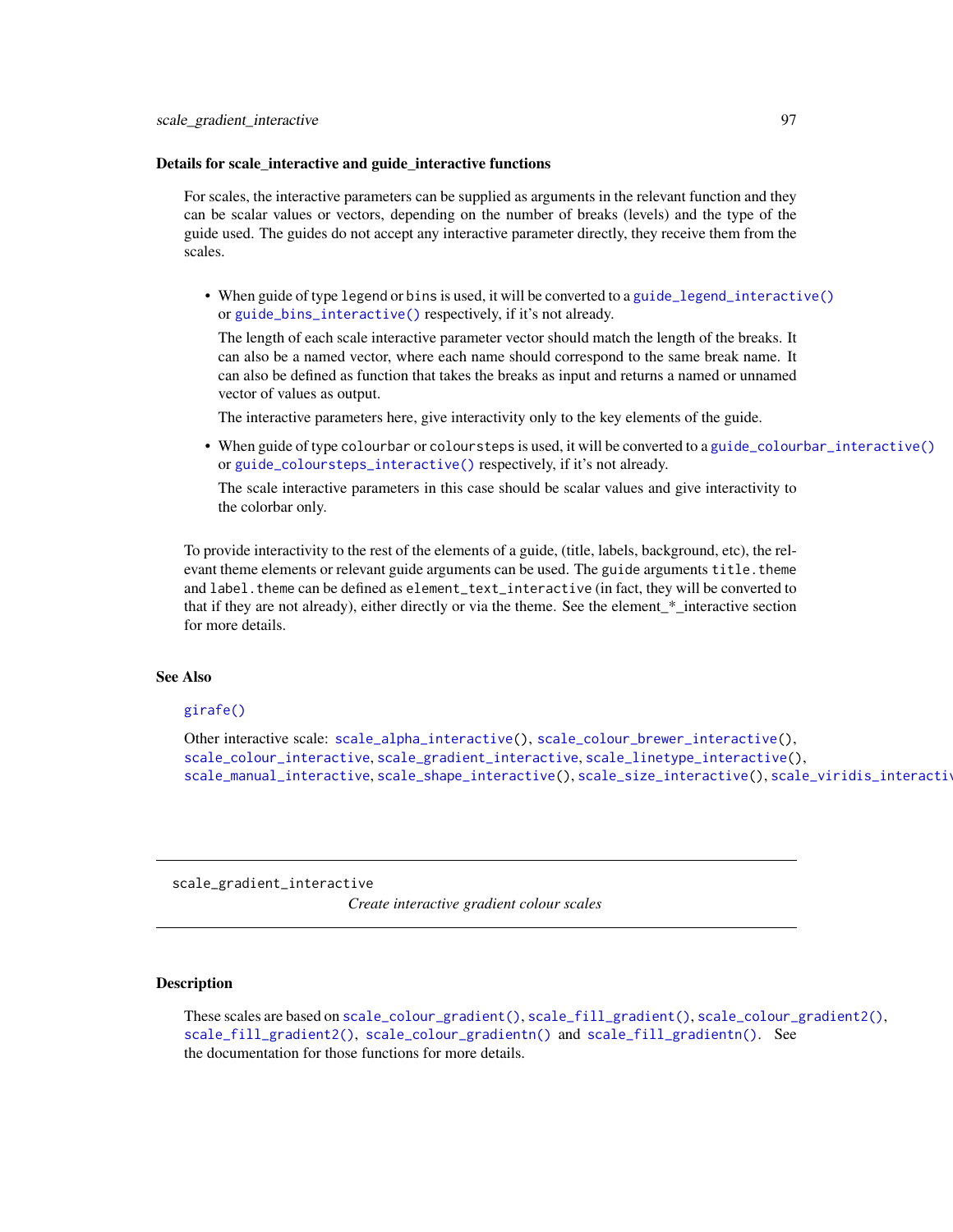#### Usage

```
scale_colour_gradient_interactive(...)
```

```
scale_color_gradient_interactive(...)
```

```
scale_fill_gradient_interactive(...)
```

```
scale_colour_gradient2_interactive(...)
```

```
scale_color_gradient2_interactive(...)
```

```
scale_fill_gradient2_interactive(...)
```

```
scale_colour_gradientn_interactive(...)
```

```
scale_color_gradientn_interactive(...)
```

```
scale_fill_gradientn_interactive(...)
```
#### Arguments

... arguments passed to base function, plus any of the [interactive\\_parameters\(\)](#page-68-0).

#### Value

An interactive scale object.

#### Details for scale\_interactive and guide\_interactive functions

For scales, the interactive parameters can be supplied as arguments in the relevant function and they can be scalar values or vectors, depending on the number of breaks (levels) and the type of the guide used. The guides do not accept any interactive parameter directly, they receive them from the scales.

• When guide of type legend or bins is used, it will be converted to a [guide\\_legend\\_interactive\(\)](#page-63-0) or [guide\\_bins\\_interactive\(\)](#page-56-0) respectively, if it's not already.

The length of each scale interactive parameter vector should match the length of the breaks. It can also be a named vector, where each name should correspond to the same break name. It can also be defined as function that takes the breaks as input and returns a named or unnamed vector of values as output.

The interactive parameters here, give interactivity only to the key elements of the guide.

• When guide of type colourbar or coloursteps is used, it will be converted to a [guide\\_colourbar\\_interactive\(\)](#page-58-0) or [guide\\_coloursteps\\_interactive\(\)](#page-61-0) respectively, if it's not already. The scale interactive parameters in this case should be scalar values and give interactivity to the colorbar only.

To provide interactivity to the rest of the elements of a guide, (title, labels, background, etc), the relevant theme elements or relevant guide arguments can be used. The guide arguments title. theme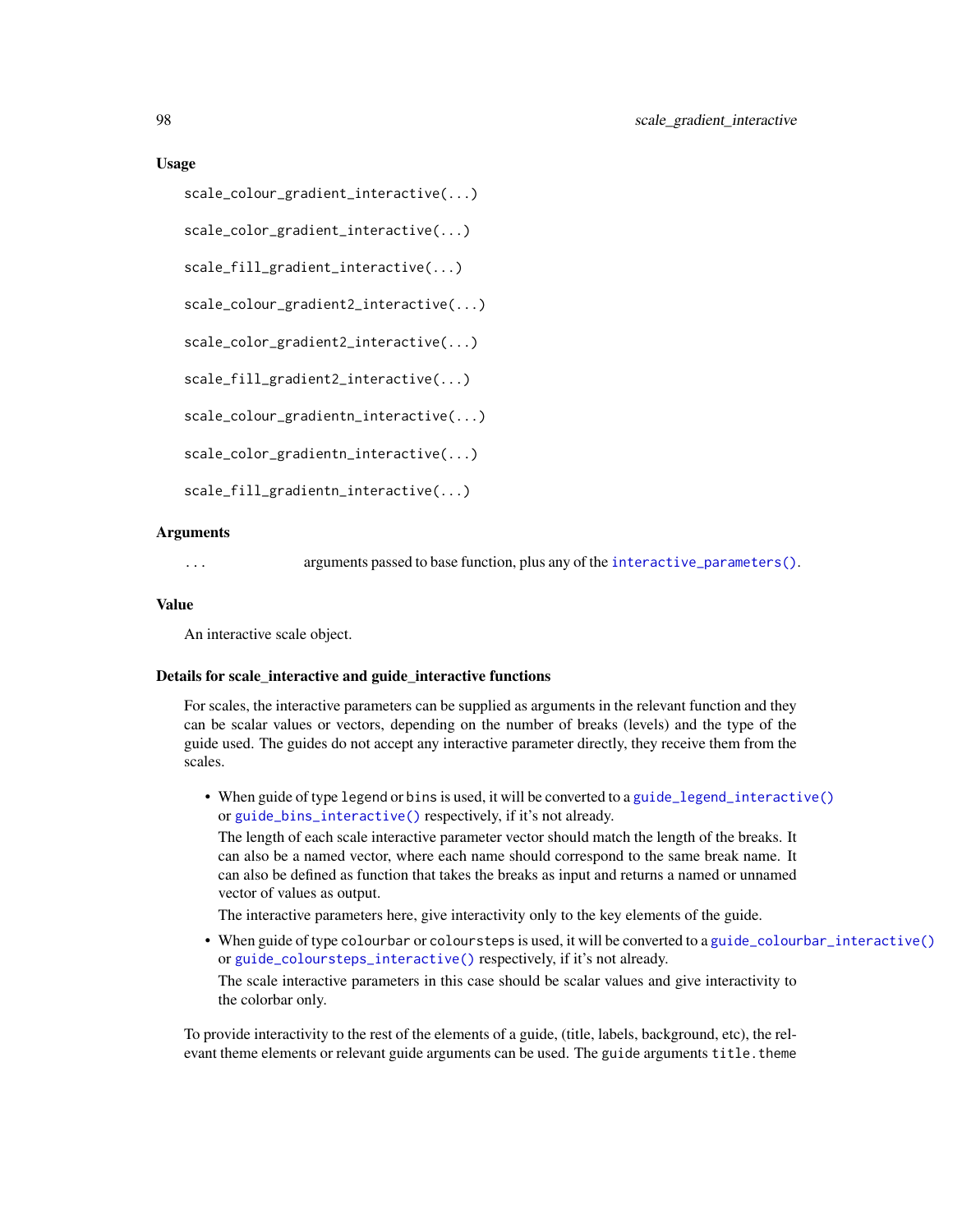# scale\_gradient\_interactive 99

and label. theme can be defined as element\_text\_interactive (in fact, they will be converted to that if they are not already), either directly or via the theme. See the element\_\*\_interactive section for more details.

## See Also

# [girafe\(\)](#page-51-0)

```
Other interactive scale: scale_alpha_interactive(), scale_colour_brewer_interactive(),
scale_colour_interactive, scale_colour_steps_interactive(), scale_linetype_interactive(),
scale_manual_interactive, scale_shape_interactive(), scale_size_interactive(), scale_viridis_interactive
```
## Examples

```
# add interactive gradient colour scale to a ggplot ------
library(ggplot2)
library(ggiraph)
df \leq expand.grid(x = 0:5, y = 0:5)
df$z <- runif(nrow(df))
p \leftarrow \text{ggplot}(df, \text{aes}(x, y, \text{fill} = z, \text{tooltip} = "tooltip")) +
  geom_raster_interactive()
# add an interactive scale (guide is colourbar)
p1 <- p + scale_fill_gradient_interactive(data_id = "colourbar",
                                            onclick = "alert(\"colourbar\")",
                                            tooltip = "colourbar")
x \le - girafe(ggobj = p1)
if (interactive()) print(x)
# make the legend title interactive
p2 <- p + scale_fill_gradient_interactive(
  data_id = "colourbar",
  onclick = "alert(\Upsilon"colourbar\Upsilon",
  tooltip = "colourbar",
  name = label_interactive(
    "z",data_id = "colourbar",
    onclick = "alert(\"colourbar\")",
    tooltip = "colourbar"
  )
\lambdax <- girafe(ggobj = p2)
x <- girafe_options(x,
                   opts_hover_key(girafe_css("stroke:red", text="stroke:none;fill:red")))
if (interactive()) print(x)
# make the legend labels interactive
p3 <- p + scale_fill_gradient_interactive(
  data_id = "colourbar",
  onclick = "alert(\"colourbar\")",
  tooltip = "colourbar",
```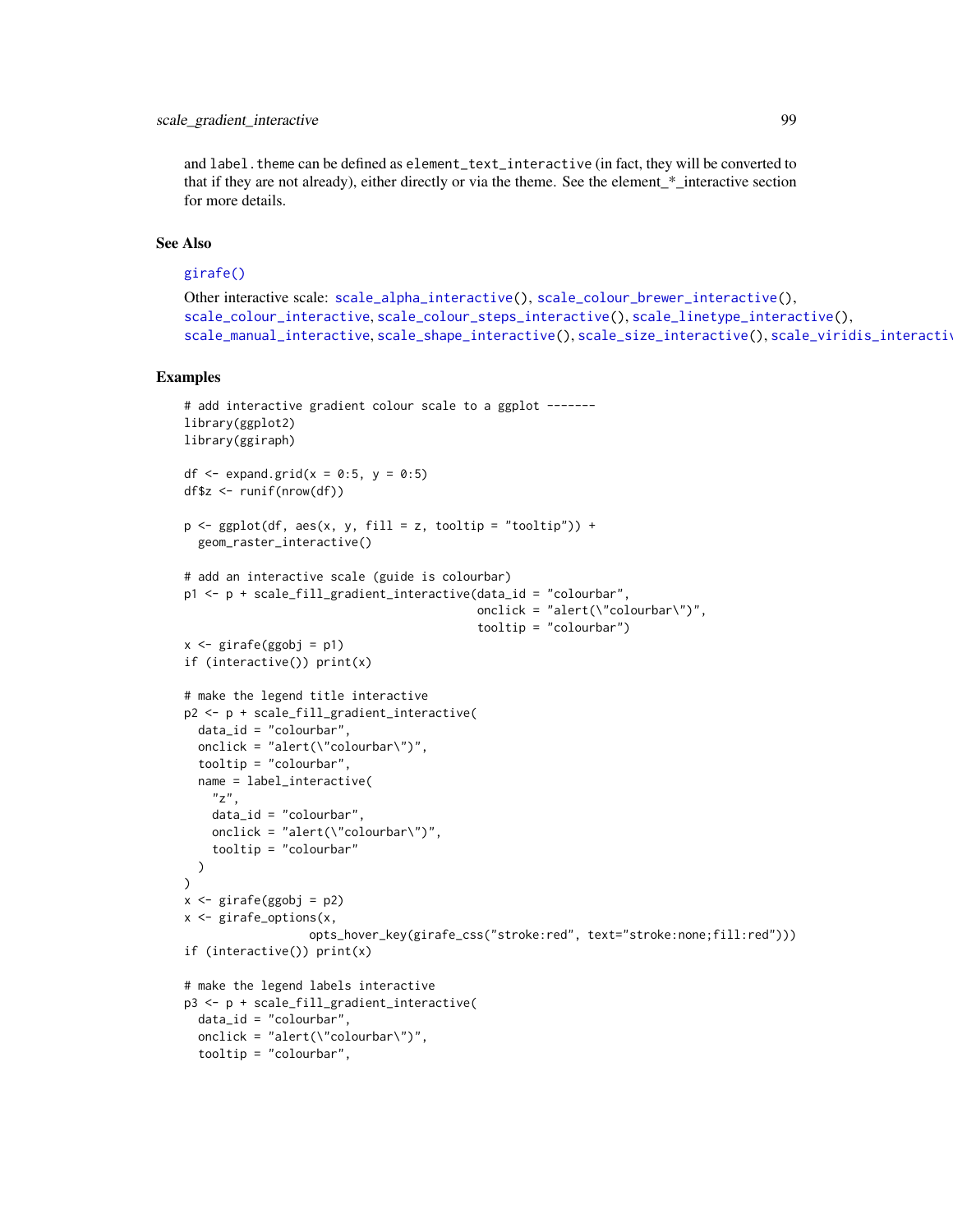```
name = label_interactive(
    "z",data_id = "colourbar",
   onclick = "alert(\"colourbar\")",
   tooltip = "colourbar"
  ),
  labels = function(breaks) {
   br <- na.omit(breaks)
   label_interactive(
      as.character(breaks),
      data_id = paste0("colourbar", br),
      onclick = "alert(\"colourbar\")",
      tooltip = paste0("colourbar", br)
   )
  }
)
x <- girafe(ggobj = p3)
x <- girafe_options(x,
                  opts_hover_key(girafe_css("stroke:red", text="stroke:none;fill:red")))
if (interactive()) print(x)
# also via the guide
p4 <- p + scale_fill_gradient_interactive(
  data_id = "colourbar",
  onclick = "alert(\"colourbar\")",
  tooltip = "colourbar",
  guide = guide_colourbar_interactive(
   title.theme = element_text_interactive(
      size = 8,
      data_id = "colourbar",
      onclick = "alert(\"colourbar\")",
     tooltip = "colourbar"
   ),
    label.theme = element_text_interactive(
      size = 8,
      data_id = "colourbar",
      onclick = "alert(\"colourbar\")",
      tooltip = "colourbar"
   )
  )
)
x <- girafe(ggobj = p4)
x <- girafe_options(x,
                  opts_hover_key(girafe_css("stroke:red", text="stroke:none;fill:red")))
if (interactive()) print(x)
# make the legend background interactive
p5 \leq -p4 + \text{ theme}legend.background = element_rect_interactive(
   data_id = "colourbar",
   onclick = "alert(\"colourbar\")",
    tooltip = "colourbar"
  )
```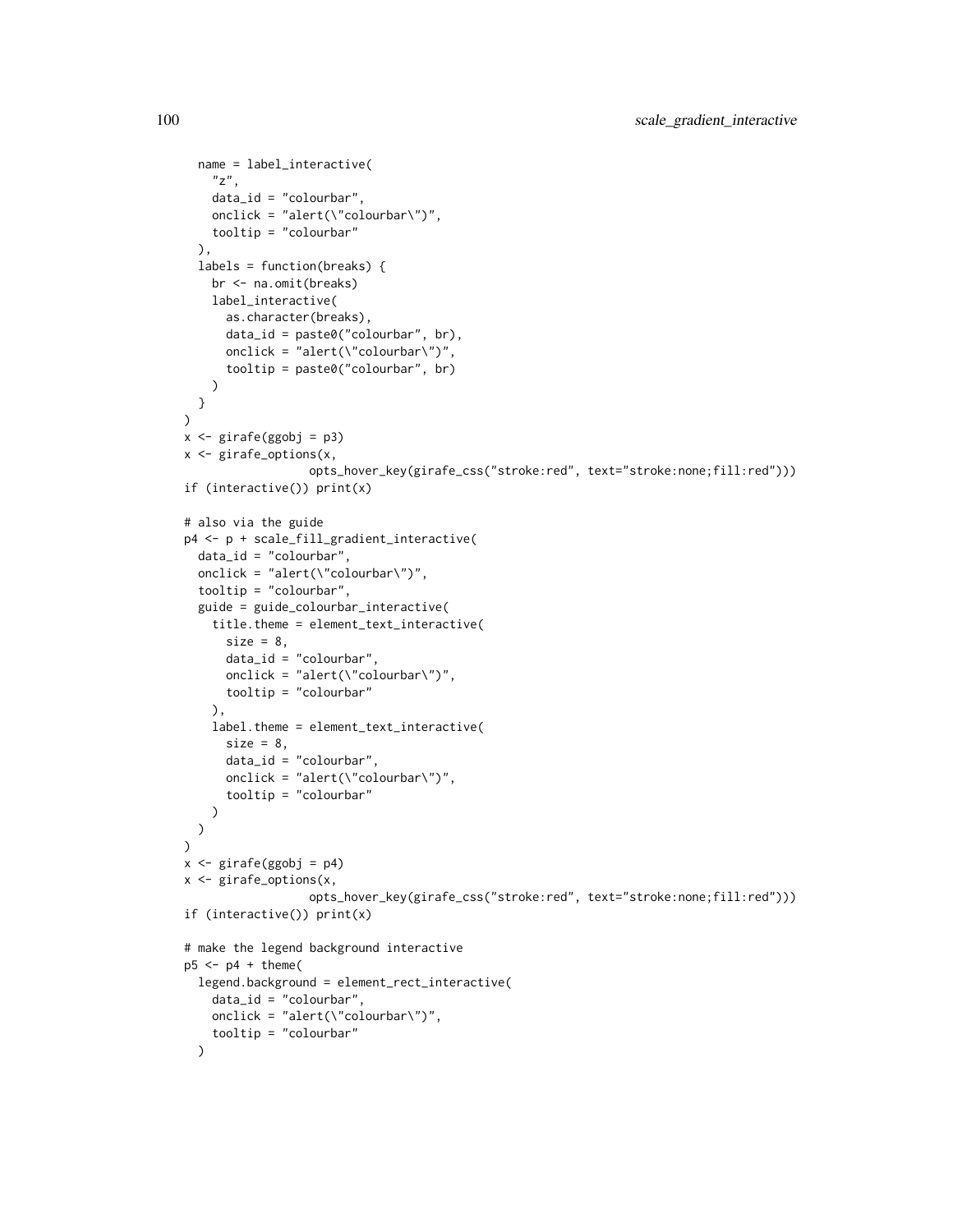scale\_linetype\_interactive 101

```
\lambdax \leftarrow girafe(ggobj = p5)
x <- girafe_options(x,
                   opts_hover_key(girafe_css("stroke:red", text="stroke:none;fill:red")))
if (interactive()) print(x)
```
<span id="page-100-0"></span>scale\_linetype\_interactive

*Create interactive scales for line patterns*

#### Description

These scales are based on [scale\\_linetype\(\)](#page-0-0), [scale\\_linetype\\_continuous\(\)](#page-0-0), [scale\\_linetype\\_discrete\(\)](#page-0-0) and [scale\\_linetype\\_binned\(\)](#page-0-0). See the documentation for those functions for more details.

#### Usage

scale\_linetype\_interactive(...)

scale\_linetype\_continuous\_interactive(...)

scale\_linetype\_discrete\_interactive(...)

scale\_linetype\_binned\_interactive(...)

#### Arguments

... arguments passed to base function, plus any of the [interactive\\_parameters\(\)](#page-68-0).

#### Value

An interactive scale object.

## Details for scale\_interactive and guide\_interactive functions

For scales, the interactive parameters can be supplied as arguments in the relevant function and they can be scalar values or vectors, depending on the number of breaks (levels) and the type of the guide used. The guides do not accept any interactive parameter directly, they receive them from the scales.

• When guide of type legend or bins is used, it will be converted to a [guide\\_legend\\_interactive\(\)](#page-63-0) or [guide\\_bins\\_interactive\(\)](#page-56-0) respectively, if it's not already.

The length of each scale interactive parameter vector should match the length of the breaks. It can also be a named vector, where each name should correspond to the same break name. It can also be defined as function that takes the breaks as input and returns a named or unnamed vector of values as output.

The interactive parameters here, give interactivity only to the key elements of the guide.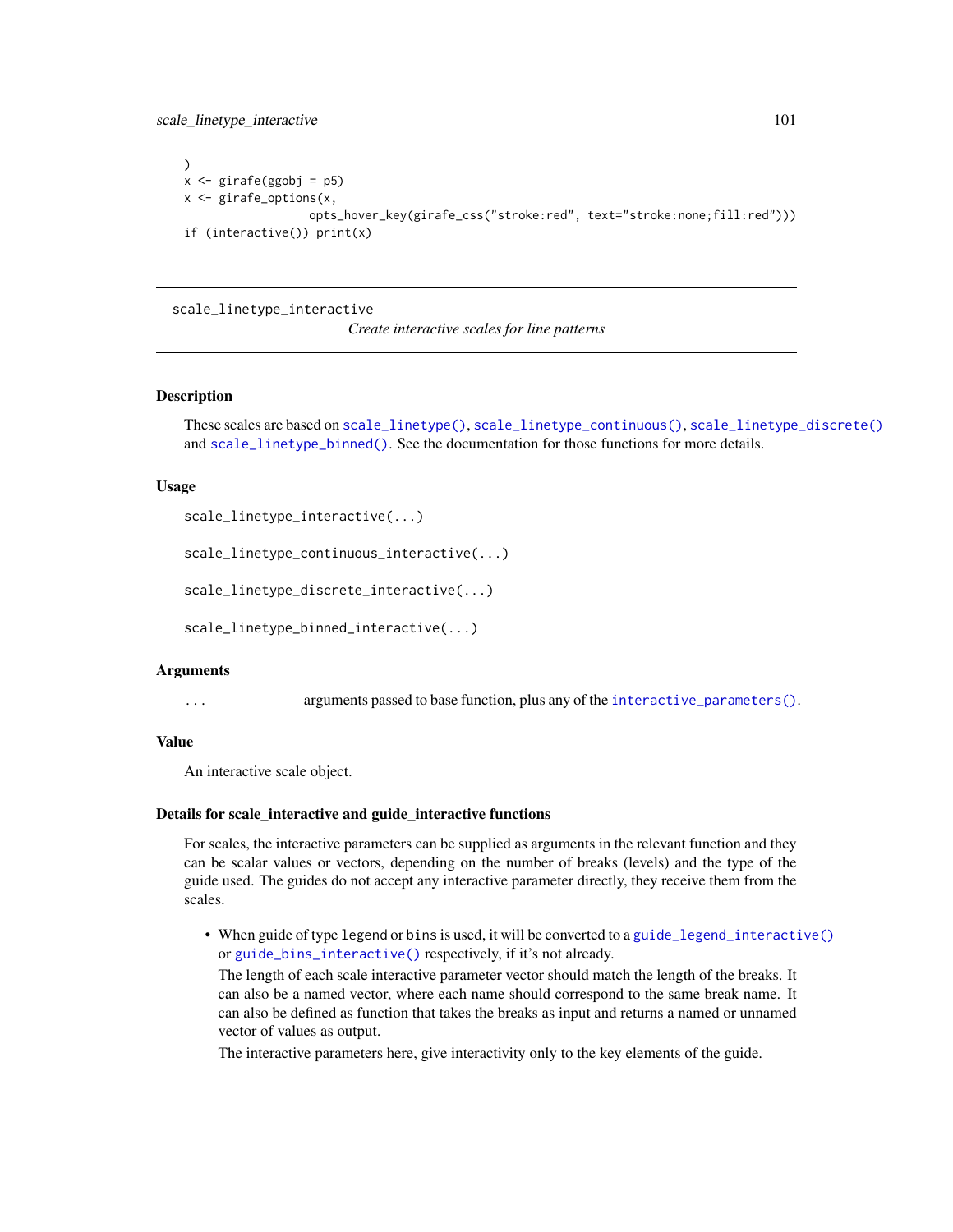• When guide of type colourbar or coloursteps is used, it will be converted to a [guide\\_colourbar\\_interactive\(\)](#page-58-0) or [guide\\_coloursteps\\_interactive\(\)](#page-61-0) respectively, if it's not already.

The scale interactive parameters in this case should be scalar values and give interactivity to the colorbar only.

To provide interactivity to the rest of the elements of a guide, (title, labels, background, etc), the relevant theme elements or relevant guide arguments can be used. The guide arguments title.theme and label. theme can be defined as element\_text\_interactive (in fact, they will be converted to that if they are not already), either directly or via the theme. See the element\_\*\_interactive section for more details.

#### See Also

## [girafe\(\)](#page-51-0)

```
Other interactive scale: scale_alpha_interactive(), scale_colour_brewer_interactive(),
scale_colour_interactive, scale_colour_steps_interactive(), scale_gradient_interactive,
scale_manual_interactive, scale_shape_interactive(), scale_size_interactive(), scale_viridis_interactive
```
<span id="page-101-0"></span>scale\_manual\_interactive

*Create your own interactive discrete scale*

# **Description**

These scales are based on [scale\\_colour\\_manual\(\)](#page-0-0), [scale\\_fill\\_manual\(\)](#page-0-0), [scale\\_size\\_manual\(\)](#page-0-0), [scale\\_shape\\_manual\(\)](#page-0-0), [scale\\_linetype\\_manual\(\)](#page-0-0), [scale\\_alpha\\_manual\(\)](#page-0-0) and [scale\\_discrete\\_manual\(\)](#page-0-0). See the documentation for those functions for more details.

## Usage

```
scale_colour_manual_interactive(...)
```
scale\_color\_manual\_interactive(...)

scale\_fill\_manual\_interactive(...)

scale\_size\_manual\_interactive(...)

scale\_shape\_manual\_interactive(...)

scale\_linetype\_manual\_interactive(...)

scale\_alpha\_manual\_interactive(...)

scale\_discrete\_manual\_interactive(...)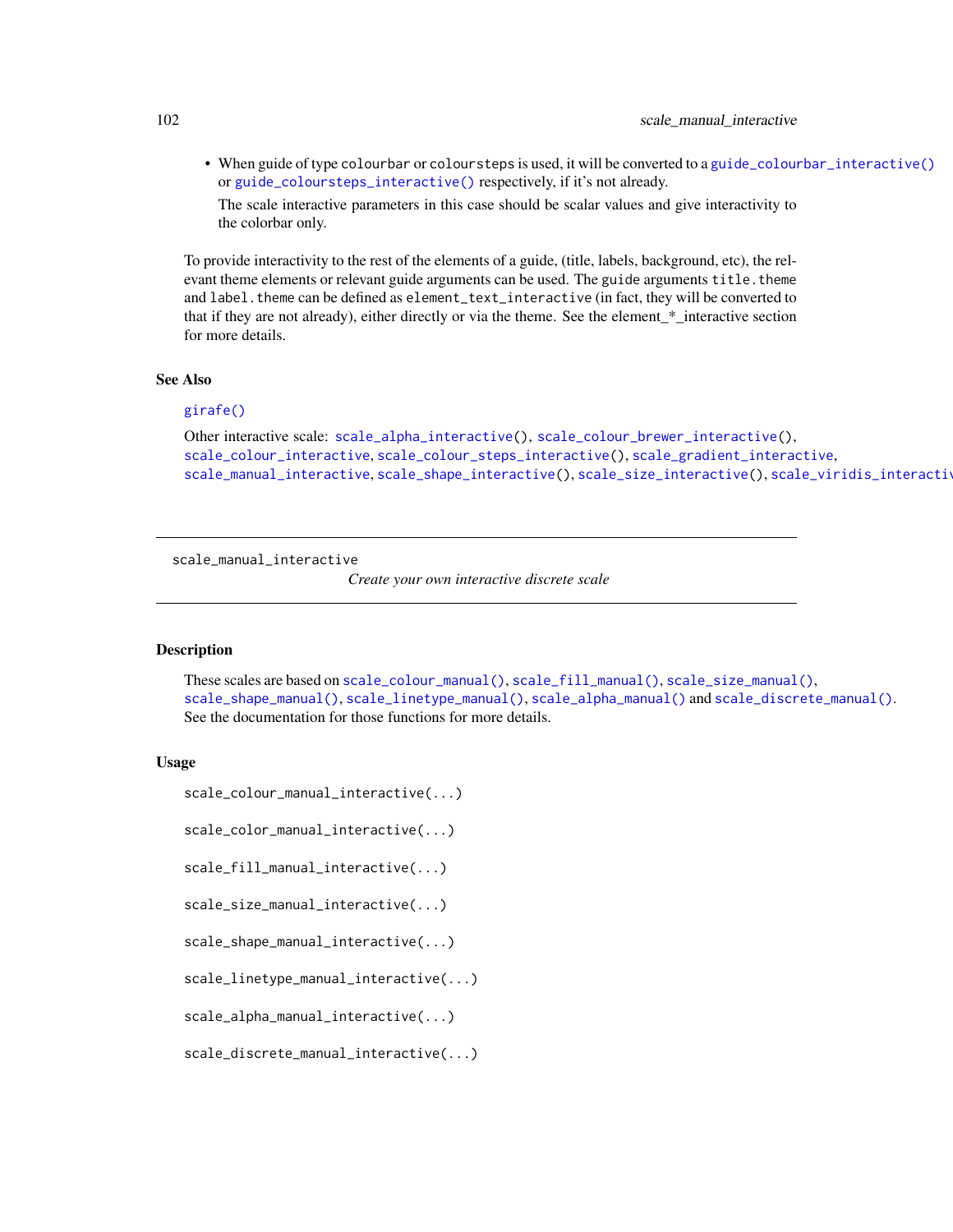#### Arguments

... arguments passed to base function, plus any of the [interactive\\_parameters\(\)](#page-68-0).

## Value

An interactive scale object.

## Details for scale\_interactive and guide\_interactive functions

For scales, the interactive parameters can be supplied as arguments in the relevant function and they can be scalar values or vectors, depending on the number of breaks (levels) and the type of the guide used. The guides do not accept any interactive parameter directly, they receive them from the scales.

• When guide of type legend or bins is used, it will be converted to a guide legend interactive() or [guide\\_bins\\_interactive\(\)](#page-56-0) respectively, if it's not already.

The length of each scale interactive parameter vector should match the length of the breaks. It can also be a named vector, where each name should correspond to the same break name. It can also be defined as function that takes the breaks as input and returns a named or unnamed vector of values as output.

The interactive parameters here, give interactivity only to the key elements of the guide.

• When guide of type colourbar or coloursteps is used, it will be converted to a [guide\\_colourbar\\_interactive\(\)](#page-58-0) or [guide\\_coloursteps\\_interactive\(\)](#page-61-0) respectively, if it's not already.

The scale interactive parameters in this case should be scalar values and give interactivity to the colorbar only.

To provide interactivity to the rest of the elements of a guide, (title, labels, background, etc), the relevant theme elements or relevant guide arguments can be used. The guide arguments title. theme and label. theme can be defined as element\_text\_interactive (in fact, they will be converted to that if they are not already), either directly or via the theme. See the element\_\*\_interactive section for more details.

#### See Also

## [girafe\(\)](#page-51-0)

Other interactive scale: [scale\\_alpha\\_interactive\(](#page-90-0)), [scale\\_colour\\_brewer\\_interactive\(](#page-91-0)), [scale\\_colour\\_interactive](#page-93-0), [scale\\_colour\\_steps\\_interactive\(](#page-95-0)), [scale\\_gradient\\_interactive](#page-96-0), [scale\\_linetype\\_interactive\(](#page-100-0)), [scale\\_shape\\_interactive\(](#page-104-0)), [scale\\_size\\_interactive\(](#page-106-0)), [scale\\_viridis\\_interactive](#page-107-0)

## Examples

```
# add interactive manual fill scale to a ggplot -------
library(ggplot2)
library(ggiraph)
dat <- data.frame(
  name = c( "Guy", "Ginette", "David", "Cedric", "Frederic" ),
  gender = c( "Male", "Female", "Male", "Male", "Male" ),
```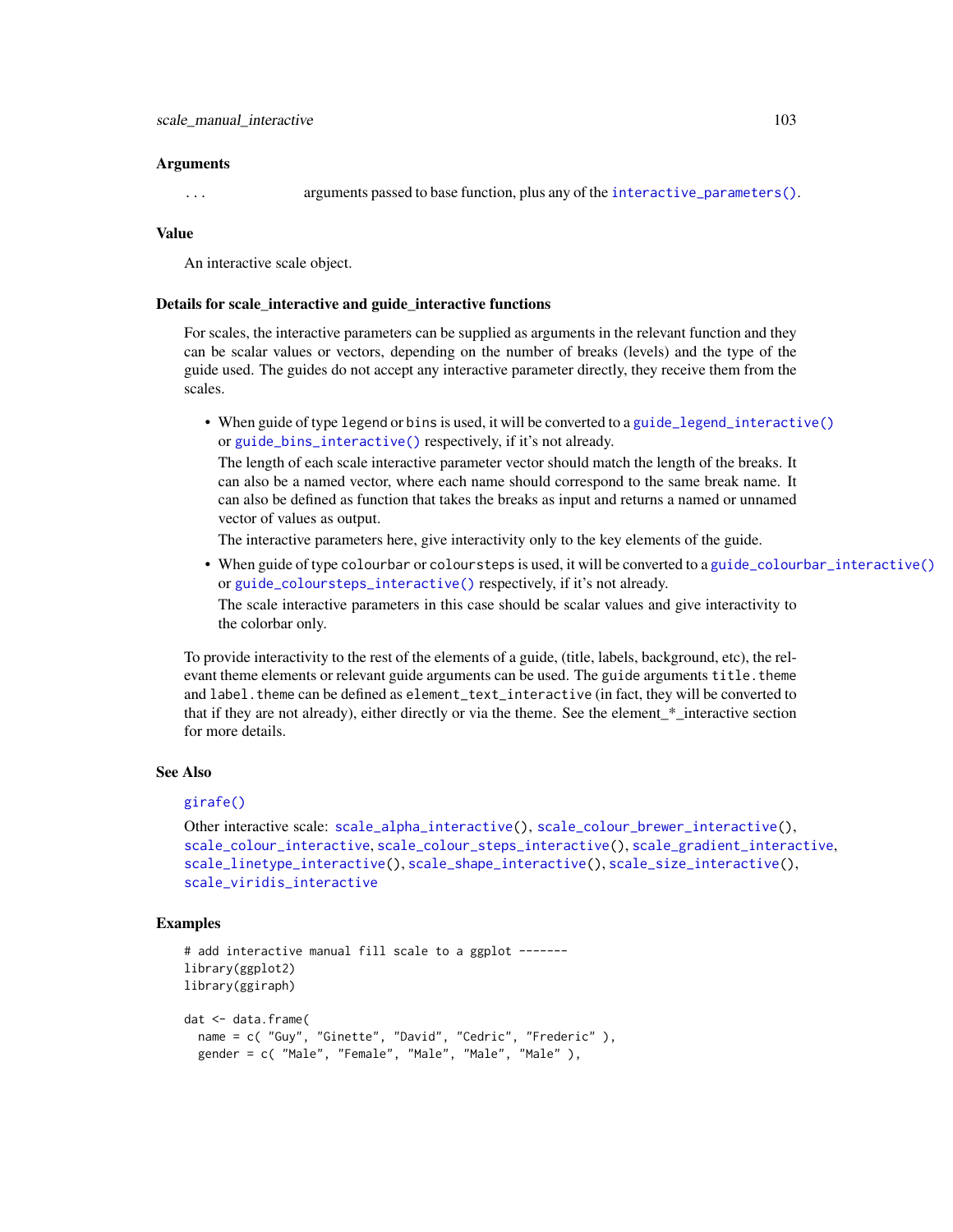```
height = c(169, 160, 171, 172, 171 ) )
p \leq - ggplot(dat, aes( x = name, y = height, fill = gender,
                      data_id = name ) +
  geom_bar_interactive(stat = "identity")
# add interactive scale (guide is legend)
p1 \le p +scale_fill_manual_interactive(
    values = c(Male = "#0072B2", Female = "#009E73"),
    data_id = c(Female = "Female", Male = "Male"),
    tooltip = c(Male = "Male", Female = "Female")
  \lambdax \leftarrow girafe(ggobj = p1)
if (interactive()) print(x)
# make the title interactive too
p2 < -p +scale_fill_manual_interactive(
   name = label_interactive("gender", tooltip="Gender levels", data_id="legend.title"),
    values = c(Male = "#0072B2", Female = "#009E73"),
   data_id = c(Female = "Female", Male = "Male"),tooltip = c(Male = "Male", Female = "Female")
  \lambdax <- girafe(ggobj = p2)
x <- girafe_options(x,
                  opts_hover_key(girafe_css("stroke:red", text="stroke:none;fill:red")))
if (interactive()) print(x)
# the interactive params can be functions too
p3 \le p +scale_fill_manual_interactive(
   name = label_interactive("gender", tooltip="Gender levels", data_id="legend.title"),
   values = c(Male = "#0072B2", Female = "#009E73"),
    data_id = function(breaks) { as.character(breaks)},
    tooltip = function(breaks) { as.character(breaks)},
   onclick = function(breaks) {    paste0("alert(\"", as.character(breaks), "\")") }
  \lambdax \leftarrow girafe(ggobj = p3)
x <- girafe_options(x,
                  opts_hover_key(girafe_css("stroke:red", text="stroke:none;fill:red")))
if (interactive()) print(x)
# also via the guide
p4 <- p + scale_fill_manual_interactive(
  values = c(Male = "#0072B2", Female = "#009E73"),
  data_id = function(breaks) { as.character(breaks)},
  tooltip = function(breaks) { as.character(breaks)},
  onclick = function(breaks) {    paste0("alert(\"", as.character(breaks), "\")") },
  guide = guide_legend_interactive(
    title.theme = element_text_interactive(
      size = 8,
      data_id = "legend.title",
      onclick = "alert(\"Gender levels\")",
```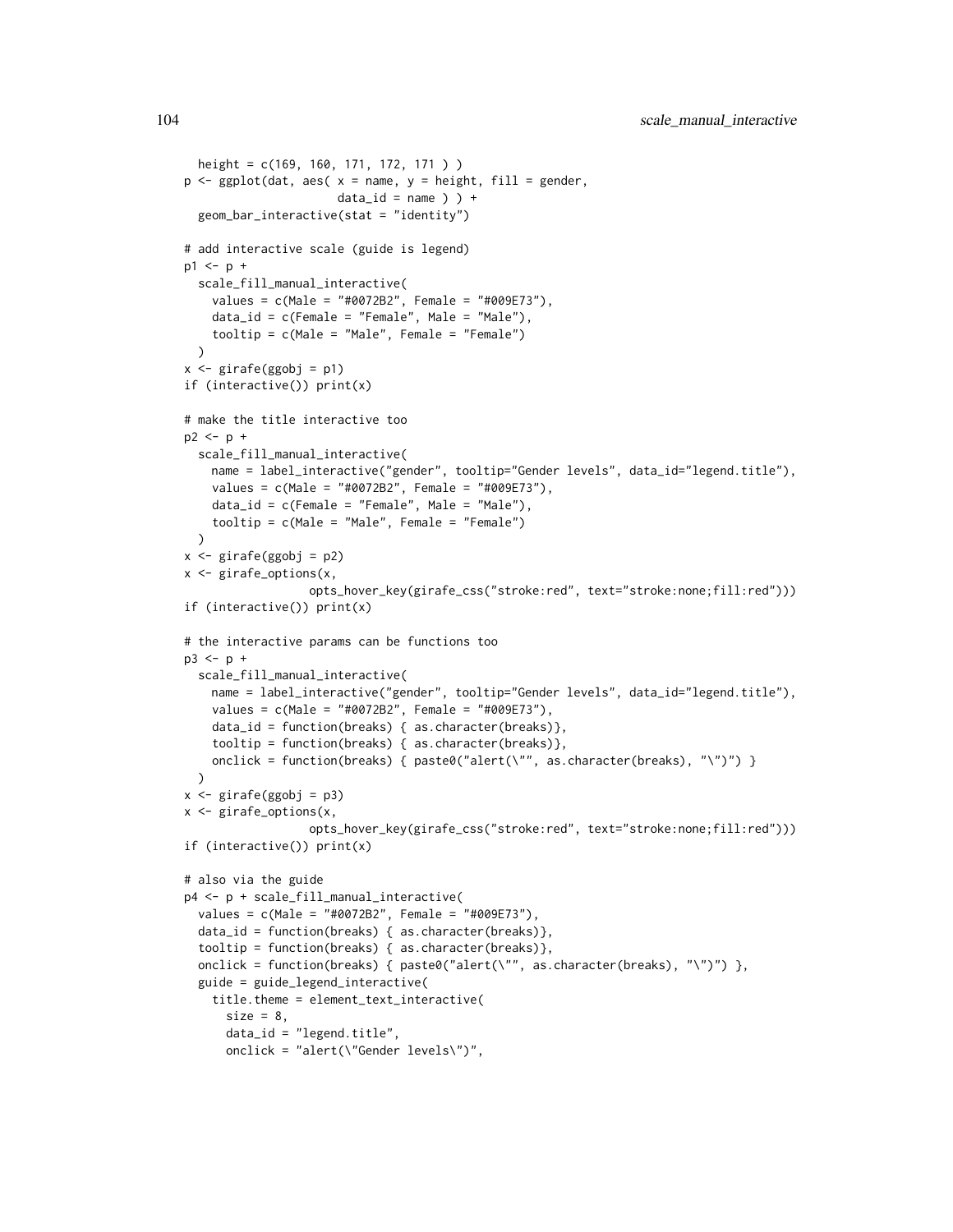```
tooltip = "Gender levels"
   ),
   label.theme = element_text_interactive(
      size = 8)
  \mathcal{L})
x \leftarrow girafe(ggobj = p4)
x <- girafe_options(x,
                  opts_hover_key(girafe_css("stroke:red", text="stroke:none;fill:red")))
if (interactive()) print(x)
# make the legend labels interactive
p5 < -p +scale_fill_manual_interactive(
   name = label_interactive("gender", tooltip="Gender levels", data_id="legend.title"),
    values = c(Male = "#0072B2", Female = "#009E73"),
    data_id = function(breaks) { as.character(breaks)},
    tooltip = function(breaks) { as.character(breaks)},
    onclick = function(breaks) { past@('alert(\'", as.charAtacter(breaks), "\\'')") },
    labels = function(breaks) {
      lapply(breaks, function(br) {
        label_interactive(
          as.character(br),
          data_id = as.character(br),
          onclick = paste0("alert(\"", as.character(br), "\")"),
          tooltip = as.character(br)
        )
     })
    }
  )
x <- girafe(ggobj = p5)
x <- girafe_options(x,
                  opts_hover_key(girafe_css("stroke:red", text="stroke:none;fill:red")))
if (interactive()) print(x)
```
<span id="page-104-0"></span>scale\_shape\_interactive

*Create interactive scales for shapes*

# Description

These scales are based on [scale\\_shape\(\)](#page-0-0), [scale\\_shape\\_continuous\(\)](#page-0-0), [scale\\_shape\\_discrete\(\)](#page-0-0), [scale\\_shape\\_binned\(\)](#page-0-0) and [scale\\_shape\\_ordinal\(\)](#page-0-0). See the documentation for those functions for more details.

#### Usage

scale\_shape\_interactive(...)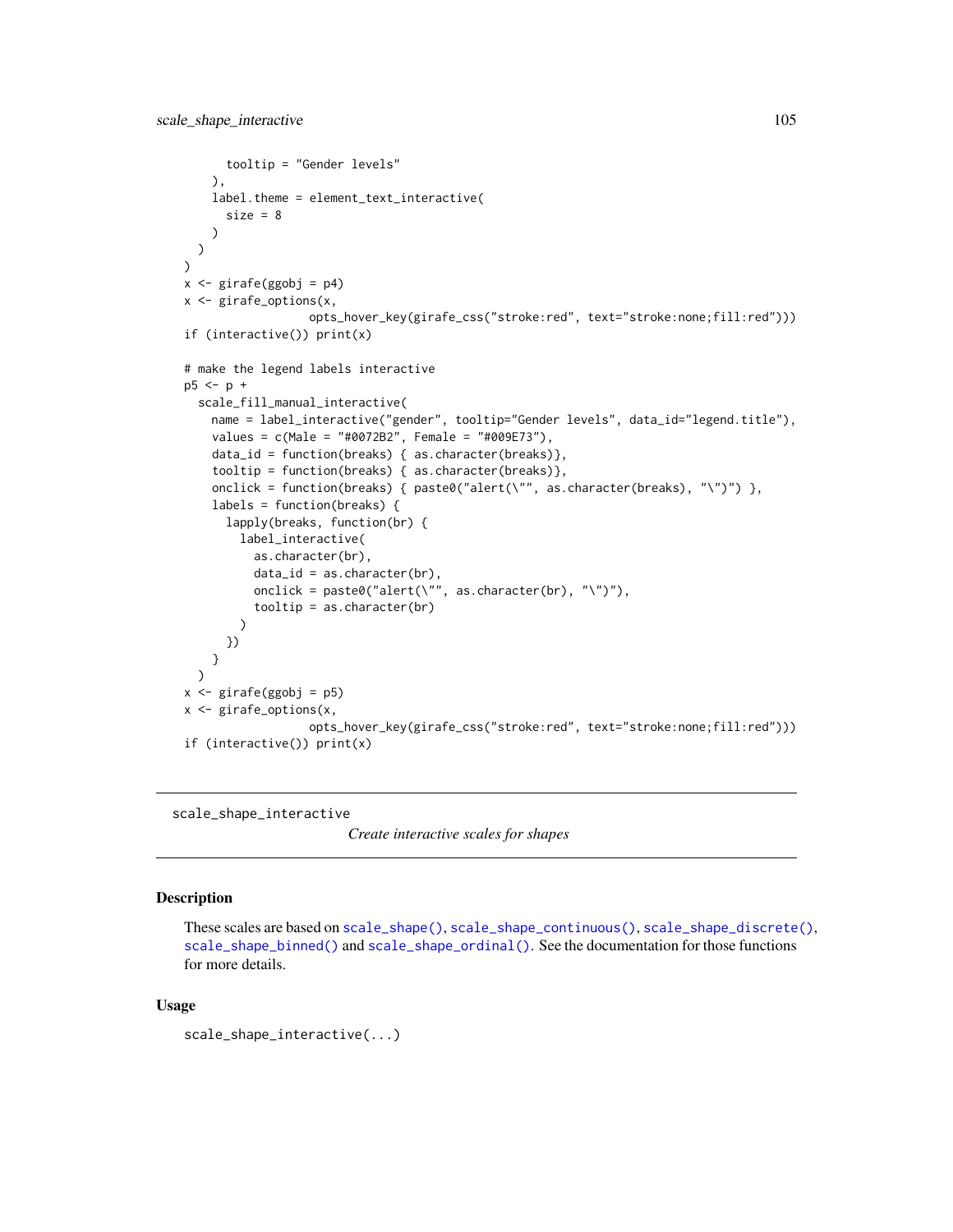```
scale_shape_continuous_interactive(...)
```

```
scale_shape_discrete_interactive(...)
```
scale\_shape\_binned\_interactive(...)

scale\_shape\_ordinal\_interactive(...)

#### Arguments

... arguments passed to base function, plus any of the [interactive\\_parameters\(\)](#page-68-0).

#### Value

An interactive scale object.

#### Details for scale\_interactive and guide\_interactive functions

For scales, the interactive parameters can be supplied as arguments in the relevant function and they can be scalar values or vectors, depending on the number of breaks (levels) and the type of the guide used. The guides do not accept any interactive parameter directly, they receive them from the scales.

• When guide of type legend or bins is used, it will be converted to a [guide\\_legend\\_interactive\(\)](#page-63-0) or [guide\\_bins\\_interactive\(\)](#page-56-0) respectively, if it's not already.

The length of each scale interactive parameter vector should match the length of the breaks. It can also be a named vector, where each name should correspond to the same break name. It can also be defined as function that takes the breaks as input and returns a named or unnamed vector of values as output.

The interactive parameters here, give interactivity only to the key elements of the guide.

• When guide of type colourbar or coloursteps is used, it will be converted to a [guide\\_colourbar\\_interactive\(\)](#page-58-0) or [guide\\_coloursteps\\_interactive\(\)](#page-61-0) respectively, if it's not already.

The scale interactive parameters in this case should be scalar values and give interactivity to the colorbar only.

To provide interactivity to the rest of the elements of a guide, (title, labels, background, etc), the relevant theme elements or relevant guide arguments can be used. The guide arguments title.theme and label. theme can be defined as element\_text\_interactive (in fact, they will be converted to that if they are not already), either directly or via the theme. See the element\_\*\_interactive section for more details.

## See Also

# [girafe\(\)](#page-51-0)

Other interactive scale: [scale\\_alpha\\_interactive\(](#page-90-0)), [scale\\_colour\\_brewer\\_interactive\(](#page-91-0)), [scale\\_colour\\_interactive](#page-93-0), [scale\\_colour\\_steps\\_interactive\(](#page-95-0)), [scale\\_gradient\\_interactive](#page-96-0), [scale\\_linetype\\_interactive\(](#page-100-0)), [scale\\_manual\\_interactive](#page-101-0), [scale\\_size\\_interactive\(](#page-106-0)), [scale\\_viridis\\_interactive](#page-107-0)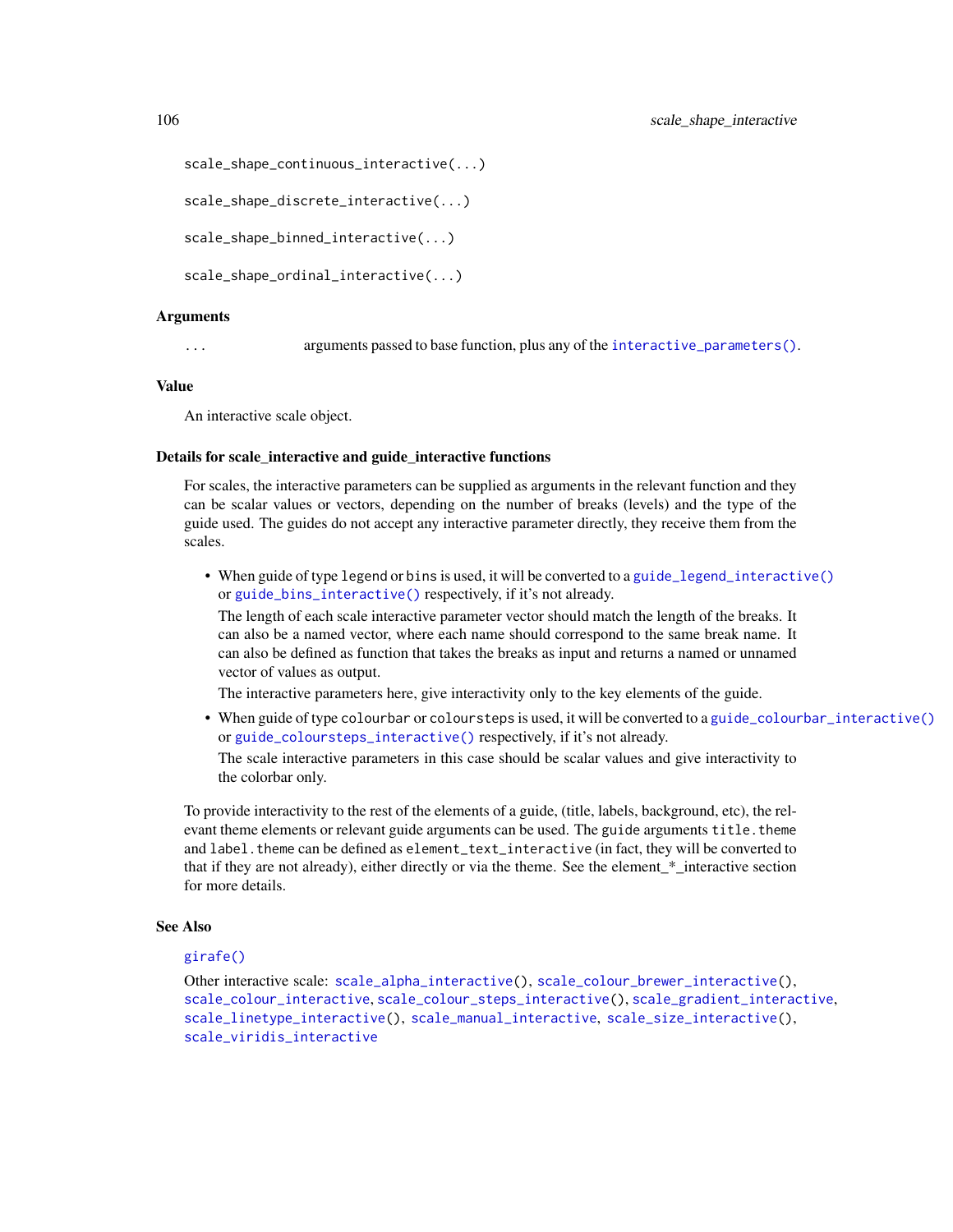<span id="page-106-0"></span>scale\_size\_interactive

*Create interactive scales for area or radius*

## Description

```
These scales are based on scale_size(), scale_size_area(), scale_size_continuous(), scale_size_discrete(),
scale_size_binned(), scale_size_binned_area(), scale_size_date(), scale_size_datetime(),
scale_size_ordinal() and scale_radius(). See the documentation for those functions for
more details.
```
# Usage

```
scale_size_interactive(...)
```

```
scale_size_area_interactive(...)
```
scale\_size\_continuous\_interactive(...)

```
scale_size_discrete_interactive(...)
```
scale\_size\_binned\_interactive(...)

scale\_size\_binned\_area\_interactive(...)

scale\_size\_date\_interactive(...)

scale\_size\_datetime\_interactive(...)

scale\_size\_ordinal\_interactive(...)

```
scale_radius_interactive(...)
```
# Arguments

... arguments passed to base function, plus any of the [interactive\\_parameters\(\)](#page-68-0).

#### Value

An interactive scale object.

## Details for scale\_interactive and guide\_interactive functions

For scales, the interactive parameters can be supplied as arguments in the relevant function and they can be scalar values or vectors, depending on the number of breaks (levels) and the type of the guide used. The guides do not accept any interactive parameter directly, they receive them from the scales.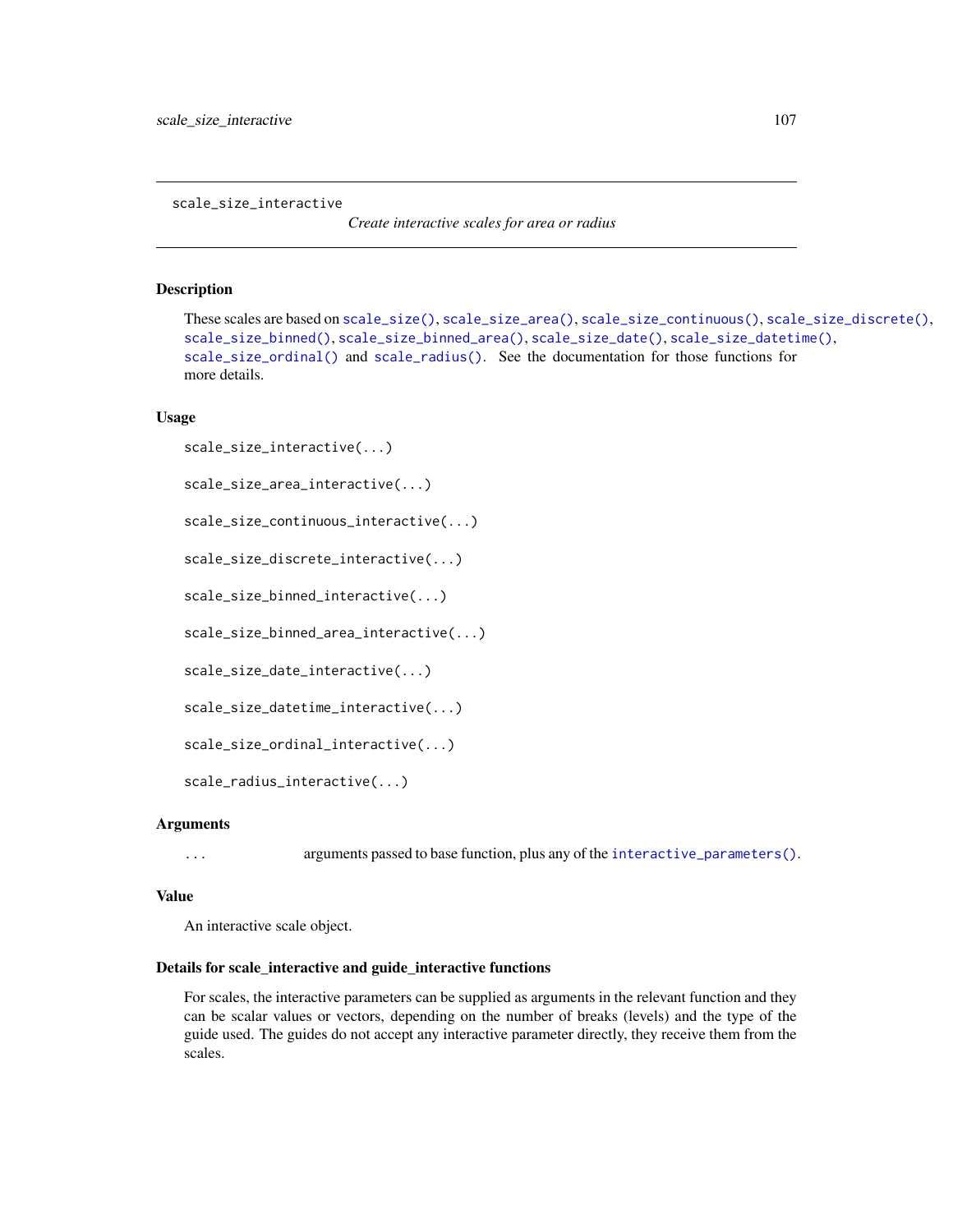• When guide of type legend or bins is used, it will be converted to a [guide\\_legend\\_interactive\(\)](#page-63-0) or [guide\\_bins\\_interactive\(\)](#page-56-0) respectively, if it's not already.

The length of each scale interactive parameter vector should match the length of the breaks. It can also be a named vector, where each name should correspond to the same break name. It can also be defined as function that takes the breaks as input and returns a named or unnamed vector of values as output.

The interactive parameters here, give interactivity only to the key elements of the guide.

• When guide of type colourbar or coloursteps is used, it will be converted to a [guide\\_colourbar\\_interactive\(\)](#page-58-0) or [guide\\_coloursteps\\_interactive\(\)](#page-61-0) respectively, if it's not already.

The scale interactive parameters in this case should be scalar values and give interactivity to the colorbar only.

To provide interactivity to the rest of the elements of a guide, (title, labels, background, etc), the relevant theme elements or relevant guide arguments can be used. The guide arguments title. theme and label. theme can be defined as element\_text\_interactive (in fact, they will be converted to that if they are not already), either directly or via the theme. See the element\_\*\_interactive section for more details.

#### See Also

## [girafe\(\)](#page-51-0)

Other interactive scale: [scale\\_alpha\\_interactive\(](#page-90-0)), [scale\\_colour\\_brewer\\_interactive\(](#page-91-0)), [scale\\_colour\\_interactive](#page-93-0), [scale\\_colour\\_steps\\_interactive\(](#page-95-0)), [scale\\_gradient\\_interactive](#page-96-0), [scale\\_linetype\\_interactive\(](#page-100-0)), [scale\\_manual\\_interactive](#page-101-0), [scale\\_shape\\_interactive\(](#page-104-0)), [scale\\_viridis\\_interactive](#page-107-0)

<span id="page-107-0"></span>scale\_viridis\_interactive

*Create interactive viridis colour scales*

## **Description**

These scales are based on [scale\\_colour\\_viridis\\_d\(\)](#page-0-0), [scale\\_fill\\_viridis\\_d\(\)](#page-0-0), [scale\\_colour\\_viridis\\_c\(\)](#page-0-0), [scale\\_fill\\_viridis\\_c\(\)](#page-0-0), [scale\\_colour\\_viridis\\_b\(\)](#page-0-0), [scale\\_fill\\_viridis\\_b\(\)](#page-0-0), [scale\\_colour\\_ordinal\(\)](#page-0-0), [scale\\_fill\\_ordinal\(\)](#page-0-0). See the documentation for those functions for more details.

# Usage

scale\_colour\_viridis\_d\_interactive(...)

scale\_color\_viridis\_d\_interactive(...)

scale\_fill\_viridis\_d\_interactive(...)

scale\_colour\_viridis\_c\_interactive(...)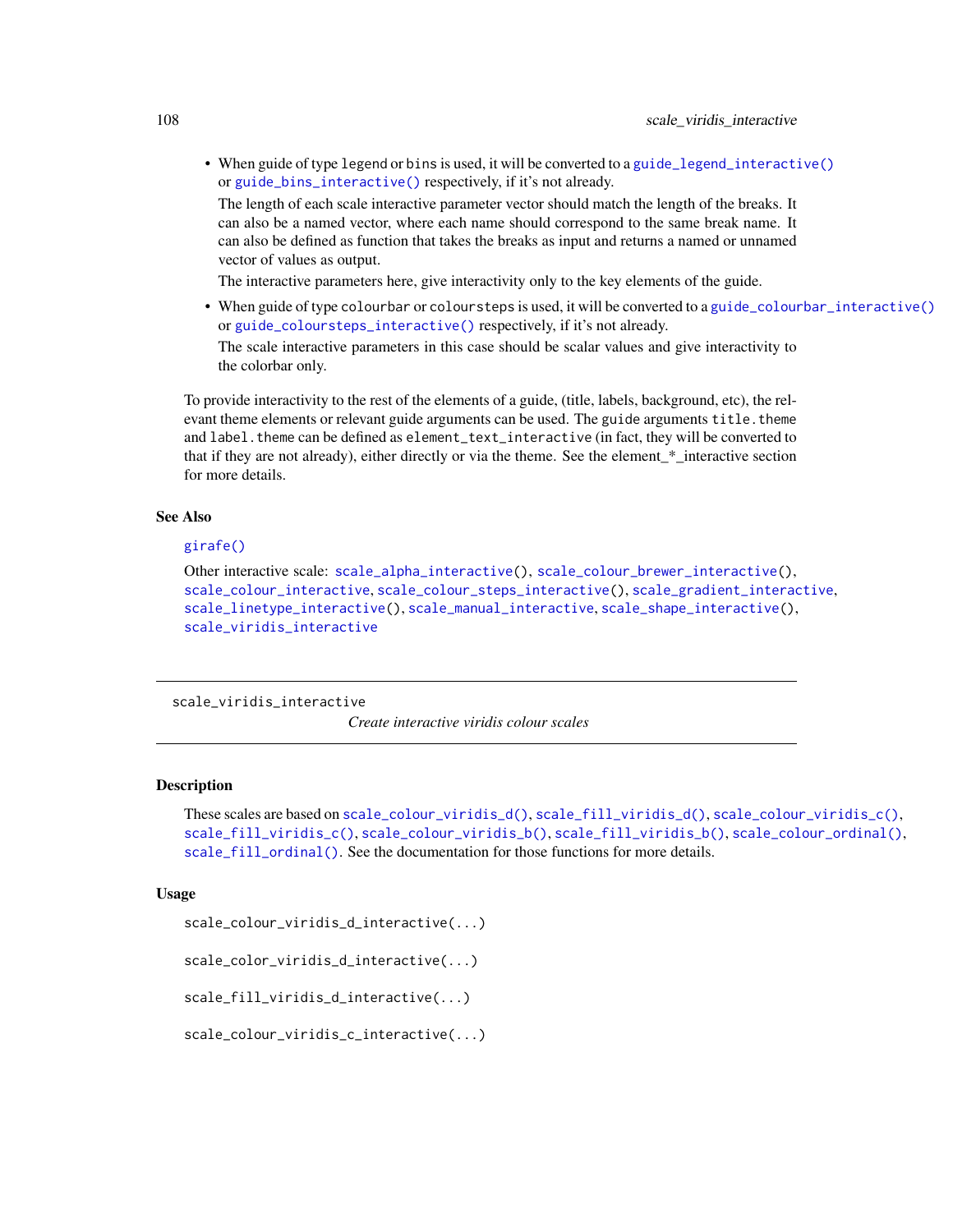```
scale_color_viridis_c_interactive(...)
scale_fill_viridis_c_interactive(...)
scale_colour_viridis_b_interactive(...)
scale_color_viridis_b_interactive(...)
scale_fill_viridis_b_interactive(...)
scale_colour_ordinal_interactive(...)
scale_color_ordinal_interactive(...)
scale_fill_ordinal_interactive(...)
```
#### Arguments

... arguments passed to base function, plus any of the [interactive\\_parameters\(\)](#page-68-0).

#### Value

An interactive scale object.

## Details for scale\_interactive and guide\_interactive functions

For scales, the interactive parameters can be supplied as arguments in the relevant function and they can be scalar values or vectors, depending on the number of breaks (levels) and the type of the guide used. The guides do not accept any interactive parameter directly, they receive them from the scales.

• When guide of type legend or bins is used, it will be converted to a [guide\\_legend\\_interactive\(\)](#page-63-0) or [guide\\_bins\\_interactive\(\)](#page-56-0) respectively, if it's not already.

The length of each scale interactive parameter vector should match the length of the breaks. It can also be a named vector, where each name should correspond to the same break name. It can also be defined as function that takes the breaks as input and returns a named or unnamed vector of values as output.

The interactive parameters here, give interactivity only to the key elements of the guide.

• When guide of type colourbar or coloursteps is used, it will be converted to a [guide\\_colourbar\\_interactive\(\)](#page-58-0) or [guide\\_coloursteps\\_interactive\(\)](#page-61-0) respectively, if it's not already. The scale interactive parameters in this case should be scalar values and give interactivity to the colorbar only.

To provide interactivity to the rest of the elements of a guide, (title, labels, background, etc), the relevant theme elements or relevant guide arguments can be used. The guide arguments title, theme and label. theme can be defined as element\_text\_interactive (in fact, they will be converted to that if they are not already), either directly or via the theme. See the element\_\*\_interactive section for more details.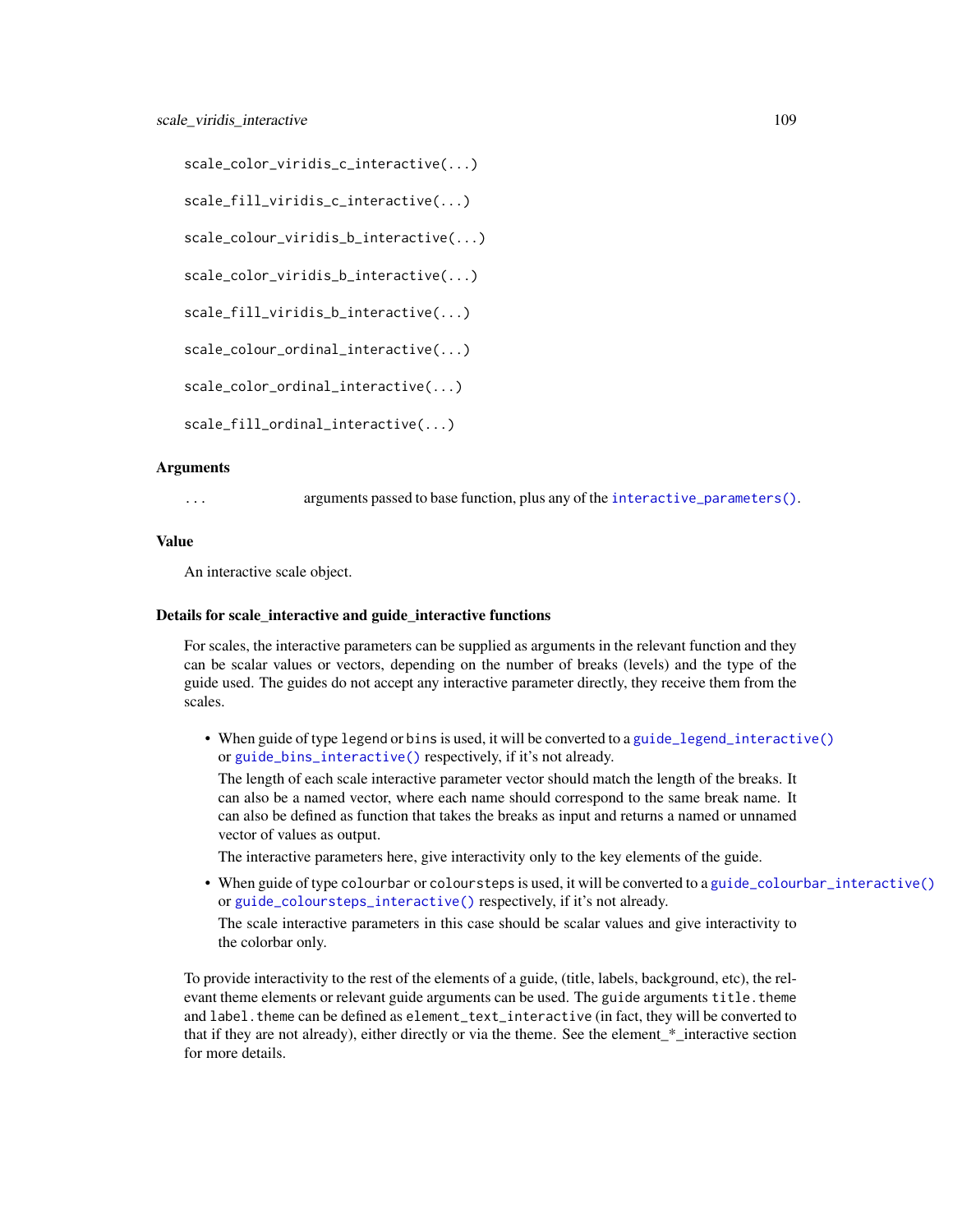# See Also

# [girafe\(\)](#page-51-0)

```
Other interactive scale: scale_alpha_interactive(), scale_colour_brewer_interactive(),
scale_colour_interactive, scale_colour_steps_interactive(), scale_gradient_interactive,
scale_linetype_interactive(), scale_manual_interactive, scale_shape_interactive(),
scale_size_interactive()
```
# Examples

```
# add interactive viridis scale to a ggplot -------
library(ggplot2)
library(ggiraph)
set.seed(4393)
dsmall <- diamonds[sample(nrow(diamonds), 1000),]
p <- ggplot(dsmall, aes(x, y)) +
 stat_density_2d(aes(
   fill = stat(nlevel),
    tooltip = paste("nlevel:", stat(nlevel))
  ),
  geom = "interactive_polygon") +
  facet_grid(. \sim cut)
# add interactive scale, by default the guide is a colourbar
p1 <- p + scale_fill_viridis_c_interactive(data_id = "nlevel",
                                            tooltip = "nlevel")
x \le - girafe(ggobj = p1)
if (interactive()) print(x)
# make it legend
p2 <- p + scale_fill_viridis_c_interactive(data_id = "nlevel",
                                            tooltip = "nlevel",
                                            guide = "legend")
x \le - girafe(ggobj = p2)
if (interactive()) print(x)
# set the keys separately
p3 <- p + scale_fill_viridis_c_interactive(
 data_id = function(breaks) {
   as.character(breaks)
  },
  tooltip = function(breaks) {
   as.character(breaks)
  },
  guide = "legend"
)
x \leftarrow girafe(ggobj = p3)
if (interactive()) print(x)
```
# make the title and labels interactive

<span id="page-109-0"></span>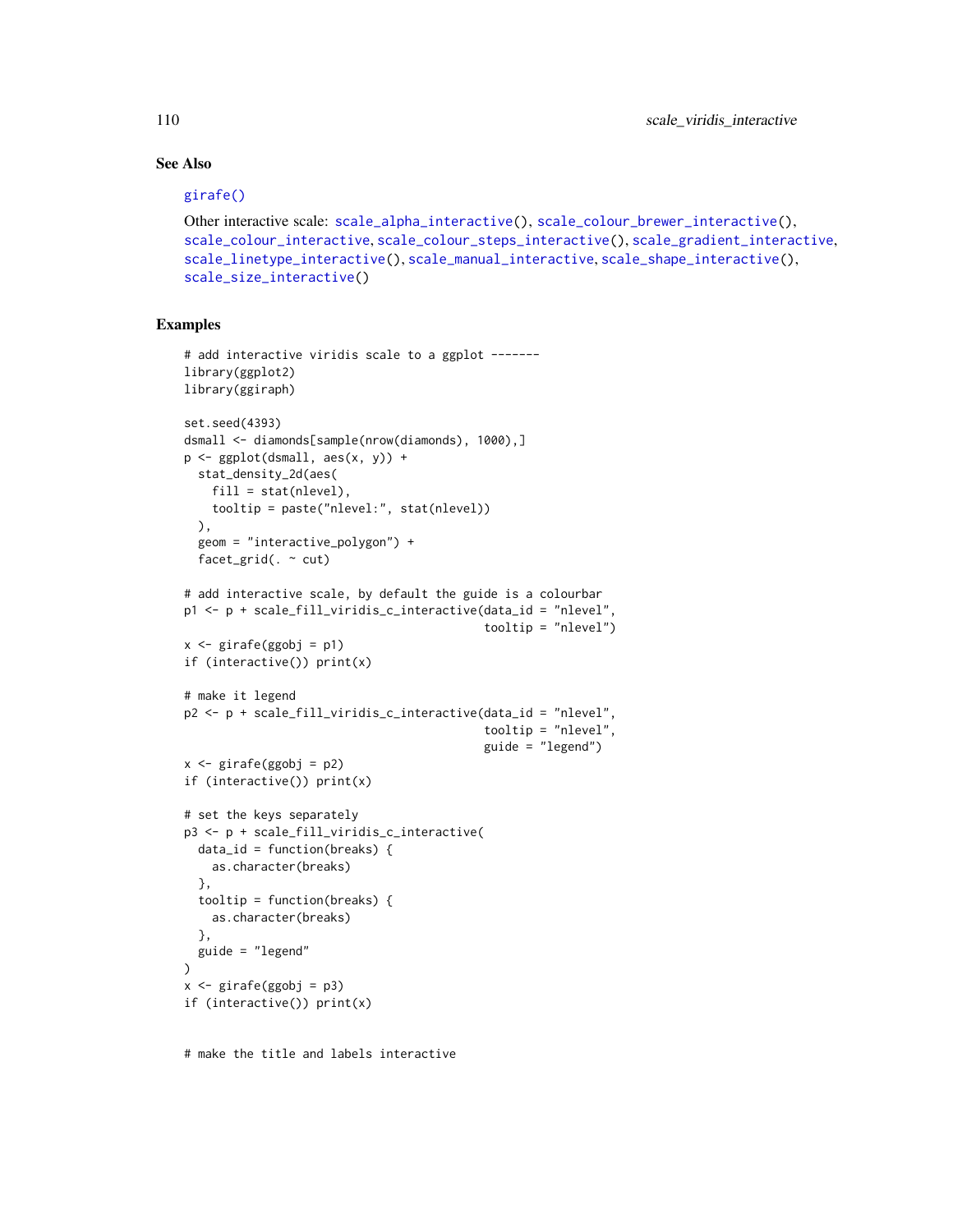```
p4 <- p + scale_fill_viridis_c_interactive(
 data_id = function(breaks) {
   as.character(breaks)
 },
 tooltip = function(breaks) {
   as.character(breaks)
 },
 guide = "legend",
 name = label_interactive("nlevel", data_id = "nlevel",
                           tooltip = "nlevel"),
 labels = function(breaks) {
   label_interactive(
      as.character(breaks),
      data_id = as.character(breaks),
      onclick = paste0("alert(\"", as.character(breaks), "\")"),
      tooltip = as.character(breaks)
   )
 }
)
x \leftarrow girafe(ggobj = p4)
x <- girafe_options(x,
                  opts_hover_key(girafe_css("stroke:red", text="stroke:none;fill:red")))
if (interactive()) print(x)
```
validated\_fonts *List of validated default fonts*

# Description

Validates and possibly modifies the fonts to be used as default value in a graphic according to the fonts available on the machine. It process elements named "sans", "serif", "mono" and "symbol".

#### Usage

```
validated_fonts(fonts = list())
```
#### Arguments

```
fonts Named list of font names to be aliased with fonts installed on your system. If
                 unspecified, the R default families "sans", "serif", "mono" and "symbol" are
                 aliased to the family returned by match_family().
```
If fonts are available, the default mapping will use these values:

|        | R family Font on Windows |                     | Font on Unix Font on Mac OS |
|--------|--------------------------|---------------------|-----------------------------|
| sans   | Arial                    | DejaVu Sans         | Helvetica                   |
| serif  | Times New Roman          | DejaVu serif        | Times                       |
| mono   | Courier                  | DejaVu mono Courier |                             |
| symbol | Symbol                   | DejaVu Sans         | Symbol                      |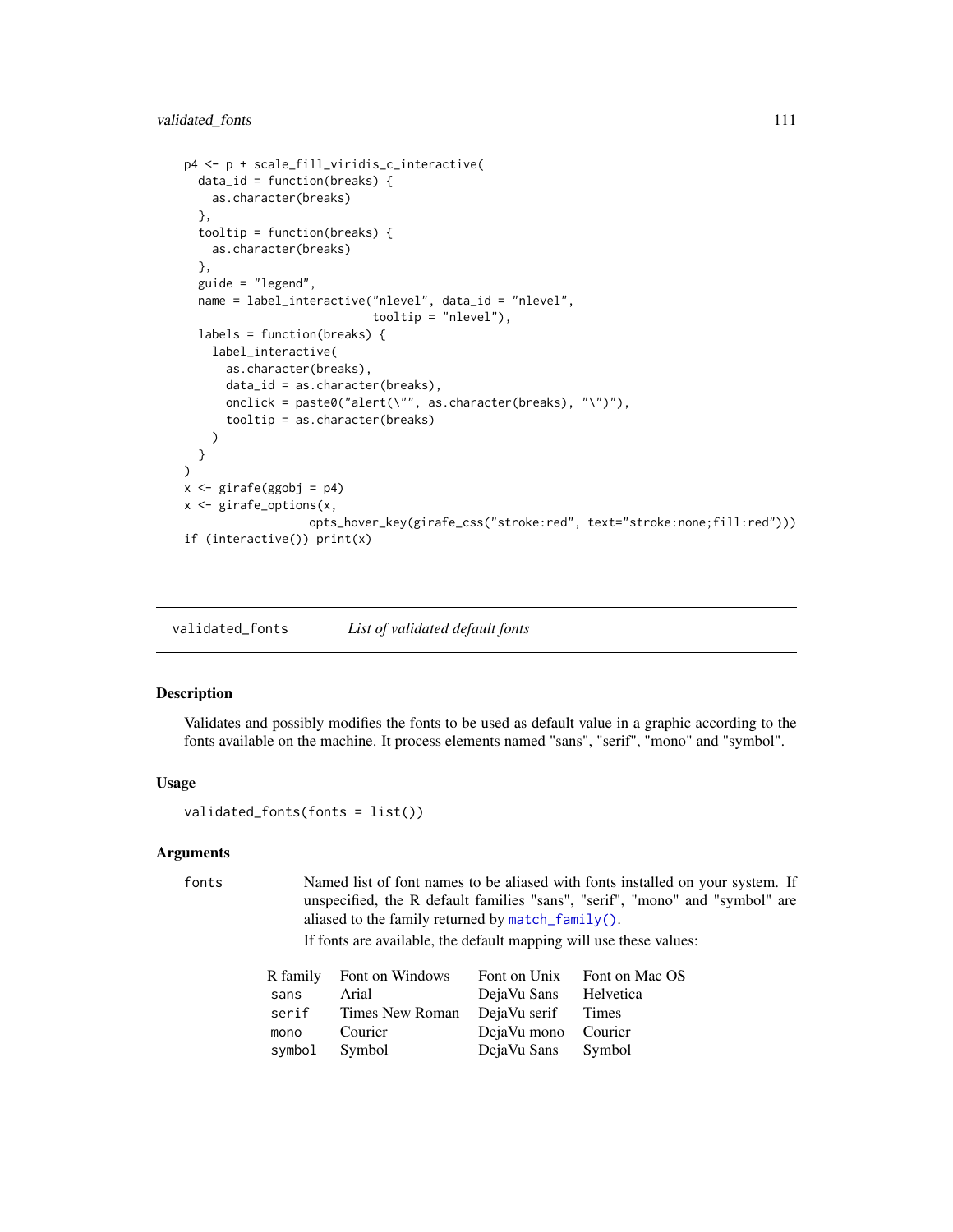# Value

a named list of validated font family names

# See Also

# [girafe\(\)](#page-51-0), [dsvg\(\)](#page-5-0)

Other functions for font management: [font\\_family\\_exists\(](#page-9-0)), [match\\_family\(](#page-81-0))

# Examples

validated\_fonts()

<span id="page-111-0"></span>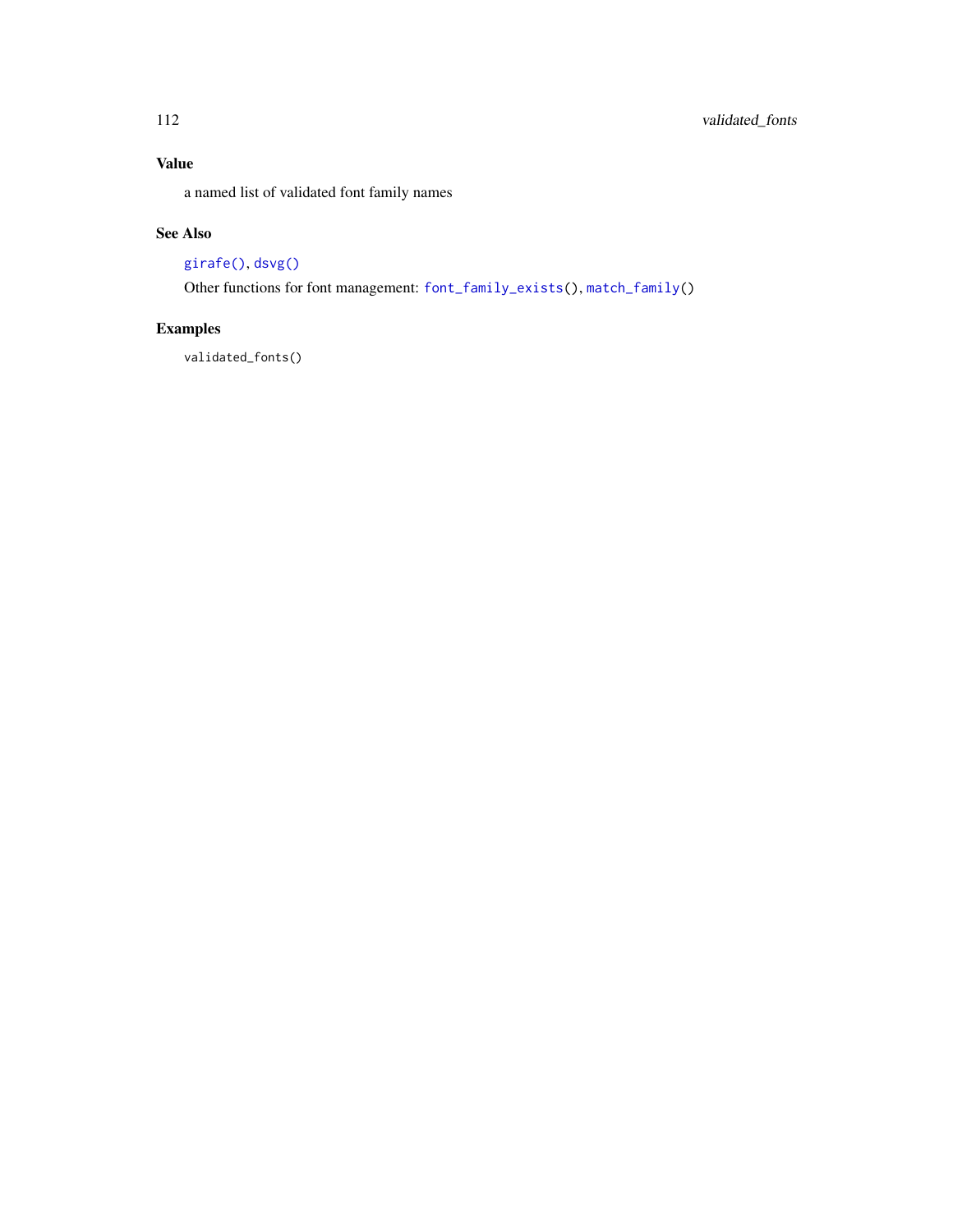# **Index**

∗ device dsvg, [6](#page-5-1) ∗ functions for font management font\_family\_exists, [10](#page-9-1) match\_family, [82](#page-81-1) validated\_fonts, [111](#page-110-0) ∗ girafe animation options girafe\_options, [56](#page-55-0) opts\_hover, [83](#page-82-0) opts\_selection, [84](#page-83-0) opts\_sizing, [85](#page-84-0) opts\_toolbar, [86](#page-85-0) opts\_tooltip, [87](#page-86-0) opts\_zoom, [89](#page-88-0) ∗ interactive scale scale\_alpha\_interactive, [91](#page-90-1) scale\_colour\_brewer\_interactive,  $92$ scale\_colour\_interactive, [94](#page-93-1) scale\_colour\_steps\_interactive, [96](#page-95-1) scale\_gradient\_interactive, [97](#page-96-1) scale\_linetype\_interactive, [101](#page-100-1) scale\_manual\_interactive, [102](#page-101-1) scale\_shape\_interactive, [105](#page-104-1) scale\_size\_interactive, [107](#page-106-1) scale\_viridis\_interactive, [108](#page-107-0) aes(), *[11](#page-10-0)*, *[14](#page-13-0)[–19](#page-18-0)*, *[21](#page-20-0)[–23](#page-22-0)*, *[25–](#page-24-0)[31](#page-30-0)*, *[33](#page-32-0)*, *[35](#page-34-0)*, *[37](#page-36-0)[–40](#page-39-0)*, *[43](#page-42-0)[–45](#page-44-0)*, *[47–](#page-46-0)[49](#page-48-0)*, *[70](#page-69-0)*, *[78](#page-77-0)* aes\_(), *[78](#page-77-0)* annotate(), *[4](#page-3-0)* annotate\_interactive, [4](#page-3-0) annotation\_raster(), *[5](#page-4-0)* annotation\_raster\_interactive, [5](#page-4-0) annotation\_raster\_interactive(), *[5](#page-4-0)* circleGrob(), *[68](#page-67-0)*

curveGrob(), *[69](#page-68-1)*

Devices, *[7](#page-6-0)*

dsvg, [6,](#page-5-1) *[8](#page-7-0)*, *[51](#page-50-0)*, *[53](#page-52-0)* dsvg(), *[54](#page-53-0)*, *[112](#page-111-0)* dsvg\_view, [7](#page-6-0) element\_interactive, [8](#page-7-0) element\_line(), *[8](#page-7-0)* element\_line\_interactive *(*element\_interactive*)*, [8](#page-7-0) element\_rect(), *[8](#page-7-0)* element\_rect\_interactive *(*element\_interactive*)*, [8](#page-7-0) element\_text(), *[8](#page-7-0)* element\_text\_interactive, *[81](#page-80-0)* element\_text\_interactive *(*element\_interactive*)*, [8](#page-7-0) element\_text\_interactive(), *[8](#page-7-0)*, *[71](#page-70-0)*, *[78](#page-77-0)* font\_family\_exists, [10,](#page-9-1) *[82](#page-81-1)*, *[112](#page-111-0)* geom\_abline(), *[11](#page-10-0)* geom\_abline\_interactive, [11](#page-10-0) geom\_area(), *[42](#page-41-0)* geom\_area\_interactive *(*geom\_ribbon\_interactive*)*, [42](#page-41-0) geom\_bar(), *[13](#page-12-0)* geom\_bar\_interactive, [13](#page-12-0) geom\_bin2d(), *[18](#page-17-0)* geom\_bin2d\_interactive *(*geom\_bin\_2d\_interactive*)*, [15](#page-14-0) geom\_bin\_2d(), *[15](#page-14-0)* geom\_bin\_2d\_interactive, [15](#page-14-0) geom\_boxplot(), *[16](#page-15-0)* geom\_boxplot\_interactive, [16](#page-15-0) geom\_col(), *[13](#page-12-0)* geom\_col\_interactive *(*geom\_bar\_interactive*)*, [13](#page-12-0) geom\_contour(), *[17](#page-16-0)* geom\_contour\_filled(), *[17](#page-16-0)* geom\_contour\_filled\_interactive *(*geom\_contour\_interactive*)*, [17](#page-16-0)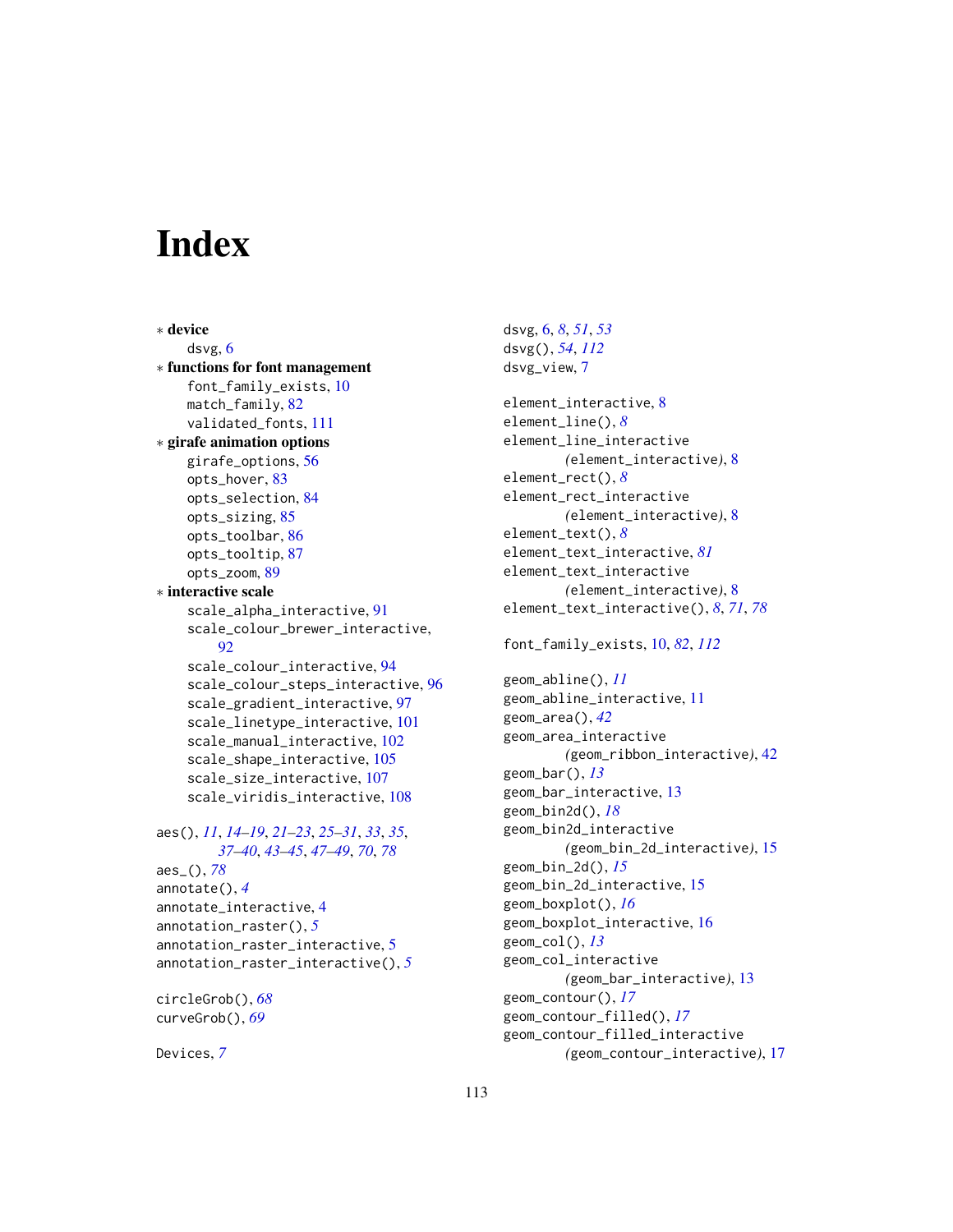```
geom_contour_interactive, 17
geom_count_interactive, 18
geom_crossbar(), 19
geom_crossbar_interactive, 19
geom_curve(), 20
geom_curve_interactive, 20
geom_density(), 23
geom_density2d_filled_interactive
        (geom_density_2d_interactive),
        22
geom_density2d_interactive
        (geom_density_2d_interactive),
        22
geom_density_2d(), 22
geom_density_2d_filled(), 22
geom_density_2d_filled_interactive
        (geom_density_2d_interactive),
        22
geom_density_2d_interactive, 22
geom_density_interactive, 23
geom_dotplot(), 24
geom_dotplot_interactive, 24
geom_errorbar(), 19
geom_errorbar_interactive
        (geom_crossbar_interactive), 19
geom_errorbarh(), 25
geom_errorbarh_interactive, 25
geom_freqpoly(), 27
geom_freqpoly_interactive, 27
geom_hex(), 28
geom_hex_interactive, 28
geom_histogram(), 27
geom_histogram_interactive
        (geom_freqpoly_interactive), 27
geom_hline(), 11
geom_hline_interactive
        (geom_abline_interactive), 11
geom_jitter(), 29
geom_jitter_interactive, 29
geom_label(), 30
geom_label_interactive, 30
geom_label_interactive(), 70
geom_label_repel_interactive
        (geom_text_repel_interactive),
        47
geom_line(), 33
geom_line_interactive
        (geom_path_interactive), 33
```
geom\_linerange(), *[19](#page-18-0)* geom\_linerange\_interactive *(*geom\_crossbar\_interactive*)*, [19](#page-18-0) geom\_map(), *[31](#page-30-0)* geom\_map\_interactive, [31](#page-30-0) geom\_path(), *[33](#page-32-0)* geom\_path\_interactive, [33](#page-32-0) geom\_point(), *[35](#page-34-0)* geom\_point\_interactive, [35](#page-34-0) geom\_pointrange(), *[19](#page-18-0)* geom\_pointrange\_interactive *(*geom\_crossbar\_interactive*)*, [19](#page-18-0) geom\_polygon(), *[36](#page-35-0)* geom\_polygon\_interactive, [36](#page-35-0) geom\_quantile(), *[38](#page-37-0)* geom\_quantile\_interactive, [38](#page-37-0) geom\_raster(), *[39](#page-38-0)* geom\_raster\_interactive, [39](#page-38-0) geom\_rect(), *[40](#page-39-0)* geom\_rect\_interactive, [40](#page-39-0) geom\_ribbon(), *[42](#page-41-0)* geom\_ribbon\_interactive, [42](#page-41-0) geom\_segment(), *[20](#page-19-0)* geom\_segment\_interactive *(*geom\_curve\_interactive*)*, [20](#page-19-0) geom\_sf(), *[43](#page-42-0)* geom\_sf\_interactive, [43](#page-42-0) geom\_sf\_label(), *[43](#page-42-0)* geom\_sf\_label\_interactive *(*geom\_sf\_interactive*)*, [43](#page-42-0) geom\_sf\_text(), *[43](#page-42-0)* geom\_sf\_text\_interactive *(*geom\_sf\_interactive*)*, [43](#page-42-0) geom\_smooth(), *[45](#page-44-0)* geom\_smooth\_interactive, [45](#page-44-0) geom\_spoke(), *[46](#page-45-0)* geom\_spoke\_interactive, [46](#page-45-0) geom\_step(), *[33](#page-32-0)* geom\_step\_interactive *(*geom\_path\_interactive*)*, [33](#page-32-0) geom\_text(), *[30](#page-29-0)* geom\_text\_interactive *(*geom\_label\_interactive*)*, [30](#page-29-0) geom\_text\_interactive(), *[70](#page-69-0)* geom\_text\_repel\_interactive, [47](#page-46-0) geom\_tile(), *[40](#page-39-0)* geom\_tile\_interactive *(*geom\_rect\_interactive*)*, [40](#page-39-0)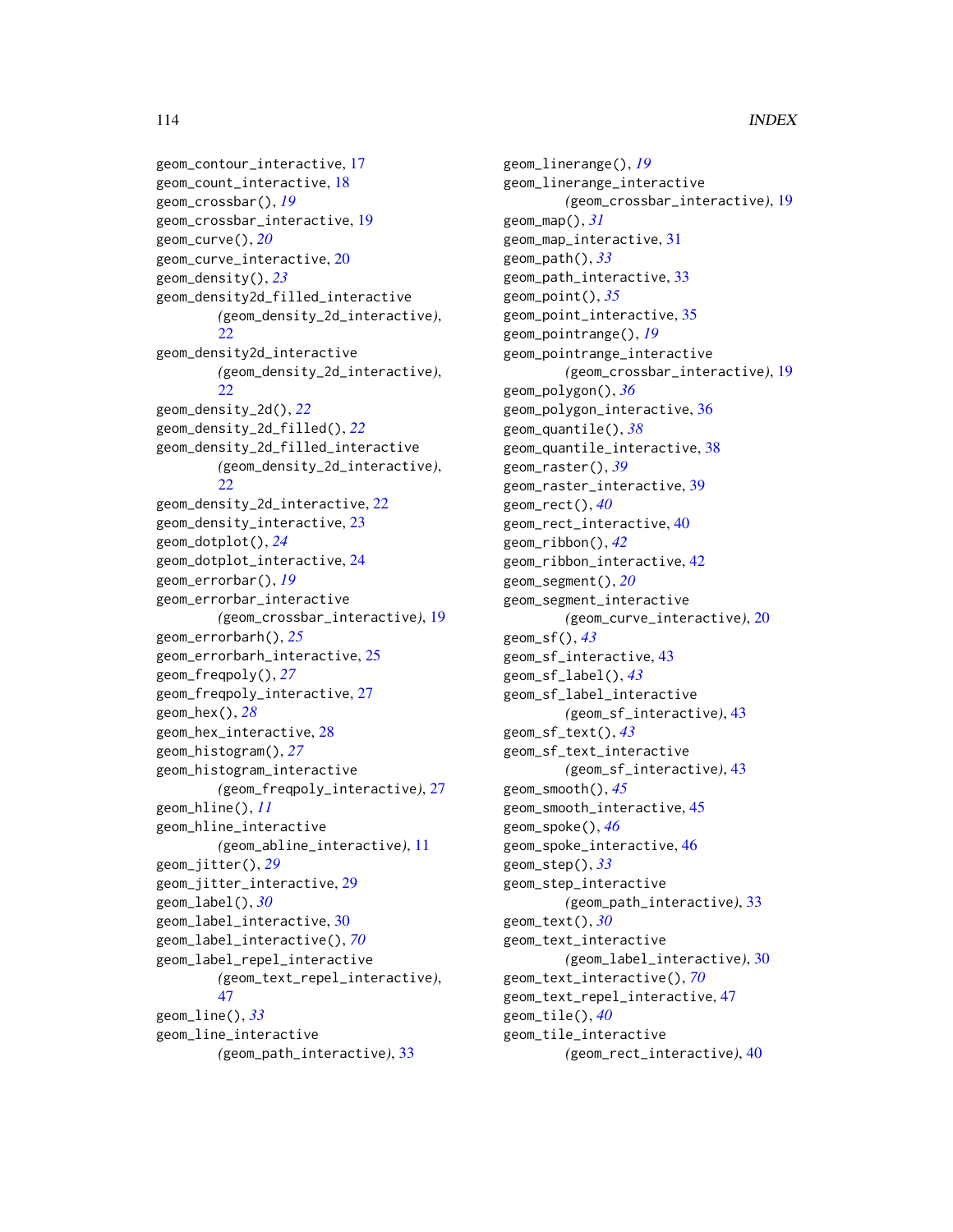geom\_violin(), *[49](#page-48-0)* geom\_violin\_interactive, [49](#page-48-0) geom\_vline(), *[11](#page-10-0)* geom\_vline\_interactive *(*geom\_abline\_interactive*)*, [11](#page-10-0) ggiraph, [50,](#page-49-0) *[90](#page-89-0)* ggiraphOutput, [52](#page-51-1) ggrepel::geom\_label\_repel(), *[47](#page-46-0)* ggrepel::geom\_text\_repel(), *[47](#page-46-0)* girafe, [52](#page-51-1) girafe(), *[5](#page-4-0)*, *[8](#page-7-0)*, *[11](#page-10-0)*, *[14](#page-13-0)[–19](#page-18-0)*, *[21,](#page-20-0) [22](#page-21-0)*, *[24–](#page-23-0)[30](#page-29-0)*, *[32,](#page-31-0) [33](#page-32-0)*, *[36](#page-35-0)[–38](#page-37-0)*, *[40,](#page-39-0) [41](#page-40-0)*, *[43–](#page-42-0)[45](#page-44-0)*, *[47–](#page-46-0)[50](#page-49-0)*, *[56](#page-55-0)*, *[58](#page-57-0)*, *[60](#page-59-0)*, *[63](#page-62-0)*, *[65](#page-64-0)*, *[69](#page-68-1)*, *[71–](#page-70-0)[77](#page-76-0)*, *[87](#page-86-0)*, *[90](#page-89-0)*, *[92](#page-91-1)*, *[94](#page-93-1)*, *[96,](#page-95-1) [97](#page-96-1)*, *[99](#page-98-0)*, *[102,](#page-101-1) [103](#page-102-0)*, *[106](#page-105-0)*, *[108](#page-107-0)*, *[110](#page-109-0)*, *[112](#page-111-0)* girafe\_css, [55,](#page-54-0) *[70](#page-69-0)*, *[83–](#page-82-0)[85](#page-84-0)* girafe\_options, *[50](#page-49-0)*, *[53](#page-52-0)*, [56,](#page-55-0) *[83](#page-82-0)*, *[85–](#page-84-0)[89](#page-88-0)* girafe\_options(), *[54](#page-53-0)*, *[71](#page-70-0)* girafeOutput, [54](#page-53-0) girafeOutput(), *[90](#page-89-0)* guide\_bins(), *[57](#page-56-1)* guide\_bins\_interactive, [57](#page-56-1) guide\_bins\_interactive(), *[57](#page-56-1)*, *[60](#page-59-0)*, *[63,](#page-62-0) [64](#page-63-1)*, *[71](#page-70-0)*, *[92,](#page-91-1) [93](#page-92-0)*, *[95](#page-94-0)*, *[97,](#page-96-1) [98](#page-97-0)*, *[101](#page-100-1)*, *[103](#page-102-0)*, *[106](#page-105-0)*, *[108,](#page-107-0) [109](#page-108-0)* guide\_colorbar\_interactive *(*guide\_colourbar\_interactive*)*, [59](#page-58-1) guide\_colorsteps\_interactive *(*guide\_coloursteps\_interactive*)*, [62](#page-61-1) guide\_colourbar(), *[59](#page-58-1)* guide\_colourbar\_interactive, [59](#page-58-1) guide\_colourbar\_interactive(), *[57](#page-56-1)*, *[60](#page-59-0)*, *[63](#page-62-0)*, *[65](#page-64-0)*, *[71](#page-70-0)*, *[92,](#page-91-1) [93](#page-92-0)*, *[95](#page-94-0)*, *[97,](#page-96-1) [98](#page-97-0)*, *[102,](#page-101-1) [103](#page-102-0)*, *[106](#page-105-0)*, *[108,](#page-107-0) [109](#page-108-0)* guide\_coloursteps(), *[62](#page-61-1)* guide\_coloursteps\_interactive, [62](#page-61-1) guide\_coloursteps\_interactive(), *[57](#page-56-1)*, *[60](#page-59-0)*, *[63](#page-62-0)*, *[65](#page-64-0)*, *[71](#page-70-0)*, *[92,](#page-91-1) [93](#page-92-0)*, *[95](#page-94-0)*, *[97,](#page-96-1) [98](#page-97-0)*, *[102,](#page-101-1) [103](#page-102-0)*, *[106](#page-105-0)*, *[108,](#page-107-0) [109](#page-108-0)* guide\_legend(), *[64](#page-63-1)* guide\_legend\_interactive, [64](#page-63-1) guide\_legend\_interactive(), *[57](#page-56-1)*, *[60](#page-59-0)*, *[63,](#page-62-0) [64](#page-63-1)*, *[71](#page-70-0)*, *[92,](#page-91-1) [93](#page-92-0)*, *[95](#page-94-0)*, *[97,](#page-96-1) [98](#page-97-0)*, *[101](#page-100-1)*, *[103](#page-102-0)*, *[106](#page-105-0)*, *[108,](#page-107-0) [109](#page-108-0)*

htmltools::HTML(), *[70](#page-69-0)*

interactive\_circle\_grob, [68](#page-67-0) interactive\_curve\_grob, [69](#page-68-1) interactive\_lines\_grob *(*interactive\_polyline\_grob*)*, [74](#page-73-0) interactive\_parameters, *[5](#page-4-0)*, [69,](#page-68-1) *[81](#page-80-0)* interactive\_parameters(), *[4,](#page-3-0) [5](#page-4-0)*, *[8](#page-7-0)*, *[11](#page-10-0)*, *[13](#page-12-0)*, *[15](#page-14-0)[–20](#page-19-0)*, *[22,](#page-21-0) [23](#page-22-0)*, *[25](#page-24-0)[–31](#page-30-0)*, *[33](#page-32-0)*, *[35,](#page-34-0) [36](#page-35-0)*, *[38](#page-37-0)[–40](#page-39-0)*, *[42](#page-41-0)*, *[44](#page-43-0)[–46](#page-45-0)*, *[48,](#page-47-0) [49](#page-48-0)*, *[53](#page-52-0)*, *[58](#page-57-0)*, *[60](#page-59-0)*, *[63](#page-62-0)*, *[65](#page-64-0)*, *[68,](#page-67-0) [69](#page-68-1)*, *[72](#page-71-0)[–78](#page-77-0)*, *[81](#page-80-0)*, *[91](#page-90-1)*, *[93](#page-92-0)*, *[95,](#page-94-0) [96](#page-95-1)*, *[98](#page-97-0)*, *[101](#page-100-1)*, *[103](#page-102-0)*, *[106,](#page-105-0) [107](#page-106-1)*, *[109](#page-108-0)* interactive\_path\_grob, [72](#page-71-0) interactive\_points\_grob, [72](#page-71-0) interactive\_polygon\_grob, [73](#page-72-0) interactive\_polyline\_grob, [74](#page-73-0) interactive\_raster\_grob, [74](#page-73-0) interactive\_rect\_grob, [75](#page-74-0) interactive\_roundrect\_grob, [76](#page-75-0) interactive\_segments\_grob, [76](#page-75-0) interactive\_text\_grob, [77](#page-76-0) label interactive, [81](#page-80-0) label\_interactive(), *[8](#page-7-0)*, *[71](#page-70-0)*, *[78](#page-77-0)* labeller(), *[78](#page-77-0)* labeller\_interactive, [78](#page-77-0) labeller\_interactive(), *[81](#page-80-0)* labellers, *[78](#page-77-0)* labs(), *[8](#page-7-0)*, *[71](#page-70-0)*, *[81](#page-80-0)* linesGrob(), *[74](#page-73-0)* match\_family, *[10](#page-9-1)*, [82,](#page-81-1) *[112](#page-111-0)* match\_family(), *[7](#page-6-0)*, *[111](#page-110-0)* opts\_hover, *[53](#page-52-0)*, *[56](#page-55-0)*, [83,](#page-82-0) *[85](#page-84-0)[–89](#page-88-0)* opts\_hover(), *[70](#page-69-0)* opts\_hover\_inv *(*opts\_hover*)*, [83](#page-82-0) opts\_hover\_key *(*opts\_hover*)*, [83](#page-82-0) opts\_hover\_key(), *[70](#page-69-0)* opts\_hover\_theme *(*opts\_hover*)*, [83](#page-82-0) opts\_hover\_theme(), *[70](#page-69-0)* opts\_selection, *[53](#page-52-0)*, *[56](#page-55-0)*, *[83](#page-82-0)*, [84,](#page-83-0) *[86](#page-85-0)[–89](#page-88-0)* opts\_selection(), *[70](#page-69-0)* opts\_selection\_key *(*opts\_selection*)*, [84](#page-83-0) opts\_selection\_key(), *[70](#page-69-0)* opts\_selection\_theme *(*opts\_selection*)*, [84](#page-83-0) opts\_selection\_theme(), *[70](#page-69-0)* opts\_sizing, *[56](#page-55-0)*, *[83](#page-82-0)*, *[85](#page-84-0)*, [85,](#page-84-0) *[87](#page-86-0)[–89](#page-88-0)* opts\_toolbar, *[56](#page-55-0)*, *[83](#page-82-0)*, *[85,](#page-84-0) [86](#page-85-0)*, [86,](#page-85-0) *[88,](#page-87-0) [89](#page-88-0)* opts\_tooltip, *[53](#page-52-0)*, *[56](#page-55-0)*, *[83](#page-82-0)*, *[85](#page-84-0)[–87](#page-86-0)*, [87,](#page-86-0) *[89](#page-88-0)*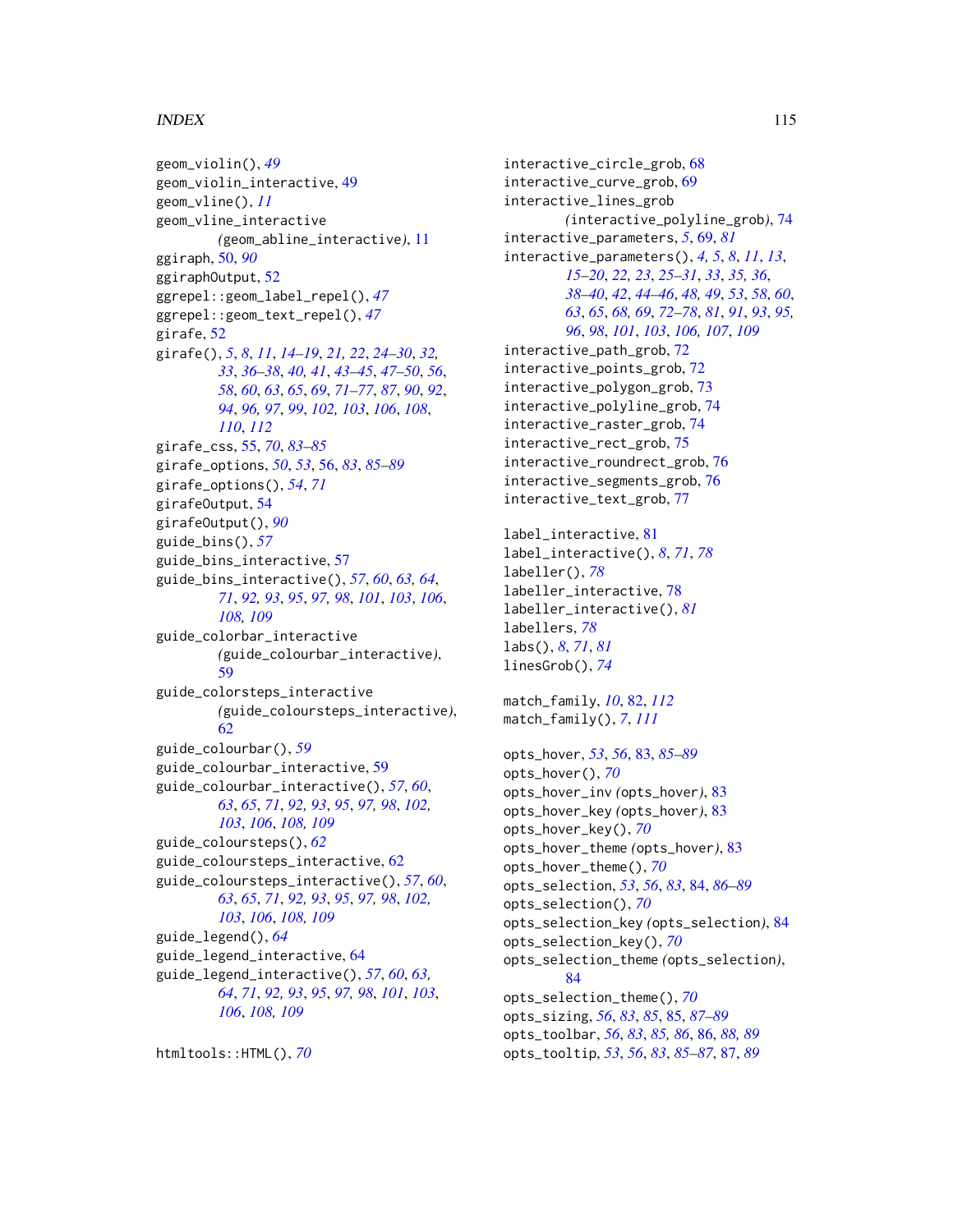opts\_tooltip(), *[70](#page-69-0)* opts\_zoom, *[56](#page-55-0)*, *[83](#page-82-0)*, *[85](#page-84-0)[–88](#page-87-0)*, [89](#page-88-0)

pathGrob(), *[72](#page-71-0)* pointsGrob(), *[72](#page-71-0)* polygonGrob(), *[73](#page-72-0)* polylineGrob(), *[74](#page-73-0)*

rasterGrob(), *[74](#page-73-0)* rectGrob(), *[75](#page-74-0)* renderggiraph, [90](#page-89-0) renderGirafe, [90](#page-89-0) roundrectGrob(), *[76](#page-75-0)* run\_girafe\_example, [91](#page-90-1)

scale\_alpha(), *[91](#page-90-1)* scale\_alpha\_binned(), *[91](#page-90-1)* scale\_alpha\_binned\_interactive *(*scale\_alpha\_interactive*)*, [91](#page-90-1) scale\_alpha\_continuous(), *[91](#page-90-1)* scale\_alpha\_continuous\_interactive *(*scale\_alpha\_interactive*)*, [91](#page-90-1) scale\_alpha\_date(), *[91](#page-90-1)* scale\_alpha\_date\_interactive *(*scale\_alpha\_interactive*)*, [91](#page-90-1) scale\_alpha\_datetime(), *[91](#page-90-1)* scale\_alpha\_datetime\_interactive *(*scale\_alpha\_interactive*)*, [91](#page-90-1) scale\_alpha\_discrete(), *[91](#page-90-1)* scale\_alpha\_discrete\_interactive *(*scale\_alpha\_interactive*)*, [91](#page-90-1) scale\_alpha\_interactive, [91,](#page-90-1) *[94](#page-93-1)*, *[96,](#page-95-1) [97](#page-96-1)*, *[99](#page-98-0)*, *[102,](#page-101-1) [103](#page-102-0)*, *[106](#page-105-0)*, *[108](#page-107-0)*, *[110](#page-109-0)* scale\_alpha\_manual(), *[102](#page-101-1)* scale\_alpha\_manual\_interactive *(*scale\_manual\_interactive*)*, [102](#page-101-1) scale\_alpha\_ordinal(), *[91](#page-90-1)* scale\_alpha\_ordinal\_interactive *(*scale\_alpha\_interactive*)*, [91](#page-90-1) scale\_color\_binned\_interactive *(*scale\_colour\_interactive*)*, [94](#page-93-1) scale\_color\_brewer\_interactive *(*scale\_colour\_brewer\_interactive*)*, [92](#page-91-1) scale\_color\_continuous\_interactive *(*scale\_colour\_interactive*)*, [94](#page-93-1) scale\_color\_date\_interactive *(*scale\_colour\_interactive*)*, [94](#page-93-1)

scale\_color\_datetime\_interactive *(*scale\_colour\_interactive*)*, [94](#page-93-1) scale\_color\_discrete\_interactive *(*scale\_colour\_interactive*)*, [94](#page-93-1) scale\_color\_distiller\_interactive *(*scale\_colour\_brewer\_interactive*)*, [92](#page-91-1) scale\_color\_fermenter\_interactive *(*scale\_colour\_brewer\_interactive*)*,  $92$ scale\_color\_gradient2\_interactive *(*scale\_gradient\_interactive*)*, [97](#page-96-1) scale\_color\_gradient\_interactive *(*scale\_gradient\_interactive*)*, [97](#page-96-1) scale\_color\_gradientn\_interactive *(*scale\_gradient\_interactive*)*, [97](#page-96-1) scale\_color\_grey\_interactive *(*scale\_colour\_interactive*)*, [94](#page-93-1) scale\_color\_hue\_interactive *(*scale\_colour\_interactive*)*, [94](#page-93-1) scale\_color\_manual\_interactive *(*scale\_manual\_interactive*)*, [102](#page-101-1) scale\_color\_ordinal\_interactive *(*scale\_viridis\_interactive*)*, [108](#page-107-0) scale\_color\_steps2\_interactive *(*scale\_colour\_steps\_interactive*)*, [96](#page-95-1) scale\_color\_steps\_interactive *(*scale\_colour\_steps\_interactive*)*, [96](#page-95-1) scale\_color\_stepsn\_interactive *(*scale\_colour\_steps\_interactive*)*, [96](#page-95-1) scale\_color\_viridis\_b\_interactive *(*scale\_viridis\_interactive*)*, [108](#page-107-0) scale\_color\_viridis\_c\_interactive *(*scale\_viridis\_interactive*)*, [108](#page-107-0) scale\_color\_viridis\_d\_interactive *(*scale\_viridis\_interactive*)*, [108](#page-107-0) scale\_colour\_binned(), *[94](#page-93-1)*

scale\_colour\_binned\_interactive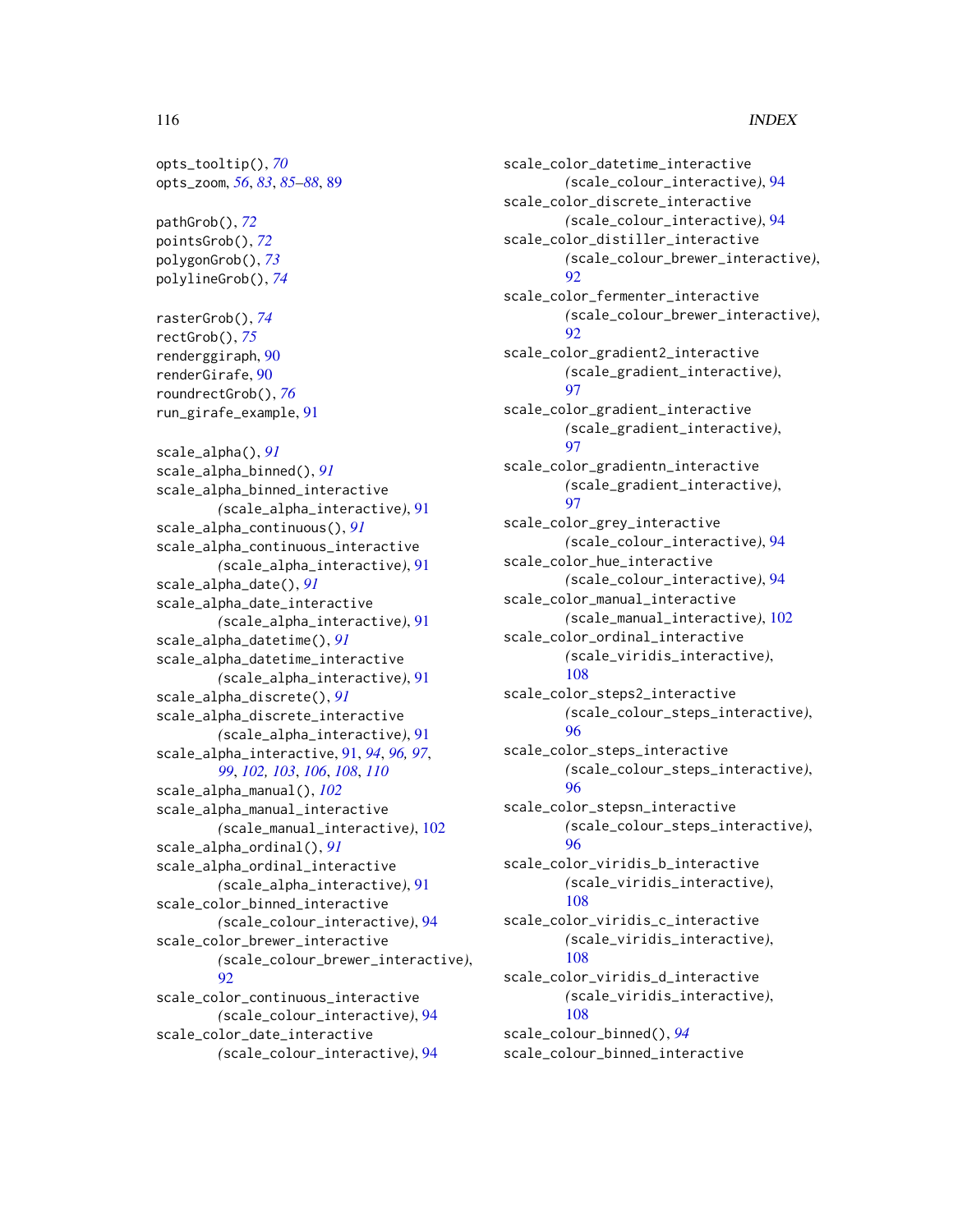*(*scale\_colour\_interactive*)*, [94](#page-93-1) scale\_colour\_brewer(), *[92](#page-91-1)* scale\_colour\_brewer\_interactive, *[92](#page-91-1)*, [92,](#page-91-1) *[96,](#page-95-1) [97](#page-96-1)*, *[99](#page-98-0)*, *[102,](#page-101-1) [103](#page-102-0)*, *[106](#page-105-0)*, *[108](#page-107-0)*, *[110](#page-109-0)* scale\_colour\_continuous(), *[94](#page-93-1)* scale\_colour\_continuous\_interactive *(*scale\_colour\_interactive*)*, [94](#page-93-1) scale\_colour\_date(), *[94](#page-93-1)* scale\_colour\_date\_interactive *(*scale\_colour\_interactive*)*, [94](#page-93-1) scale\_colour\_datetime(), *[94](#page-93-1)* scale\_colour\_datetime\_interactive *(*scale\_colour\_interactive*)*, [94](#page-93-1) scale\_colour\_discrete(), *[94](#page-93-1)* scale\_colour\_discrete\_interactive *(*scale\_colour\_interactive*)*, [94](#page-93-1) scale\_colour\_distiller(), *[92](#page-91-1)* scale\_colour\_distiller\_interactive *(*scale\_colour\_brewer\_interactive*)*,  $92$ scale\_colour\_fermenter(), *[92](#page-91-1)* scale\_colour\_fermenter\_interactive *(*scale\_colour\_brewer\_interactive*)*, [92](#page-91-1) scale\_colour\_gradient(), *[97](#page-96-1)* scale\_colour\_gradient2(), *[97](#page-96-1)* scale\_colour\_gradient2\_interactive *(*scale\_gradient\_interactive*)*, [97](#page-96-1) scale\_colour\_gradient\_interactive *(*scale\_gradient\_interactive*)*, [97](#page-96-1) scale\_colour\_gradientn(), *[97](#page-96-1)* scale\_colour\_gradientn\_interactive *(*scale\_gradient\_interactive*)*, [97](#page-96-1) scale\_colour\_grey(), *[94](#page-93-1)* scale\_colour\_grey\_interactive *(*scale\_colour\_interactive*)*, [94](#page-93-1) scale\_colour\_hue(), *[94](#page-93-1)* scale\_colour\_hue\_interactive *(*scale\_colour\_interactive*)*, [94](#page-93-1) scale\_colour\_interactive, *[92](#page-91-1)*, *[94](#page-93-1)*, [94,](#page-93-1) *[97](#page-96-1)*, *[99](#page-98-0)*, *[102,](#page-101-1) [103](#page-102-0)*, *[106](#page-105-0)*, *[108](#page-107-0)*, *[110](#page-109-0)* scale\_colour\_manual(), *[102](#page-101-1)* scale\_colour\_manual\_interactive *(*scale\_manual\_interactive*)*, [102](#page-101-1) scale\_colour\_ordinal(), *[108](#page-107-0)*

scale\_colour\_ordinal\_interactive *(*scale\_viridis\_interactive*)*, [108](#page-107-0) scale\_colour\_steps(), *[96](#page-95-1)* scale\_colour\_steps2(), *[96](#page-95-1)* scale\_colour\_steps2\_interactive *(*scale\_colour\_steps\_interactive*)*, [96](#page-95-1) scale\_colour\_steps\_interactive, *[92](#page-91-1)*, *[94](#page-93-1)*, *[96](#page-95-1)*, [96,](#page-95-1) *[99](#page-98-0)*, *[102,](#page-101-1) [103](#page-102-0)*, *[106](#page-105-0)*, *[108](#page-107-0)*, *[110](#page-109-0)* scale\_colour\_stepsn(), *[96](#page-95-1)* scale\_colour\_stepsn\_interactive *(*scale\_colour\_steps\_interactive*)*, [96](#page-95-1) scale\_colour\_viridis\_b(), *[108](#page-107-0)* scale\_colour\_viridis\_b\_interactive *(*scale\_viridis\_interactive*)*, [108](#page-107-0) scale\_colour\_viridis\_c(), *[108](#page-107-0)* scale\_colour\_viridis\_c\_interactive *(*scale\_viridis\_interactive*)*, [108](#page-107-0) scale\_colour\_viridis\_d(), *[108](#page-107-0)* scale\_colour\_viridis\_d\_interactive *(*scale\_viridis\_interactive*)*, [108](#page-107-0) scale\_discrete\_manual(), *[102](#page-101-1)* scale\_discrete\_manual\_interactive *(*scale\_manual\_interactive*)*, [102](#page-101-1) scale\_fill\_binned(), *[94](#page-93-1)* scale\_fill\_binned\_interactive *(*scale\_colour\_interactive*)*, [94](#page-93-1) scale\_fill\_brewer(), *[92](#page-91-1)* scale\_fill\_brewer\_interactive *(*scale\_colour\_brewer\_interactive*)*, [92](#page-91-1) scale\_fill\_continuous(), *[94](#page-93-1)* scale\_fill\_continuous\_interactive *(*scale\_colour\_interactive*)*, [94](#page-93-1) scale\_fill\_date(), *[94](#page-93-1)* scale\_fill\_date\_interactive *(*scale\_colour\_interactive*)*, [94](#page-93-1) scale\_fill\_datetime(), *[94](#page-93-1)* scale\_fill\_datetime\_interactive *(*scale\_colour\_interactive*)*, [94](#page-93-1) scale\_fill\_discrete(), *[94](#page-93-1)* scale\_fill\_discrete\_interactive *(*scale\_colour\_interactive*)*, [94](#page-93-1)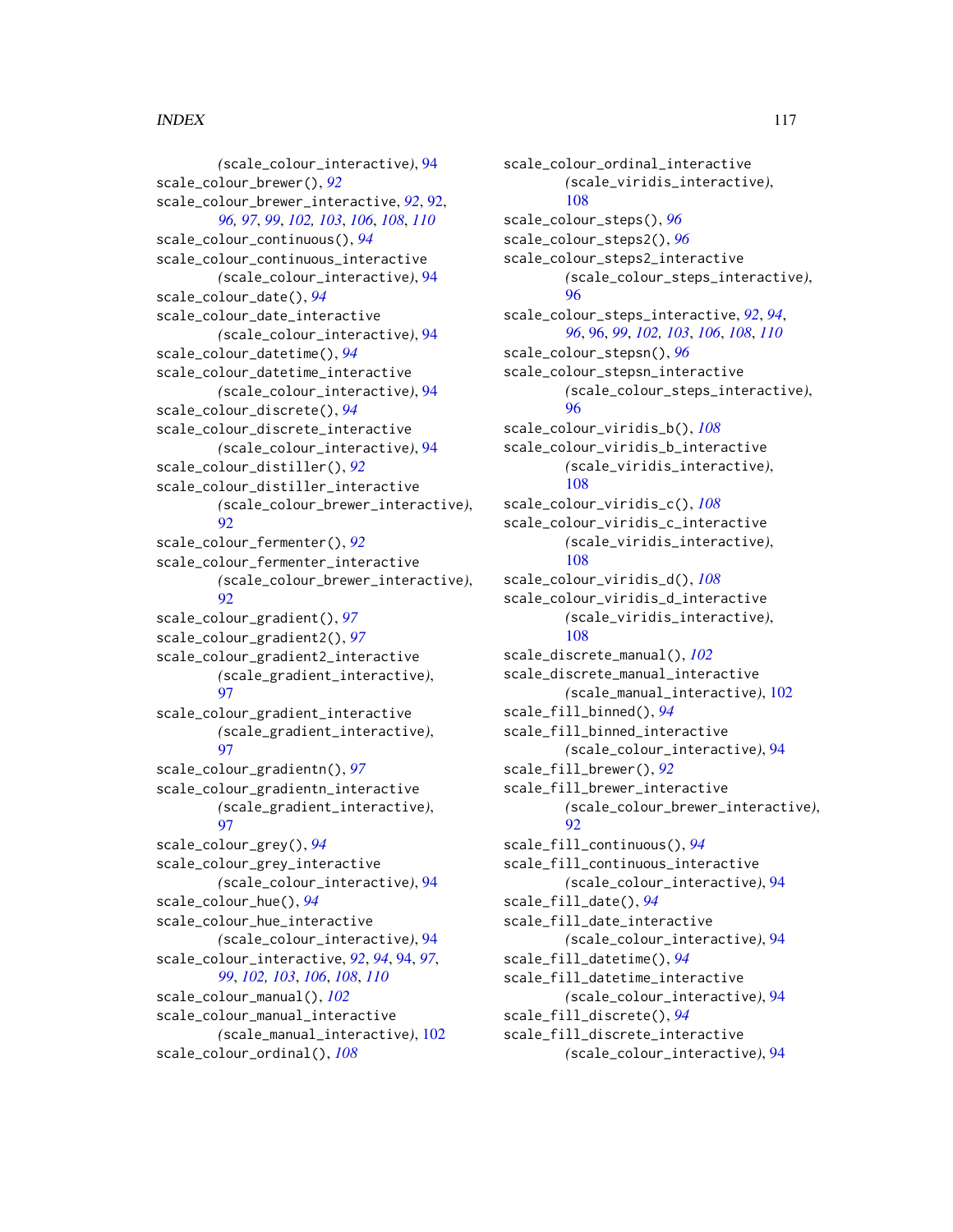scale\_fill\_distiller(), *[92](#page-91-1)* scale\_fill\_distiller\_interactive *(*scale\_colour\_brewer\_interactive*)*, [92](#page-91-1) scale\_fill\_fermenter(), *[92](#page-91-1)* scale\_fill\_fermenter\_interactive *(*scale\_colour\_brewer\_interactive*)*, [92](#page-91-1) scale\_fill\_gradient(), *[97](#page-96-1)* scale\_fill\_gradient2(), *[97](#page-96-1)* scale\_fill\_gradient2\_interactive *(*scale\_gradient\_interactive*)*, [97](#page-96-1) scale\_fill\_gradient\_interactive *(*scale\_gradient\_interactive*)*, [97](#page-96-1) scale\_fill\_gradientn(), *[97](#page-96-1)* scale\_fill\_gradientn\_interactive *(*scale\_gradient\_interactive*)*, **[97](#page-96-1)** scale\_fill\_grey(), *[94](#page-93-1)* scale\_fill\_grey\_interactive *(*scale\_colour\_interactive*)*, [94](#page-93-1) scale\_fill\_hue(), *[94](#page-93-1)* scale\_fill\_hue\_interactive *(*scale\_colour\_interactive*)*, [94](#page-93-1) scale\_fill\_manual(), *[102](#page-101-1)* scale\_fill\_manual\_interactive *(*scale\_manual\_interactive*)*, [102](#page-101-1) scale\_fill\_ordinal(), *[108](#page-107-0)* scale\_fill\_ordinal\_interactive *(*scale\_viridis\_interactive*)*, [108](#page-107-0) scale\_fill\_steps(), *[96](#page-95-1)* scale\_fill\_steps2(), *[96](#page-95-1)* scale\_fill\_steps2\_interactive *(*scale\_colour\_steps\_interactive*)*, [96](#page-95-1) scale\_fill\_steps\_interactive *(*scale\_colour\_steps\_interactive*)*, [96](#page-95-1) scale\_fill\_stepsn(), *[96](#page-95-1)* scale\_fill\_stepsn\_interactive *(*scale\_colour\_steps\_interactive*)*, [96](#page-95-1) scale\_fill\_viridis\_b(), *[108](#page-107-0)* scale\_fill\_viridis\_b\_interactive

*(*scale\_viridis\_interactive*)*,

# [108](#page-107-0)

scale\_fill\_viridis\_c(), *[108](#page-107-0)* scale\_fill\_viridis\_c\_interactive *(*scale\_viridis\_interactive*)*, [108](#page-107-0) scale\_fill\_viridis\_d(), *[108](#page-107-0)* scale\_fill\_viridis\_d\_interactive *(*scale\_viridis\_interactive*)*, [108](#page-107-0) scale\_gradient\_interactive, *[92](#page-91-1)*, *[94](#page-93-1)*, *[96,](#page-95-1) [97](#page-96-1)*, [97,](#page-96-1) *[102,](#page-101-1) [103](#page-102-0)*, *[106](#page-105-0)*, *[108](#page-107-0)*, *[110](#page-109-0)* scale\_linetype(), *[101](#page-100-1)* scale\_linetype\_binned(), *[101](#page-100-1)* scale\_linetype\_binned\_interactive *(*scale\_linetype\_interactive*)*, [101](#page-100-1) scale\_linetype\_continuous(), *[101](#page-100-1)* scale\_linetype\_continuous\_interactive *(*scale\_linetype\_interactive*)*, [101](#page-100-1) scale\_linetype\_discrete(), *[101](#page-100-1)* scale\_linetype\_discrete\_interactive *(*scale\_linetype\_interactive*)*, [101](#page-100-1) scale\_linetype\_interactive, *[92](#page-91-1)*, *[94](#page-93-1)*, *[96,](#page-95-1) [97](#page-96-1)*, *[99](#page-98-0)*, [101,](#page-100-1) *[103](#page-102-0)*, *[106](#page-105-0)*, *[108](#page-107-0)*, *[110](#page-109-0)* scale\_linetype\_manual(), *[102](#page-101-1)* scale\_linetype\_manual\_interactive *(*scale\_manual\_interactive*)*, [102](#page-101-1) scale\_manual\_interactive, *[92](#page-91-1)*, *[94](#page-93-1)*, *[96,](#page-95-1) [97](#page-96-1)*, *[99](#page-98-0)*, *[102](#page-101-1)*, [102,](#page-101-1) *[106](#page-105-0)*, *[108](#page-107-0)*, *[110](#page-109-0)* scale\_radius(), *[107](#page-106-1)* scale\_radius\_interactive *(*scale\_size\_interactive*)*, [107](#page-106-1) scale\_shape(), *[105](#page-104-1)* scale\_shape\_binned(), *[105](#page-104-1)* scale\_shape\_binned\_interactive *(*scale\_shape\_interactive*)*, [105](#page-104-1) scale\_shape\_continuous(), *[105](#page-104-1)* scale\_shape\_continuous\_interactive *(*scale\_shape\_interactive*)*, [105](#page-104-1) scale\_shape\_discrete(), *[105](#page-104-1)* scale\_shape\_discrete\_interactive *(*scale\_shape\_interactive*)*, [105](#page-104-1) scale\_shape\_interactive, *[92](#page-91-1)*, *[94](#page-93-1)*, *[96,](#page-95-1) [97](#page-96-1)*, *[99](#page-98-0)*, *[102,](#page-101-1) [103](#page-102-0)*, [105,](#page-104-1) *[108](#page-107-0)*, *[110](#page-109-0)* scale\_shape\_manual(), *[102](#page-101-1)* scale\_shape\_manual\_interactive